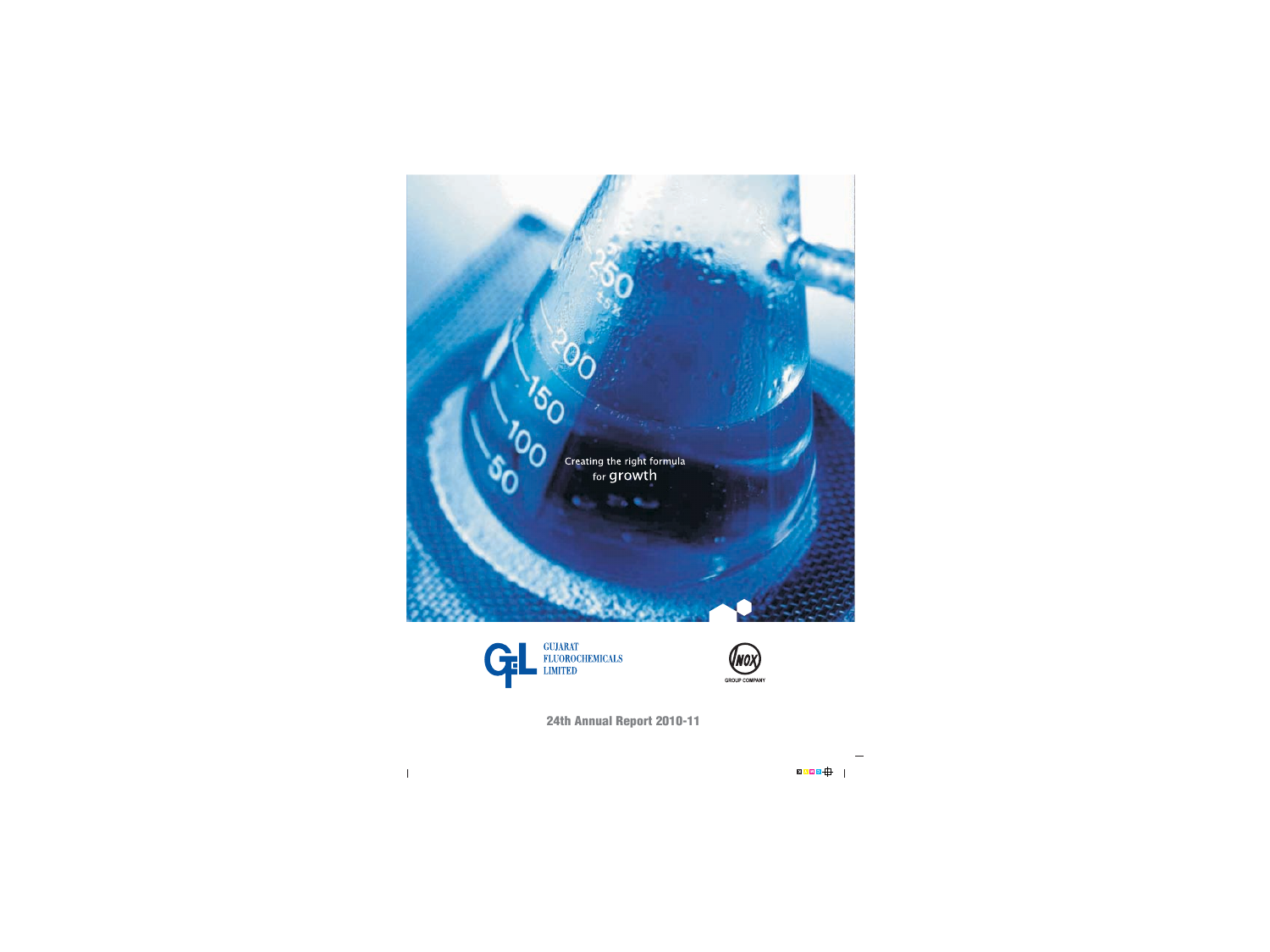# Creating the right formula<br>for **growth**



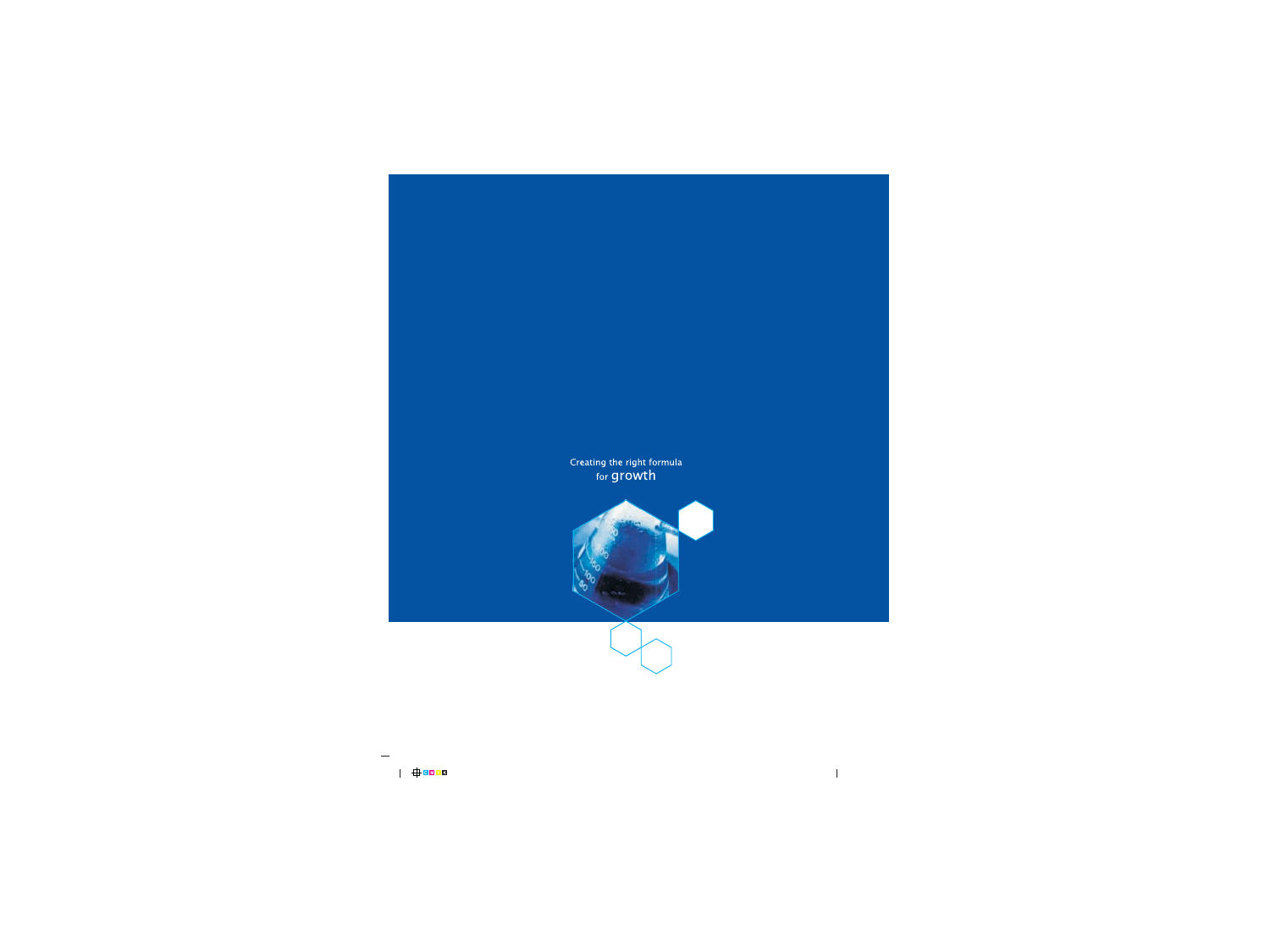## **CONTENT**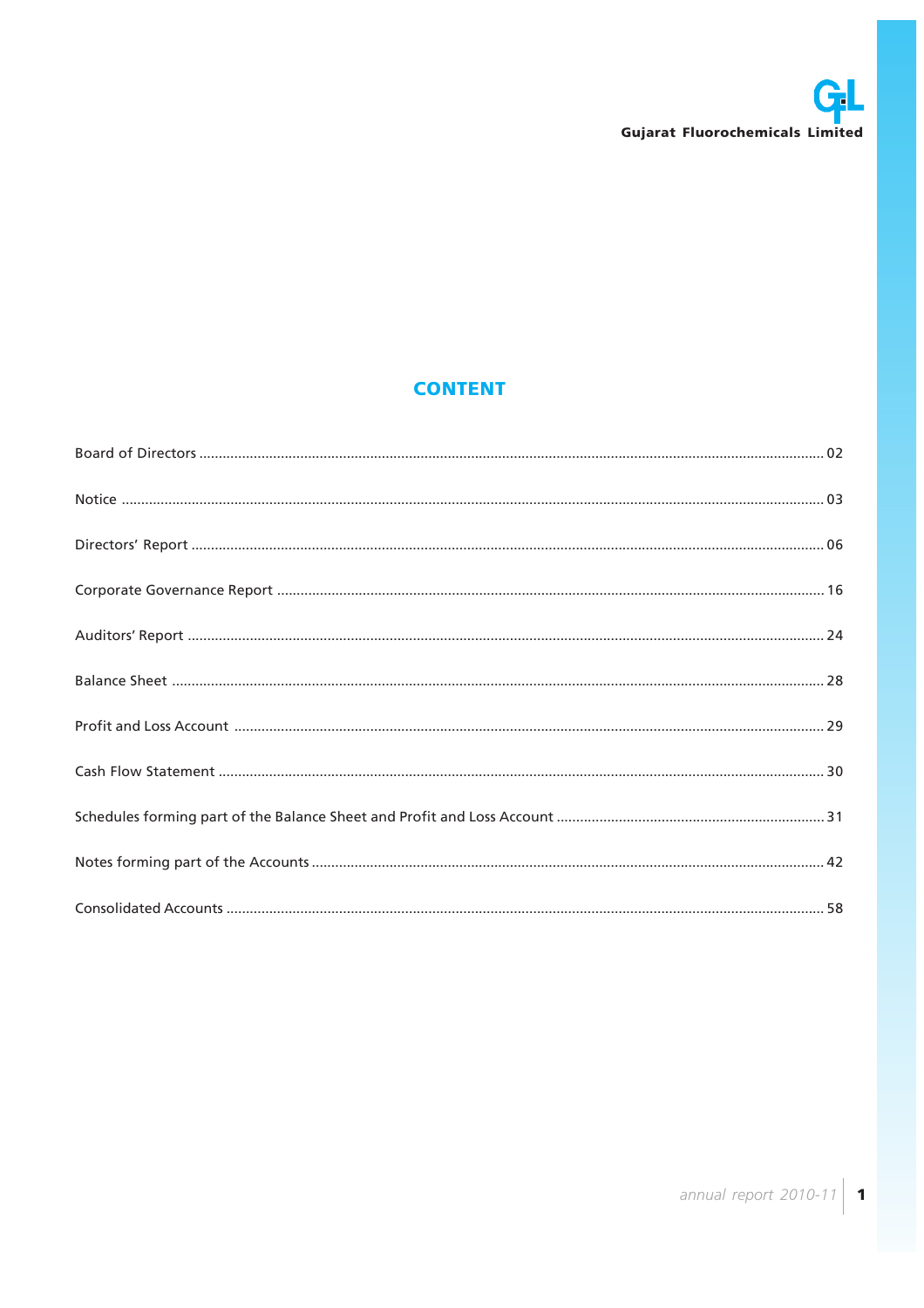# GUJARAT FLUOROCHEMICALS LIMITED

#### TWENTY-FOURTH ANNUAL GENERAL MEETING

Friday, the 15th July, 2011 at 3.30 p.m. at

Survey No. 16/3, 26 & 27 Ranjitnagar 389 380 Taluka Ghoghamba District Panchmahal Gujarat

#### Request to Shareholders

- 1. Shareholders are requested to bring their copy of the Annual Report alongwith them at the Annual General Meeting as copies of the Report will not be distributed at the Meeting.
- 2. Kindly send all your transfer deeds together with Share Certificates for transfer of Shares to our Registrar and Share Transfer Agents at the following address :

#### Link Intime India Private Limited

B-102 & 103, Shangrila Complex, First Floor, Near Radhakrishna Char Rasta, Akota, Vadodara - 390 020

3. Kindly notify change of your address and write only to the Registrar and Share Transfer Agents in respect of any matter connected with your Shares.

#### BOARD OF DIRECTORS

Shri D.K. Jain Chairman Shri Shailendra Swarup **Director** Shri Pavan Jain Director Shri D.K. Sachdeva Whole-Time Director Shri J.S. Bedi Whole-Time Director Shri O.P. Lohia **Director** Dr. S. Rama Iyer **Director** Shri Deepak Asher Director and Group Head

Shri S.P. Jain Director Shri Mahesh Prasad Additional Director

#### Audit Committee

Shri D.K. Jain Shri S.P. Jain Shri Shailendra Swarup

#### Company Secretary

Shri B.V. Desai

#### Auditors

M/s. Patankar & Associates Chartered Accountants

#### Bankers

Canara Bank **ICICI Bank Limited** DBS Bank Ltd. HDFC Bank Limited BNP Paribas Citi Bank N.A.

#### Registered Office

Survey Number 16/3, 26 & 27, Ranjitnagar 389 380 Taluka Ghoghamba, District Panchmahal, Gujarat. Tel.: 02678-248 153

#### Corporate Office

ABS Towers, 2nd Floor, Old Padra Road, Vadodara 390 007, Gujarat. 0265 - 6198111

### PLANT LOCATION

#### Ranjitnagar Project

Survey No. 16/3, 26 & 27, Ranjitnagar 389 380, Taluka Ghoghama, District Panchmahal, Gujarat - State

Dahej Project Plot No. 12A, GIDC Dahej Industrial Estate, Taluka Vagra, District Bharuch, Gujarat - State

Wind Farm Project Village Gudhe Panchgini, Maharashtra State

Village Sadiya & Ossiya, Rajasthan State

Village Vellankottai, Tamilnadu State

Managing Director Corporate Finance

Royal Bank of Scotland **Commetal Bank of Commerce**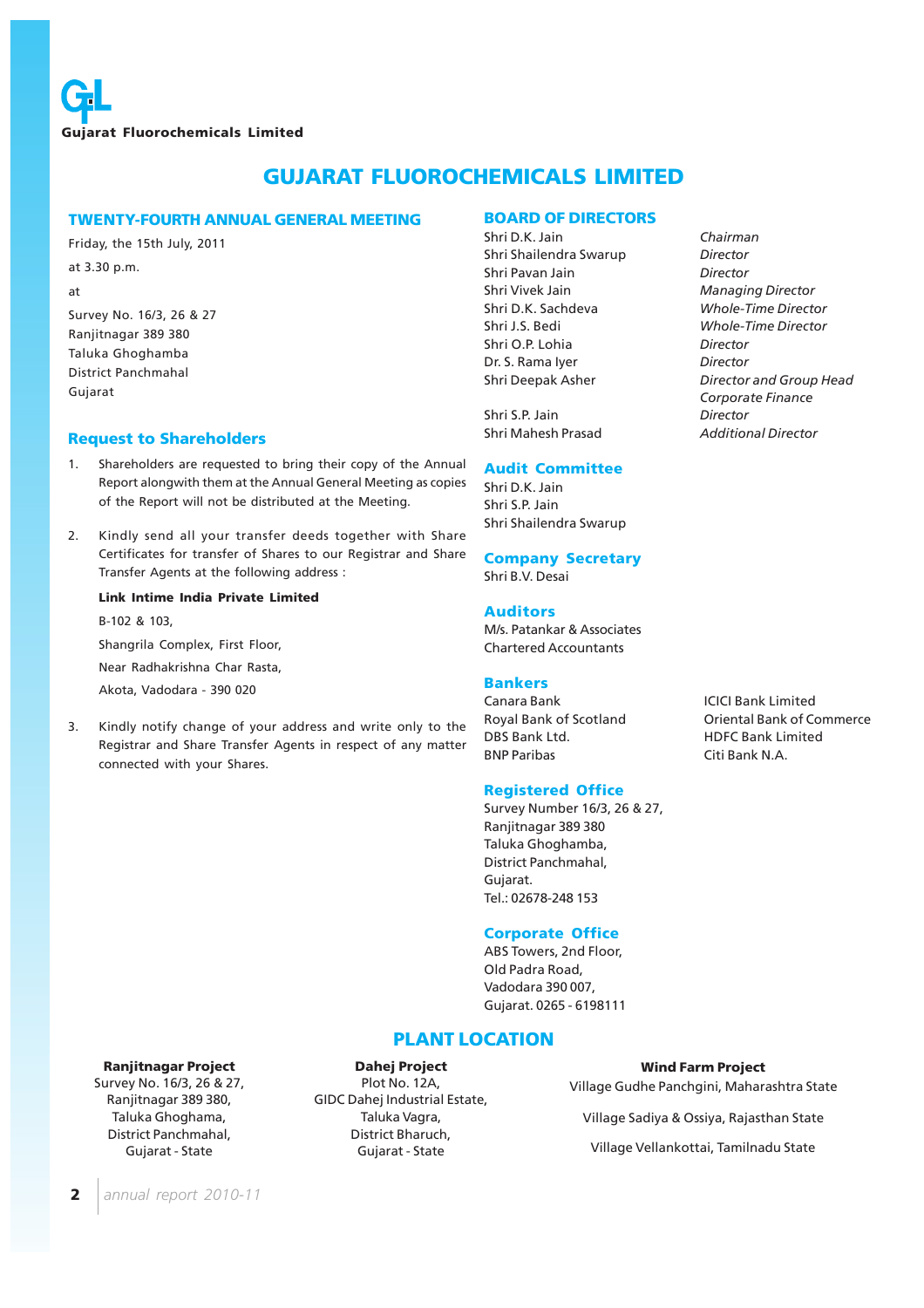## GUJARAT FLUOROCHEMICALS LIMITED

#### **NOTICE**

NOTICE is hereby given to the Members of Gujarat Fluorochemicals Limited that the Twenty-Fourth Annual General Meeting of the Company will be held at the Registered Office of the Company at Survey Number 16/3, 26 & 27, Ranjitnagar 389 380, Taluka Ghoghamba, District Panchmahal, Gujarat, on Friday, the 15th July, 2011, at 03:30 p.m., to transact the following business:

#### ORDINARY BUSINESS

- 1. To receive, consider and adopt the Profit and Loss Account for the year ended  $31<sup>st</sup>$  March, 2011, the Balance Sheet as at that date, the report of the Auditors thereon and the report of the Board of Directors for the said year.
- 2. To note payment of interim dividend and declare final dividend for the year ended  $31<sup>st</sup>$  March, 2011.
- 3. To appoint a Director in place of Shri Deepak Asher who retires by rotation and being eligible offers himself for re-appointment.
- 4. To appoint a Director in place of Shri Shanti Prasad Jain who retires by rotation and being eligible offers himself for re-appointment.
- 5. To appoint Auditors to hold office from the conclusion of this Meeting until the conclusion of the next Annual General Meeting and to fix their remuneration.

#### SPECIAL BUSINESS

6. To consider and, if, thought fit, to pass, with or without modification, the following resolution as an Ordinary Resolution:

"RESOLVED THAT Shri Mahesh Prasad, who having been appointed as an Additional Director and in respect of whom Notice under Section 257 of the Companies Act, 1956, has been received from a Member of the Company be and is hereby appointed as a Director of the Company."

7. To consider and, if, thought fit, to pass, with or without modification, the following resolution as an Ordinary Resolution:

"RESOLVED THAT pursuant to the provisions of Sections 198, 269, 309 and all other applicable provisions, if any, of the Companies Act, 1956 including amendment thereto or re-enactment thereof ("Act") read with Schedule XIII to Act, Shri D K Sachdeva be re-appointed, as a Whole-time Director of the Company for a further period of one year commencing from 29th November, 2011 on such terms and conditions including remuneration as set out below, with the authority to the Board of Directors / Managing Director to grant increments within the range stated below:

1. Remuneration: Remuneration of upto Rs. 42 lakhs per annum.

The aforesaid remuneration is to be bifurcated by way of salary, allowances, performance pay and perquisites as per the rules and regulations of the Company for the time being in force and as determined by the Managing Director of the Company.

In addition to remuneration within the above range, Shri D K Sachdeva would also be entitled to the Company car with driver, telephone facility, furnished Company owned or leased accommodation, and other perquisites including medical expenses reimbursement and leave travel concession as per the rules of the Company. Use of Car and telephone for the Company's business will not be considered as perquisites. All the perquisites and benefits are to be evaluated as per the Income Tax Rules, 1961.

- 2. Leave encashment payable in addition to the aforesaid remuneration as per the rules of the Company.
- 3. Gratuity payable in addition to the above remuneration at the rate of half month's salary for each completed year of service.

However, the overall remuneration to Shri D K Sachdeva shall not exceed the limits prescribed under Sections 198 and 309 of the Companies Act, 1956 read with Schedule XIII of the Companies Act, 1956.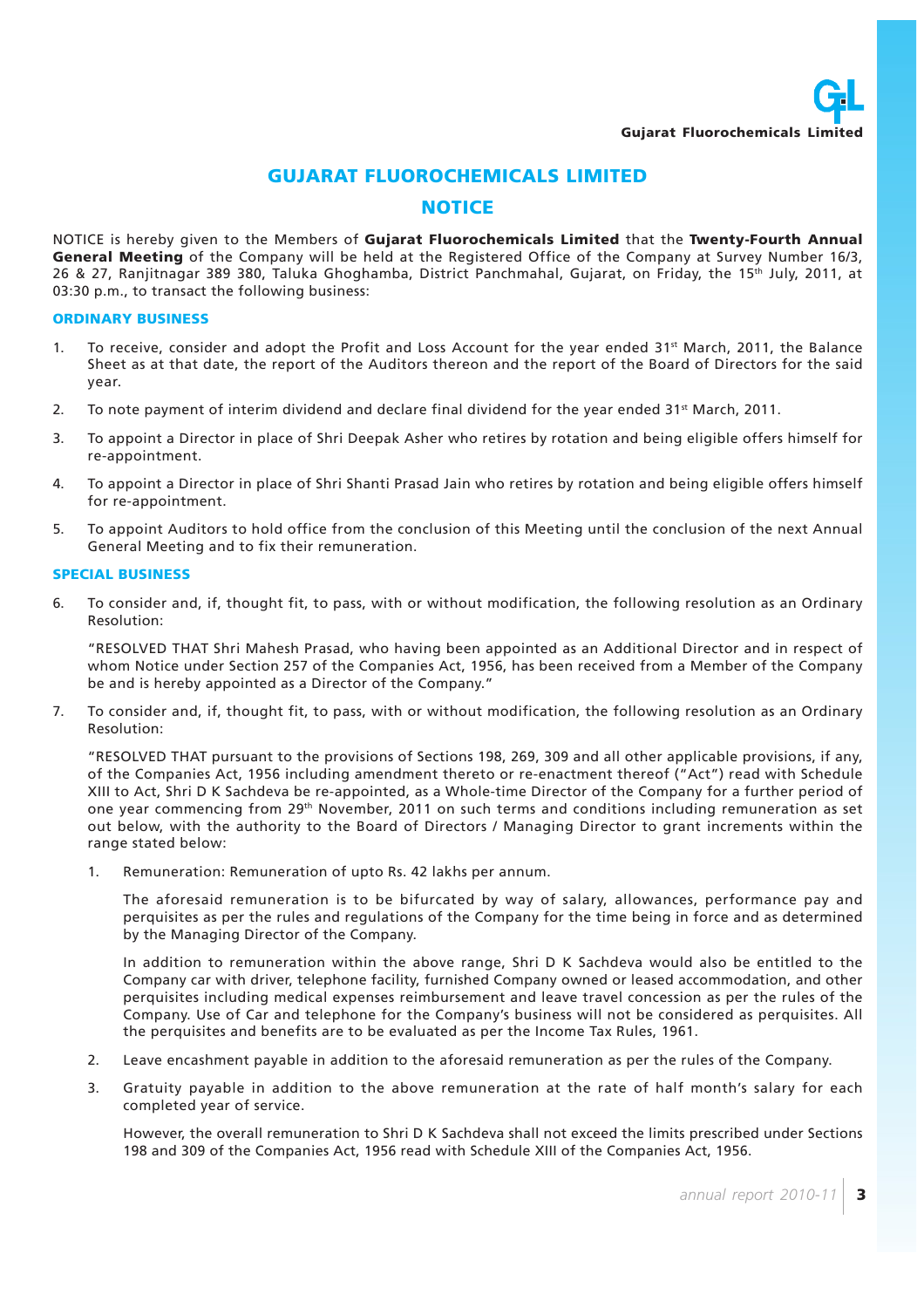

"RESOLVED FURTHER THAT the Board be and is hereby authorized to take all such steps as may be necessary, proper and expedient to give effect to this resolution."

8. To consider and, if, thought fit, to pass, with or without modification, the following resolution as a Ordinary Resolution :

"RESOLVED THAT pursuant to the provisions of Sections 198, 269, 309 and all other applicable provisions, if any, of the Companies Act, 1956 including amendment thereto or re-enactment thereof ("Act") read with Schedule XIII to Act, Shri JS Bedi be re-appointed as Whole-time Director of the Company for a further period of one year commencing from 1st December,2011 on such terms and conditions including remuneration as set out below, with the authority to the Board of Directors / Managing Director to grant increments within the range stated below:

1. Remuneration: Remuneration of upto Rs 52 lakhs per annum.

The aforesaid remuneration is to be bifurcated by way of salary, allowances, performance pay and perquisites as per the rules and regulations of the Company for the time being in force and as determined by the Managing Director of the Company.

In addition to remuneration within the above range, Shri JS Bedi would also be entitled to the Company car with driver, telephone facility, insurance for self; furnished Company owned or leased accommodation, and other perquisites including medical expenses reimbursement and leave travel concession as per the rules of the Company. Use of Car and telephone for the Company's business will not be considered as perquisites. All the perquisites and benefits are to be evaluated as per the Income Tax Rules, 1961.

- 2. Leave encashment payable in addition to the aforesaid remuneration as per the rules of the Company.
- 3. Gratuity payable in addition to the above remuneration at the rate of half month's salary for each completed year of service.

However, the overall remuneration to Shri JS Bedi shall not exceed the limits prescribed under Sections 198 and 309 of the Companies Act, 1956 read with Schedule XIII of the Companies Act, 1956

"RESOLVED FURTHER THAT the Board be and is hereby authorized to take all such steps as may be necessary, proper and expedient to give effect to this resolution."

By Order of the Board of Directors

Noida **DK JAIN** DA SAN DA SAN DA SAN DA SAN DA SAN DA SAN DA SAN DA SAN DA SAN DA SAN DA SAN DA SAN DA SAN DA SA 27<sup>th</sup> May, 2011 **Chairman** 

#### Registered Office :

Survey No. 16/3, 26 & 27, Ranjitnagar 389 380 Taluka Goghamba, District Panchmahal, Gujarat

#### Notes :

- a) A Member entitled to attend the Meeting and vote thereat is entitled to appoint a proxy to attend and vote instead of himself. The proxy need not be a Member. Duly executed proxies must be registered with the Company not later than forty-eight hours before the scheduled time of the Meeting.
- b) The Register of Members and the Share Transfer Books of the Company will be closed from 11<sup>th</sup> July, 2011 to 15<sup>th</sup> July, 2011 (both days inclusive).
- c) The Explanatory Statement pursuant to Section 173(2) of the Companies Act, 1956 in respect of the Special Business as set out above is annexed hereto.
- d) Those Members who have not received interim dividend and / or final dividend for 2003-2004 and / or 2004-2005 and / or 2005-2006 and / or 2006-2007 and / or 2007-2008 and / or 2008-2009 and / or 2009-2010 / 2010-2011 declared and paid by the Company, are requested to write to our Registrar & Share Transfer Agents.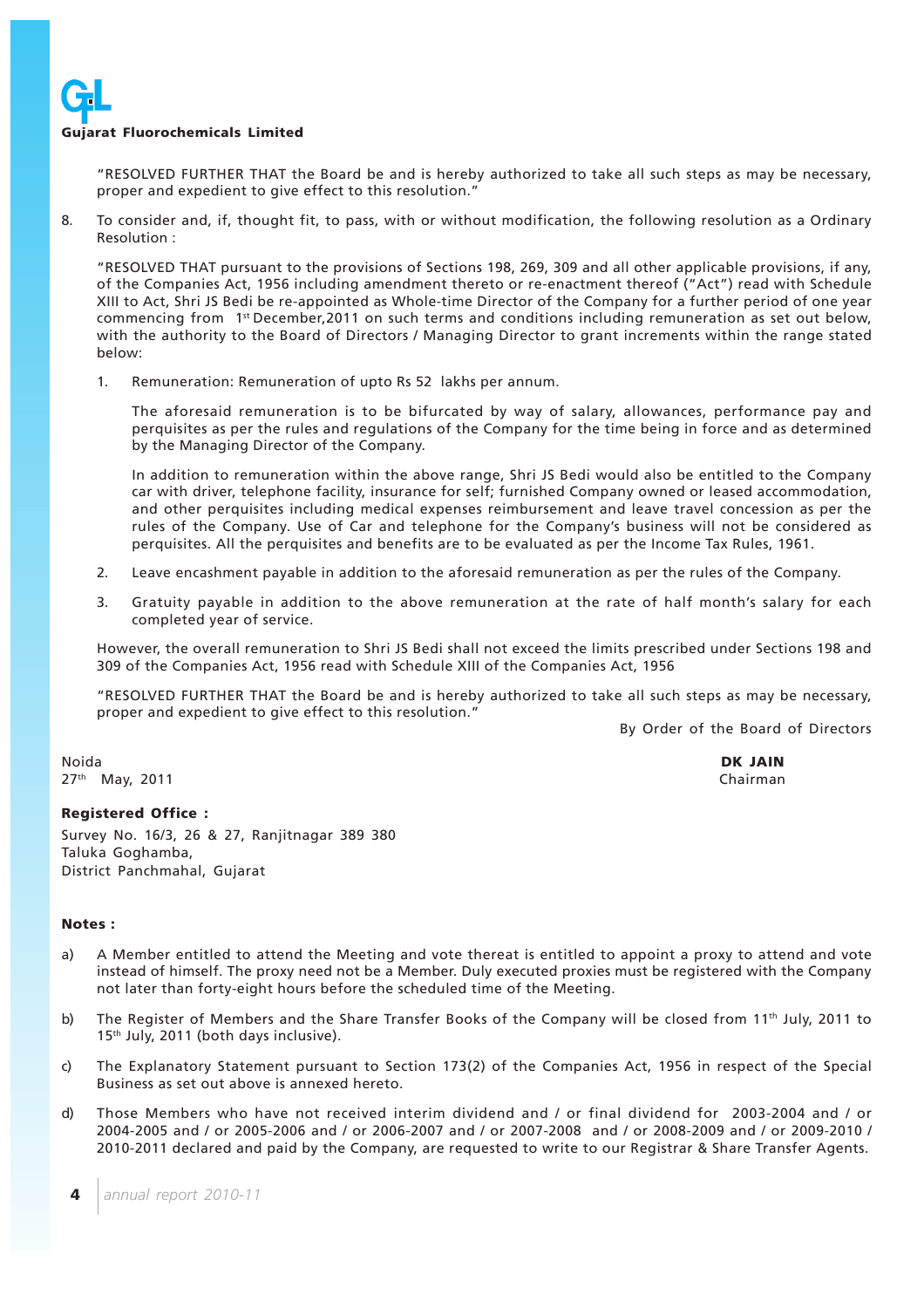### ANNEXURE TO THE NOTICE

Explanatory Statement pursuant to Section 173(2) of the Companies Act, 1956

#### Items No. 6

Shri Mahesh Prasad was appointed as an additional director of the Company pursuant to Section 260 of the Companies Act, 1956, read with the Articles of Association of the Company with effect from 27 May, 2011. The term of his office expires at the ensuing Annual General Meeting of the Company. The Company has received notice from the Member proposing to appoint Shri Mahesh Prasad as Director of the Company.

The Directors commend that the proposed Resolutions be approved.

None of the Directors of the Company are interested in the Resolution, except Shri Mahesh Prasad to the extent of his appointment as Director of the Company.

#### Items No. 7

At the Twenty-Third Annual General Meeting of the Company, the Members had appointed Shri DK Sachdeva as a Whole-Time Director of the Company for a period from 29<sup>th</sup> November, 2011 to 28<sup>th</sup> November, 2012. It is desirable that the Company should continue to avail his services as a Whole-Time Director of the Company, on the terms as contained in the Resolution.

The Directors commend that the proposed Resolution be approved.

None of the Directors of the Company is concerned or interested in the proposed Resolution except Shri DK Sachdeva to the extent of his appointment as a Whole-Time Director of the Company.

#### Item No. 8

At the Twenty-Third Annual General Meeting of the Company, the Members had appointed Shri JS Bedi as a Whole-Time Director of the Company for a period from 1<sup>st</sup> December, 2011 to 30<sup>th</sup> November, 2012. It is desirable that the Company should continue to avail his services as a Whole-Time Director of the Company, on the terms as contained in the Resolution.

The Directors commend that the proposed Resolution be approved.

None of the Directors of the Company is concerned or interested in the proposed Resolution except Shri JS Bedi to the extent of his appointment as a Whole-Time Director of the Company.

By Order of the Board of Directors

Noida **DK JAIN** DA SAN DI DA SAN DI DA SAN DI DA SAN DI DA SAN DI DA SAN DI DA SAN DI DA SAN DI DA SAN DI DA SA 27<sup>th</sup> May, 2011 **Chairman** 

#### Registered Office :

Survey No. 16/3, 26 & 27, Ranjitnagar 389 380 Taluka Goghamba, District Panchmahal, Gujarat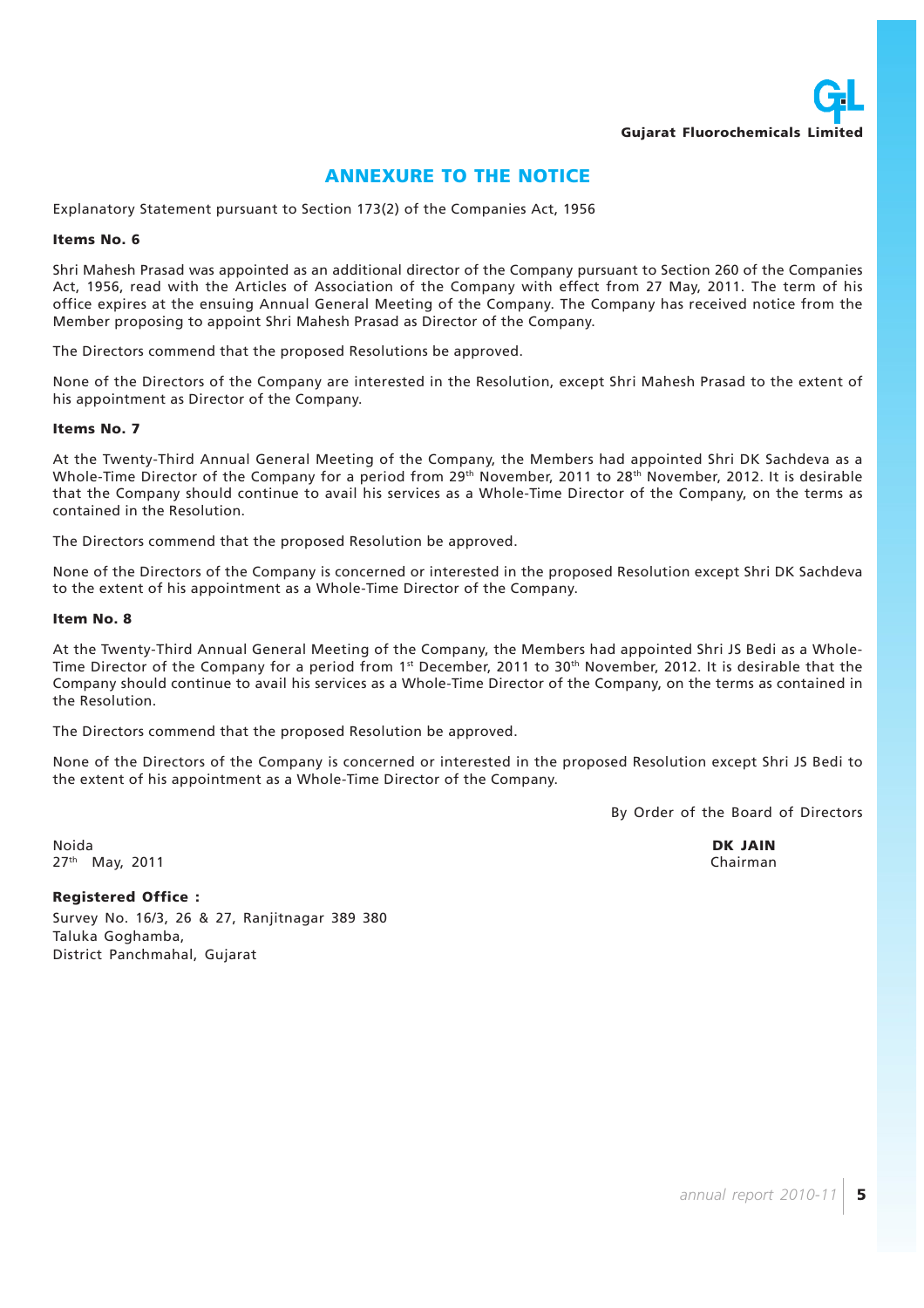

## DIRECTORS' REPORT

#### To the Members of

#### GUJARAT FLUOROCHEMICALS LIMITED

Your Directors take pleasure in presenting to you their Twenty-Fourth Annual Report for the year ended 31<sup>st</sup> March, 2011.

#### 1. FINANCIAL RESULTS

Following are the working results for the year 2010-2011:

|                                                           |           | (Rs. in Lacs) |
|-----------------------------------------------------------|-----------|---------------|
|                                                           | 2010-2011 | 2009-2010     |
| Turnover                                                  | 102470.81 | 98634.50      |
| Gross Profit before Interest and Depreciation             | 45423.33  | 52271.98      |
| Less: Interest                                            | 3454.64   | 4803.33       |
| Profit before Depreciation                                | 41968.69  | 47468.65      |
| Less: Depreciation and amortization for the year          | 6758.98   | 5703.07       |
| Less: Provision for diminution in value of investments    | 60.75     | 1559.84       |
| Profit before Taxation                                    | 35148.96  | 40205.74      |
| <b>Provision for Taxation</b>                             | 10211.08  | 6799.05       |
|                                                           |           |               |
| <b>Profit for the year</b>                                | 24937.88  | 33406.69      |
| Add: Taxation pertaining to earlier years                 | 1424.93   | 8.66          |
| Add: Profit brought forward from previous year            | 292.74    | 169.19        |
|                                                           |           |               |
|                                                           | 26655.55  | 33584.54      |
| <b>Appropriations</b>                                     |           |               |
| <b>Transferred to General Reserve</b>                     | 22000.00  | 28800.00      |
| Interim dividend                                          | 1098.50   | 2197.00       |
| Proposed Dividend subject to approval of the shareholders | 2746.25   | 1647.75       |
| Tax on Dividend                                           | 627.96    | 647.05        |
| <b>Balance carried to Balance Sheet</b>                   | 182.84    | 292.74        |
|                                                           | 26655.55  | 33584.54      |
|                                                           |           |               |

#### 2. MANAGEMENT DISCUSSION AND ANALYSIS REPORT

#### a) Industry structure and developments

The Company makes HCFC22 – a product that is used as a refrigerant and as feedstock in the manufacture of PTFE. There are 4 major manufacturers of refrigerants in India, of which your company is the largest. Around 50% of your Company's HCFC22 production was captively consumed last year at it's Dahej plant for production of PTFE, and the balance 50% was sold. Of the sales of HCFC22, 88% was exported to around 75 countries across the globe.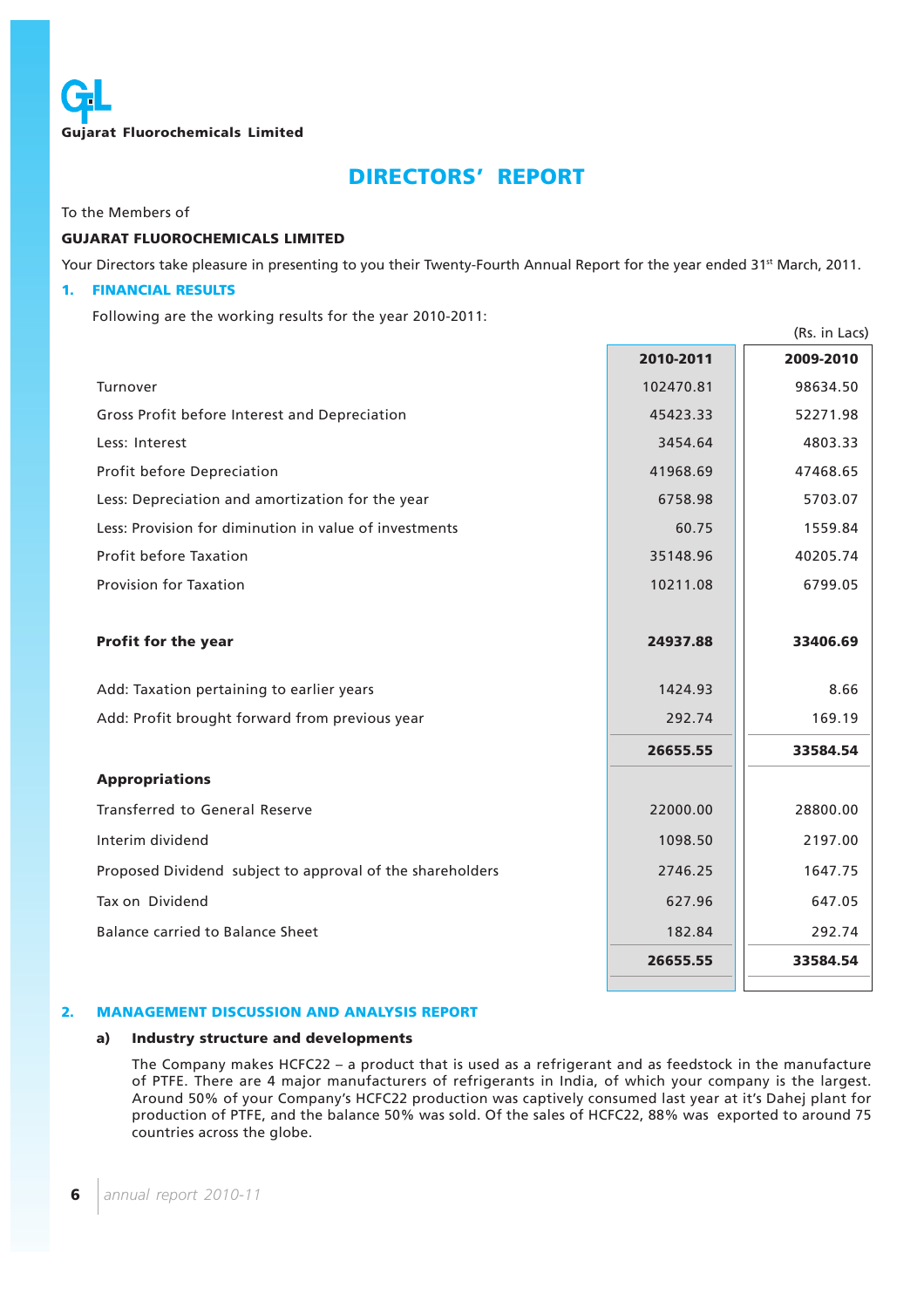The Refrigerant Gas market in India comprises of two distinct customer categories - distributors, who cater to the replacement demand, and OEs, who represent requirements for new equipment. Internationally, the market is serviced predominantly by a network of distributors. The commissioning and stabilisation of the chemical complex set up by the Company at Dahej, including the PTFE plant, will ensure a steadily increasing demand for the HCFC22 produced by the Company.

Your company has set up a chemical complex at Dahej, District Bharuch, Gujarat. The Company manufactures Caustic Soda, Chlorine, Chloromethanes and Poly Tetra Fluoro Ethane (PTFE) at this facility, and also operated a captive power plant. These products add to the Company's product portfolio, improve its competitive advantage due to forward and backward integration, and provide longevity to the Company's HCFC22 production beyond the control provisions of the Montreal Protocol. After fully stabilising its existing capacities and attaining acceptable levels of product quality and capacity utilisation, the Company has increased its plant capacity of Caustic Soda to 1,15,000 tpa, Chloromethane capacity 1,05,000 tpa and Poly Tetra Fluoro Ethane (PTFE) to 12,500 tpa, with corresponding increase in the capacity of its captive power plant.

The Company has been successfully operating, for more than 5 years now, a Clean Development Mechanism Project which effects Greenhouse Gas Emission Reductions by Thermal Oxidation of HFC23, and earns Carbon Credits. Your Company is amongst the largest Carbon Credit generating projects in the world. Industrial installations and utilities in Europe and Japan buy these Carbon Credits for compliance under the Kyoto Protocol and / or the European Union Emissions Trading Scheme.

Your Company already has around 65 MW of installed capacity in wind power generation. Your Company has set up a subsidiary, "Inox Wind Limited" (IWL) which has set up manufacturing facilities for wind turbines at Una, Himachal Pradesh and Bawla, Gujarat and has commenced commercial production of nacelles, hubs, blades and towers for wind turbines, in pursuance of its business plans to set up and operate wind farms. Your Company has also set up a subsidiary, "Inox Renewables Limited" (IRL) to implement the business of owning and operating of wind farms and has obtained approval of its Shareholders to transfer, by way of slump sale, of the existing wind energy business of the Company to IRL so as to be able to pursue growth opportunities and improve operational efficiencies in the said business. The slump sale will be executed after obtaining all statutory permissions required for the purpose. It has also acquired land banks, and is in the process of acquiring further land banks for its wind farms at wind-rich sites. The Company has set up a robust and energetic operating team for this business.

#### b) Opportunities and threats

The Refrigerant Business of your Company is operating at near full capacity. Prices of HCFC-22 have improved over the past six months, increasing the profitability of this business. The key threat to the Refrigerant Gas Business would be pressures on margins that may arise due to competition from China. However, your Company's competitive advantage has been enhanced with the stabilisation and expansion of the integration projects set up at Dahej.

The Chemical Complex at Dahej has now stabilised and, after attaining full levels of capacity utilisation, the Company has embarked upon an expansion plan to increase capacities of Caustic Soda to 1,15,000 tpa, Chloromethane capacity to 1,05,000 tpa and Poly Tetra Fluoro Ethane (PTFE) capacity to 12,500 tpa, with corresponding increase in the capacity of its captive power plant. Prices of PTFE have improved significantly over the past six months, and margins are therefore attractive. The key threats to this business are availability and cost of energy (being one of the key inputs) and your company's ability to meet the stringent quality standards of the export markets.

On the Carbon Credit Business, your Company continues its strong presence in the international markets, and the sale of Carbon Credits to European buyers has added a healthy revenue stream to your Company's operating results and is expected to do so, at least upto 2012. After an investigation that was carried out by the CDM Executive Board on the Methodology that governed HFC-23 destruction projects, and all CDM projects globally that were governed by this methodology, issuances of Carbon Credits to your Company have resumed. The key threat to this business is the price volatility in the carbon markets, and uncertainty about market for your Company's Carbon Credits post 2012. Your Company has implemented an effective price hedging strategy to mitigate the price volatility risk.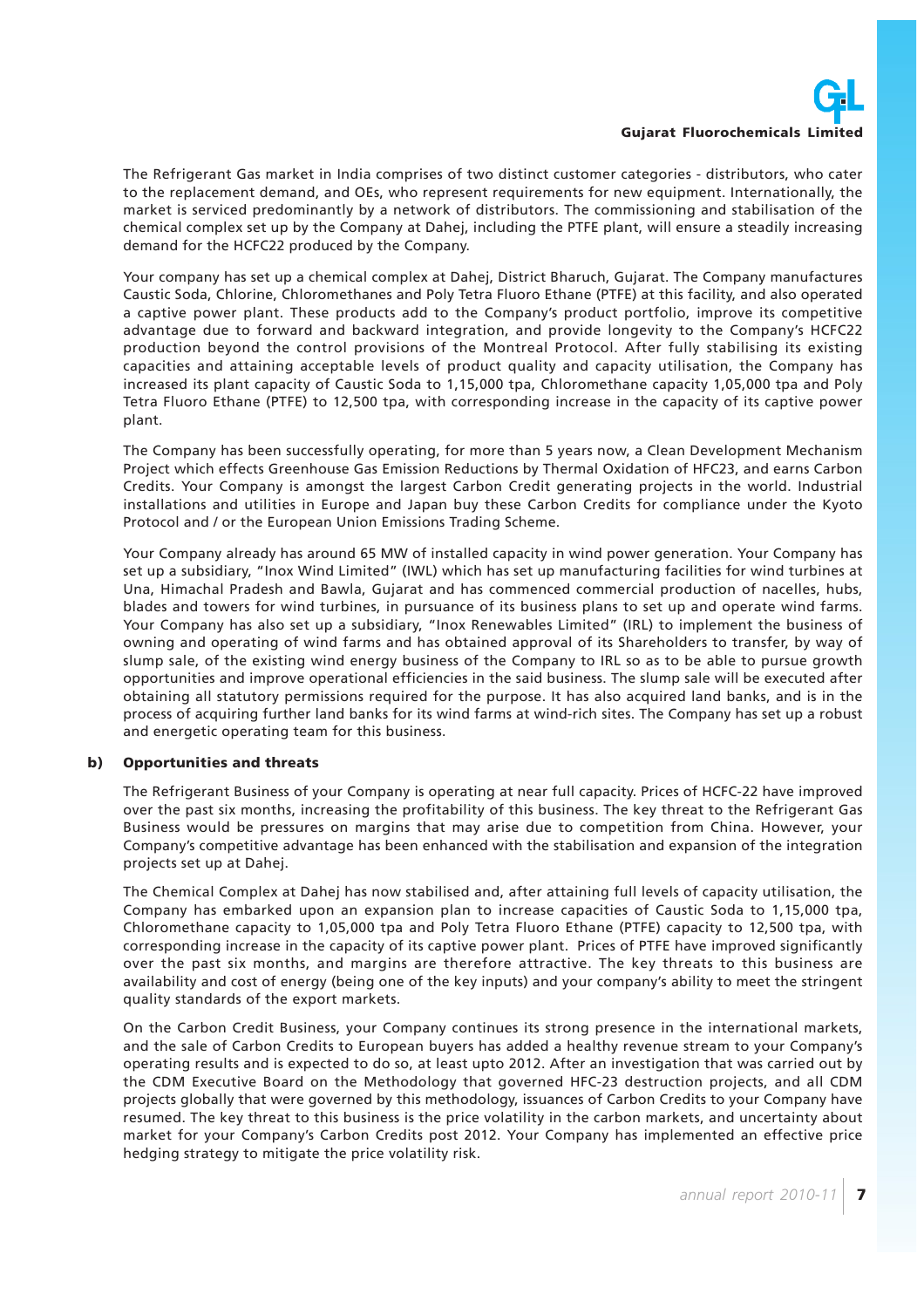

The Wind Energy Business is quite nascent in the country, and there is a good opportunity of creating value by identifying viable sites, a cost-effective equipment manufacturing strategy and ability to raise capital efficiently. The key threat in this business is increasing costs due to supply constraints of components, wind uncertainty, and regulatory restrictions leading to inability to sell the power generated at viable tariffs.

#### c) Segment-wise and product-wise performance

In line with the requirements of the Accounting Standard on Segment Reporting (AS-17), the Company has disclosed performance of each segment in the Note No 20 of Notes to the Accounts of Annual Report of the Company.

#### d) Outlook

HCFC22 is expected to witness a growth of more than 5% per annum globally, largely due to growth in PTFE demand. Due to production shifts accentuated by the Montreal Protocol, and the inherent cost competitiveness of Asian plants, HCFC22 plants in India have been witnessing a 20% growth rate for the past several years. Your company, due to its vast marketing reach and increasing cost competitiveness, as also due to faster Montreal Protocol mandated phase-out schedules in developed countries, has been able to maintain a healthy growth rate over the past few years, and, with the stabilisation and increased production levels at the Dahej chemical complex, expects to be able to operate at near full capacity levels, into the future.

The outlook on the Chemical Complex at Dahej is quite positive, with increasing volumes due to higher capacities and improved PTFE realizations due to better product quality and increasing global prices.

On the Carbon Credit front, it is expected that with deeper emission reduction targets contemplated by Europe, prices of Carbon Credits generated by your Company should remain firm. There is uncertainty about the market post 2012, over which some clarity could perhaps evolve over the next year(s).

As regards the Wind Energy Business, there continues to be a demand-supply gap for energy in general and renewable energy in particular, and regulatory framework is evolving to encourage more investments in renewable energy projects. This should provide the impetus a to further improve the viability of this business.

#### e) Internal control system and their adequacy

The company has an adequate internal audit system commensurate with its size and the nature of its business. The internal audit is carried out by independent firms of Chartered Accountants, who interact with the Audit Committee on a regular basis, with respect to the scope of audit, significant audit observations, and remedial action required, if any.

#### f) Discussion on financial performance with respect to operational performance

The financial performance of your Company continues to remain strong, and is expected to show an improvement in the coming years, with the higher production levels at the chemical complex at Dahej, the firming up of Carbon Credit prices, and the commencement of revenues from the Wind Energy business.

#### f) Material developments in human resources / industrial relations front, including number of people employed

The company has around 1253 employees on its rolls. Your company continues to have cordial and harmonious relations with all its employees.

#### 3. RESPONSIBILITY STATEMENT

Your Directors would like to confirm that

- I. in the preparation of the Annual Accounts, the applicable Accounting Standards have been followed;
- II. the Directors have selected such Accounting Policies and applied them consistently and made judgements and estimates that are reasonable and prudent so as to give a true and fair view of the state of affairs of the Company at the end of the Financial Year and of the Profit or Loss of the Company for that period;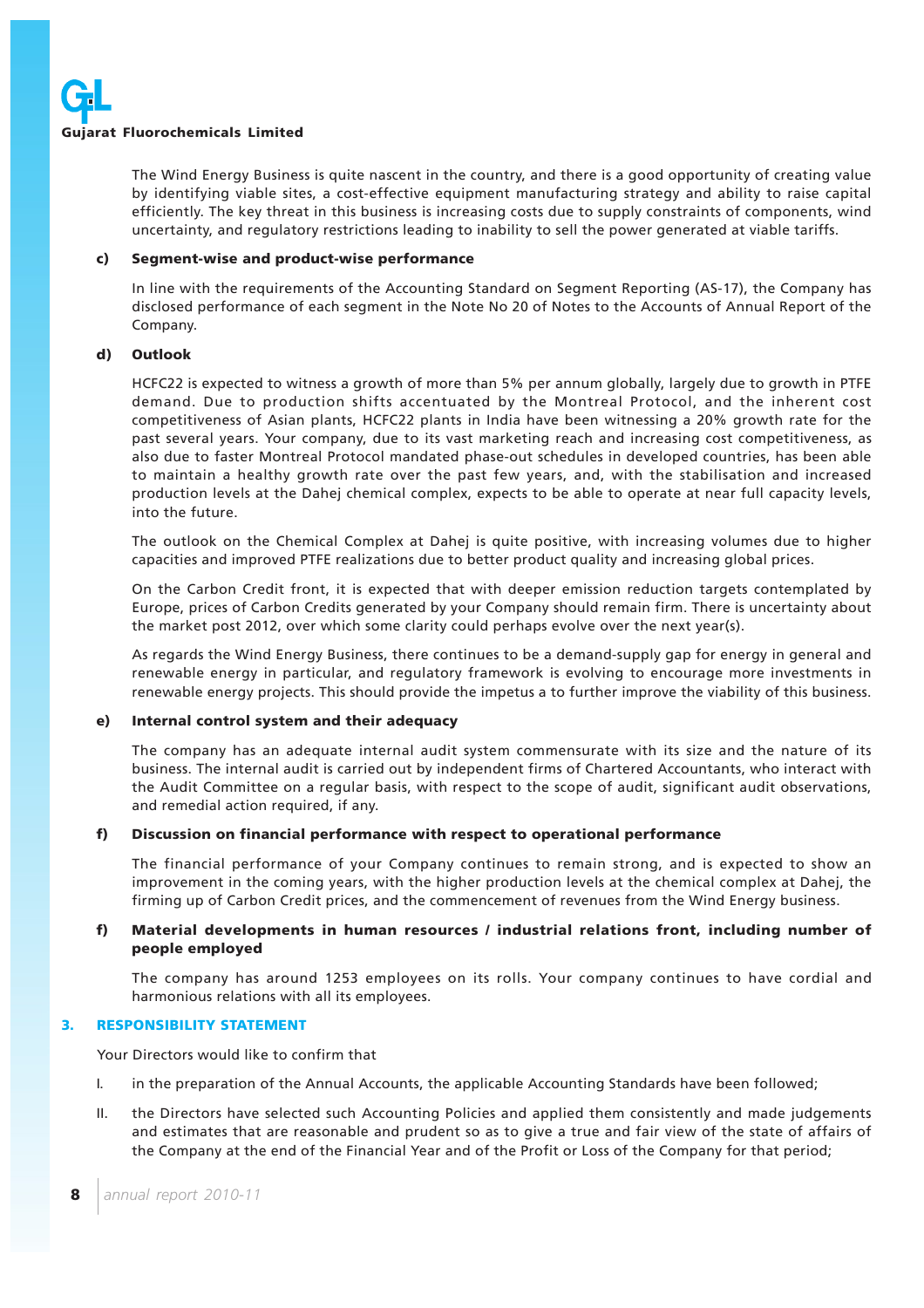# Gujarat Fluorochemicals Limited

- III. the Directors have taken proper and sufficient care for the maintenance of adequate accounting records in accordance with the provisions of the Companies Act, 1956 for safeguarding the assets of the Company and for preventing and detecting fraud and other irregularities;
- IV. the Directors have prepared the Annual Accounts on a going concern basis.

#### 4. DIVIDEND

Your Company had paid an interim dividend of Re 1 per share and your Directors now recommend a final dividend of Rs 2.50 per share (250%) subject to approval of the shareholders. The total dividend payout (including dividend distribution tax) for the year will be Rs 4472.71 lacs.

#### 5. DIRECTORS

Shri Deepak Asher and Shri Shanti Prasad Jain retire by rotation and being eligible, offer themselves for reappointment.

Shri Mahesh Prasad is appointed as an Additional Director of the Company at the Meeting of the Board of Directors of the Company held on 27 May, 2011. He holds his office upto the forthcoming Annual General Meeting of the Company. Notice has been received from a Member of the Company specifying his intention to propose the candidature of Shri Mahesh Prasad as a Director of the Company. The Board recommends his appointment as a Director of the Company.

#### 7. SUBSIDIARIES

Ministry of Corporate Affairs, New Delhi vide its Circular No 5/12/2007-CL-III dated 08<sup>th</sup> February, 2011 has granted general exemption to the Holding Companies for not attaching the Balance Sheet(s) of Subsidiary Company(ies) concerned as required under Section 212 of the Companies Act, 1956. In view of the above, the Board of Directors of the Company has by resolution 27th May, 2011 accorded consent to not attaching Annual Accounts of the financial year ended on 31<sup>st</sup> March, 2011 of all the Company's subsidiaries.

#### 8. AUDITORS' REPORT

The notes forming part of the accounts are self-explanatory and do not call for any further clarifications under Section 217(3) of the Companies Act, 1956. The observations made by the Auditors in their report on the Corporate Governance are explained in Para 2 and 3 of the Corporate Governance Report.

#### 9. AUDITORS

Members are requested to appoint Auditors for the current year and to fix, or authorise the Board to fix, their remuneration. The Auditors, M/s. Patankar & Associates, retire and offer themselves for re-appointment. Due notice has been received from them that their appointment, if made, will be in accordance with the limits specified in Section 224 (1B) of the Companies Act, 1956.

#### 10. CORPORATE GOVERNANCE

Pursuant to Clause 49 of the Listing Agreements with the Stock Exchanges, a Management Discussion and Analysis, Corporate Governance Report and Auditors' Certificate regarding compliance of conditions of Corporate Governance are made a part of the Annual Report.

In compliance with the requirements of Clause 49(V), a certificate from the Managing Director and Director and Group Head (Corporate Finance) of the Company, who are responsible for the finance function, was placed before the Board.

All the Board Members and Senior Management Personnel of the Company had affirmed compliance with the Code of Conduct for Board and Senior Management Personnel. A declaration to this effect duly signed by the Managing Director is enclosed as a part of the Corporate Governance Report.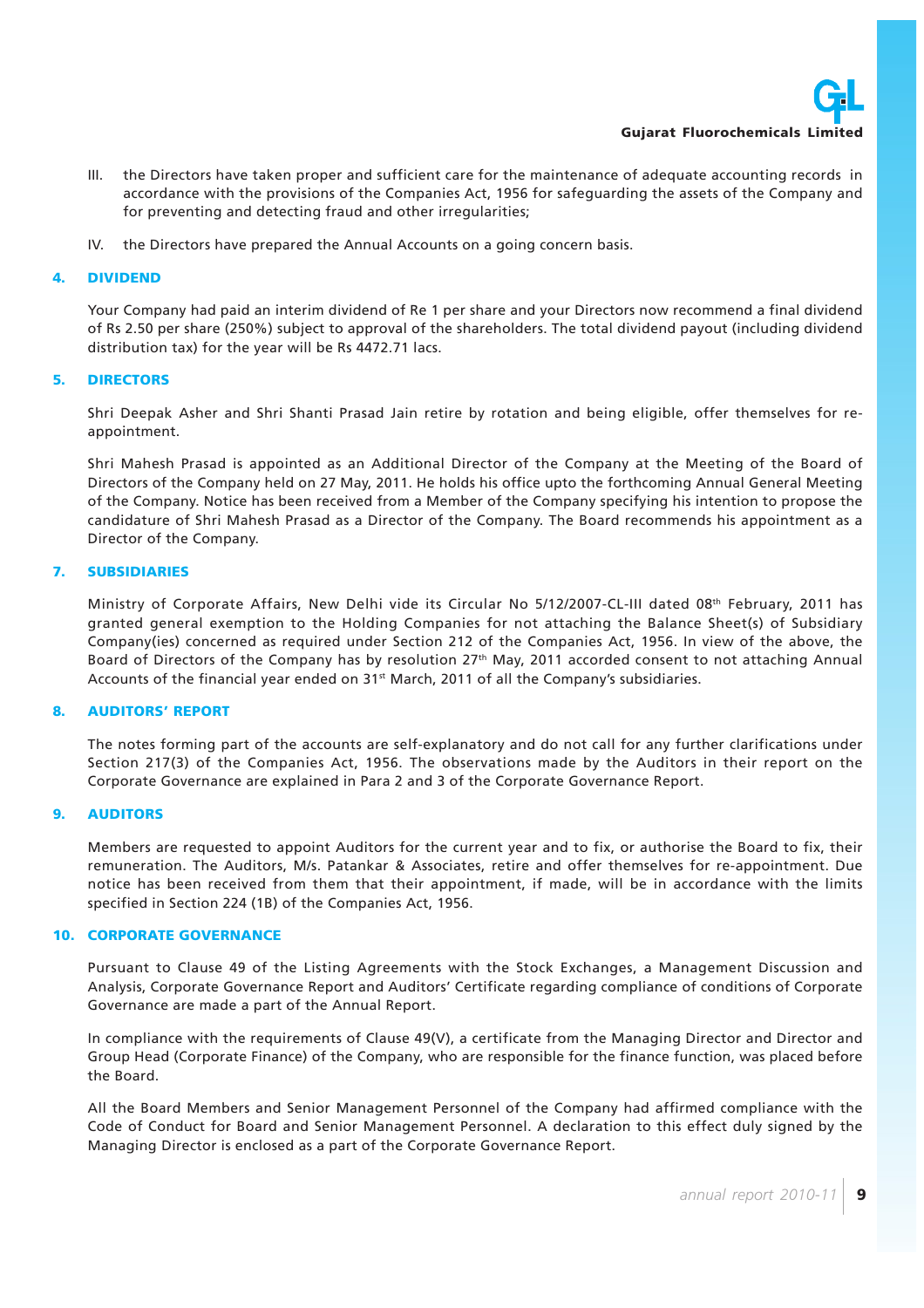

#### 11. CONSERVATION OF ENERGY, TECHNOLOGY ABSORPTION AND FOREIGN EXCHANGE EARNINGS AND OUTGO

Information pursuant to Section 217(1) (e) of the Companies Act, 1956, read with the Companies (Disclosure of Particulars in the Report of Board of Directors) Rules, 1988, relating to the matters contained therein is given by way of an Annexure to this Report.

#### 12. PARTICULARS OF EMPLOYEES

In accordance with the provisions of Section 217(2A) of the Companies Act, 1956 and the rules framed there under, the names and other particulars are set out in the Annexure to the Directors' Report. In terms of the provisions of Section 219(1) (b) (iv) of the Companies Act, 1956, the Directors' Report is being sent to all the Shareholders of the Company excluding the aforesaid annexure. The annexure is available for inspection at the Registered Office of the Company. Any Shareholder interested in obtaining a copy of the said annexure may write to the Company Secretary at the Registered Office of the Company.

#### 13. SUSTAINABLE DEVELOPMENT ACTIVITIES

The Company undertakes sustainable development work as part of its ongoing efforts to improve the quality of life of the people in the areas surrounding its plant. Your company has spent around Rs 88.24 lacs in the last financial year on these initiatives. Diligent and sincere efforts in this direction have had a positive and lasting impact on the neighbouring community. During the year, the Company has had its Corporate Social Responsibility initiatives certified by Ernst and Young.

#### 14. SAFETY, HEALTH AND ENVIRONMENT

Safety, health and environment have been of prime concern to the Company and necessary efforts were made in this direction in line with the safety, health and environment policy laid down by the Company. The Company has achieved certification of ISO: 14001:2004 (Environment Management System) and ISO 18001:2007 (Occupational Health and Safety Management System) for its Ranjitnagar Unit. Health of employees is being regularly monitored and environment has been maintained as per statutory requirements.

#### 15. INSURANCE

The Company's property and assets have been adequately insured.

#### 16. ACKNOWLEDGEMENT

Your Directors express their gratitude to all other external agencies for the assistance, co-operation and guidance received. Your Directors place on record their deep sense of appreciation for the dedicated services rendered by the workforce of the Company.

By Order of the Board of Directors

Noida **DK JAIN** DA SAN DA SAN DA SAN DA SAN DA SAN DA SAN DA SAN DA SAN DA SAN DA SAN DA SAN DA SAN DA SAN DA SA 27<sup>th</sup> May, 2011 **Chairman**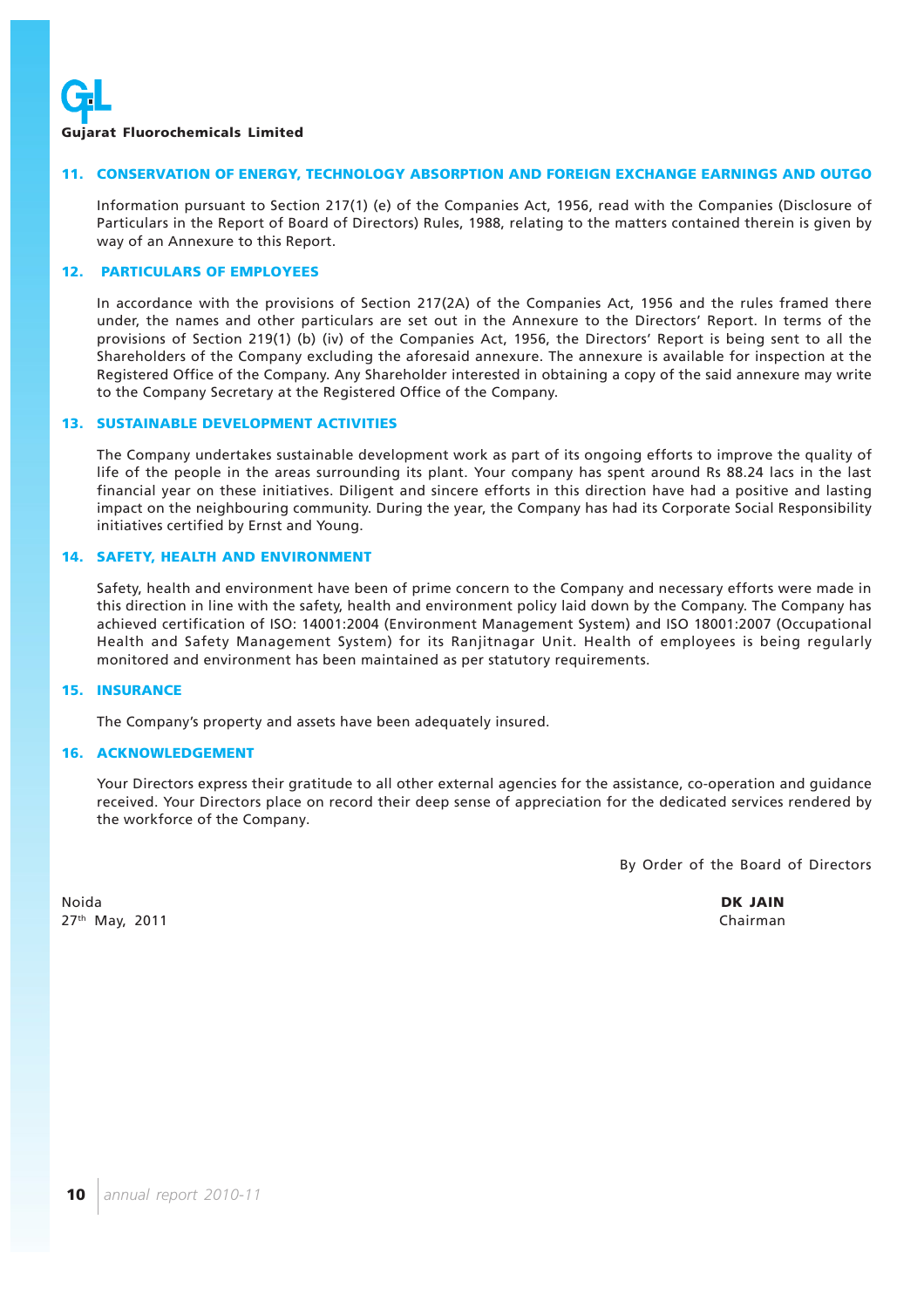## ANNEXURE

#### To The Directors' Report

Information as required under Section 217(1) (e) read with Companies (Disclosure of Particulars in the Report of Board of Directors) Rules, 1988

#### (A) CONSERVATION OF ENERGY

#### Ranjitnagar Unit :

#### (a) Energy conservation measures taken :

- 1. Benefits of energy savings are continued to be obtained due to implementation of jacket hot water recovery scheme in the Gas Based Co-generation plant was further enhanced during the year by augmenting the utilization of the low grade heat for evaporating treated effluent. This resulted in increase in the fuel utilization efficiency of Gas Based Co-generation plant from about 75% to 79% during the year.
- 2. The following measures were taken during the year for reducing power consumption for plant and office illumination.
	- Replacement of 125 W HPMV lamps with 20 Watt CFL lamps at 45 locations of plant lighting points.
	- Replacement of ordinary tube lights of 40 Watts with Energy Efficient Fluorescent tube light of 14/28 Watt.
- 3. Cooling media changed from expensive chilled water to cooling water for Sulphuric Circulation cooler of C409 column and E212 and E213 coolers thereby reducing 25 TR load from chillers saving around 2088 units of power per day.
- 4. AHF plant Refrigeration Compressor drive speed was increased by changing the drive pulley. This increased the refrigeration output per compressor, thereby, enabling operation with reduced number of compressors. This resulted in a net reduction in power consumption by 1.23 lacs kWH per annum.

#### (b) Additional investments and proposals, if any, being implemented for reduction of consumption of energy :

- 1. Heat recovery from AHF Klin fuel gases is proposed to be augmented, for use in Spar Dryer. This will reduce fuel consumption in AHF plant by 1180 MMBTU per annum.
- 2. Better utilization of recovered water in process and to reduce water consumption. Water meters were installed at various locations for better monitoring of water consumption. Water level switches were installed in all the water tanks to avoid water flow.
- 3. Solar water heater is being proposed in Guest House.
- 4. Variable Frequency Drive is proposed to be installed for Air compressor.

#### Dahej Unit :

#### (a) Energy conservation measures taken :

- 1. Energy Audit of all the plant units was conducted and relevant suggestions were implemented resulting into substantial power saving in each plant operations.
	- Flow control of Tarpene metering of TFE optimized with the help of VFD resulting in saving of 36 kWH / day.
	- HPMV Lamps of 250/125 Watt rating metal Halide and CFL Lamps strategic locations giving effect direct power saving.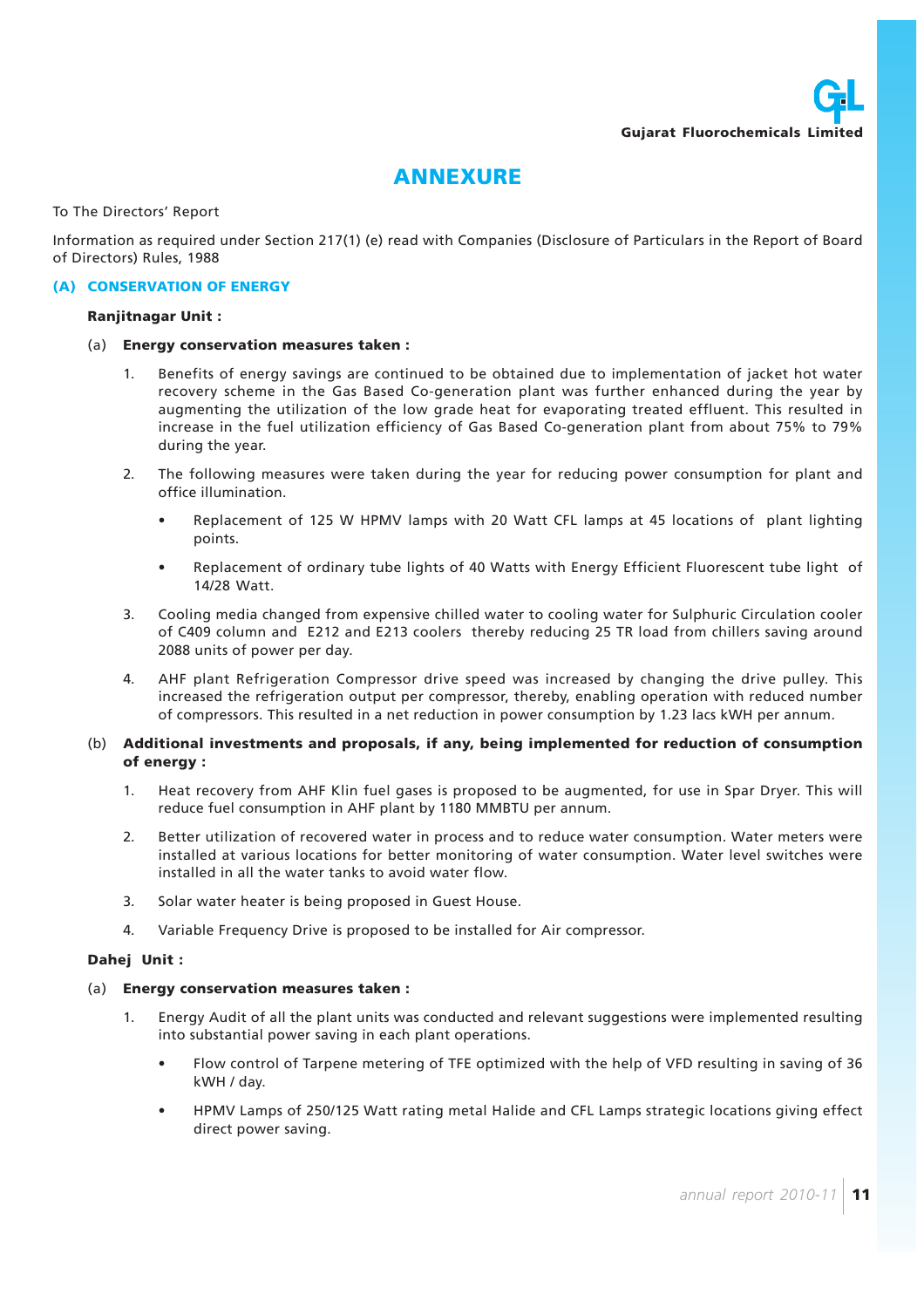- TFE Utility Cooling tower fan provided with VFD to control speed. During winter speed is reduced automatically without affecting the required temperature resulting in saving of 96 kWH / day.
- Optimised lighting load at PTFE complex resulting in saving of 36 kWH / day.
- SOP improvement for PTFE by stopping compressor and using Nitrogen for back flushing of washing kattels strainers. Now compressor is being used at PT-PTFE Plant resulting in saving of 50kWH / day.
- Phase angle system implemented at PTFE Air Heater, Actual saving impact on load fluctuation at Power Plant, Hence Power Export limit increases by 200kw.
- Additional Booster Heater installed at PTFE Air Heater to achieve required temperature during winter. This results production rate increased during that period resulting in saving 120 kWH / day.
- Thermo oil an additive applied in twenty numbers of Split Air Conditioners (continuous running) to improve the efficiency and cooling resulting in saving of 93 kWH / day.
- Installed a number of Solar Street lights in plant at strategic location.
- (b) Additional investments and proposals, if any, being implemented for reduction of consumption of energy :
	- 1. PTFE Air Heater capacity to be increased upto 90 kW per Heater for enhancing production capacity.
	- 2. Further 50 numbers of Split Air Conditioners to be provided with Thermo oil additive.
	- 3. Conventional street light to be replaced with Solar Lights.
- (c) Impact of measures at (a) and (b) above for reduction of energy consumption and consequent impact on the cost of production of goods ;
	- 1. The impact of the measures indicated in (a) and (b) above are expected to be favourable i.e., reduced energy consumption and its consequential effect on cost of production.

#### (d) Total energy consumption and energy consumption per unit of production as per Form A;

|   |                |   |                                   | <b>Current Year</b> | <b>Previous Year</b> |
|---|----------------|---|-----------------------------------|---------------------|----------------------|
| A |                |   | <b>Power and Fuel Consumption</b> |                     |                      |
|   | 1              |   | Electricity                       |                     |                      |
|   |                | A | Purchased                         |                     |                      |
|   |                |   | Units (in lacs)                   | 97.42               | 87.47                |
|   |                |   | Total Amount (Rs in lacs)         | 830.92              | 914.45               |
|   |                |   | Rate/Unit (Rs.)                   | 8.53                | 10.45                |
|   |                | B | Own Generation                    |                     |                      |
|   |                |   | Units (in lacs)                   | 3500.66             | 2392.89              |
|   |                |   | Total Amount (Rs in lacs)         | 15112.67            | 11958.33             |
|   |                |   | Rate/Unit (Rs.)                   | 4.32                | 5.00                 |
|   | $\overline{2}$ |   | Coal                              |                     |                      |
|   |                |   | Quantity (MT)                     | 129275.47           | 83714.74             |
|   |                |   | Total amount (Rs in lacs)         | 4734.56             | 3394.82              |
|   |                |   | Average Rate (Rs)                 | 3662.38             | 4055.22              |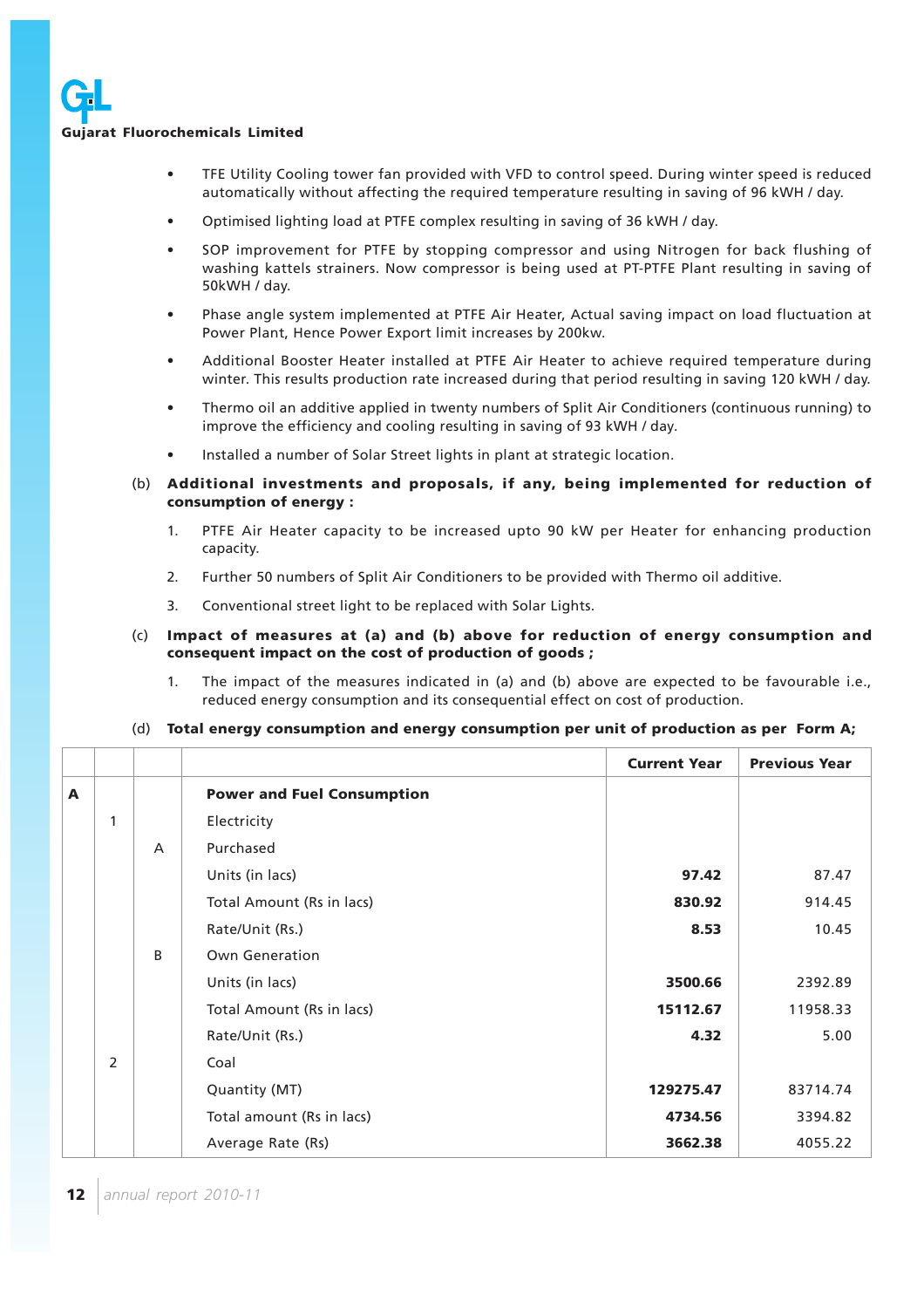|   |                |                                           | <b>Current Year</b> | <b>Previous Year</b> |
|---|----------------|-------------------------------------------|---------------------|----------------------|
|   | 3              | Furnace Oil                               |                     |                      |
|   |                | Quantity (k. ltrs.)                       | 89.26               | 229.82               |
|   |                | Total Amount (Rs. in lacs)                | 31.94               | 63.89                |
|   |                | Average Rate (Rs.)                        | 35.78               | 27.80                |
|   | 4              | <b>RLNG SCM</b>                           |                     |                      |
|   |                | Quantity (scm)                            | 762.92              | 661.90               |
|   |                | Total Amount (Rs. in lacs)                | 10601.60            | 9575.53              |
|   |                | Average Rate (Rs.)                        | 13.90               | 14.47                |
| B |                | <b>Consumption per unit of production</b> |                     |                      |
|   |                | Ranjitnagar (Fluorochemicals) Unit        |                     |                      |
|   | 1              | <b>Electricity KWH/MT</b>                 | 758                 | 771                  |
|   | $\overline{2}$ | Fuel Oil LTR/MT                           | $\overline{2}$      | 6                    |
|   | 3              | <b>RLNG SCM/MT</b>                        | 285                 | 275                  |
|   | 4              | Coal                                      | $\bf{0}$            | $\mathbf 0$          |
|   | 5              | Others                                    | $\bf{0}$            | $\Omega$             |
|   |                | Dahej (Chloroalkalies)                    |                     |                      |
|   | 1              | <b>Electricity KWH/MT</b>                 | 2214                | 2198                 |
|   | 2              | Fuel Oil LTR/MT                           | 0.09                | 0.14                 |
|   | 3              | <b>RLNG SCM/MT</b>                        | 533                 | 562                  |
|   | 4              | Coal Qty MT/Coal Power unit lacs          | 110                 | 74.26                |
|   | 5              | Others                                    | 0                   | $\mathbf 0$          |

#### (B) TECHNOLOGY ABSORPTION

#### (e) efforts made in technology absorption as per Form B ;

#### Ranjitnagar Unit:

#### Research and Development

- 1. Specific areas in which R & D carried out by the Company : Nil
- 2. Benefits derived as a result of the above R & D: Nil
- 3. Future plan of action: Nil

#### Technology absorption, adaptation and innovation :

- 1. Efforts, in brief, made towards technology absorption, adaptation and innovation.
	- i. The Company has dedicated professionals working on ongoing development for improvement in process efficiency, product quality, Energy and Emission control and enhancing process of safety.
- 2. Benefits derived as a result of the above efforts.
	- i. The benefit of development work has resulted in improved throughput, improved efficiency and better quality, better capacity utilization and consistency in product and by-product quality and improved profitability.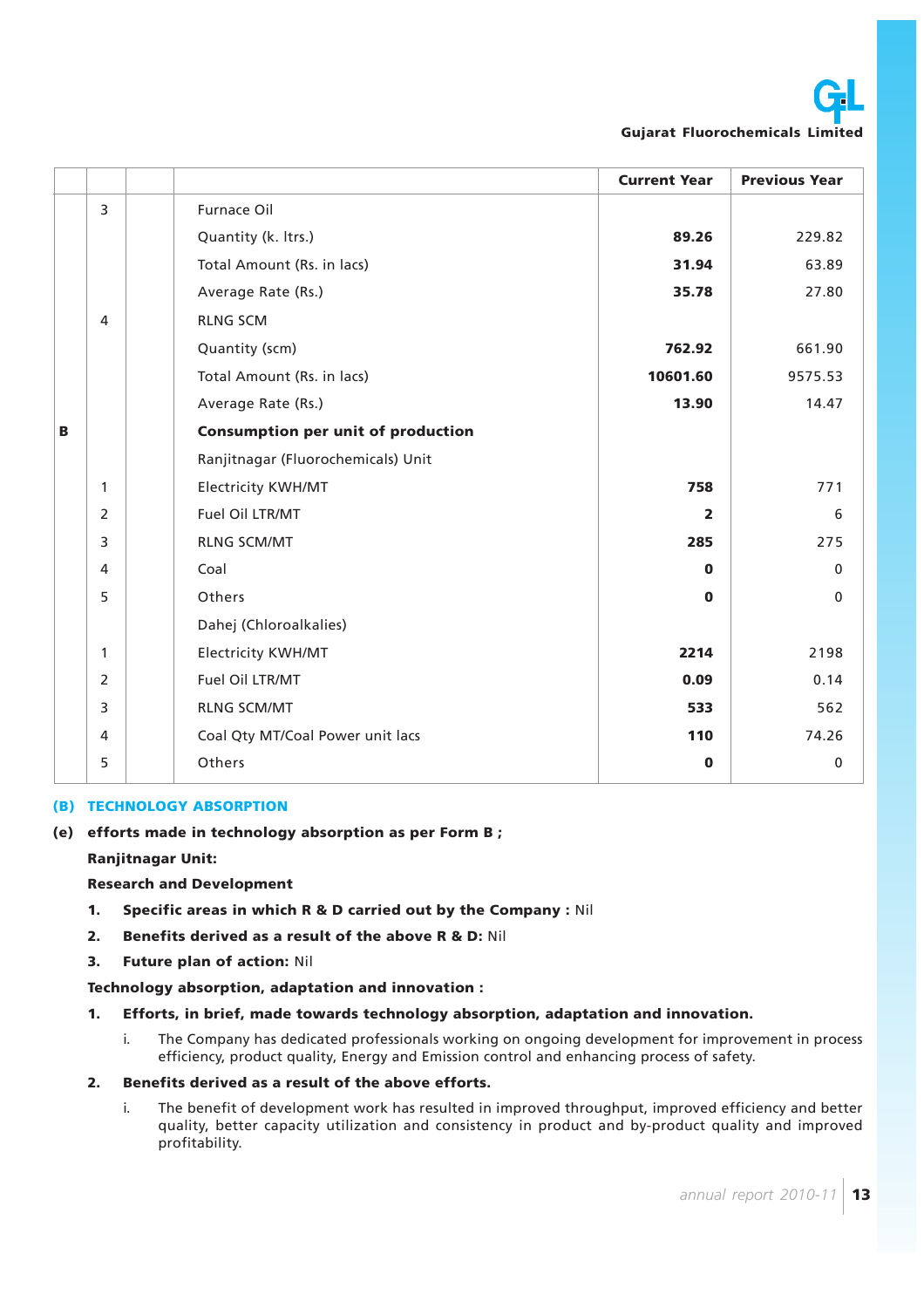

#### Dahej Unit:

#### Research and Development

#### 1. Specific areas in which R & D carried out by the Company

- i. Specialty grade value added TFE product Heptaflouropropane (HFP), a fire retardant from it's by product.
- ii. Dispersion type and Modified type of PTFE other than suspension type polymer.
- iii. Development of new PTFE/PBT blend.
- iv. Development of filled PTFE compounds.
- v. Development & optimization of PTFE processing technique for various type of PTFE.

#### 2. Benefits derived as a result of the above R & D

- i. Technical support in terms of process optimization and performance of the final product was provided to all the PTFE processors as a part of the Company's policy to grow along with the Company's valued customers.
- ii. New application areas were explored and continuous efforts being put to grow new business.
- iii. GFRC is equipped with latest testing facilities to understand and develop Fluoropolymer with improved properties in terms of purity of resin and with better mechanical properties to cater the global market.
- iv. Validation studies being carried out to improve operational efficiency and product performance.
- v. GFRC has contributed positively to grow domestic market of PTFE by setting up new applications in various fields including chemical, marine and power sector.
- vi. GFRC is working actively with the marketing team to increase awareness among domestic processors about the latest technological advancements in the field of fluoropolymer processing.

#### 3. Future plan of action

- i. Project activities of following plants are under progress to be commissioned in the financial year 2011-12.
	- a. TFE-2
	- b. PTFE-2
	- c. D-PTFE
	- d. Calcium Chloride
	- e. Modified PTFE & PT-PTFE
- ii. Pilot plant trials before scale up of Tetra Fluoro Propanol production.
- iii. Development of surfactant system for polymerization of fluoropolymers.
- iv. Development of PTFE micro fine powders and fluoroadditives.
- v. To develop process for in-house manufacturing of Perfluoro Propylene Vinyl Ether (PPVE)
- vi. To develop new grades and optimize process of paste extrusion for thin wall tubing.

#### Technology absorption, adaptation and innovation :

- 1. Efforts, in brief, made towards technology absorption, adaptation and innovation.
	- i. 2 \* 18.5 MW Combined Circle Gas Turbine commissioned during the year thereby the total power generation of the complex has increased to 66 MW from Gas based Power Plant and 25.1 MW from Coal based Power Plant.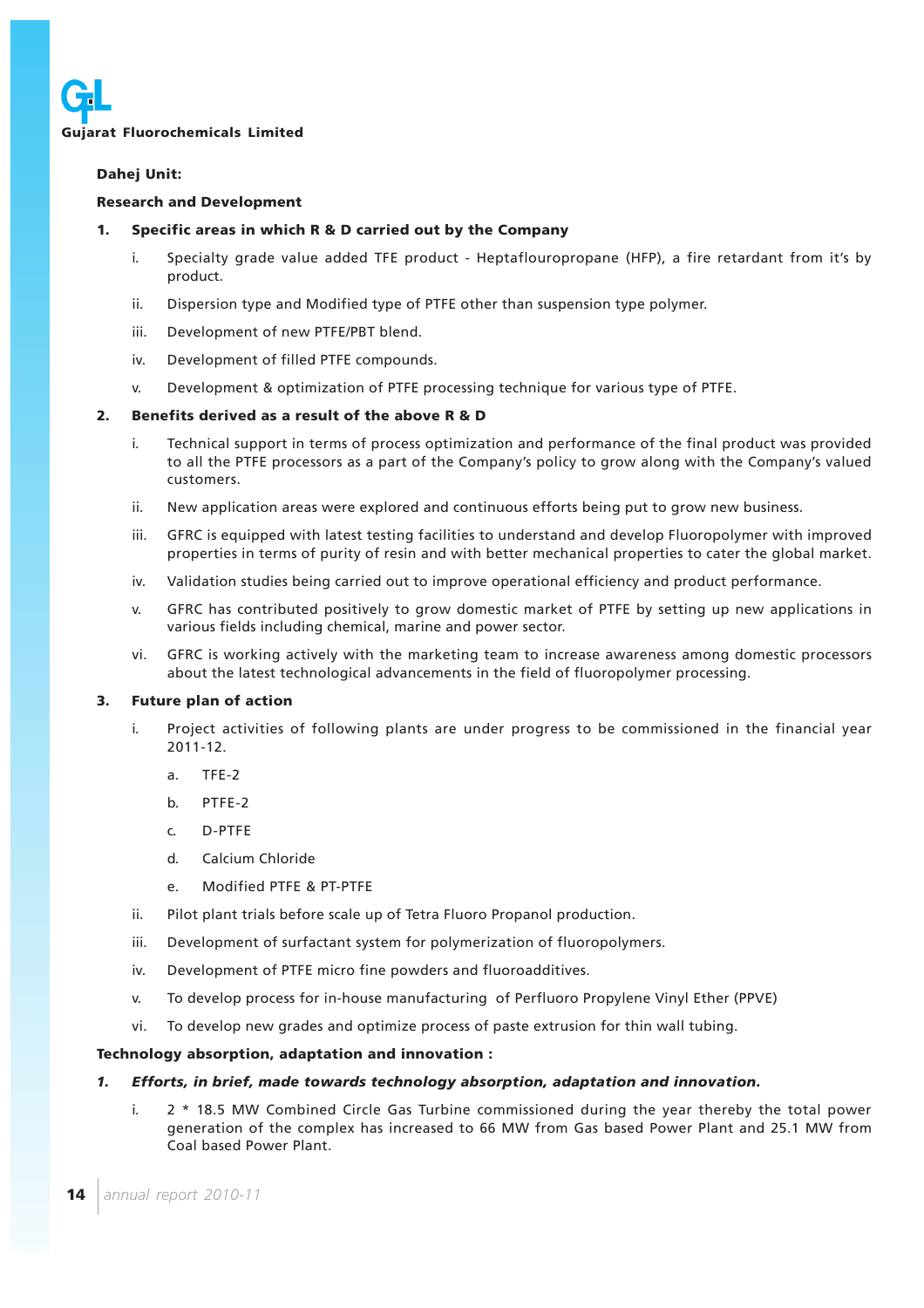- ii. Capacity enhancement of Caustic Alkali Plant from 150 MT in July 2010 to 335 MT in December, 2010 has been commissioned.
- iii. Flaker plant mechanically made ready for commissioning. Evaporation part commissioned satisfactory.
- iv. Mechanical completion of CMS-II (125 MT) has achieved in record period of 11 months (Zero date Arpil'10). Commissioning of the plant is slated in April 2011
- v. New columns for improvement of Chloroform quality was commissioned successfully.
- vi. TFE Process optimized and reached to the highest 24TPD level of production.
- vii. PTFE plant capacity augmented by process improvements and debottlenecking to achieve continuous production over and above 5-7% of its design capacity.
- viii. Modified PTFE has been successfully commercialized after 2-3 campaigns of trial runs. Product launched in domestic and international markets with appreciation.
- ix. PT-PTFE- Alpine-2 : Successfully Commissioned & at full rated Capacity. Post treatment PTFE facilities developed for different grades of suspension and modified PTFE. Almost 100% capacity enhancement has been successfully done over its initial design capacity.
- x. Recovery of Hexa Fluoro Propylene has been part of continuous operation and marketable as value added product from Tetra Fluoro Ethylene plant. Benefits achieved by way of environment protection.
- xi. Successfully completed lab scale experiment of the production of Tetra Fluoro Propanol as a value added product.

#### 2. Benefits derived as a result of the above efforts.

i. Improvements in operational efficiency.

#### (C) FOREIGN EXCHANGE EARNINGS AND OUTGO

|  | (f) Foreign exchange used |  | Refer to Note No. 16 of Schedule 15 of Annual Accounts |
|--|---------------------------|--|--------------------------------------------------------|
|--|---------------------------|--|--------------------------------------------------------|

Foreign exchange earned - Refer to Note No. 17 of Schedule 15 of Annual Accounts

By Order of the Board of Directors

Noida **DK JAIN** DA SAN DA SAN DA SAN DA SAN DA SAN DA SAN DA SAN DA SAN DA SAN DA SAN DA SAN DA SAN DA SAN DA SA 27<sup>th</sup> May, 2011 **Chairman**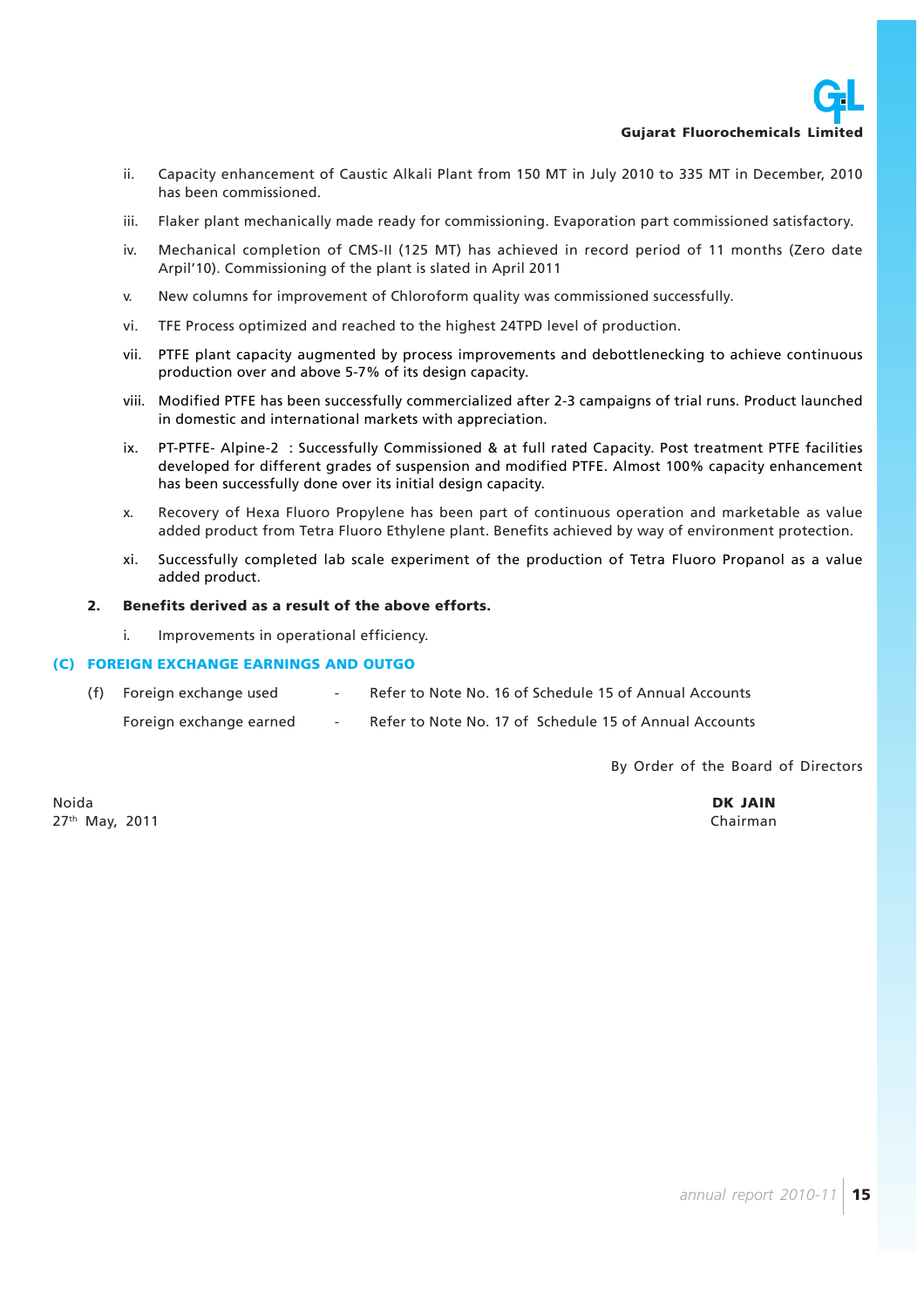# CORPORATE GOVERNANCE REPORT

In compliance with clause 49 of the Listing Agreement with Stock Exchanges, the Company is pleased to submit this report on the matters mentioned in the said clause and the practices followed by the Company in this regard.

#### 1. Company's philosophy on Code of Governance

Corporate Governance is the system by which companies are directed and controlled by the management in the best interest of the shareholders and others ensuing greater transparency and better and timely financial reporting. Corporate Governance therefore generates long term economic value for its shareholders.

Gujarat Fluorochemicals Limited believes that the implementation of Corporate Governance principles generates public confidence in the corporate system. With this belief, the Company has initiated significant measures for compliance with corporate governance.

#### 2. Board of Directors

The Board of Directors consists of eleven directors of which one is Managing Director and two are Whole-Time Directors. There are eight non-executive Directors. The Chairman of your Company is related to the Managing Director of the Company and as per provisions of the Listing Agreement, 50% of the Board shall consist of Independent Directors. However, the Board of your Company consists of five Independent Directors.

Subsequent to the end of the year, Shri VP Mittal, an Independent Director on the Board of the Company, passed away on 16th May, 2011.

Shri Mahesh Prasad is appointed as an additional director of the Company at the meeting of the Board of Directors of the Company held on 27th May, 2011 and the Company is in process of appointing one more independent director as per the requirement of the Listing Agreement.

During the year, 2010-2011, the Board met four times on following dates, namely, 22<sup>nd</sup> May, 2010, 31<sup>st</sup> July, 2010, 29th October, 2010, 31st January, 2011.

The following table gives details of Directors, details of attendance of Directors of Board Meetings, at the Annual General Meeting, number of memberships held by Directors in the Board / Committees of various Companies:

| <b>Name</b>            | Category                 | <b>Attendance</b><br><b>Particulars</b> |                    |                       | Number of other directorship /<br><b>Committee Membership / Chairmanship</b> |                           |
|------------------------|--------------------------|-----------------------------------------|--------------------|-----------------------|------------------------------------------------------------------------------|---------------------------|
|                        |                          | <b>Board</b><br><b>Meeting</b>          | Last<br><b>AGM</b> | Other<br>Directorship | Committee<br><b>Membership</b>                                               | Committee<br>Chairmanship |
| Shri DK Jain           | Non-Independent Director | 4                                       | No                 | 11                    | 4                                                                            | 3                         |
| Shri VP Mittal *       | IndependentDirector      |                                         | No                 | 6                     | 6                                                                            | 3                         |
| Shri Shailendra Swarup | IndependentDirector      | 3                                       | No                 | 9                     | 1                                                                            |                           |
| Shri VK Jain           | Managing Director        | 4                                       | Yes                | 19                    | 10                                                                           |                           |
| Shri DK Sachdeva       | Whole-time Director      |                                         | No                 |                       |                                                                              |                           |
| Shri PK Jain           | Director                 | $\overline{\phantom{0}}$                | No                 | 17                    | 9                                                                            | 9                         |
| Shri OP Lohia          | Independent Director     | 3                                       | N <sub>o</sub>     | 5                     | 1                                                                            | 1                         |
| Shri JS Bedi           | Whole-time Director      |                                         | No                 |                       |                                                                              |                           |
| Dr S Rama Iyer         | Independent Director     | 2                                       | No                 | 6                     | 2                                                                            | ۰.                        |
| Shri Deepak Asher      | Non-Independent Director | 4                                       | Yes                | 9                     | 7                                                                            |                           |
| Shri SP Jain           | Independent Director     | 4                                       | No                 | 1                     |                                                                              | 1                         |

\*Deceased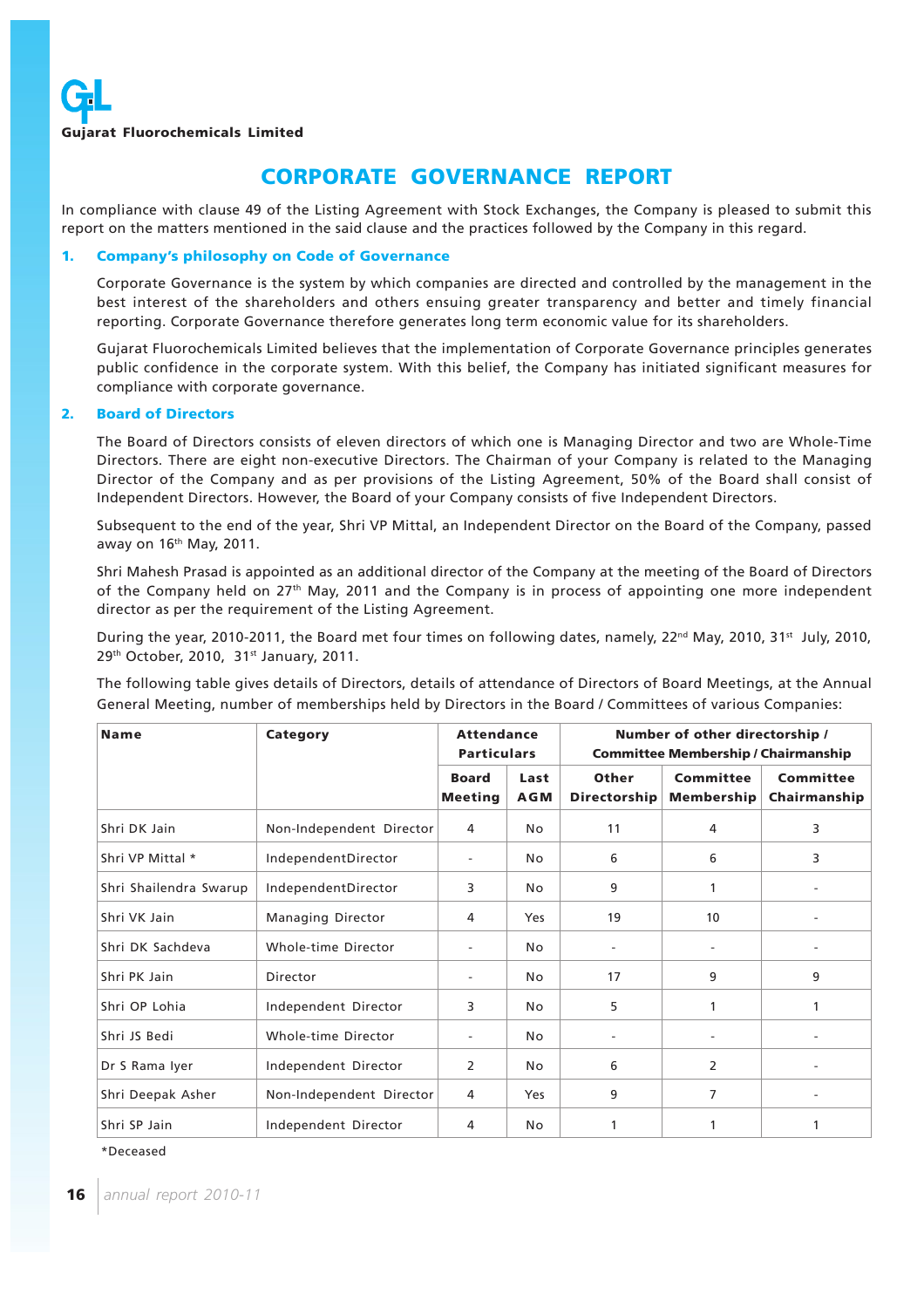#### Directors seeking re-appointment / appointment

Shri Deepak Asher and Shri Shanti Prasad Jain retire by rotation and, being eligible offers themselves for reappointment. Shri DK Sachdeva and Shri JS Bedi are to be re-appointed as Whole time Directors of the Company. Shri Mahesh Prasad is appointed as an additional director of the Company at the meeting of the Board of Directors of the Company held on 27<sup>th</sup> May, 2011 and holds office upto the forthcoming Annual General Meeting. Notice has been received from a Member of the Company signifying his intention to propose the candidature of Shri Mahesh Prasad as a Director of the Company.

#### Shri Deepak Asher

Shri Deepak Asher is graduated in Commerce and Law, and is a Chartered Accountant and a Cost Accountant by profession. He has been associated with the Inox Group for almost twenty three years now, in different capacities. He is the founder President of the Multiplex Association of India, and was awarded the Theatre World Newsmaker of the Year Award for his contribution to the cinema exhibition industry. He has been responsible for spearheading the Group's diversification into the cinema and CDM business and now its foray into the wind energy business.

#### Shri Shanti Prasad Jain

Shri Shanti Prasad Jain is a leading Chartered Accountant and practicing since 1963. He has specialized in taxation matters of various reputed companies and banks.

#### Shri DK Sachdeva

Shri DK Sachdeva is a Chemical Engineer from the India Institute of Technology, Kharagpur, and has over 40 years of experience in the technical field of various chemical / process plants.

#### Shri JS Bedi

Shri JS Bedi is a Chemical Engineer and has over 34 years of experience in the technical field of various chemical / process plants.

#### Shri Mahesh Prasad

Shri Mahesh Prasad is retired IAS and at present Chairman of Confederation of Indian Exporters. He topped in the country in the Indian Police Service Examination of 1956 and was in the first few in the All India Merit list of IAS and Indian Foreign Service. He held a number of prestigious appointments during his carrear in the IAS. In the year 1974, he was awarded by the Uttar Pradesh State Government for outstanding work as Collector and District Magistrate, Varanasi. He has been Secretary of many departments in the State of Uttar Pradesh. During his three years' tenure as Principal Secretary, Industries, the State witnessed rapid industrialization through dynamic and aggressive mix policy, planning and implementation. At the Centre, he has been Joint Secretary in the Ministries of Home and Commerce and Advisor, Planning Commission. He has also served as Minister (Economic) in London for more than three years. He has held Secretary Level jobs at the Centre, in the Ministries of Finance, Industry Environment, Forests and wildlife and Information & Broadcastings & films. He retired in the year 1995 in the rank of Cabinet Secretary to the Government of India. Shri Mahesh Prasad has been conferred awards by private bodies for distinguished services such as Indira Gandhi Priyadarshini Award (1998), Bharat Gaurav Award (1999), Pride of India Award (2000), International Millennium Goldstar Award (2001), Rashtriya Ratna Award (2001) and UP Ratan Award (2003). Shri Mahesh Prasad has held various prestigious assignments including in the corporate field during the tenure of his services and is afterwards and associated with a number of social and charitable projects.

#### 3. Audit Committee

The composition of Audit Committee and the details of the Meetings attended by the Directors are given below:

| <b>Name</b>            | <b>Category</b> | <b>Attendance</b>             |                     |                                  |                                  |  |
|------------------------|-----------------|-------------------------------|---------------------|----------------------------------|----------------------------------|--|
|                        |                 | 22 <sup>nd</sup> May,<br>2010 | $31st$ July<br>2010 | 29 <sup>th</sup> October<br>2010 | 31 <sup>st</sup> January<br>2011 |  |
| Shri DK Jain           | Director        | Yes                           | No                  | Yes                              | Yes                              |  |
| Shri Shailendra Swarup | Director        | Yes                           | Yes                 | No                               | Yes                              |  |
| Shri SP Jain           | Chairman        | Yes                           | Yes                 | Yes                              | Yes                              |  |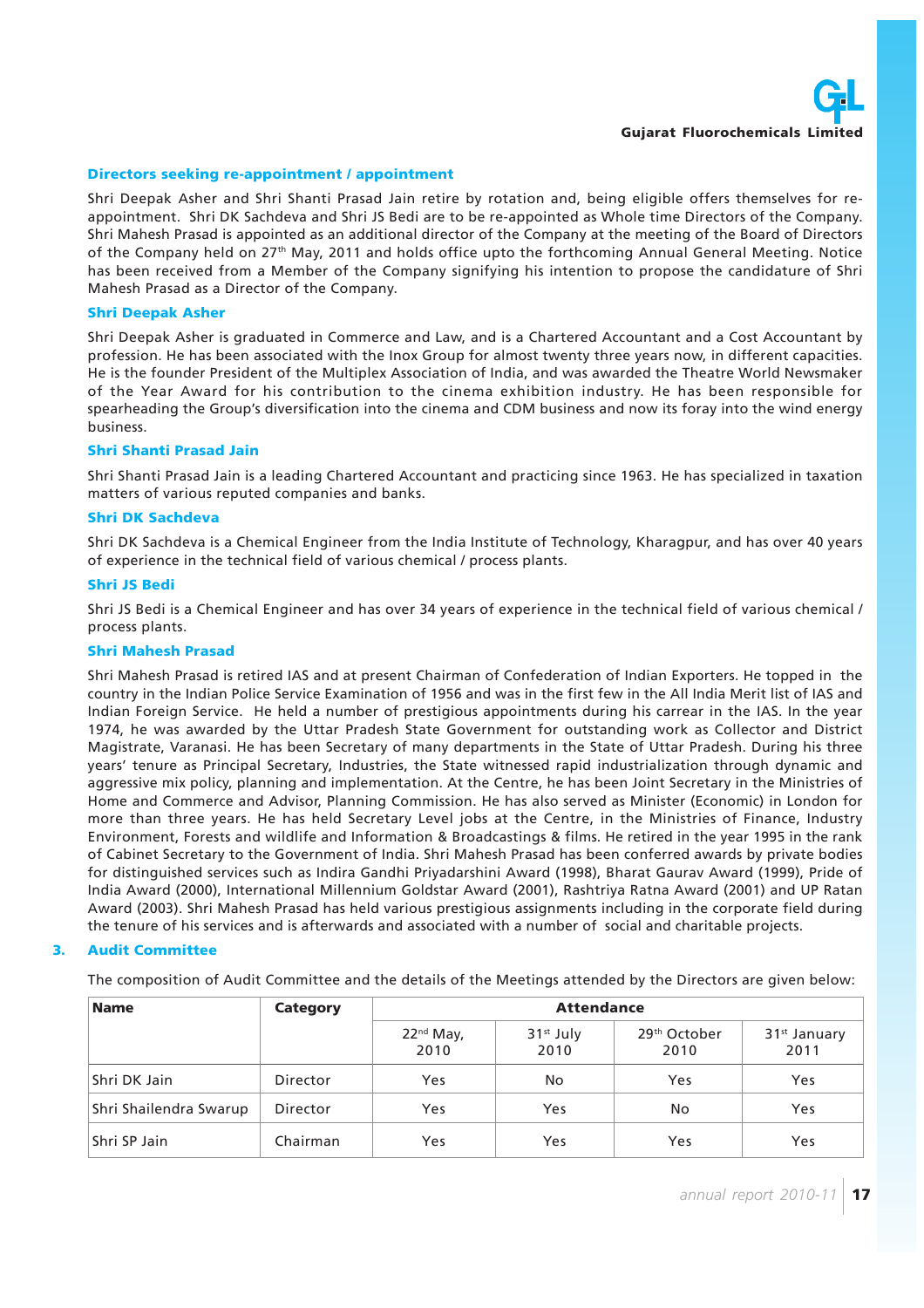

The Company Secretary acts as the Secretary to the Audit Committee. The terms of reference and powers of the Audit Committee are in accordance with the Clause 49 of the Listing Agreement. The Chairman of the Audit Committee was unable to attend Annual General Meeting held on 10<sup>th</sup> July, 2010 due to unavoidable circumstances.

#### 4. Directors Remuneration

The Board of Directors approves the remuneration of Directors before it is placed to the Shareholders for their approval. The remuneration payable to the Managing Director, Whole-time Directors and commission to Chairman was approved by the Board of Directors in its Meeting when all the Directors were present. The Remuneration Committee being optional is not formed so far. The following are the details of remuneration drawn by Directors:

| Name of<br><b>Director</b> | Relationship<br><b>With other</b><br><b>Directors</b> | <b>Business</b><br><b>Relationship with</b><br>the Company,<br>if any | All elements of<br><b>Remuneration package</b><br>i.e. salary, benefits,<br>bonuses, pension, etc. |            | <b>Service</b><br>Contracts,<br>NoticePeriod,<br><b>Severance Fee</b> |
|----------------------------|-------------------------------------------------------|-----------------------------------------------------------------------|----------------------------------------------------------------------------------------------------|------------|-----------------------------------------------------------------------|
| Shri Vivek Jain            | Relative of                                           | Managing                                                              | Particulars                                                                                        | Rs.in Lacs | <b>Service Contract</b>                                               |
|                            | Shri DK Jain and                                      | Director                                                              | Salary & Allowances:                                                                               | 29.40      | 01.01.2008 to                                                         |
|                            | Shri PK Jain                                          |                                                                       | Perquisites<br>$\ddot{\phantom{a}}$                                                                | 28.72      | 31.12.2012                                                            |
|                            |                                                       |                                                                       | ContributionTo PF<br>$\cdot$ :                                                                     | 3.53       |                                                                       |
|                            |                                                       |                                                                       | Commission<br>÷                                                                                    | 1307.39    |                                                                       |
|                            |                                                       |                                                                       | Total                                                                                              | 1369.04    |                                                                       |
| Shri DK                    | None                                                  | Whole-Time                                                            | <b>Particulars</b>                                                                                 | Rs.in Lacs | Service Contract                                                      |
| Sachdeva                   |                                                       | Director                                                              | Salary<br>÷                                                                                        | 13.33      | 29.11.2010 to                                                         |
|                            |                                                       |                                                                       | Allowances                                                                                         | 19.48      | 28.11.2011                                                            |
|                            |                                                       |                                                                       | Perquisites                                                                                        | 1.35       |                                                                       |
|                            |                                                       |                                                                       | ContributionTo PF<br>$\ddot{\phantom{a}}$                                                          | 1.60       |                                                                       |
|                            |                                                       |                                                                       | Total<br>÷                                                                                         | 35.76      |                                                                       |
| Shri JS Bedi               | None                                                  | Whole-Time                                                            | Particulars                                                                                        | Rs.in Lacs | Service Contract                                                      |
|                            |                                                       | Director                                                              | Salary<br>÷                                                                                        | 14.69      | 01.12.2010 to                                                         |
|                            |                                                       |                                                                       | Allowances<br>÷                                                                                    | 22.95      | 30.11.2011                                                            |
|                            |                                                       |                                                                       | Perquisites                                                                                        | 1.50       |                                                                       |
|                            |                                                       |                                                                       | ContributionTo PF<br>$\ddot{\phantom{a}}$                                                          | 1.76       |                                                                       |
|                            |                                                       |                                                                       | Total                                                                                              | 40.90      |                                                                       |
| Shri DK Jain               | Relative of                                           | Chairman                                                              | Particulars                                                                                        | Rs.in Lacs |                                                                       |
|                            | Shri PK Jain and<br>Shri VK Jain                      |                                                                       | Commission<br>÷                                                                                    | 326.85     |                                                                       |

#### Remuneration paid during 2010-2011

The following are the details of sitting fees paid to the Directors for attending the Board / Committee Meetings:

| <b>Name of the Director</b> | <b>Total Rupees</b> |
|-----------------------------|---------------------|
| Shri D K Jain               | 100000              |
| Shri Shailendra Swarup      | 60000               |
| Dr S Rama Iyer              | 25000               |
| Shri Deepak Asher           | 50000               |
| Shri Shanti Prasad Jain     | 100000              |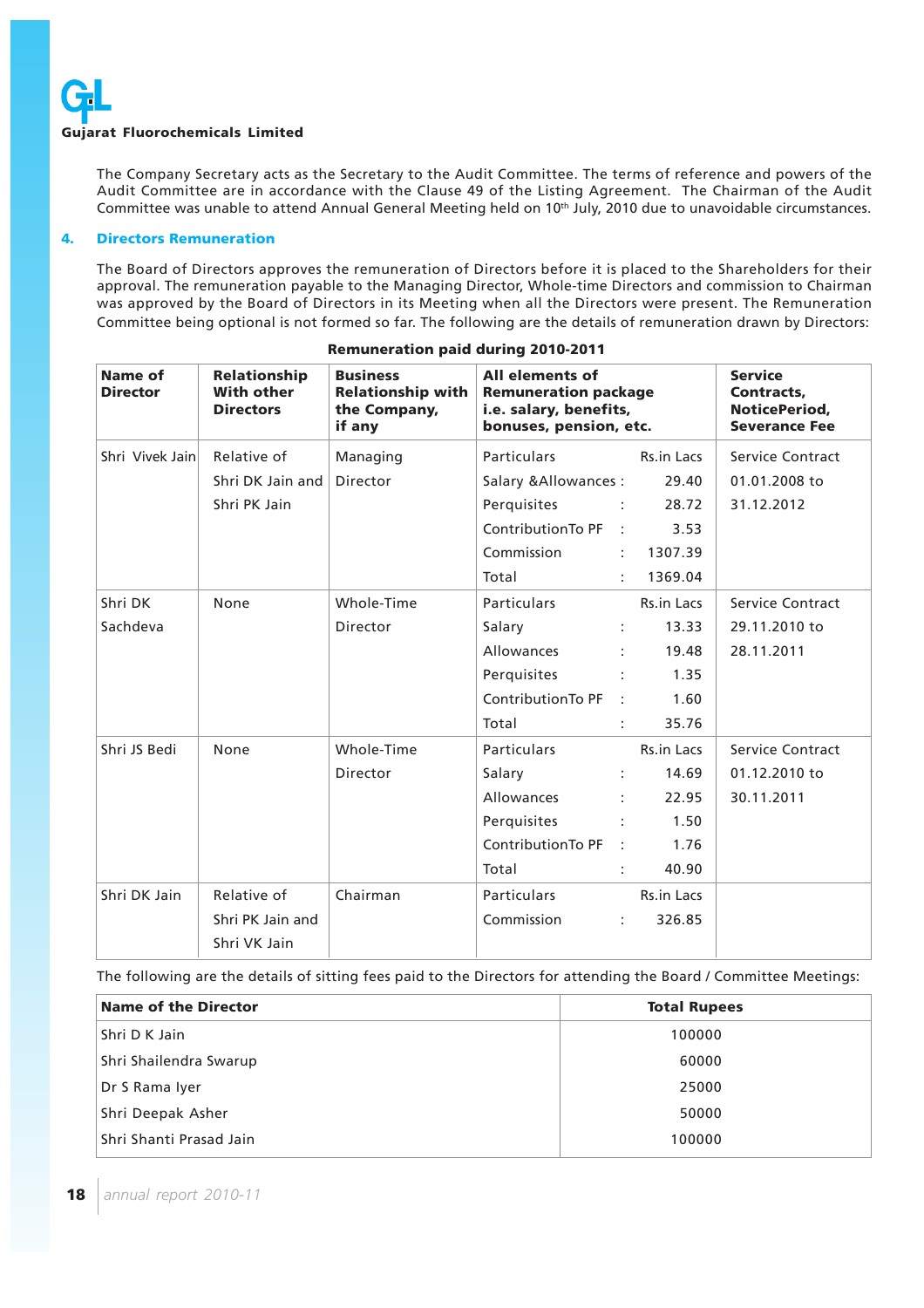#### 5. Shareholders and Investors Grievance Committee

The Committee comprises of Shri DK Jain, Chairman, Shri PK Jain, Director and Shri Vivek Jain, Managing Director. The Committee approves the share transfers and issue of duplicate share certificates. The Committee also takes note of the dematerialization requests received and attended by the transfer agents. Shri Bhavin Desai, Company Secretary is Compliance Officer of the Company. During the year the company has received 48 complaints which were replied / resolved to the satisfaction of the shareholders and no requests for transfer were pending for approval as on 31<sup>st</sup> March, 2011.

The following table gives details of Directors / attendance of Directors of Share transfer and Investor Grievance Committee Meeting:

| <b>Name</b>     | Category                 | <b>Attendance</b> |
|-----------------|--------------------------|-------------------|
| Shri DK Jain    | Director                 |                   |
| Shri Vivek Jain | <b>Managing Director</b> |                   |

#### 6. General Body Meetings

The last three Annual General Meetings of the Company were held as under:

| Year      | Location                                                                                      | <b>Date</b> | Time               |
|-----------|-----------------------------------------------------------------------------------------------|-------------|--------------------|
| 2007-2008 | Survey No.16/3, 26 & 27, Ranjitnagar - 389 380<br>Taluka Ghoghamba, Dist. Panchmahal, Gujarat | 20.09.2008  | $11:30$ am         |
| 2008-2009 | Same as above                                                                                 | 29.06.2009  | $03.00 \text{ pm}$ |
| 2009-2010 | Same as above                                                                                 | 10.07.2010  | $11:30$ am         |

#### **Note**

The following Special Resolution was passed at the Annual General Meeting held on 20<sup>th</sup> September, 2008:

• Appointment of Shri Devansh Jain, relative of Shri DK Jain and Shri VK Jain, Directors of the Company, to hold office or place of profit of the Company.

No special resolution was passed at the last Annual General Meeting held on 29th June, 2009.

The Ordinary Resolution in respect of transfer, by way of slump sale, of the wind energy business of the Company, to Inox Renewables Limited, a subsidiary of the Company, was passed on 15th March, 2011 by sending Postal Ballot Notice to the Shareholders of the Company who have conveyed their assent to the said resolution.

#### 7. Disclosures

#### (a) Disclosures on materially significant related party transactions

There are no related party transactions made by the Company with its Promoters, Directors or management, their subsidiaries or relatives etc. that may have potential conflict with interests of the Company at large. The Register of contracts containing the transactions in which Directors are interested is placed before the Board for its approval.

Transactions with the related parties are disclosed in the Note No 25 of Schedule 15 to the accounts in the Annual Report.

(b) Details of non-compliance by the Company, penalties, strictures imposed on the Company by the Stock Exchange or SEBI or any other authority on any matter related to capital markets during last three years.

There were no instances of non-compliance of any matter related to capital markets during last three years.

#### 8. Means of communication

- (a) The Company has published its quarterly results in The Financial Express and Vadodara Samachar.
- (b) The Management discussion and analysis form part of the Annual Report, which is posted to the shareholders of the Company.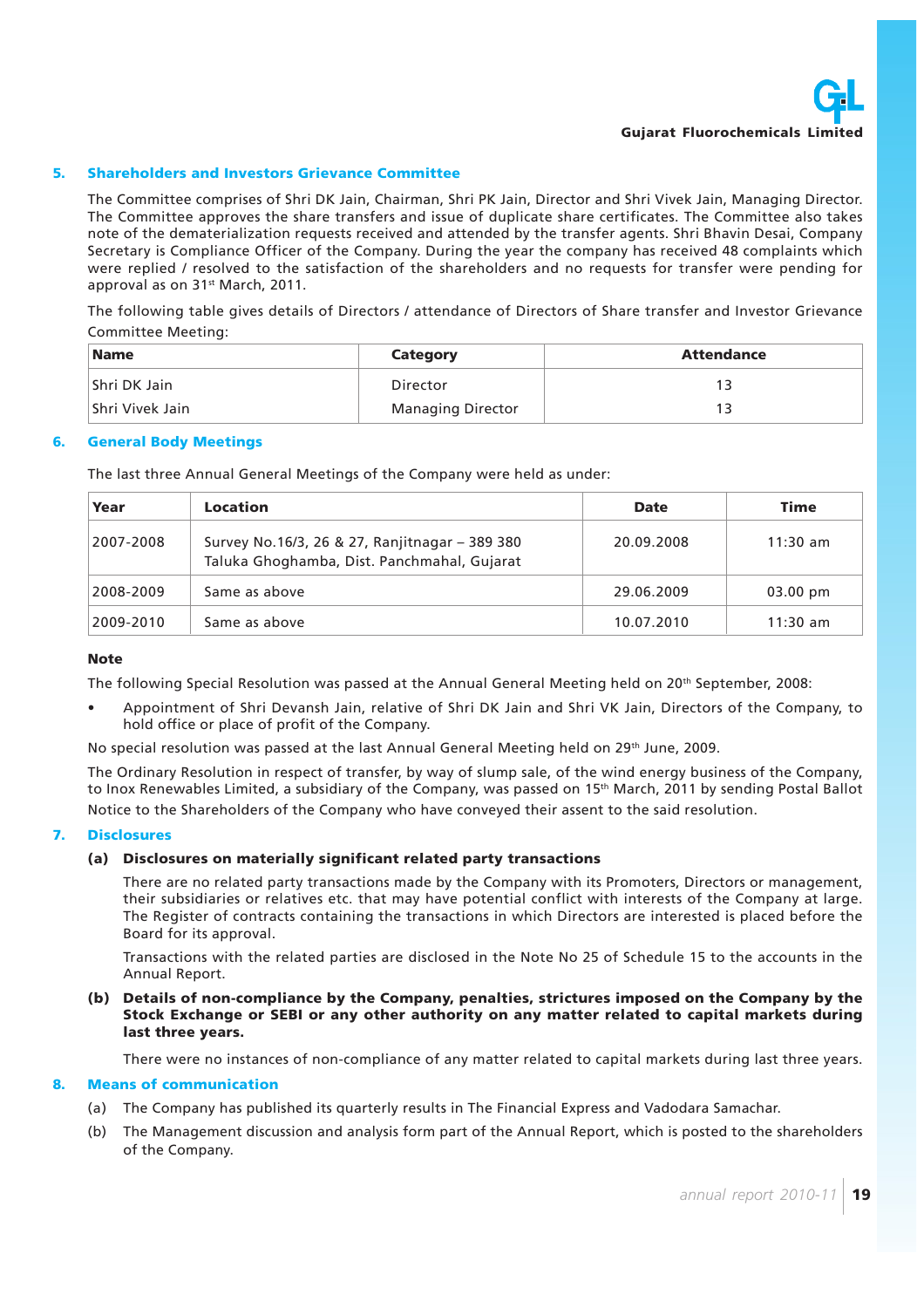#### Gujarat Fluorochemicals Limited

#### 9. General Shareholder information

| 9.1 | <b>Annual General Meeting</b> | ٠ | Friday, 15 <sup>th</sup> July, 2011<br>Survey No 16/3, 26&27, Ranjitnagar 389 380,                                                                                                 |
|-----|-------------------------------|---|------------------------------------------------------------------------------------------------------------------------------------------------------------------------------------|
|     |                               |   | Taluka Ghoghamba, Dist. Panchmahal, Gujarat                                                                                                                                        |
| 9.2 | <b>Financial Year</b>         |   | April to March                                                                                                                                                                     |
| 9.3 | <b>Book Closure Date</b>      | ٠ | 11 <sup>th</sup> July, 2011 to 15 <sup>th</sup> July, 2011                                                                                                                         |
| 9.4 | Dividend Payment Date         |   | on or before 14th August, 2011                                                                                                                                                     |
| 9.5 | Listing of Equity Shares      | ٠ | National Stock Exchange of India Limited, Exchange Plaza,<br>Bandra - Kurla Complex, Bandra (E), Mumbai 400 051                                                                    |
|     |                               |   | The Stock Exchange, Mumbai, Phiroze Jeejeebhoy Towers,<br>Dalal Street, Mumbai 400 001                                                                                             |
|     |                               |   | The Calcutta Stock Exchange Association Limited, 7,<br>Lyons Range, Kolkata 700 001                                                                                                |
|     |                               |   | The Company's application for voluntarily delisting of its<br>equity shares with The Calcutta Stock Exchange Association<br>Limited is pending with the stock exchange since 2004. |
| 9.6 | Stock code                    |   |                                                                                                                                                                                    |
|     | Mumbai Stock Exchange         |   | 500173                                                                                                                                                                             |
|     | Demat ISIN No in NSDL & CDSL  |   | INE538A01037                                                                                                                                                                       |

#### 9.7 Market Price data

|                 | Bombay Stock Exchange (BSE)<br>(in Rs.) |                       |                     | National Stock Exchange (NSE)<br>(in Rs.) |                      |                       |                     |                      |
|-----------------|-----------------------------------------|-----------------------|---------------------|-------------------------------------------|----------------------|-----------------------|---------------------|----------------------|
|                 | Monthly<br>low price                    | Monthly<br>high price | Quantity<br>in Nos. | Value in<br>Rs. in lacs                   | Monthly<br>low price | Monthly<br>high price | Quantity<br>in Nos. | Value<br>Rs. in lacs |
| April, 2010     | 141.45                                  | 177.35                | 1591798             | 2601.29                                   | 139.00               | 176.25                | 2261451             | 3698.77              |
| May, 2010       | 140.05                                  | 168.00                | 461977              | 711.57                                    | 140.15               | 167.95                | 1390330             | 2157.29              |
| June, 2010      | 148.70                                  | 162.00                | 554827              | 865.16                                    | 147.00               | 162.00                | 1667164             | 2603.90              |
| July, 2010      | 150.65                                  | 209.80                | 2709044             | 4991.40                                   | 152.70               | 209.75                | 5691163             | 10283.36             |
| August, 2010    | 184.55                                  | 228.05                | 1504380             | 3156.34                                   | 188.25               | 228.90                | 2700782             | 5651.11              |
| September, 2010 | 189.70                                  | 231.00                | 977486              | 2072.98                                   | 190.00               | 231.00                | 2112447             | 4516.69              |
| October, 2010   | 183.00                                  | 207.40                | 800891              | 1568.85                                   | 182.50               | 207.90                | 1125266             | 2204.02              |
| November, 2010  | 160.00                                  | 196.00                | 481241              | 864.31                                    | 161.15               | 196.70                | 1128482             | 2026.22              |
| December, 2010  | 175.50                                  | 229.90                | 2166246             | 4520.34                                   | 176.20               | 230.30                | 3606632             | 7543.66              |
| January, 2011   | 215.50                                  | 283.95                | 1957206             | 4883.56                                   | 216.20               | 283.50                | 3709043             | 9280.75              |
| February, 2011  | 231.50                                  | 299.00                | 1389126             | 3751.64                                   | 232.00               | 298.80                | 2573005             | 6937.50              |
| March, 2011     | 265.00                                  | 370.05                | 2951350             | 9715.27                                   | 263.20               | 370.50                | 5420956             | 17795.21             |

#### 9.8 Company's share price performance in comparison to BSE Sensex based on share price on 31.03.2011

| Period    | $%$ change       |        | <b>Company in comparison to Sensex</b> |
|-----------|------------------|--------|----------------------------------------|
|           | Co's share price | Sensex |                                        |
| 2010-2011 | 157.09           | 10.94  | 143.15                                 |

#### Company's share price performance in comparison to NIFTY based on share price on 31.03.2011

| <b>Period</b> | $%$ change       |       | <b>Company in comparison to Nifty</b> |
|---------------|------------------|-------|---------------------------------------|
|               | Co's share price | Nifty |                                       |
| 2010-2011     | 157.95           | 11.14 | 146.81                                |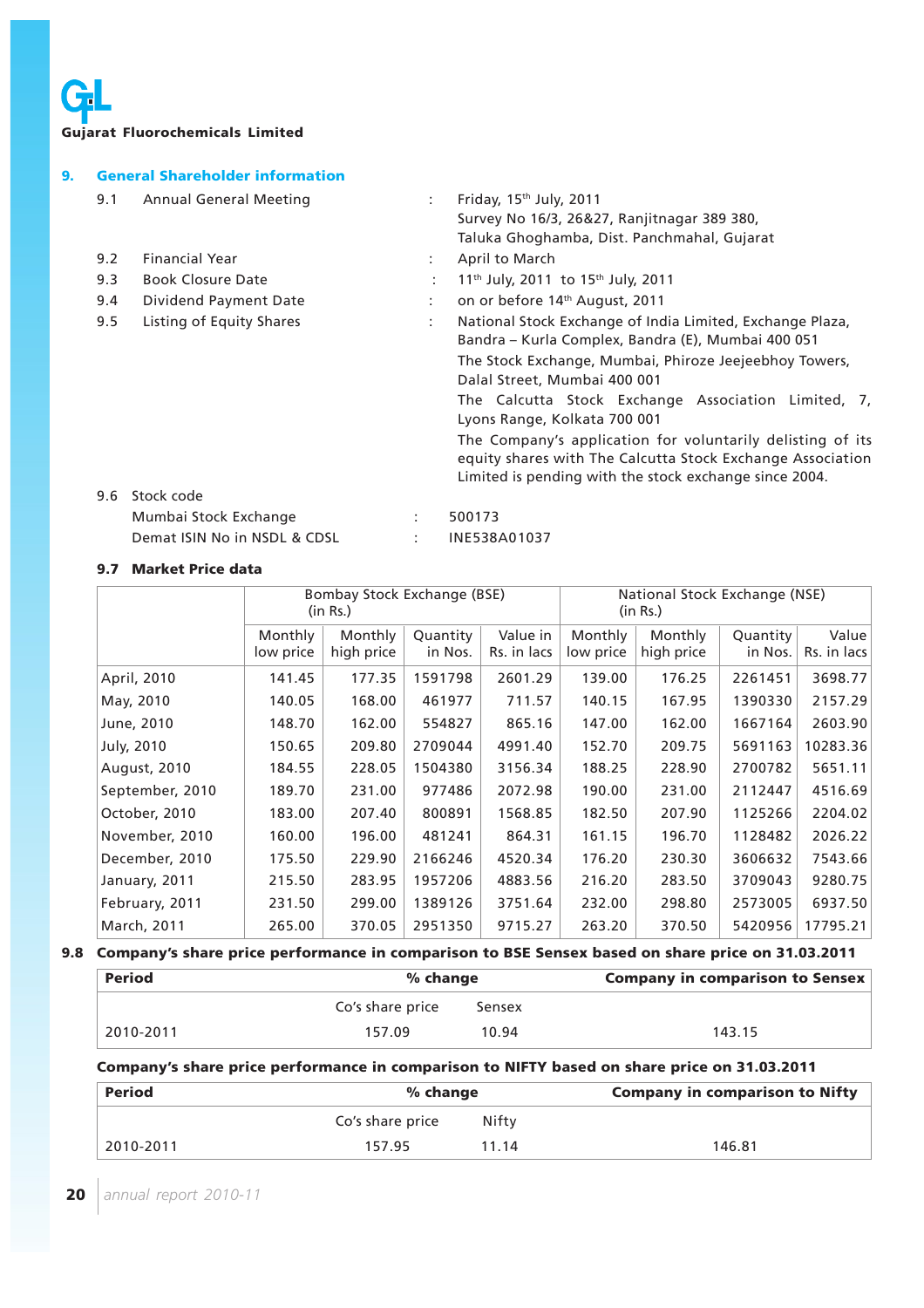#### 9.9 Registrar and Transfer Agents

Link Intime India Private Limited, B-102 & 103, Shangrila Complex, First Floor, Near Radhakrishna Char Rasta, Akota, Vadodara - 390 020

#### 9.10 Share Transfer System

Presently, the share transfers which are received in physical form are processed and the share certificates returned within a period of 30 days from the date of receipt, subject to the documents being valid and complete in all respects.

#### 9.11 Distribution of Shareholding as on 31 March, 2011

| Shareholding of nominal<br>value of Rs | No of<br>shareholders | $%$ to<br>total | Number<br>of shares | Amount<br>in Rs | $%$ to<br>total |
|----------------------------------------|-----------------------|-----------------|---------------------|-----------------|-----------------|
| <b>Upto 500</b>                        | 7601                  | 62.27           | 908099              | 908099          | 0.83            |
| 501 to 1000                            | 3079                  | 25.23           | 2912849             | 2912849         | 2.65            |
| 1001 to 2000                           | 585                   | 4.79            | 1020929             | 1020929         | 0.93            |
| 2001 to 3000                           | 220                   | 1.80            | 596539              | 596539          | 0.54            |
| 3001 to 4000                           | 116                   | 0.95            | 437101              | 437101          | 0.40            |
| 4001 to 5000                           | 133                   | 1.09            | 649651              | 649651          | 0.59            |
| 5001 to 10000                          | 196                   | 1.61            | 1520476             | 1520476         | 1.38            |
| 10001 and above                        | 276                   | 2.26            | 101804356           | 101804356       | 92.68           |
| Total                                  | 12206                 | 100.00          | 109850000           | 109850000       | 100.00          |

#### Shareholding pattern of the Company as on 31 March, 2011 is as under :

| Sr. No.        | <b>Category</b>                                       | <b>No of shares</b><br>held | % of total<br>share holding |
|----------------|-------------------------------------------------------|-----------------------------|-----------------------------|
| A              | <b>Shareholding of Promoters and Promoters' Group</b> |                             |                             |
| 1              | <b>Indian Promoters</b>                               | 76906715                    | 70.01                       |
|                | Sub-Total of A                                        | 76906715                    | 70.01                       |
| в              | <b>Non-Promoters; Holding</b>                         |                             |                             |
| 1              | Institutions                                          |                             |                             |
| a              | <b>Mutual Funds and UTI</b>                           | 3801114                     | 3.46                        |
| b              | Banks, Financial Institutions, Insurance Companies    | 12000                       | 0.01                        |
| $\mathsf{C}$   | Central / State Government                            | 1000                        | 0.00                        |
| d              | Foreign Institutional Investors                       | 1615796                     | 1.47                        |
|                | Sub-Total of B (1)                                    | 5429910                     | 4.94                        |
| $\overline{2}$ | Non-Institutions                                      |                             |                             |
| a              | <b>Bodies Corporate</b>                               | 8952481                     | 8.15                        |
| $\mathbf b$    | Individual                                            | 15034845                    | 13.68                       |
| $\mathsf{C}$   | Non-Resident                                          | 797599                      | 0.73                        |
| d              | Foreign companies                                     | 2000                        | 0.00                        |
| e              | Overseas Bodies Corporate                             | 2000371                     | 1.82                        |
| f              | <b>Clearing Member</b>                                | 700651                      | 0.64                        |
| g              | Others                                                | 25428                       | 0.02                        |
|                | Sub-Total $B(2)$                                      | 27513375                    | 25.05                       |
|                | Sub-Total of B $(1) + B(2)$                           | 32943285                    | 29.99                       |
|                | <b>Grand Total (A+B)</b>                              | 109850000                   | 100.00                      |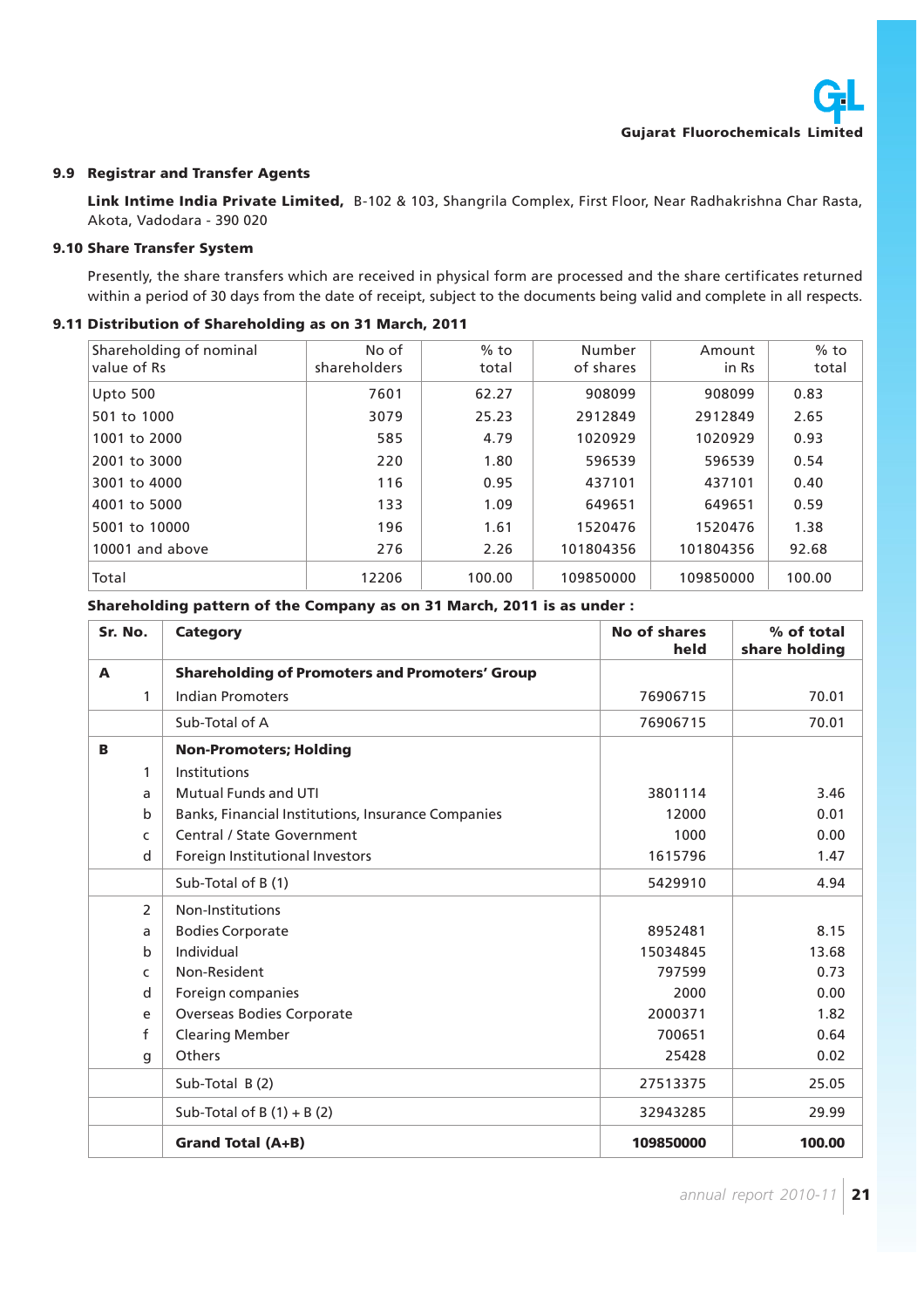#### Particulars of shareholding of Non-Executive Directors :

| <b>Sr</b><br><b>No</b> | <b>Name of Non-Executive Director</b> | No of shares<br>held | % of total<br>share holding |
|------------------------|---------------------------------------|----------------------|-----------------------------|
|                        | Shri DK Jain                          | 10100                | 0.01                        |
| 2                      | Shri PK Jain                          | 20100                | 0.02                        |
| 3                      | Shri Shailendra Swarup                | 10000                | 0.01                        |
| 4                      | Shri VP Mittal                        | 17000                | 0.01                        |
| 5                      | Dr S Rama Iyer                        | 30000                | 0.02                        |
| 6                      | Shri Shanti Prasad Jain               | 1000                 | 0.00                        |

#### 9.12 Dematerialization of shares

Approximately 33.75% of the shares issued by the Company have been dematerialized upto 31st March, 2011.

Trading in equity shares of the Company is permitted only in dematerialized form with effect from 28<sup>th</sup> August, 2000, as per Notification issued by Securities and Exchange Board of India bearing No. PR 35/2000 dated 28<sup>th</sup> February, 2000.

#### **Liquidity**

Company's shares are traded on Bombay Stock Exchange and National Stock Exchange. Relevant data of National Stock Exchange for the Financial Year 2010-2011 is given 9.7 above.

#### 9.13 Plant location

#### Ranjitnagar Project

Survey No. 16/3, 26 and 27, Ranjitnagar 389 380, Taluka Ghoghamba, District Panchmahal, Gujarat State

#### Dahej Project

Plot No 12-A, GIDC, Dahej Industrial Estate, Taluka Vagra, District Bharuch, Gujarat State

#### Wind Farm Project

Village Gudhe Panchgini, Maharashtra State

Village Sadiya, District Jaiselmer, Rajasthan State

Village Osiya, District Jodhpur, Rajasthan State

Village Vellankottai, District Tuticorin, Tamilnadu State

#### 9.14 (i) Address for Investor Correspondence

Link Intime India Private Limited, B-102 & 103, Shangrila Complex, First Floor, Near Radhakrishna Char Rasta, Akota, Vadodara - 390 020

#### (ii) Any query on Annual Report

Company Secretary, Gujarat Fluorochemicals Limited,

ABS Tower, 2nd Floor, Old Padra Road, Vadodara 390 007

#### 9.15 Code of Conduct

The Board of Directors of the Company had laid down a Code of Conduct for all the Board Members and Senior Management of the Company. All the Board Members and Senior Management Personnel have affirmed compliance with the Code of Conduct.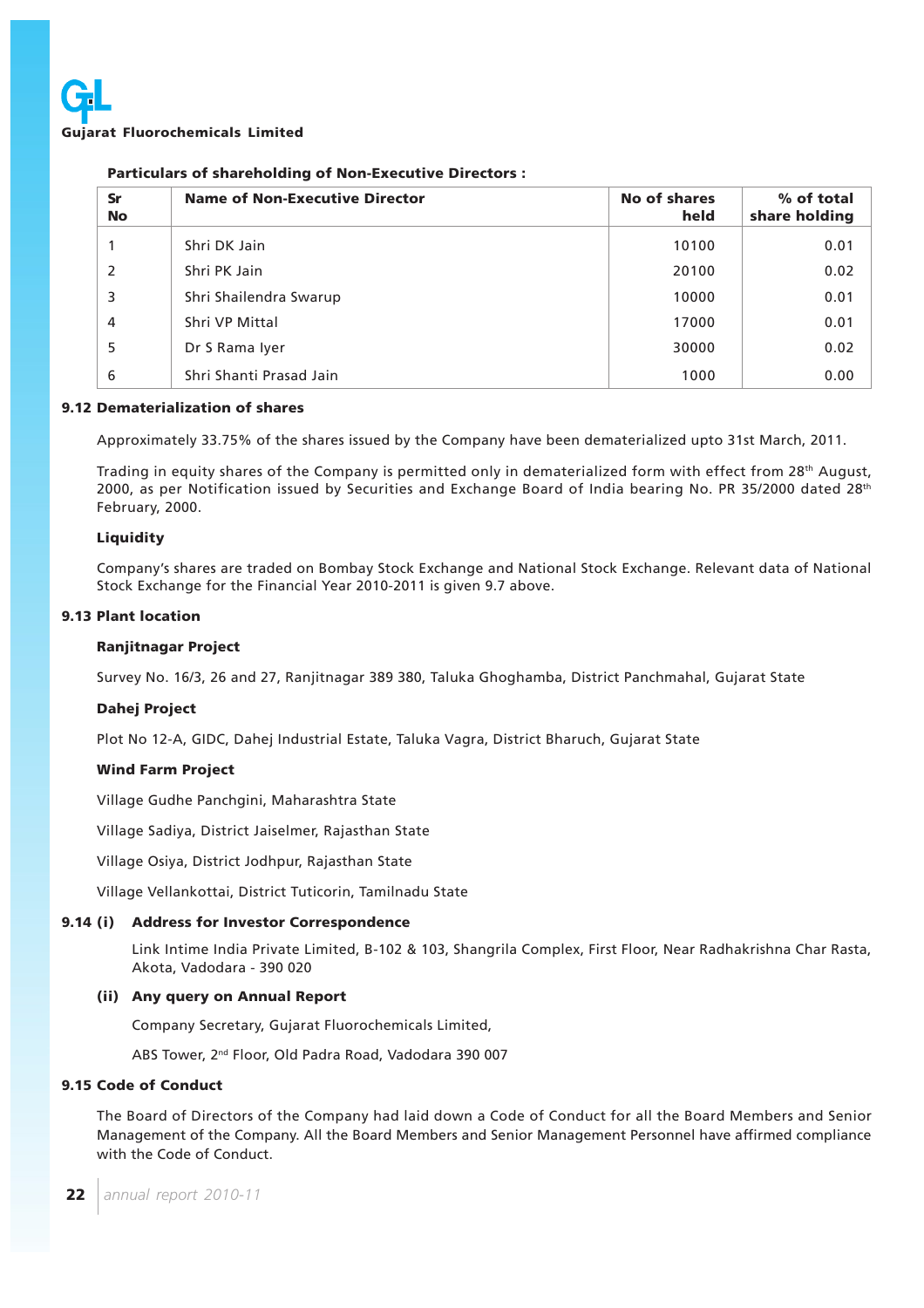#### 9.16 CEO / CFO Certification

The certificate in compliance with Clause 49(V) of the Listing Agreement was placed before the Board of Directors of the Company.

## DECLARATION

I, Vivek Jain, Managing Director of Gujarat Fluorochemicals Limited, declare that all the Board Members and Senior Management Personnel have affirmed compliance with the Code of Conduct for the Board and Senior Management Personnel for the year ended 31<sup>st</sup> March, 2011.

27th May, 2011 Vivek Jain Noida Managing Director

## **CERTIFICATE**

To the Members of Gujarat Fluorochemicals Limited

We have examined the compliance of conditions of corporate governance by Gujarat Fluorochemicals Limited, for the year ended on 31st March 2011, as stipulated in clause 49 of the Listing Agreement of the said company with stock exchanges.

The compliance of conditions of corporate governance is the responsibility of the management. Our examination was limited to procedures and implementation thereof, adopted by the Company for ensuring the compliance of the conditions of the Corporate Governance. It is neither an audit nor an expression of opinion on the financial statements of the company.

In our opinion and to the best of our information and according to the explanations given to us, we certify that the company has complied with the conditions of Corporate Governance as stipulated in the abovementioned Listing Agreement, in all material respect, except as per the details given below.

- (a) The Chairman of the audit committee had not attended the Annual General Meeting of the Company for the reasons mentioned in paragraph 3 of the Corporate Governance report prepared by the Company.
- (b) As pe the Listing Agreement, the Company is required to have six independent directors on the Board. However, during the year, the Company has only five independent directors on the Board.

We state that no investor grievance is pending for a period exceeding one month against the company as per the records maintained by the Shareholders/Investors Grievance Committee.

We further state that such compliance is neither an assurance as to the future viability of the company nor the efficiency or effectiveness with which the management has conducted the affairs of the company.

> For and on behalf of Patankar & Associates Chartered Accountants

Firm Registration No. 107628W

Pune **MY Kulkarni** 27th May, 2011 Partner Mem. No. 35524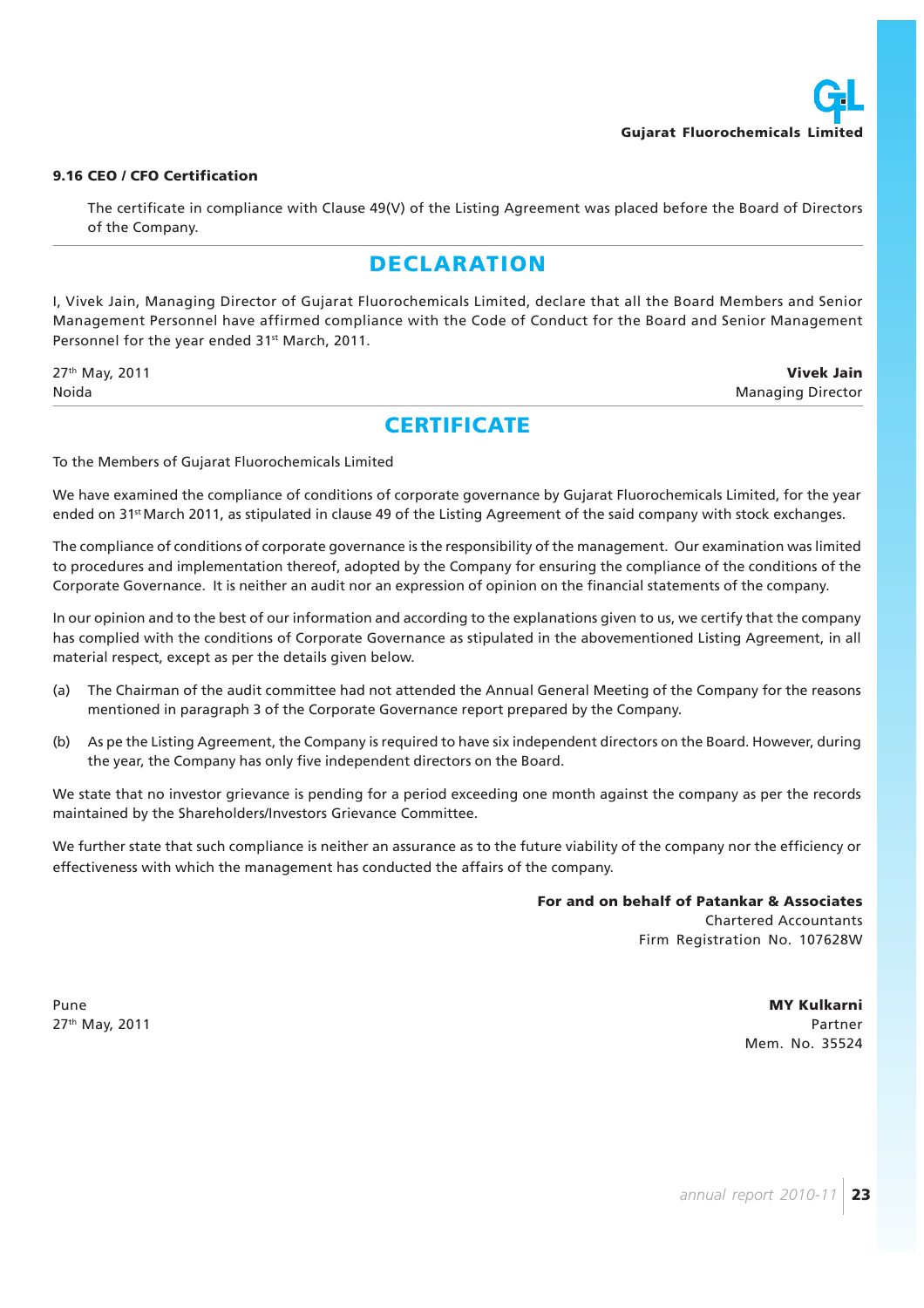

## AUDITOR'S REPORT

#### TO THE MEMBERS OF GUJARAT FLUOROCHEMICALS LIMITED

- 1. We have audited the attached Balance Sheet of Gujarat Fluorochemicals Limited (the "Company"), as at 31 $st$ March, 2011 and also the Profit and Loss Account and the Cash Flow Statement for the year ended on that date annexed thereto. These financial statements are the responsibility of the Company's management. Our responsibility is to express an opinion on these financial statements based on our audit.
- 2. We conducted our audit in accordance with auditing standards generally accepted in India. Those Standards require that we plan and perform the audit to obtain reasonable assurance about whether the financial statements are free of material misstatement. An audit includes examining, on a test basis, evidence supporting the amounts and disclosures in the financial statements. An audit also includes assessing the accounting principles used and significant estimates made by management, as well as evaluating the overall financial statement presentation. We believe that our audit provides a reasonable basis for our opinion.
- 3. As required by the Companies (Auditor's Report) Order, 2003 issued by the Central Government of India in terms of sub-section (4A) of section 227 of the Companies Act, 1956, we enclose in the Annexure a statement on the matters specified in paragraph 4 and 5 of the said Order.
- 4. Further to our comments in the Annexure referred to above, we report that:
	- (i) We have obtained all the information and explanations, which to the best of our knowledge and belief were necessary for the purposes of our audit;
	- (ii) In our opinion, proper books of account as required by law have been kept by the company so far as appears from our examination of those books;
	- (iii) The Balance Sheet, Profit and Loss Account and Cash Flow Statement dealt with by this report are in agreement with the books of account;
	- (iv) In our opinion, the Balance Sheet, Profit and Loss Account and Cash Flow Statement dealt with by this report comply with the accounting standards referred to in sub-section (3C) of section 211 of the Companies Act, 1956;
	- (v) On the basis of written representations received from the directors, as on  $31<sup>st</sup>$  March, 2011 and taken on record by the Board of Directors, we report that none of the director is disqualified as on 31<sup>st</sup> March, 2011 from being appointed as a director in terms of clause (g) of sub-section (1) of section 274 of the Companies Act, 1956;
	- (vi) In our opinion and to the best of our information and according to the explanations given to us, the said accounts, read with the notes thereon, give the information required by the Companies Act, 1956, in the manner so required and give a true and fair view in conformity with the accounting principles generally accepted in India:
		- a) in the case of the Balance Sheet, of the state of affairs of the Company as at  $31^{st}$  March, 2011.
		- b) in the case of the Profit and Loss Account, of the profit for the year ended on that date; and
		- c) in the case of Cash Flow Statement, of the cash flows for the year ended on that date.

For Patankar & Associates Chartered Accountants Firm Registration No. 107628W

Pune, (M.Y.Kulkarni) Dated: 27<sup>th</sup> May, 2011 **Partner** Membership No. 35524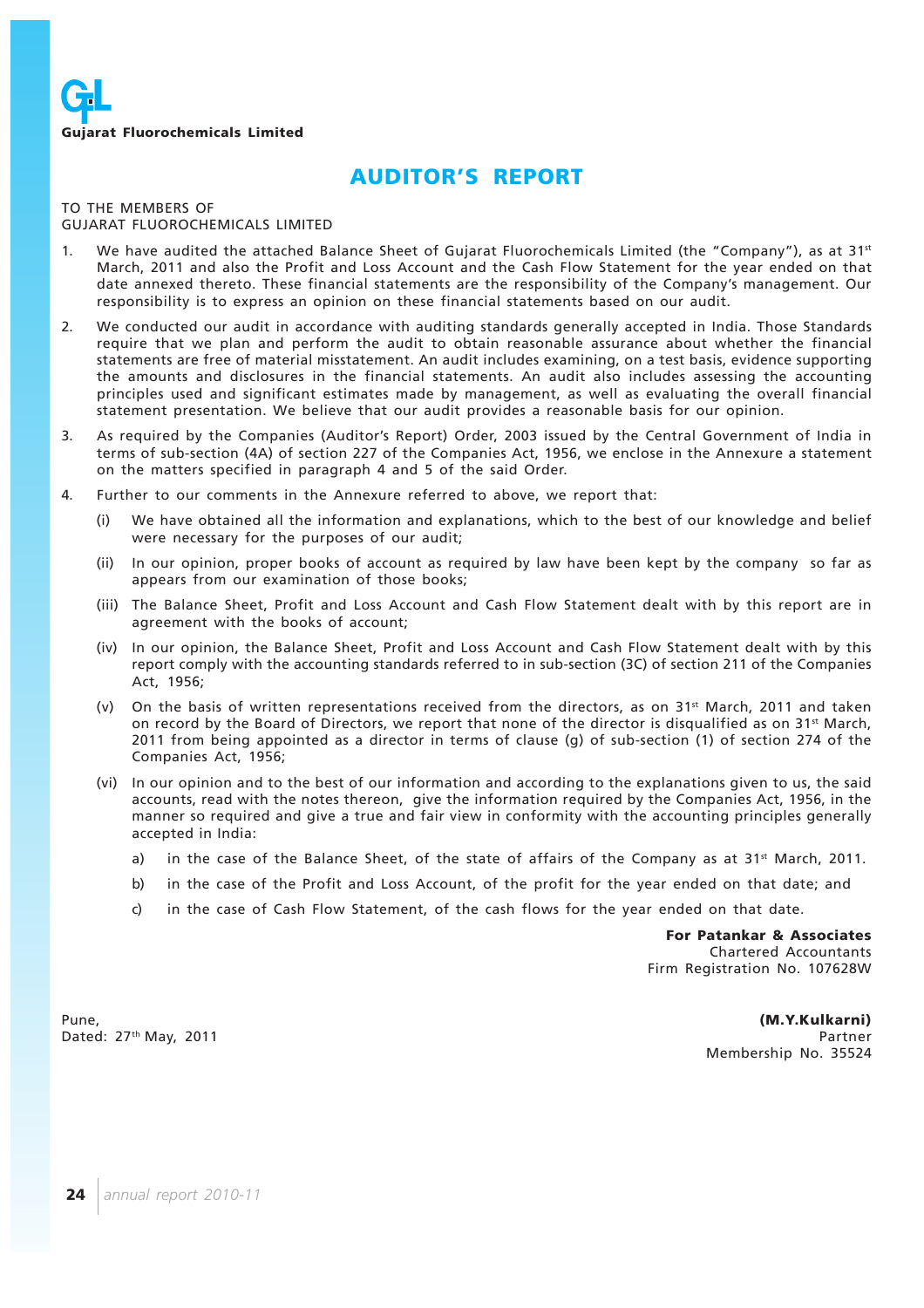#### ANNEXURE REFERRED TO IN PARAGRAPH 3 OF THE AUDITOR'S REPORT TO THE MEMBERS OF GUJARAT FLUOROCHEMICALS LIMITED ON THE ACCOUNTS FOR THE YEAR ENDED 31<sup>ST</sup> MARCH, 2011

In terms of the Companies (Auditor's Report) Order, 2003, on the basis of information and explanations given to us and the books and records examined by us in the normal course of audit and such checks as we considered appropriate, to the best of our knowledge and belief, we state as under:

1. The Company has maintained proper records showing full particulars including quantitative details and situation of fixed assets.

The Company has drawn out a regular program of verification of fixed assets which, in our opinion, is reasonable having regard to the size of the company and the nature of its assets. No material discrepancies have been noticed on such verification.

Fixed assets disposed of during the year were not substantial and therefore do not affect the going concern assumption.

2. The inventories were physically verified by the management at reasonable intervals during the year.

In our opinion, the procedures of physical verification of inventories followed by the management are reasonable and adequate in relation to the size of the Company and the nature of its business.

In our opinion, the Company has maintained proper records of its inventories and no material discrepancies were noticed on physical verification of inventories as compared to book records.

3. The Company has granted loan to one company covered in the register maintained under section 301 of the Companies Act, 1956. The maximum amount involved during the year is Rs. 13300 lacs and the year-end balance is Rs. 13300 lacs. In our opinion, the rate of interest and other terms and conditions on which this loan is granted are not, prima facie, prejudicial to the interest of the Company. The company is regular in repayment of interest and no amounts were due towards repayment of principal.

The Company has not taken any loan, secured or unsecured, from the parties covered in the register maintained under section 301 of the Companies Act, 1956.

- 4. In our opinion, there are generally adequate internal control systems commensurate with the size of the Company and nature of its business for purchase of inventory and fixed assets and for the sale of goods. During the course of our audit, no major weakness has been noticed in the internal control systems in respect of these areas.
- 5. In our opinion, the transactions that need to be entered into the register maintained under section 301 of the Companies Act, 1956 have been so entered.

In our opinion, the transactions made in pursuance of contract or arrangement entered in the register maintained under section 301 of the Companies Act, 1956 and exceeding value of rupees five lacs in respect of any party during the year have been made at a price which are, prima facie, reasonable having regard to the prevailing market prices at the relevant time.

- 6. The Company has not accepted any deposits from the public within the meaning of section 58A, 58AA or any other relevant provisions of the Companies Act,1956 and the Rules framed there under and hence the provisions of clause 4(vi) of the Companies (Auditor's Report) Order, 2003 are not applicable to the Company.
- 7. In our opinion, the Company has an internal audit system commensurate with the size and nature of its business.
- 8. We have broadly reviewed the books of account maintained by the Company pursuant to the Rules made by the Central Government for the maintenance of cost records under section 209(1) (d) of the Companies Act, 1956 in respect of the Company's products to which the said Rules are made applicable, and are of the opinion that, prima facie, the prescribed accounts and records have been made and maintained.
- 9. The Company is generally regular in depositing with appropriate authorities undisputed statutory dues including Provident Fund, Investor Education & Protection Fund, Employee's State Insurance, Income-tax, Sales-tax, Wealthtax, Service-tax, Customs Duty, Excise Duty, Cess and other material statutory dues applicable to it.

No undisputed amounts payable in respect of Income-tax, Wealth-tax, Sales-tax, Service-tax, Customs Duty, Excise Duty and Cess were in arrears, as at the end of the year, for a period of more than six months from the date they became payable.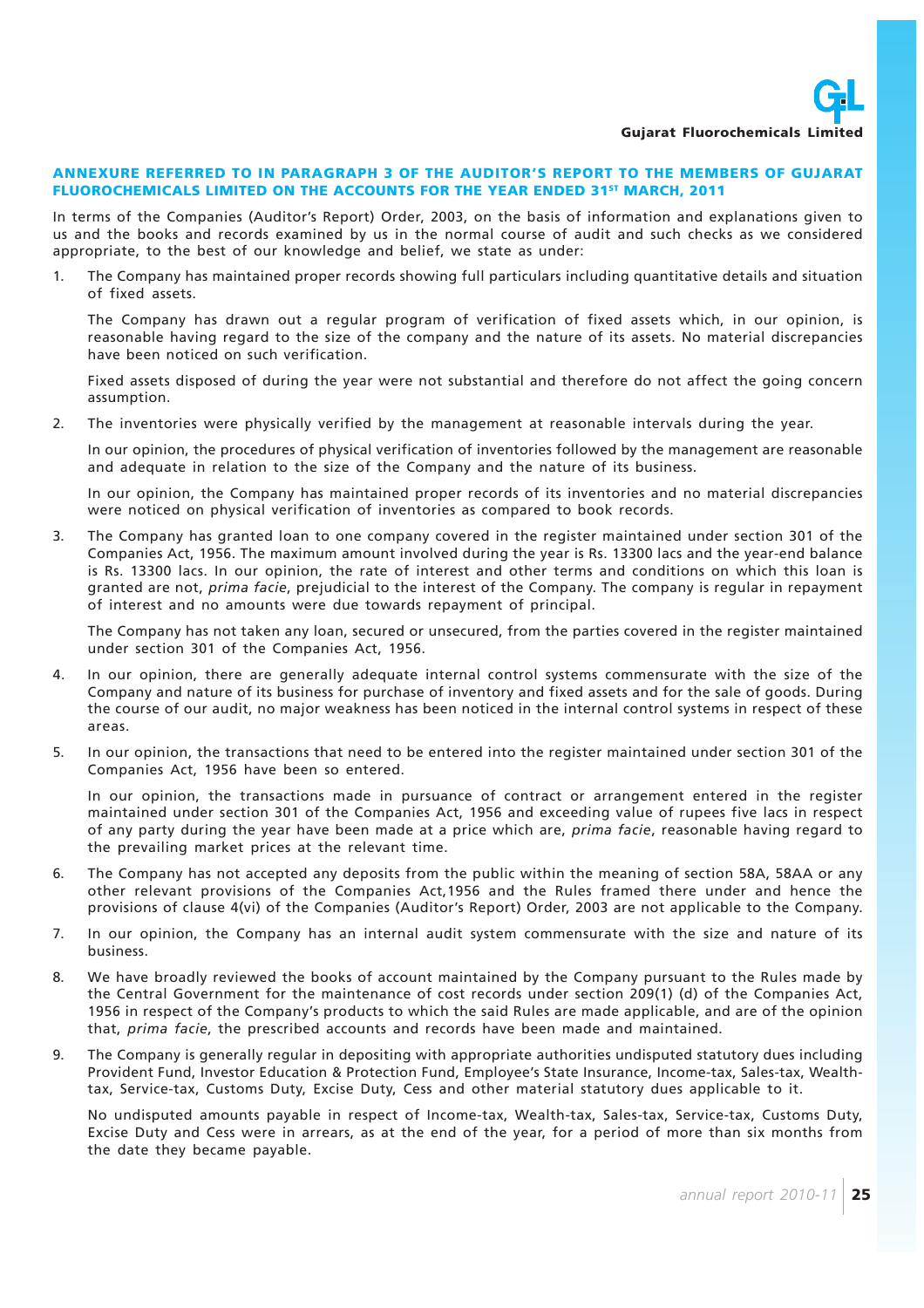

Particulars of dues of Income-tax, Sales-tax, Wealth-tax, Service-tax, Custom Duty, Excise Duty or Cess which have not been deposited on account of disputes are as under:

| Name of the<br><b>Statute</b> | Nature of dues and the period<br>to which the amount relates                | <b>Amount</b><br>(Rs. in lacs) | Forum where dispute is pending                                         |
|-------------------------------|-----------------------------------------------------------------------------|--------------------------------|------------------------------------------------------------------------|
| Sales Tax                     | West Bengal Sales Tax for the period 1995-96                                | 2.83                           | Sales Tax Appellate Tribunal, Kolkatta                                 |
|                               | Sales Tax for the period 1997-98                                            | 1.30                           | Asst. Commissioner (Appeals), WBST,<br>Kolkatta                        |
|                               | Gujarat Sales Sales Tax for the year 1995-96                                | 13.35                          | Joint Commissioner of Sales Tax, Vadodara                              |
| Tax                           | Sales Tax for the year 2001-02                                              | 1.79                           | Deputy Commissioner (Appeals), of Sales Tax,<br>Ahmedabad              |
| Income Tax                    | TDS & Interest on TDS for 2007-08,<br>2008-09 & 2009-10                     | 71.53                          | Commissioner of Income Tax (Appeals) (VI),<br>Vadodara.                |
| Income Tax                    | Income Tax for the financial year<br>2007-08                                | 3083.99                        | Commissioner of Income Tax (Appeals) (I),<br>Vadodara.                 |
| Service Tax                   | Service tax interest and penalty for<br>the period 10.09.2004 to 30.06.2007 | 6.85                           | Customs, Excise and Service Tax Appellate<br>Tribunal, Ahmedabad       |
| Service Tax                   | Service tax interest & penalty for<br>the period 01.04.2005 to 30.09.2009   | 15.41                          | <b>Commissioner Central Excise and Customs</b><br>(Appeals), Vadodara. |

- 10. The Company does not have accumulated losses. The Company has not incurred cash losses during the current year and in the immediately preceding financial year.
- 11. The Company has not defaulted in repayment of dues to banks.
- 12. The Company has not granted loans and advances on the basis of security by way of pledge of shares, debentures or other securities.
- 13. The Company is not a chit fund or a nidhi/mutual benefit fund/society. Therefore, the provisions of clause 4(xiii) of the Companies (Auditor's Report) Order, 2003 are not applicable to the Company.
- 14. The Company has invested in shares, mutual funds, bonds, debentures and other securities in the course of its investment activity. In our opinion, proper records have been maintained of the transactions and contracts and timely entries have been made therein. These investments are held by the Company in its own name except to the extent of the exemption granted under section 49 of the Companies Act, 1956.
- 15. According to information and explanation given to us, the Company has not given any guarantee for loans taken by others from banks and financial institutions.
- 16. In our opinion, the term loans availed during the year by the Company were applied for the purpose for which they were raised.
- 17. In our opinion, on an overall examination of the Balance Sheet and the Cash Flow Statement, funds raised on short term basis have, prima facie, not been used during the year for long term investment.
- 18. During the year the Company has not made any preferential allotment of shares to parties and companies covered in the register maintained under section 301 of the Companies Act, 1956.
- 19. There are no debentures issued and outstanding during the year and hence the provisions of clause 4(xix) of the Companies (Auditor's Report) Order, 2003 are not applicable to the Company.
- 20. The Company has not raised any money by way of public issues during the year.
- 21. No fraud on or by the Company was noticed or reported during the course of our audit.

For Patankar & Associates Chartered Accountants Firm Registration No. 107628W

Pune, (M.Y.Kulkarni) Membership No. 35524

Dated: 27th May, 2011 Partner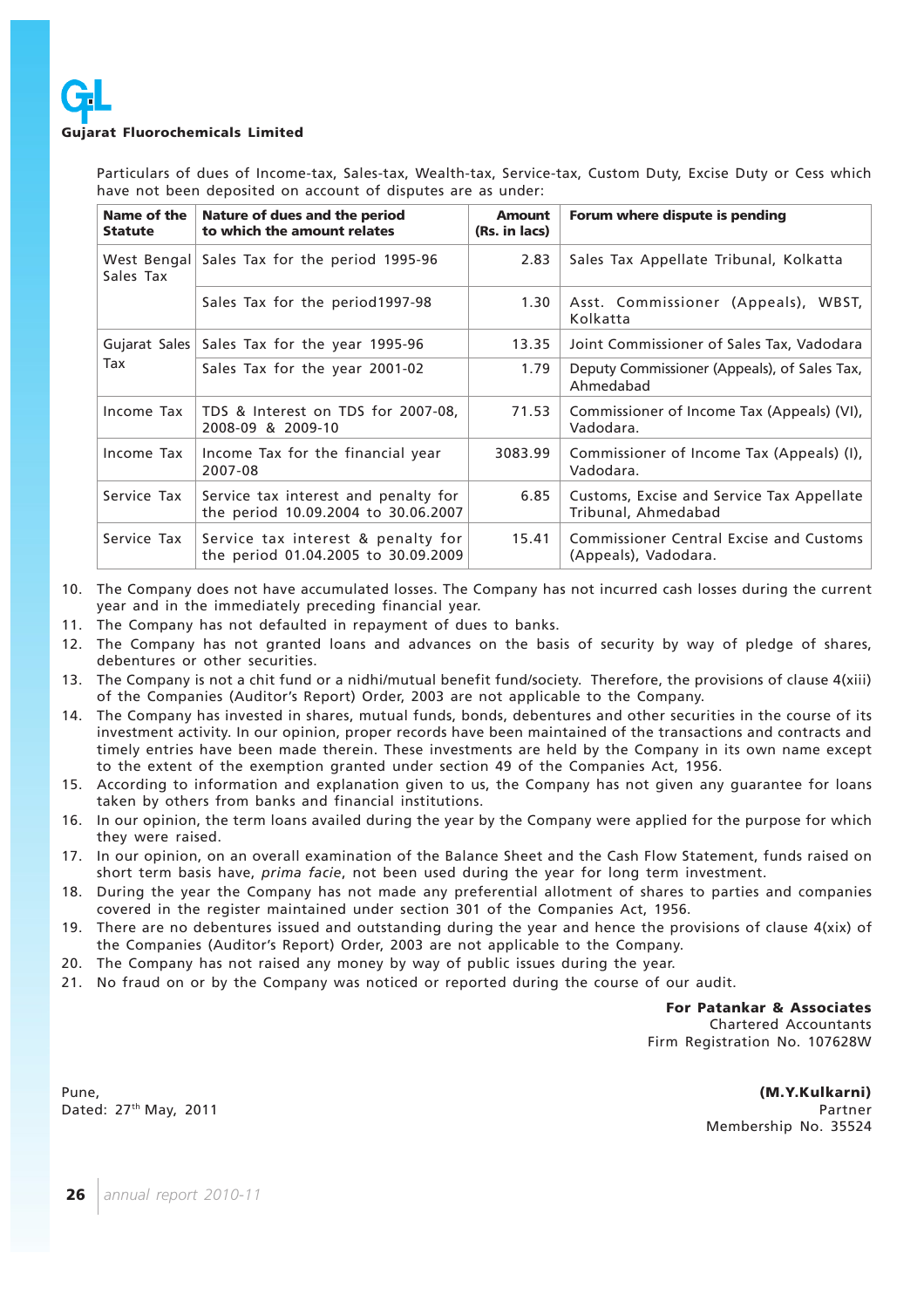

**THIS PAGE HAS BEEN INTENTIONALLY LEFT BENEFIT**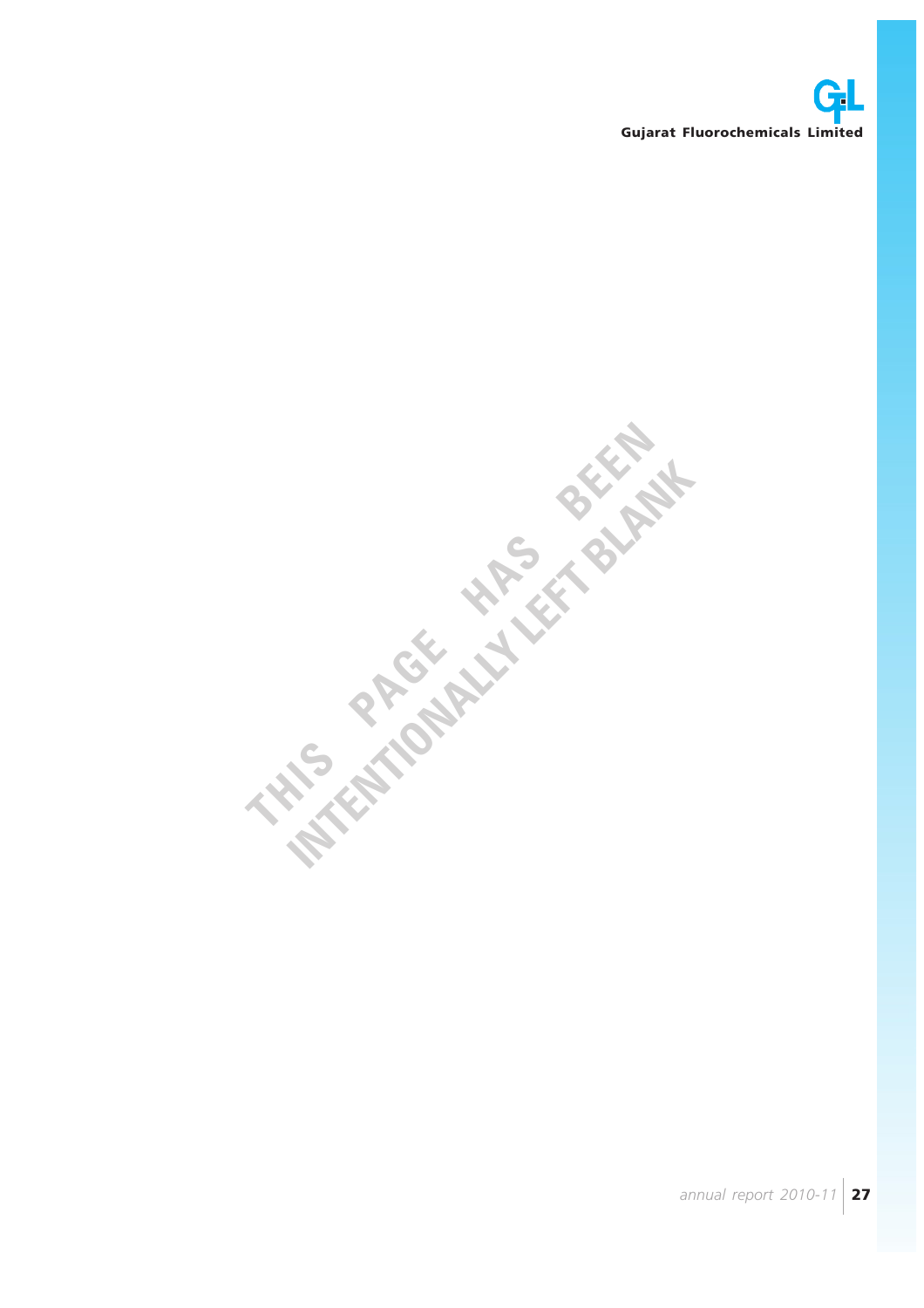# Balance Sheet as at 31 st March, 2011

|   |                | <b>Schedule</b><br><b>Number</b>              | As at 31st March, 2011 | <b>Amount (Rs. in Lacs)</b> |           | As at 31st March, 2010<br>Amount (Rs. in Lacs) |           |
|---|----------------|-----------------------------------------------|------------------------|-----------------------------|-----------|------------------------------------------------|-----------|
| ı |                | <b>SOURCES OF FUNDS</b>                       |                        |                             |           |                                                |           |
|   | 1              | <b>Shareholders' Funds</b>                    |                        |                             |           |                                                |           |
|   |                | (a) Capital                                   | $\mathbf{1}$           | 1098.50                     |           | 1098.50                                        |           |
|   |                | (b) Reserves and Surplus                      | $\overline{2}$         | 173622.70                   |           | 151732.60                                      |           |
|   |                |                                               |                        |                             | 174721.20 |                                                | 152831.10 |
|   | $\overline{2}$ | <b>Loan Funds</b>                             |                        |                             |           |                                                |           |
|   |                | (a) Secured Loans                             | 3                      | 41248.11                    |           | 28058.29                                       |           |
|   |                | (b) Unsecured Loans                           | 4                      | 17083.13                    |           | 25729.15                                       |           |
|   |                |                                               |                        |                             | 58331.24  |                                                | 53787.44  |
|   | 3              | <b>Deferred Tax Liability (Net)</b>           |                        |                             | 13364.68  |                                                | 9773.60   |
|   |                | Total                                         |                        |                             | 246417.12 |                                                | 216392.14 |
|   |                |                                               |                        |                             |           |                                                |           |
| п |                | <b>APPLICATION OF FUNDS</b>                   |                        |                             |           |                                                |           |
|   | 1              | <b>Fixed Assets</b>                           | 5                      |                             |           |                                                |           |
|   |                | (a) Gross Block                               |                        | 152171.49                   |           | 125136.42                                      |           |
|   |                | (b) Less : Depreciation                       |                        | 25375.87                    |           | 18647.12                                       |           |
|   |                | (c) Net Block                                 |                        | 126795.62                   |           | 106489.30                                      |           |
|   |                | (d) Capital work-in-progress                  |                        | 40130.84                    |           | 13363.83                                       |           |
|   |                | (including capital advances)                  |                        |                             | 166926.46 |                                                | 119853.13 |
|   | $\overline{2}$ | <b>Investments</b>                            | 6                      |                             | 57084.46  |                                                | 74867.04  |
|   | 3              | (i) Current Assets, Loans and Advances        | $\overline{7}$         |                             |           |                                                |           |
|   |                | (a) Inventories                               |                        | 18051.30                    |           | 18786.49                                       |           |
|   |                | (b) Sundry Debtors                            |                        | 17559.06                    |           | 9276.29                                        |           |
|   |                | (c) Cash and Bank Balances                    |                        | 1876.39                     |           | 7558.25                                        |           |
|   |                | (d) Other Current Assets                      |                        | 728.01                      |           | 296.07                                         |           |
|   |                | (e) Loans and Advances                        |                        | 30143.64                    |           | 23314.86                                       |           |
|   |                | Sub-Total (i)                                 |                        | 68358.40                    |           | 59231.96                                       |           |
|   |                | (ii) Less: Current Liabilities and Provisions | 8                      |                             |           |                                                |           |
|   |                | (a) Liabilities                               |                        | 41994.65                    |           | 35049.89                                       |           |
|   |                | (b) Provisions                                |                        | 3957.55                     |           | 2510.10                                        |           |
|   |                | Sub-Total (ii)                                |                        | 45952.20                    |           | 37559.99                                       |           |
|   |                | Net Current Assets (i) - (ii)                 |                        |                             | 22406.20  |                                                | 21671.97  |
|   |                | Total                                         |                        |                             | 246417.12 |                                                | 216392.14 |
|   |                | Notes forming part of Accounts                | 15                     |                             |           |                                                |           |

As per our report of even date attached

| <b>For PATANKAR &amp; ASSOCIATES</b>  | V. K. JAIN                             | <b>DR. S. RAMA IYER</b> | <b>SHAILENI</b> |
|---------------------------------------|----------------------------------------|-------------------------|-----------------|
| <b>Chartered Accountants</b>          | Managing Director                      | Director                | Director        |
| M. Y. Kulkarni                        | <b>DEEPAK ASHER</b>                    | <b>B. V. DESAI</b>      | S. P. JAIN      |
| Partner                               | Director                               | Company Secretary       | Director        |
| Place : Pune<br>Dated: 27th May, 2011 | Place : Noida<br>Dated: 27th May, 2011 |                         |                 |

# **DR. S. RAMA IYER** SHAILENDRA SWARUP<br>Director Director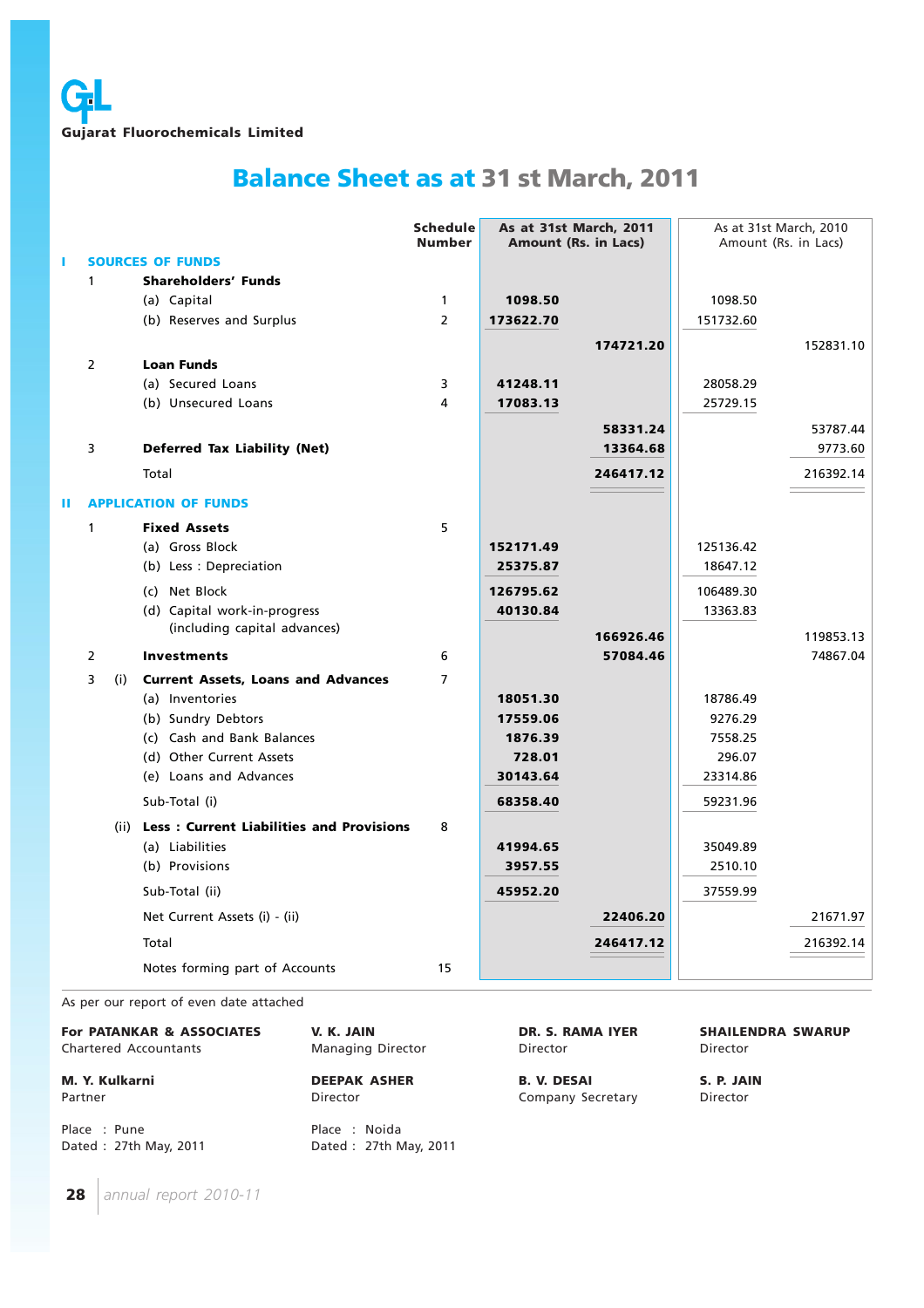# Profit and Loss Account for the year ended 31 st March, 2011

|                     |                                                        | <b>Schedule</b><br><b>Number</b> | 2010-2011<br><b>Amount (Rs. in Lacs)</b> |           | 2009-2010<br>Amount (Rs. in Lacs) |           |
|---------------------|--------------------------------------------------------|----------------------------------|------------------------------------------|-----------|-----------------------------------|-----------|
| <b>INCOME</b>       |                                                        |                                  |                                          |           |                                   |           |
| $\mathbf{1}$        | Sales - Gross                                          |                                  |                                          | 105909.98 |                                   | 100649.46 |
|                     | Less: Excise Duty                                      |                                  |                                          | 3439.17   |                                   | 2014.96   |
|                     | Sales - Net                                            |                                  |                                          | 102470.81 |                                   | 98634.50  |
| 2                   | Other Income                                           | 9                                |                                          | 10376.90  |                                   | 7063.78   |
|                     |                                                        |                                  |                                          | 112847.71 |                                   | 105698.28 |
|                     | <b>EXPENDITURE</b>                                     |                                  |                                          |           |                                   |           |
| 1                   | (Increase) / Decrease in Stocks                        | 10                               | 3966.15                                  |           | (910.16)                          |           |
| $\overline{2}$      | Materials Consumed and Purchase of Goods               | 11                               | 21730.19                                 |           | 18480.48                          |           |
| 3                   | Manufacturing and other expenses                       | 12                               | 36013.54                                 |           | 30599.51                          |           |
| 4                   | Salaries and benefits                                  | 13                               | 5714.50                                  |           | 5256.47                           |           |
| 5                   | Provision for diminution in value of investments (Net) |                                  | 60.75                                    |           | 1559.84                           |           |
| 6<br>$\overline{7}$ | Interest                                               | 14<br>5                          | 3454.64                                  |           | 4803.33                           |           |
|                     | Depreciation & Amortization                            |                                  | 6758.98                                  |           | 5703.07                           |           |
|                     | <b>Total Expenditure</b>                               |                                  |                                          | 77698.75  |                                   | 65492.54  |
| 8                   | Profit before Taxation                                 |                                  |                                          | 35148.96  |                                   | 40205.74  |
| 9                   | Provision for Taxation                                 |                                  |                                          |           |                                   |           |
|                     | Current tax                                            |                                  | 6990.00                                  |           | 6960.00                           |           |
|                     | <b>MAT Credit Entitlement</b>                          |                                  | (370.00)                                 |           | (810.00)                          |           |
|                     | Deferred tax                                           |                                  | 3591.08                                  |           | 649.05                            |           |
|                     |                                                        |                                  |                                          | 10211.08  |                                   | 6799.05   |
|                     | 10 Profit after taxation for the year                  |                                  |                                          | 24937.88  |                                   | 33406.69  |
|                     | 11 Add: Taxation pertaining to earlier years           |                                  |                                          |           |                                   |           |
|                     | <b>MAT Credit Entitlement</b>                          |                                  | 1410.00                                  |           | 0.00                              |           |
|                     | Others                                                 |                                  | 14.93                                    |           | 8.66                              |           |
|                     |                                                        |                                  |                                          | 1424.93   |                                   | 8.66      |
|                     | <b>Balance Profit</b>                                  |                                  |                                          | 26362.81  |                                   | 33415.35  |
|                     | 12 Profit brought forward from previous year           |                                  |                                          | 292.74    |                                   | 169.19    |
| 13                  | Profit available for appropriation                     |                                  |                                          | 26655.55  |                                   | 33584.54  |
|                     | Less : Appropriations                                  |                                  |                                          |           |                                   |           |
|                     | <b>General Reserve</b>                                 |                                  | 22000.00                                 |           | 28800.00                          |           |
|                     | Interim Dividend                                       |                                  | 1098.50                                  |           | 2197.00                           |           |
|                     | Proposed Dividend                                      |                                  | 2746.25                                  |           | 1647.75                           |           |
|                     | Tax on Dividend                                        |                                  | 627.96                                   |           | 647.05                            |           |
|                     |                                                        |                                  |                                          | 26472.71  |                                   | 33291.80  |
|                     | 14 Balance carried to Balance Sheet                    |                                  |                                          | 182.84    |                                   | 292.74    |
|                     |                                                        |                                  |                                          |           |                                   |           |
|                     | Basic and diluted Earnings Per Share of Re 1 each      |                                  |                                          | 24.00     |                                   | 30.42     |
|                     | Notes forming part of Accounts                         | 15                               |                                          |           |                                   |           |

As per our report of even date attached

| <b>For PATANKAR &amp; ASSOCIATES</b>  | V. K. JAIN                             | <b>DR. S. RAMA IYER</b> | <b>SHAILENDRA SWARUP</b> |
|---------------------------------------|----------------------------------------|-------------------------|--------------------------|
| <b>Chartered Accountants</b>          | Managing Director                      | Director                | Director                 |
| M. Y. Kulkarni                        | <b>DEEPAK ASHER</b>                    | <b>B. V. DESAI</b>      | S. P. JAIN               |
| Partner                               | Director                               | Company Secretary       | Director                 |
| Place : Pune<br>Dated: 27th May, 2011 | Place : Noida<br>Dated: 27th May, 2011 |                         |                          |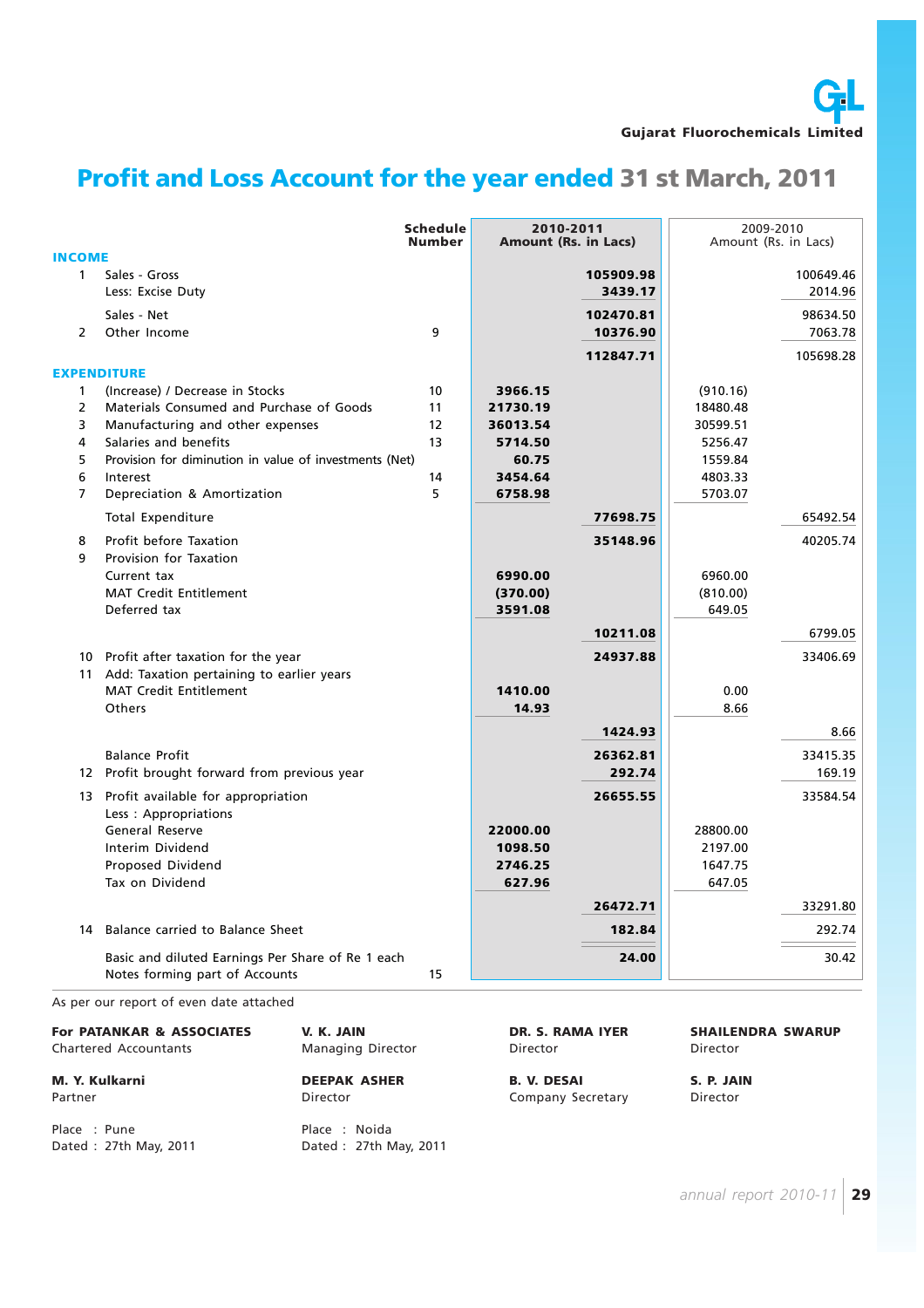

# Cash Flow Statement for the year ended 31 st March, 2011

|   |                                                                                         | <b>Amount (Rs. in Lacs)</b> |                     |
|---|-----------------------------------------------------------------------------------------|-----------------------------|---------------------|
|   |                                                                                         | 2010-2011                   | 2009-2010           |
| A | <b>Cash flow from operating activities</b><br>Net profit before tax<br>Adjustments for: | 35148.96                    | 40205.74            |
|   | Depreciation and Amortisation                                                           | 6758.98                     | 5703.07             |
|   | Loss on assets sold/scrapped (Net)                                                      | 4.66                        | 0.58                |
|   | Provision for diminution in value of investments                                        | 60.75                       | 1559.84             |
|   | Provision for doubtful debts                                                            | 0.00                        | 11.15               |
|   | Bad debts and remissions                                                                | 0.00                        | 0.47                |
|   | Liabilities and provisions written back<br>Amounts written-off                          | (112.54)<br>16.99           | (580.62)<br>0.00    |
|   | Unreailsed Foreign exchange (Gain)/Loss                                                 | 452.97                      | (4868.38)           |
|   | Income in respect of investing activities (Net)                                         | (6309.08)                   | (2615.53)           |
|   | Interest                                                                                | 3454.64                     | 4803.33             |
|   |                                                                                         |                             |                     |
|   | Operative profit before working capital changes<br>Adjustments for:                     | 4327.37<br>39476.33         | 4013.91<br>44219.65 |
|   | Trade and other receivables                                                             | (8862.10)                   | 17241.48            |
|   | Inventories                                                                             | 735.19                      | 434.62              |
|   | Trade payables                                                                          | 6099.54                     | 14647.05            |
|   |                                                                                         | (2027.37)                   | 32323.15            |
|   | Cash generated from operations                                                          | 37448.96                    | 76542.80            |
|   | Income-tax paid (Net)                                                                   | (7688.95)                   | (6070.11)           |
|   | Net cash from operating activities                                                      | 29760.01                    | 70472.69            |
| в | <b>Cash flow from investing activities</b>                                              |                             |                     |
|   | Purchase of fixed assets (including change in capital work in progress and advances)    | (53843.61)                  | (23643.45)          |
|   | Sale of fixed assets                                                                    | 6.63                        | 10.16               |
|   | Purchase of investments                                                                 | (83017.55)                  | (136964.28)         |
|   | Redemption/Sale of Investments                                                          | 104719.51                   | 112274.74           |
|   | Inter-corporate and other loans given (Net)                                             | (3282.19)                   | (13431.34)          |
|   | Interest and Dividend received (Net of expenses)                                        | 1597.02                     | 3094.58             |
|   | Adjustment for receivables on investment account                                        | 145.06                      | 5.50                |
|   | Net cash (used) in investment activities                                                | (33675.14)                  | (58654.09)          |
| C | <b>Cash flow from financing activities</b>                                              |                             |                     |
|   | Proceeds from Long Term Loan (Net)<br>Proceeds from Short Term Loan (Net)               | (8363.76)                   | (31586.45)          |
|   | Proceeds from Cash Credit/Overdraft (Net)                                               | 7877.78<br>5254.39          | 18014.09<br>0.00    |
|   | Interest paid                                                                           | (3349.39)                   | (4843.76)           |
|   | Dividend paid (Including Tax on Dividend)                                               | (3185.76)                   | (7018.05)           |
|   | Net cash (used) in financing activities                                                 | (1766.74)                   | (25434.17)          |
|   |                                                                                         |                             |                     |
| D | <b>Capital receipts</b>                                                                 | 0.00                        | 824.73              |
|   | (Please refer to Note No. 3 in Notes to Accounts)                                       |                             |                     |
|   | Net increase/(decrease) in cash and cash equivalent                                     | (5681.86)                   | (12790.83)          |
|   | Cash and cash equivalents as at the beginning of the year                               | 7558.25                     | 20349.08            |
|   | Cash and cash equivalents as at the end of the year                                     | 1876.39                     | 7558.25             |
|   |                                                                                         |                             |                     |

As per our report of even date attached

| <b>For PATANKAR &amp; ASSOCIATES</b>  | V. K. JAIN                             | <b>DR. S. RAMA IYER</b> | <b>SHAILE</b> |
|---------------------------------------|----------------------------------------|-------------------------|---------------|
| <b>Chartered Accountants</b>          | Managing Director                      | Director                | Director      |
| M. Y. Kulkarni                        | <b>DEEPAK ASHER</b>                    | <b>B. V. DESAI</b>      | S. P. JA      |
| Partner                               | Director                               | Company Secretary       | Director      |
| Place : Pune<br>Dated: 27th May, 2011 | Place : Noida<br>Dated: 27th May, 2011 |                         |               |

B. V. DESAI S. P. JAIN Company Secretary Director

# **DR. S. RAMA IYER SHAILENDRA SWARUP**<br>Director Director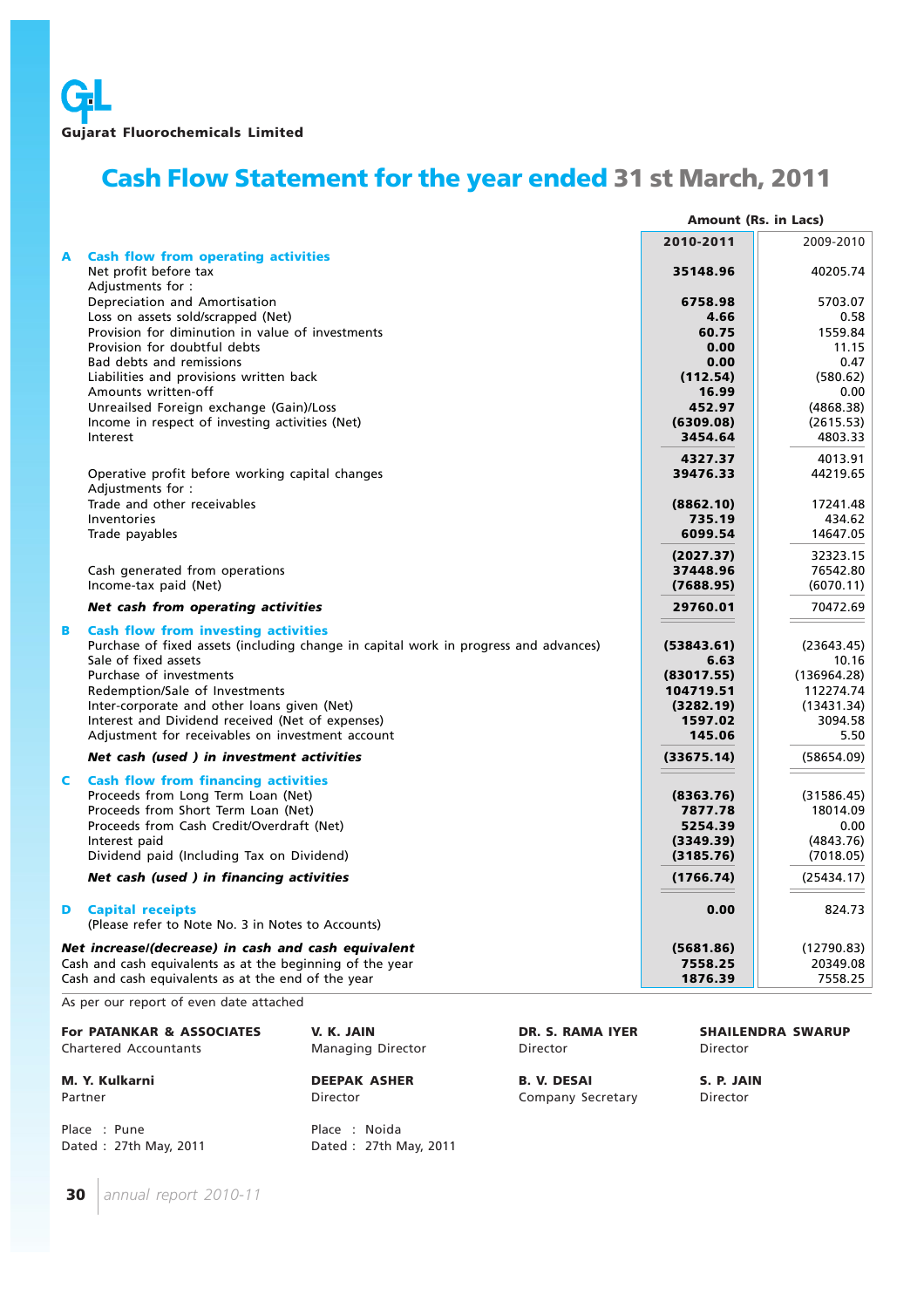

# Schedule Forming part of the Balance Sheet

|                                                                                                                   | As at 31st March, 2011<br><b>Amount (Rs. in Lacs)</b> | As at 31st March, 2010<br>Amount (Rs. in Lacs) |
|-------------------------------------------------------------------------------------------------------------------|-------------------------------------------------------|------------------------------------------------|
| <b>SCHEDULE 1: CAPITAL</b>                                                                                        |                                                       |                                                |
| <b>Authorized</b><br>20,00,00,000 Equity Shares of Re 1 each                                                      | 2000.00                                               | 2000.00                                        |
| <b>Issued and Subscribed and Paid Up</b><br>10,98,50,000 Equity Shares of Re 1 each                               | 1098.50                                               | 1098.50                                        |
| - Out of above 5,77,15,310 shares are held by the<br>Holding Co.- Inox Leasing & Finance Limited                  |                                                       |                                                |
| Total                                                                                                             | 1098.50                                               | 1098.50                                        |
| <b>SCHEDULE 2: RESERVES AND SURPLUS</b>                                                                           |                                                       |                                                |
| <b>Capital Reserves</b>                                                                                           |                                                       |                                                |
| As per last Balance Sheet                                                                                         | 11880.56                                              | 11055.83                                       |
| Additions during the year (refer Note No. 3)                                                                      | 0.00                                                  | 824.73                                         |
|                                                                                                                   | 11880.56                                              | 11880.56                                       |
| <b>Capital Redemption Reserve</b>                                                                                 |                                                       |                                                |
| As per last Balance Sheet                                                                                         | 59.30                                                 | 59.30                                          |
| <b>General Reserve</b>                                                                                            |                                                       |                                                |
| As per last Balance Sheet                                                                                         | 139500.00                                             | 110700.00                                      |
| Add: Transfer from Profit and Loss Account                                                                        | 22000.00                                              | 28800.00                                       |
|                                                                                                                   | 161500.00                                             | 139500.00                                      |
| <b>Profit and Loss Account</b>                                                                                    |                                                       |                                                |
| Balance as per Annexed Account                                                                                    | 182.84                                                | 292.74                                         |
| Total                                                                                                             | 173622.70                                             | 151732.60                                      |
|                                                                                                                   |                                                       |                                                |
| <b>SCHEDULE 3 : SECURED LOANS</b>                                                                                 |                                                       |                                                |
| (for securities please refer Note No. 4)                                                                          |                                                       |                                                |
| <b>From Banks</b>                                                                                                 |                                                       |                                                |
| - Cash Credit/Overdraft                                                                                           | 5254.39                                               | 0.00                                           |
| - Rupee Loans                                                                                                     | 5357.52                                               | 19551.86                                       |
| (amount payable within one year Rs. 4246.41 Lacs,<br>Previous year Rs. 9556.24 Lacs)                              |                                                       |                                                |
| - Foreign Currency Loans<br>(amount payable within one year Rs. 11081.34 Lacs,<br>Previous year Rs. 4001.25 Lacs) | 30636.20                                              | 18596.12                                       |
| <b>Total</b>                                                                                                      | 41248.11                                              | 38147.98                                       |
| <b>SCHEDULE 4 : UNSECURED LOANS</b>                                                                               |                                                       |                                                |
| <b>From Banks</b>                                                                                                 |                                                       |                                                |
| <b>Short Term Loans</b>                                                                                           |                                                       |                                                |
| - Rupee Loans                                                                                                     | 11000.00                                              | 9642.44                                        |
| - Foreign Currency Loans                                                                                          | 6083.13                                               | 5997.02                                        |
| Total                                                                                                             | 17083.13                                              | 15639.46                                       |
|                                                                                                                   |                                                       |                                                |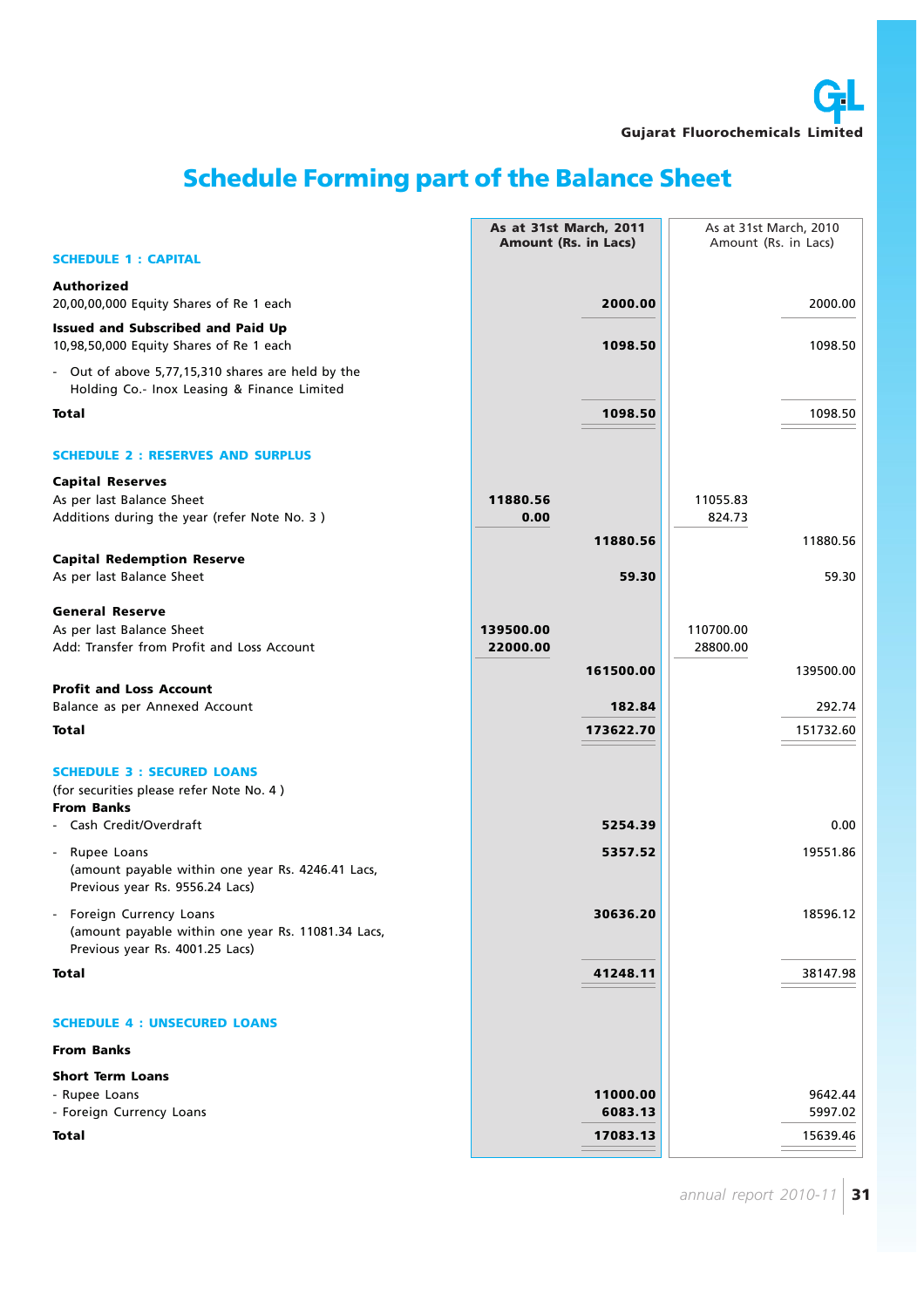| <b>SCHEDULE 5 - FIXED ASSETS</b> |                         |                        | <b>Gross Block</b> |                          |                         |                 | Depreciation/Amortization |                            | Amount (Rs. in Lacs)<br>Net Block |                         |
|----------------------------------|-------------------------|------------------------|--------------------|--------------------------|-------------------------|-----------------|---------------------------|----------------------------|-----------------------------------|-------------------------|
| Particulars                      | $1 - Apr - 10$<br>As at | Additions              | Deductions         | As at<br>$31 - Max - 11$ | $1 - Apr - 10$<br>As at | For the<br>year | Deductions                | As at<br>$31 - $ Mar $-11$ | As at<br>$31 - 12 - 11$           | $31 - Ma - 10$<br>As at |
| (a) Tangible Assets              |                         |                        |                    |                          |                         |                 |                           |                            |                                   |                         |
| Land                             |                         |                        |                    |                          |                         |                 |                           |                            |                                   |                         |
| - Freehold Land                  | 68.13                   | 103.78                 |                    | 171.91                   |                         |                 |                           |                            | 171.91                            | 68.13                   |
| - Leasehold Land                 | 1646.36                 | 2642.89                |                    | 4289.25                  | 101.98                  | 23.92           |                           | 125.90                     | 4163.35                           | 1544.38                 |
| <b>Buildings and Roads</b>       | 12168.22                | 588.75                 |                    | 12756.97                 | 1061.06                 | 372.27          |                           | 1433.33                    | 11323.64                          | 11107.16                |
| Plant and Machinery              | 62023.60                | 20752.05               | 4.93               | 82770.72                 | 11751.16                | 3604.54         | 4.93                      | 15350.77                   | 67419.95                          | 50272.44                |
| Wind Mills                       | 41469.54                | 1561.99                |                    | 43031.53                 | 3856.73                 | 2256.93         |                           | 6113.66                    | 36917.87                          | 37612.81                |
| Electrical Installations         | 4321.14                 | 137.36<br>$\mathbf{r}$ |                    | 5458.50                  | 802.52                  | 218.86          |                           | 1021.38                    | 4437.12                           | 3518.62                 |
| Manufacturing and other          | 1441.13                 | 145.78                 | 7.23               | 1579.68                  | 483.93                  | 95.93           | 2.05                      | 577.81                     | 1001.87                           | 957.20                  |
| Equipments                       |                         |                        |                    |                          |                         |                 |                           |                            |                                   |                         |
| Furniture and Fixtures           | 594.12                  | 105.95                 |                    | 700.07                   | 165.00                  | 38.69           |                           | 203.69                     | 496.38                            | 429.12                  |

| ິຍ<br>Æ | ៊ី<br>ć<br>٩ |
|---------|--------------|

GL

Gujarat Flu orochemicals Limited

| 5 - FIXED ASSETS<br><b>SCHEDULE</b>                                                                           |                   |                          |                    |                                    |                                                 |                 |                           |                            |                    | Amount (Rs. in Lacs)      |
|---------------------------------------------------------------------------------------------------------------|-------------------|--------------------------|--------------------|------------------------------------|-------------------------------------------------|-----------------|---------------------------|----------------------------|--------------------|---------------------------|
|                                                                                                               |                   |                          | <b>Gross Block</b> |                                    |                                                 |                 | Depreciation/Amortization |                            | Net Block          |                           |
| Particulars                                                                                                   | As at<br>1-Apr-10 | Additions                | Deductions         | ಕ<br>$31 - Max - 11$<br>$\ddot{a}$ | $1 - Appr - 10$<br>ă<br>$\overline{\mathbf{A}}$ | For the<br>year | Deductions                | ä<br>$31 - Max - 11$<br>4s | As at<br>31-Mar-11 | ã<br>$31 - $ Mar-10<br>4s |
| (a) Tangible Assets                                                                                           |                   |                          |                    |                                    |                                                 |                 |                           |                            |                    |                           |
| Land                                                                                                          |                   |                          |                    |                                    |                                                 |                 |                           |                            |                    |                           |
| - Freehold Land                                                                                               | 68.13             | 103.78                   |                    | 171.91                             |                                                 |                 |                           |                            | 171.91             | 68.13                     |
| - Leasehold Land                                                                                              | 1646.36           | 2642.89                  |                    | 4289.25                            | 101.98                                          | 23.92           |                           | 125.90                     | 4163.35            | 1544.38                   |
| <b>Buildings and Roads</b>                                                                                    | 12168.22          | 588.75                   |                    | 12756.97                           | 1061.06                                         | 372.27          |                           | 1433.33                    | 11323.64           | 11107.16                  |
| Plant and Machinery                                                                                           | 62023.60          | 752.05<br>207            | 4.93               | 82770.72                           | 11751.16                                        | 3604.54         | 4.93                      | 15350.77                   | 67419.95           | 50272.44                  |
| Wind Mills                                                                                                    | 41469.54          | 561.99<br>مّ ب           |                    | 43031.53                           | 3856.73                                         | 2256.93         |                           | 6113.66                    | 36917.87           | 37612.81                  |
| Electrical Installations                                                                                      | 4321.14           | 137.36<br>$\overline{1}$ |                    | 5458.50                            | 802.52                                          | 218.86          |                           | 1021.38                    | 4437.12            | 3518.62                   |
| Manufacturing and other                                                                                       | 1441.13           | 145.78                   | 7.23               | 1579.68                            | 483.93                                          | 95.93           | 2.05                      | 577.81                     | 1001.87            | 957.20                    |
| Equipments                                                                                                    |                   |                          |                    |                                    |                                                 |                 |                           |                            |                    |                           |
| Furniture and Fixtures                                                                                        | 594.12            | 05.95                    |                    | 700.07                             | 165.00                                          | 38.69           |                           | 203.69                     | 496.38             | 429.12                    |
| Vehicles                                                                                                      | 409.99            | 25.23                    | 29.37              | 405.85                             | 141.42                                          | 36.12           | 23.26                     | 154.28                     | 251.57             | 268.57                    |
| Total (a)                                                                                                     | 124142.23         | 63.78<br><b>270</b>      | 41.53              | 151164.48                          | 18363.80                                        | 6647.26         | 30.24                     | 24980.82                   | 126183.66          | 105778.43                 |
| (b) Intangible Assets                                                                                         |                   |                          |                    |                                    |                                                 |                 |                           |                            |                    |                           |
| Technical Know How                                                                                            | 804.22            |                          |                    | 804.22                             | 194.31                                          | 80.42           |                           | 274.73                     | 529.49             | 609.91                    |
| Software                                                                                                      | 189.97            | 12.82                    |                    | 202.79                             | 89.01                                           | 31.31           |                           | 120.32                     | 82.47              | 100.96                    |
| Total (b)                                                                                                     | 994.19            | 12.82                    |                    | 1007.01                            | 283.32                                          | 111.73          |                           | 395.05                     | 611.96             | 710.87                    |
| ء<br>٠<br>Q<br>Grand Total (                                                                                  | 125136.42         | 76.60<br>270             | 41.53              | 52171.49                           | 18647.12                                        | 6758.98         | 30.24                     | 25375.87                   | 126795.62          | 106489.30                 |
| Previous year                                                                                                 | 92676.40          | 32490.57                 | 30.55              | 125136.42                          | 12963.85                                        | 5703.07         | 19.80                     | 18647.12                   |                    |                           |
| (including capital advance)*<br>(c) Capital-work<br>in-progress                                               |                   |                          |                    |                                    |                                                 |                 |                           |                            | 40130.84           | 13363.83                  |
| Grand Total ( $a + b + c$ )                                                                                   |                   |                          |                    |                                    |                                                 |                 |                           |                            | 166926.46          | 119853.13                 |
| A F F F A D C D D D P A D P A D P A D P A D P A D P A D P A D P A D P A D P A D P A D P A D P A D P A D P A D |                   | Cubridian                |                    | paper / Draviour Vaar              | í.<br>ă                                         |                 |                           |                            |                    |                           |

(ii) N.S. Near Year You Neutron Streets And Alling Cription Company Controller Superver Neutron Neutron Neutron Streets Ave \* Capital Advances includes Rs.1853.06 paid to Subsidiary company ( Previous Year Rs. Nil)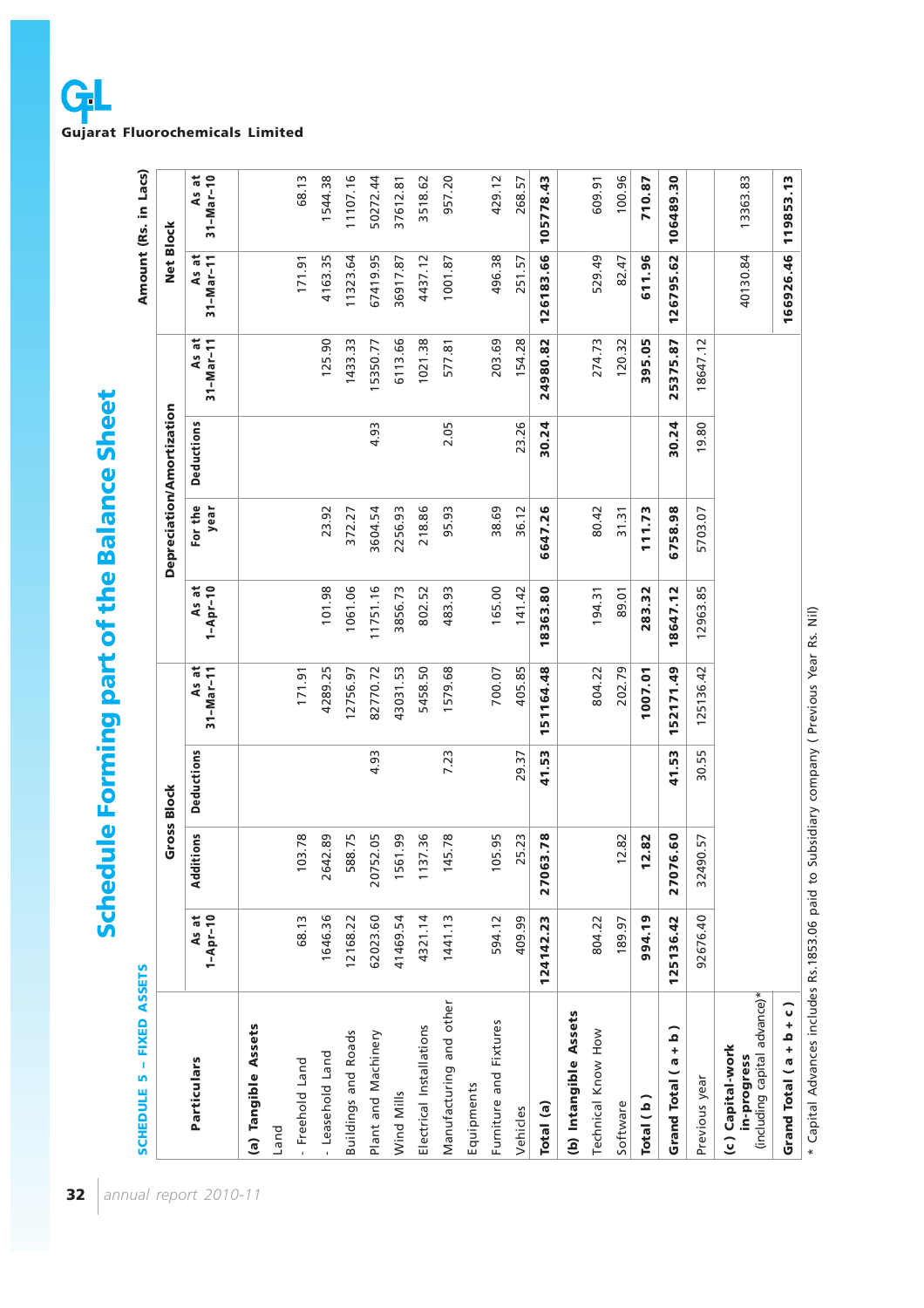

# Schedule Forming part of the Balance Sheet

|      |                                                                     | <b>Face Value</b> | Nos. As at              | Nos. As at  | As at                       |          | As at                |          |
|------|---------------------------------------------------------------------|-------------------|-------------------------|-------------|-----------------------------|----------|----------------------|----------|
|      |                                                                     | Rs.               | 31st March,             | 31st March, | 31st March,                 |          | 31st March,          |          |
|      |                                                                     |                   | 2011                    | 2010        | 2011                        |          | 2010                 |          |
|      |                                                                     |                   |                         |             | <b>Amount (Rs. in Lacs)</b> |          | Amount (Rs. in Lacs) |          |
|      | <b>SCHEDULE 6: INVESTMENTS</b>                                      |                   |                         |             |                             |          |                      |          |
|      | (Long term, non-trade, at cost, unless otherwise stated)            |                   |                         |             |                             |          |                      |          |
| A]   | <b>UNQUOTED</b>                                                     |                   |                         |             |                             |          |                      |          |
| i)   | <b>In Venture Capital Fund</b>                                      |                   |                         |             |                             |          |                      |          |
|      | Indiareit Fund Scheme III                                           | 100000            | 850.78                  | 1,000       | 850.78                      |          | 1,000.00             |          |
|      | Kshitij Venture Capital Fund                                        | 940               | 2,50,000                | 2,50,000    | 2,350.00                    |          | 2,500.00             |          |
|      |                                                                     | (1000)            |                         |             |                             | 3,200.78 |                      | 3,500.00 |
| ii)  | In Fully Paid-up Equity Shares                                      |                   |                         |             |                             |          |                      |          |
|      | In subsidiary companies<br>i)                                       |                   |                         |             |                             |          |                      |          |
|      | Inox Infrastructure Private Limited                                 |                   |                         |             |                             |          |                      |          |
|      |                                                                     |                   |                         |             |                             |          |                      |          |
|      | (a company under the same management)                               | 10                | 5,00,00,000 5,00,00,000 |             | 5,000.00                    |          | 5,000.00             |          |
|      | Inox Renewable Limited                                              | 10                | 49,400                  | 0           | 4.94                        |          | 0.00                 |          |
|      | (a company under the same management)                               |                   |                         |             |                             |          |                      |          |
|      | <b>Inox Motion Pictures Limited</b>                                 | 10                | 30,00,000               | 30,00,000   | 300.00                      |          | 300.00               |          |
|      | <b>Inox Wind Limited</b>                                            | 10                | 2,99,99,400 2,99,99,400 |             | 2,999.94                    |          | 2,999.94             |          |
|      | <b>Gujarat Fluorochemicals Americas LLC</b>                         |                   |                         |             | 564.71                      |          | 204.84               |          |
|      |                                                                     |                   |                         |             |                             | 8,869.59 |                      | 8.504.78 |
|      | In Other companies<br>ii)                                           |                   |                         |             |                             |          |                      |          |
|      | Humsay i Global Services Limited                                    | 10                | 0                       | 23,92,500   | 0.00                        |          | 239.25               |          |
|      | <b>Future Ventures India Limited</b>                                | 10                | 1,50,00,000             | 1,50,00,000 | 1,500.00                    |          | 1,500.00             |          |
|      | The Ratnakar Bank Limited                                           | 100               | 0                       | 2,21,919    | 0.00                        |          | 998.64               |          |
|      | Xuancheng Hengyuan Chemical Technology Co. Ltd                      |                   |                         |             |                             |          |                      |          |
|      | (a Joint Venture)                                                   |                   |                         |             | 1,263.89                    |          | 1,263.89             |          |
|      | Kaleidoscope Entertainment Private Limited                          | 1                 | 5,62,500                | 5,62,500    | 60.75                       |          | 60.75                |          |
|      |                                                                     |                   |                         |             |                             |          |                      |          |
|      |                                                                     |                   |                         |             |                             | 2,824.64 |                      | 4,062.53 |
| iii) | In Cummulative, Non-convertible,                                    |                   |                         |             |                             |          |                      |          |
|      | Redeemable Preference Shares (fully paid-up)                        |                   |                         |             |                             |          |                      |          |
|      | Humsay i Global Services Limited                                    | 64                | 0                       | 16,38,210   | 0.00                        |          | 1,048.45             |          |
|      |                                                                     |                   |                         |             |                             | 0.00     |                      | 1,048.45 |
| iv)  | <b>In Equity linked Debentures</b>                                  |                   |                         |             |                             |          |                      |          |
|      | <b>Citicorp Finance (India) Limited</b><br>i)                       |                   |                         |             |                             |          |                      |          |
|      | Redeemable NCD Issue Series 173                                     | 1000000           | 0                       | 150         | 0.00                        |          | 1,500.00             |          |
|      | Redeemable NCD Issue Series 184                                     | 1000000           | $\mathbf 0$             | 100         | 0.00                        |          | 1,000.00             |          |
|      | Redeemable NCD Issue Series 200                                     | 1000000           | 0                       | 100         | 0.00                        |          | 1,000.00             |          |
|      | Citifinancial Consumer Financial India Series 355<br>ii)            | 100000            | 0                       | 1,000       | 0.00                        |          | 1,000.00             |          |
|      |                                                                     |                   |                         |             |                             |          |                      |          |
|      |                                                                     |                   |                         |             |                             | 0.00     |                      | 4,500.00 |
| v)   | <b>In Units of Mutual Funds</b>                                     |                   |                         |             |                             |          |                      |          |
|      | Birla Sunlife Income Plus-Growth                                    | 10                | 0                       | 25,33,281   | 0.00                        |          | 1,000.00             |          |
|      | Birla Sunlife FMP Series.CQ-Growth                                  |                   | 10   1,00,00,000        | 0           | 1,000.00                    |          | 0.00                 |          |
|      | Birla Sunlife FMP Series CP Growth                                  | 10                | 1,00,00,000             | 0           | 1,000.00                    |          | 0.00                 |          |
|      | Birla Sunlife Midcap Fund-Plan A-Dividend-Reinvestment              | 10                | 4,57,330                | 26,68,337   | 108.72                      |          | 560.30               |          |
|      | Birla Sunlife Short Term Fund-Inst.Pl.-Fnd                          | 10                | 0                       | 29,49,928   | 0.00                        |          | 300.60               |          |
|      | <b>BNP Paribas FTF Series.21B-Growth</b>                            | 10                | 1,00,00,000             | 0           | 1,000.00                    |          | 0.00                 |          |
|      | <b>BNP Paribas FTF Series.21 E-Growth</b>                           | 10                | 1,00,00,000             | 0           | 1,000.00                    |          | 0.00                 |          |
|      | Canara Robeco FMP - Series 6 - 13M (Plan A) - Growth                | 10                | 1,00,00,000             | 0           | 1,000.00                    |          | 0.00                 |          |
|      | DSP Blackrock Small & Midcap Fund-Regular Plan-Dividend             | 10                | 39,09,152               | 35,79,300   | 544.74                      |          | 500.00               |          |
|      | DSP Blackrock Strategic Bond Fund-Institutional Plan-Daily Dividend | 10                | 0                       | 99,998      | 0.00                        |          | 1,002.12             |          |
|      | DSP Blackrock FMP-12 Month Series.14-Growth                         | 10                | 1,00,00,000             | 0           | 1,000.00                    |          | 0.00                 |          |
|      | DWS Fixed Term Fund-Series 68 - Growth                              | 10                | 50,00,000               | 50,00,000   | 500.00                      |          | 500.00               |          |
|      | DWS Fixed Term Fund-Series 69 - Growth                              | 10                | 50,00,000               | 50,00,000   | 500.00                      |          | 500.00               |          |
|      | FTF Series 16D - Growth                                             | 10                | 50,00,000               | 50,00,000   | 500.00                      |          | 500.00               |          |
|      | Fidelity FMP Series.5 Plan A-Growth                                 | 10                | 50,00,000               | 0           | 500.00                      |          | 0.00                 |          |
|      | HDFC Top 200 Fund-Dividend                                          | 10                | 2,80,960                | 29,99,000   | 119.96                      |          | 1,109.66             |          |
|      | HDFC Income Fund - Growth                                           | 10                | 0                       | 47,96,669   | 0.00                        |          | 1,000.00             |          |
|      |                                                                     |                   |                         |             |                             |          |                      |          |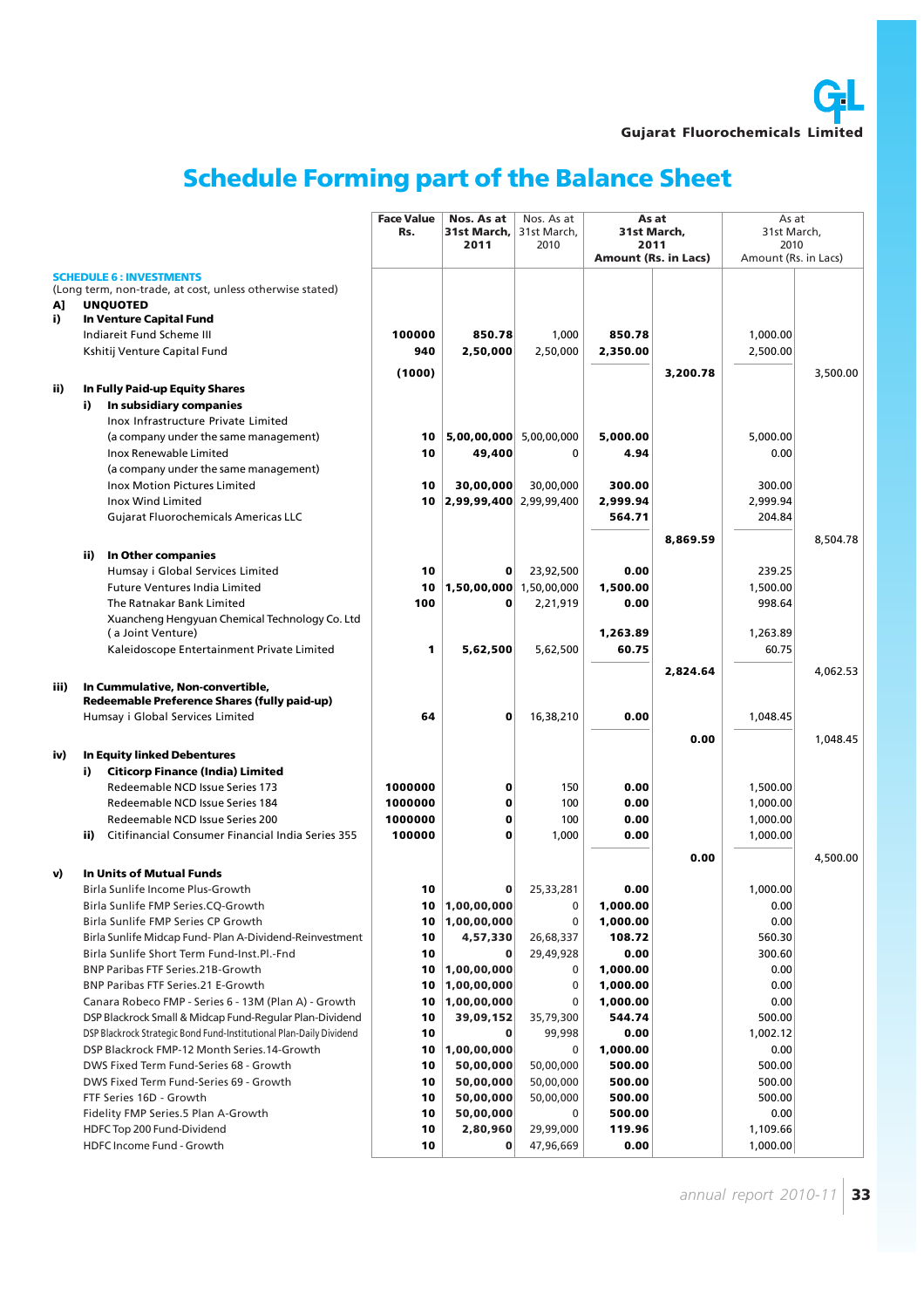# Schedule Forming part of the Balance Sheet

|                                                                                                            | <b>Face Value</b><br>Rs. | Nos. As at<br>31st March,<br>2011 | Nos. As at<br>31st March,<br>2010 | 31st March.<br>2011         | As at     | As at<br>31st March,<br>2010 |           |
|------------------------------------------------------------------------------------------------------------|--------------------------|-----------------------------------|-----------------------------------|-----------------------------|-----------|------------------------------|-----------|
|                                                                                                            |                          |                                   |                                   | <b>Amount (Rs. in Lacs)</b> |           | Amount (Rs. in Lacs)         |           |
| <b>SCHEDULE 6 : INVESTMENTS (Contd)</b>                                                                    |                          |                                   |                                   |                             |           |                              |           |
| HDFC FMP 24 Months Feb 10-Series XII - Growth                                                              | 10                       | 50,00,000                         | 50,00,000                         | 500.00                      |           | 500.00                       |           |
| <b>ICICI Prudential Infrstrcture Fund - Dividend</b>                                                       | 10                       | 9,80,689                          | 41, 12, 541                       | 110.09                      |           | 458.40                       |           |
| <b>ICICI Prudential Discovery Fund-Dividend</b>                                                            | 10                       | 29,71,809                         | 26,24,672                         | 567.61                      |           | 500.00                       |           |
| ICICI Prudential FMP Series 51-15 Monthly Plan E - Cumulative                                              | 10                       | 1,00,00,000 1,00,00,000           |                                   | 1,000.00                    |           | 1,000.00                     |           |
| ICICI Prudential FMP Series 55-1 Year Plan B - Cumulative                                                  | 10                       | 1,00,00,000                       | 0                                 | 1,000.00                    |           | 0.00                         |           |
| <b>ICICI Prudential Institutional Income Plan-Growth</b>                                                   | 10                       |                                   | $0$ 1,01,06,645                   | 0.00                        |           | 3,000.00                     |           |
| ICICI Prudential FMP Series.55-1 Year.Plan.B-Growth<br>ICICI Prudential.FMP Series.55-1 Year.Plan.C-Growth | 10<br>10                 | 1,50,00,000                       | $\Omega$<br>0                     | 1,500.00<br>1,000.00        |           | 0.00<br>0.00                 |           |
| IDFC FMP Yearly Series.38-Growth                                                                           | 10                       | 1,00,00,000<br>1,00,00,000        | 0                                 | 1,000.00                    |           | 0.00                         |           |
| IDFC Super Saver Income Fund-Investment Plan B-Growth                                                      | 10                       | $\mathbf{0}$                      | 48,53,003                         | 0.00                        |           | 500.00                       |           |
| IDFC Dynamic Bond Fund Plan B-Growth                                                                       | 10                       | $\mathbf 0$                       | 97,48,489                         | 0.00                        |           | 1,000.00                     |           |
| IDFC FMP Yearly Series.37-Growth                                                                           | 10                       | 1,00,00,000                       | 0                                 | 1,000.00                    |           | 0.00                         |           |
| JM Money Manager Fund Super Plus Plan-Daily Dividend                                                       | 10                       | $\mathbf{0}$                      | 1,00,17,526                       | 0.00                        |           | 1,002.28                     |           |
| JPMORGAN India FMP 400 Days Series.1-Growth                                                                | 10                       | 1,00,00,000                       | 0                                 | 1,000.00                    |           | 0.00                         |           |
| Kotak Flexi Debt Scheme Institutional-Daily Dividend                                                       | 10                       |                                   | $0$ 1,99,53,904                   | 0.00                        |           | 2,004.87                     |           |
| Kotak FMP 13 Months Series 6 - Growth                                                                      | 10                       | 50,00,000                         | 50,00,000                         | 500.00                      |           | 500.00                       |           |
| Kotak FMP 24 Months Series 1-Growth                                                                        | 10                       | 50,00,000                         | 50,00,000                         | 500.00                      |           | 500.00                       |           |
| Kotak FMP Series 37 - Growth                                                                               | 10                       | 50,00,000                         | 0                                 | 500.00                      |           | 0.00                         |           |
| Kotak FMP Series 35 - Growth                                                                               | 10                       | 1,00,00,000                       | 0                                 | 1,000.00                    |           | 0.00                         |           |
| Kotak FMP Series 34 - Growth                                                                               | 10                       | 1,00,00,000                       | $\Omega$                          | 1,000.00                    |           | 0.00                         |           |
| Kotak Bond-Regular-Growth                                                                                  | 10                       | 0                                 | 98, 19, 155                       | 0.00                        |           | 2.500.00                     |           |
| Liquid Benchmark Daily Dividend (Current Investment)                                                       | 10                       | 782                               | 0                                 | 7.82                        |           | 0.00                         |           |
| L&T FMP-III(JAN 369 Days)-Growth<br>Reliance Diversified Power Sector Fund- Retail Dividend Plan           | 10<br>10                 | 1,00,00,000                       | $\mathbf 0$                       | 1,000.00<br>67.20           |           | 0.00                         |           |
| Reliance Equity Opptunities Fund Retail Plan-Dividend Plan                                                 | 10                       | 1,44,797<br>25,81,455             | 27,43,596<br>23,62,960            | 547.26                      |           | 1,065.11<br>500.00           |           |
| Reliance Banking Fund-Institutional Plan-Dividend Plan                                                     | 10                       | $\mathbf 0$                       | 8,81,305                          | 0.00                        |           | 517.07                       |           |
| Reliance Income Fund - Retails Plan-Growth Option                                                          | 10                       | $\mathbf{0}$                      | 1,00,78,647                       | 0.00                        |           | 3,000.00                     |           |
| Reliance Regular Savings Fund - Equity Plan-Dividend Plan                                                  | 10                       | $\mathbf{0}$                      | 27,19,815                         | 0.00                        |           | 500.00                       |           |
| SBI- Megnum Global Fund-Dividend                                                                           | 10                       | 17,68,991                         | 17,68,991                         | 500.00                      |           | 500.00                       |           |
| SBI- Magnum Sector Funds Umbrella Contra-Dividend                                                          | 10                       | 3,65,187                          | 24,23,799                         | 84.83                       |           | 503.90                       |           |
| Sundaram FMP AX 366 Days Growth                                                                            | 10                       | 50,00,000                         | 0                                 | 500.00                      |           | 0.00                         |           |
| SBNPP Ultra ST Fund Super Institutional Daily Dividend                                                     | 10                       | $\mathbf{O}$                      | 1,49,81,046                       | 0.00                        |           | 1,503.65                     |           |
| Sundaram Select Midcap - Dividend                                                                          | 10                       | 13,71,196                         | 78,22,621                         | 230.80                      |           | 1,268.05                     |           |
| Templton India Ultra short Bond Fund Super                                                                 |                          |                                   |                                   |                             |           |                              |           |
| Institutional Plan-Daily Dividend                                                                          | 10                       |                                   | $0$ 1,20,06,381                   | 0.00                        |           | 1,202.25                     |           |
| Tata Floater Fund-Daily Dividend<br>TATA FMP Series.31 Scheme A-Growth                                     | 10<br>10                 | 1,00,00,000                       | $0$ 1,29,74,681<br>0              | 0.00<br>1,000.00            |           | 1,302.09<br>0.00             |           |
| Templeton India Equity Income Fund-Dividend Reinvestment                                                   | 10                       | 2,56,370                          | 48,97,997                         | 36.00                       |           | 563.56                       |           |
| UTI Treasury Advantage Fund-Institutional Plan-Daily Dividend                                              | 10                       | $\mathbf 0$                       | 2,20,934                          | 0.00                        |           | 2,209.81                     |           |
|                                                                                                            |                          |                                   |                                   |                             | 24,925.03 |                              | 35,073.71 |
| <b>Total Unquoted Investments</b>                                                                          |                          |                                   |                                   |                             | 39,820.04 |                              | 56,689.47 |
| Less: Provision for diminution in value of Investment                                                      |                          |                                   |                                   |                             | 60.75     |                              | 1,286.81  |
| <b>Net Unquoted Investments</b>                                                                            |                          |                                   |                                   |                             | 39,759.29 |                              | 55,402.66 |
| <b>OUOTED</b><br>B]                                                                                        |                          |                                   |                                   |                             |           |                              |           |
| In Fully Paid-up Equity Shares<br>i)                                                                       |                          |                                   |                                   |                             |           |                              |           |
| In subsidiary company<br>i)                                                                                |                          |                                   |                                   |                             |           |                              |           |
| Inox Leisure Limited                                                                                       |                          | 10 $ 4,06,15,092 $ 4,06,15,092    |                                   | 4,620.44                    |           | 4,620.44                     |           |
| (a company under the same management)                                                                      |                          |                                   |                                   |                             | 4.620.44  |                              | 4,620.44  |
| ii) In Other companies                                                                                     |                          |                                   |                                   |                             |           |                              |           |
| Advanta India Limited                                                                                      | 10                       | 48,590                            | 48,590                            | 598.39                      |           | 598.39                       |           |
| <b>Borosil Glass Works Limited</b><br><b>Bhilwara Technical Textile Limited</b>                            | 10<br>1                  | $\mathbf{o}$<br>$\mathbf{0}$      | 63,512<br>3,01,138                | 0.00<br>0.00                |           | 366.48<br>0.00               |           |
| (Received pursuant to a scheme of arrangement)                                                             |                          |                                   |                                   |                             |           |                              |           |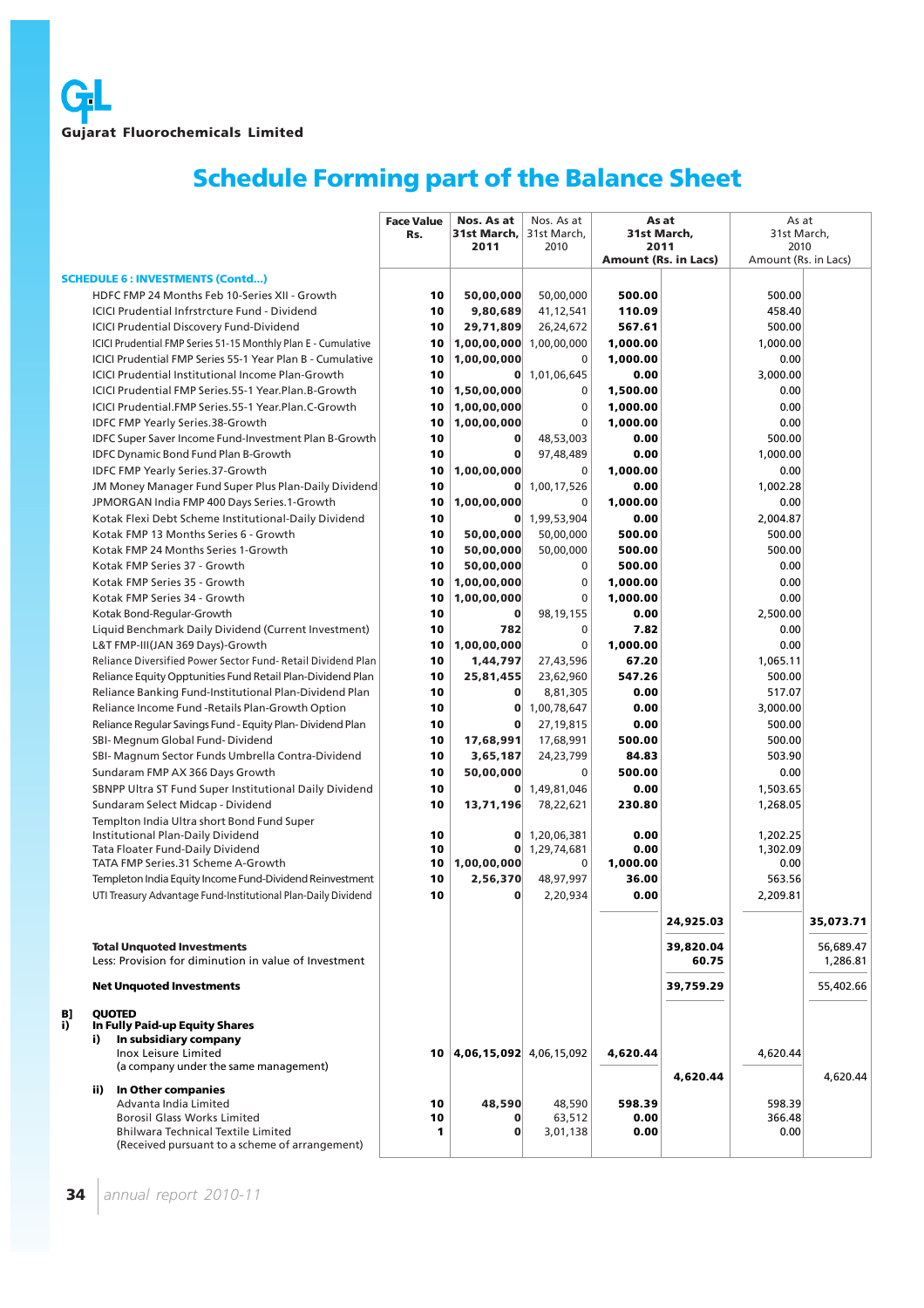

|                                                         | <b>Face Value</b><br>Rs. | Nos. As at<br>31st March,<br>2011 | Nos. As at<br>31st March,<br>2010 | As at<br>31st March,<br>2011 |           | As at<br>31st March,<br>2010 |           |
|---------------------------------------------------------|--------------------------|-----------------------------------|-----------------------------------|------------------------------|-----------|------------------------------|-----------|
|                                                         |                          |                                   |                                   | <b>Amount (Rs. in Lacs)</b>  |           | Amount (Rs. in Lacs)         |           |
| <b>SCHEDULE 6: INVESTMENTS (Contd)</b>                  |                          |                                   |                                   |                              |           |                              |           |
| Dalmia Bharat Sugar And Industries Limited              | 2                        | 1,91,881                          | 1,91,881                          | 155.15                       |           | 492.54                       |           |
| Deepak Fertilisers & Petrochemicals Corporation Limited | 10                       | 0                                 | 6,00,531                          | 0.00                         |           | 996.90                       |           |
| TCS E-Serve Ltd.                                        | 10                       | 200                               | 200                               | 1.93                         |           | 1.93                         |           |
| <b>EIH Limited</b>                                      | 2                        | 4,39,950                          | 4,39,950                          | 963.28                       |           | 963.28                       |           |
| <b>Garware Wall Ropes Limited</b>                       | 10                       | 4,41,308                          | 4,41,308                          | 729.88                       |           | 729.88                       |           |
| <b>Gujarat NRE Coke Limited</b>                         | 10                       | 0                                 | 1,66,000                          | 0.00                         |           | 165.14                       |           |
| Housing Development & Infrastructure Limited            | 10                       | 1,56,556                          | 1,56,556                          | 1,176.01                     |           | 1,176.01                     |           |
| <b>HEG Limited</b>                                      | 10                       | 1,16,000                          | 1,16,000                          | 500.91                       |           | 500.91                       |           |
| K S Oil Limited                                         | 1                        | 6,21,081                          | 6,21,081                          | 552.01                       |           | 552.01                       |           |
| Kesoram Textile Mills Limited                           | 10                       | 1,31,893                          | 1,31,893                          | 0.00                         |           | 0.00                         |           |
| (Received pursuant to a scheme of arrangement)          |                          |                                   |                                   |                              |           |                              |           |
| Mount Everest Mineral Water Limited                     | 10                       | 23,35,592                         | 23,35,592                         | 2,613.06                     |           | 2,613.06                     |           |
| <b>OCL India Limited</b>                                | 2                        | 1,12,950                          | 1,52,950                          | 150.05                       |           | 203.19                       |           |
| Praj Industries Limited                                 | 2                        | 9,93,630                          | 9,93,630                          | 2,461.04                     |           | 2,461.04                     |           |
| <b>Prime Focus Limited</b>                              | 1                        | 7,72,560                          | 7,72,560                          | 989.21                       |           | 989.21                       |           |
| <b>Reliance Communication Limited</b>                   | 5                        | 56,981                            | 56,981                            | 362.76                       |           | 362.76                       |           |
| <b>RSWM Limited</b>                                     | 10                       | 0                                 | 3,47,695                          | 0.00                         |           | 431.30                       |           |
| Shree Global Tradefin Limited                           | 5                        | 6,51,093                          | 6,51,093                          | 1,601.57                     |           | 1,601.57                     |           |
| Taneja Aerospace & Aviation Limited                     | 5                        | 3,65,559                          | 3,65,559                          | 738.06                       |           | 738.06                       |           |
| <b>Tantia Construction Limited</b>                      | 10                       | 2,24,774                          | 3,20,585                          | 332.94                       |           | 461.03                       |           |
| Bajaj Finance Limited                                   | 10                       | 640                               | 0                                 | 4.79                         |           | 0.00                         |           |
| Central Bank of India                                   | 10                       | 2,007                             | $\mathbf 0$                       | 4.40                         |           | 0.00                         |           |
| <b>City Union Bank Limited</b>                          | 1                        | 9,013                             | $\mathbf 0$                       | 4.27                         |           | 0.00                         |           |
| Dewan Housing Finance Corporation.Limited               | 10                       | 1,542                             | 0                                 | 4.82                         |           | 0.00                         |           |
| <b>Edelweiss Capital Services Limited</b>               | 1                        | 10,144                            | 0                                 | 5.85                         |           | 0.00                         |           |
| <b>Emkay Global Finance Services Limited</b>            | 10                       | 1,976                             | 0                                 | 2.10                         |           | 0.00                         |           |
| <b>GIC Housing Finance Limited</b>                      | 10                       | 3,017                             | 0                                 | 3.99                         |           | 0.00                         |           |
| India Infoline Limited                                  | 2                        | 4,294                             | 0                                 | 4.92                         |           | 0.00                         |           |
| Indian Bank                                             | 10                       | 1,835                             | $\mathbf 0$                       | 4.71                         |           | 0.00                         |           |
| Mahindra & Mahindra Financial Services Limited          | 10                       | 573                               | 0                                 | 4.55                         |           | 0.00                         |           |
| Motilal Oswal Financial Services Limited                | 1                        | 2,075                             | 0                                 | 3.82                         |           | 0.00                         |           |
| Phoneix Mills Limited                                   | 2                        | 1,946                             | 0                                 | 4.10                         |           | 0.00                         |           |
| Sobha Developers Limited                                | 10                       | 1,530                             | 0                                 | 5.12                         |           | 0.00                         |           |
| Geojit Financial Services Limited                       | 1                        | 7,787                             | 0                                 | 2.97                         |           | 0.00                         |           |
| <b>Federal Bank Limited</b>                             | 10                       | 924                               | 0                                 | 3.96                         |           | 0.00                         |           |
| <b>LIC Housing Finance Limited</b>                      | $\mathbf{z}$             | 1,835                             | 0                                 | 4.93                         |           | 0.00                         |           |
| Shriram City Union Finance Limited                      | 10                       | 144                               | 0                                 | 0.99                         |           | 0.00                         |           |
| Sundaram Finance Limited                                | 10                       | 453                               | 0                                 | 2.98                         |           | 0.00                         |           |
| Cholamandalam Investment & Finance Limited              | 10                       | 1,048                             | 0                                 | 1.93                         |           | 0.00                         |           |
| Manappuram General Finance & Leasing Limited            | 2                        | 2,535                             | 0                                 | 3.68                         |           | 0.00                         |           |
| <b>YES Bank Limited</b>                                 | 10                       | 1,789                             | 0                                 | 5.02                         |           | 0.00                         |           |
| Shriram Transport Finance Company Limited               | 10                       | 309                               | 0                                 | 2.23                         |           | 0.00                         |           |
|                                                         |                          |                                   |                                   |                              | 14,012.38 |                              | 16,404.69 |
| <b>Total Equity shares</b>                              |                          |                                   |                                   |                              | 18,632.82 |                              | 21,025.13 |
| <b>Total Quoted Investments</b>                         |                          |                                   |                                   |                              | 18,632.82 |                              | 21,025.13 |
| Less: Provision for diminution in value of Investment   |                          |                                   |                                   |                              | 1,307.64  |                              | 1,560.74  |
| <b>Net Quoted Investments</b>                           |                          |                                   |                                   |                              | 17,325.18 |                              | 19,464.39 |
| <b>Total Investments</b>                                |                          |                                   |                                   |                              | 57,084.46 |                              | 74,867.04 |
| <b>Market value of quoted investments</b>               |                          |                                   |                                   |                              | 23,683.18 |                              | 34,738.15 |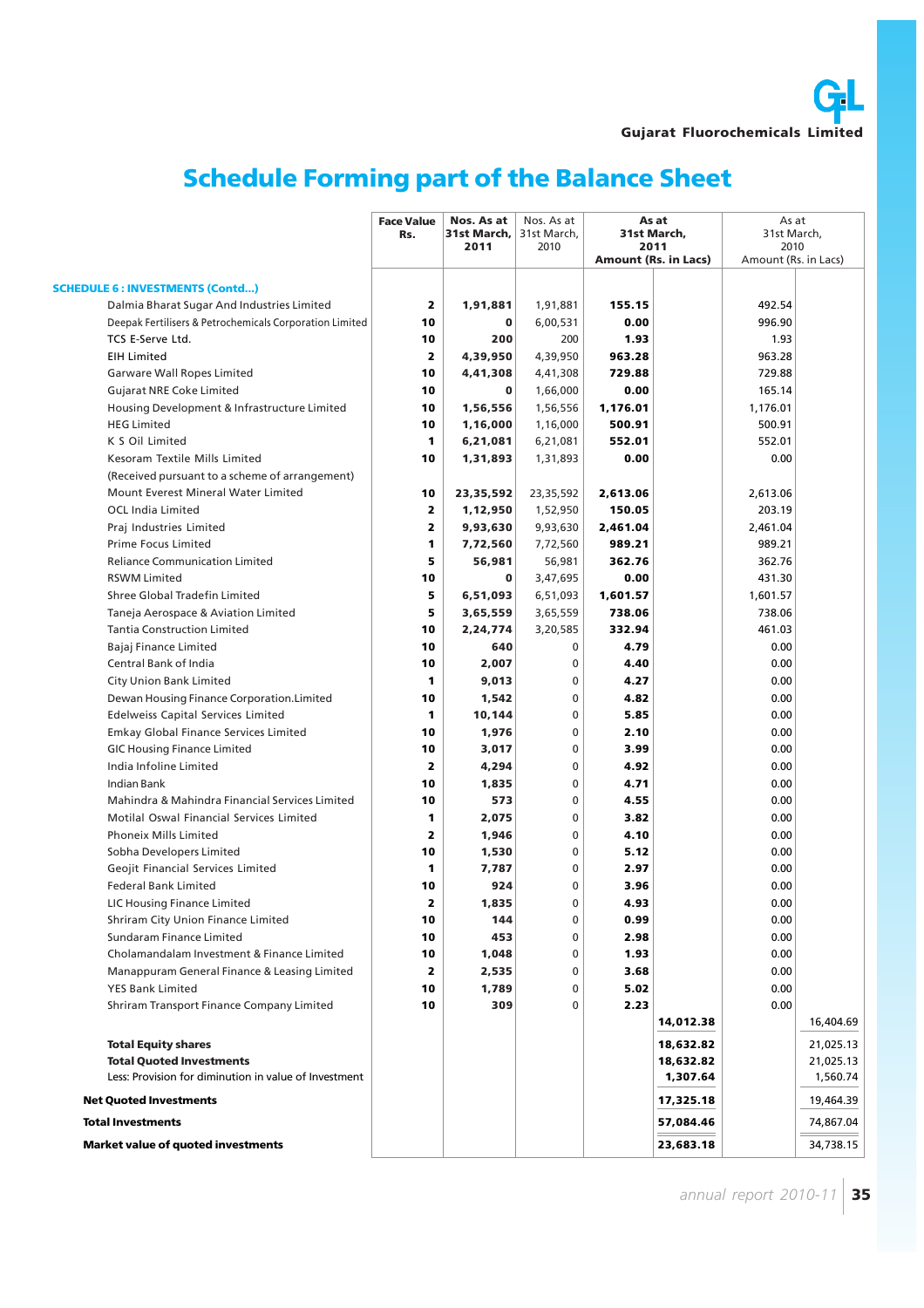| <b>SCHEDULE 6 : INVESTMENTS (Contd.)</b> |                                                                                        | Face<br>Value | Nos.     | <b>Purchased &amp; Sold</b><br>during the year<br>Amount |
|------------------------------------------|----------------------------------------------------------------------------------------|---------------|----------|----------------------------------------------------------|
|                                          | Details of purchase & redemption of mutual fund units                                  |               |          | (Rs. in Lacs)                                            |
| 1                                        | Baroda Pioneer Treasury Advantage Fund- Regular Plan - Growth Option                   | 10            | 469594   | 50.00                                                    |
| 2                                        | Birla Sun Life Cash Manager (Institutional Growth)                                     | 10            | 10906691 | 1721.30                                                  |
| 3                                        | Birla Sun Life Cash Plus-Institutional Premium Plan (Growth)                           | 10            | 3990733  | 1002.25                                                  |
| 4                                        | Birla Sun Life Income Plus (Growth)                                                    | 10            | 4686319  | 2000.00                                                  |
| 5.                                       | Birla Sun Life Savings Fund-Insititutional Plan- Daily Dividend                        | 10            | 20056002 | 2006.96                                                  |
| 6                                        | Birla Sun Life Ultra Short Term Fund- Institutional Plan (Fortnightly Dividend)        | 10            | 345342   | 35.39                                                    |
| 7                                        | Birla Sun Life Ultra Short Term Fund Institutional Plan (Growth)                       | 10            | 9047072  | 1000.00                                                  |
| 8                                        | Canara Robeco Income-Growth option                                                     | 10            | 15086306 | 3000.00                                                  |
| 9                                        | DSP BlackRock Floating Rate Fund - Institutional Plan-Growth                           | 10            | 37399    | 500.00                                                   |
| 10                                       | DSP BlackRock Liquidity Fund- Institutional Plan-Growth                                | 10            | 86990    | 1200.00                                                  |
| 11                                       | DSP BlackRock Money Manager Fund - Institutional Plan - Growth                         | 10            | 113937   | 1500.00                                                  |
| 12                                       | DSP BlackRock Strategic Bond Fund - Institutional Plan - Daily Dividend                | 10            | 189      | 1.89                                                     |
| 13                                       | DWS Premier Bond Fund Inst Plan - Growth                                               | 10            | 4605960  | 500.00                                                   |
| 14                                       | DWS Ultra Short Term Fund- Inst Plan - Growth                                          | 10            | 4573812  | 500.00                                                   |
| 15                                       | Fortis Overnight Fund-Institutional Plan-Growth Option                                 | 10            | 3458149  | 500.00                                                   |
| 16                                       | HDFC Cash Management Fund - Savings Plan-Growth Option                                 | 10            | 3967526  | 800.00                                                   |
| 17                                       | HDFC Cash Management Fund Treasury Advantage<br>- Wholesale Plan Daily Dividend Option | 10            | 14999173 | 1504.64                                                  |
| 18                                       | HDFC Cash Management Fund Treasury Advantage - Wholesale Plan Growth Option            | 10            | 18400006 | 3797.58                                                  |
| 19                                       | HDFC High Interest Fund-Growth Option                                                  | 10            | 3197186  | 1000.00                                                  |
| 20                                       | HDFC Income Fund-Growth                                                                | 10            | 6775557  | 1500.00                                                  |
| 21                                       | HSBC Income Fund - Investment - Inst. - Growth                                         | 10            | 5000000  | 500.00                                                   |
| 22                                       | HSBC Ultra Short Term Bond Fund - Inst. Plus - Growth                                  | 10            | 3878856  | 500.00                                                   |
| 23                                       | ICICI Prudential Flexible Income Plan Premium-Growth                                   | 10            | 2937165  | 5131.47                                                  |
| 24                                       | ICICI Prudential Income Plan-Institutional Option-Growth                               | 10            | 1576834  | 500.00                                                   |
| 25                                       | <b>ICICI Prudential Institutional Income Plan Growth</b>                               | 10            | 6307338  | 2000.00                                                  |
| 26                                       | IDFC Cash Fund - Super Insti. Plan C - Growth                                          | 10            | 8493723  | 1000.00                                                  |
| 27                                       | IDFC - Money Manager Treasury Plan - Super Insti. Plan C - Growth                      | 10            | 14127126 | 1580.87                                                  |
| 28                                       | ING Liquid Fund-Institutional Growth Option                                            | 10            | 6675701  | 1000.00                                                  |
| 29                                       | JM High Liquidity Fund- Institutional Plan - Growth                                    | 10            | 6441696  | 1000.00                                                  |
| 30                                       | JM Money Manager Fund - Super Plus Plan - Dividend option - Daily dividend             | 10            | 64666    | 6.47                                                     |
| 31                                       | Kotak Bond-Regular-Growth                                                              | 10            | 7430055  | 2000.00                                                  |
| 32                                       | Kotak Flexi Debt - Institutional Plan Daily Dividend                                   | 10            | 45560    | 4.58                                                     |
| 33                                       | Kotak Flexi Debt - Institutional Plan Growth                                           | 10            | 31387934 | 3636.82                                                  |
| 34                                       | Kotak Liquid-Institutional Premium Plan - (Growth)                                     | 10            | 5094036  | 1000.00                                                  |
| 35                                       | LIC MF Bond Fund-Growth                                                                | 10            | 1914572  | 500.00                                                   |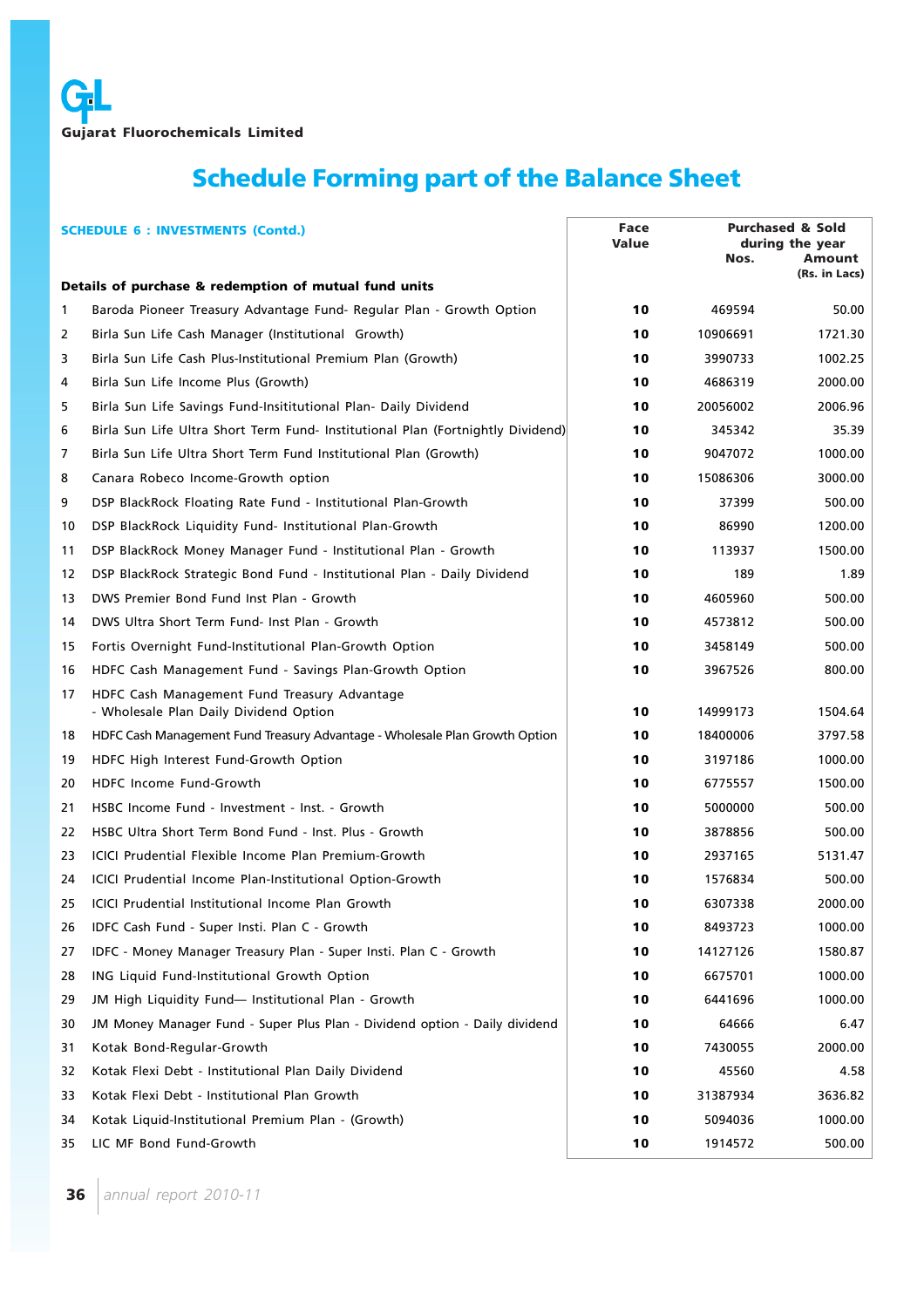|    | <b>SCHEDULE 6 : INVESTMENTS (Contd.)</b>                                      | Face<br>Value | Nos.     | <b>Purchased &amp; Sold</b><br>during the year<br>Amount<br>(Rs. in Lacs) |
|----|-------------------------------------------------------------------------------|---------------|----------|---------------------------------------------------------------------------|
| 36 | Liquid Benchmark Daily Dividend                                               | 10            | 1015     | 10.15                                                                     |
| 37 | Pramerica Ultra Short Term Bond Fund - Growth Option                          | 1000          | 49818    | 500.00                                                                    |
| 38 | Principal Income Fund- Long Term Plan - Growth Option                         | 10            | 3161416  | 500.00                                                                    |
| 39 | Reliance Income Fund-Retail Plan - Growth Plan Growth Option                  | 10            | 6363408  | 2000.00                                                                   |
| 40 | Reliance Money Manager Fund-Institutional Plan Growth Option                  | 10            | 479403   | 6166.65                                                                   |
| 41 | Religare Liquid Fund - Institutional - Growth                                 | 10            | 16938367 | 2200.00                                                                   |
| 42 | Religare Short Term Plan - Institutional - Growth                             | 10            | 3936667  | 500.00                                                                    |
| 43 | SBI Magnum Income Fund-Growth                                                 | 10            | 2222538  | 500.00                                                                    |
| 44 | SBI Magnum Insta Cash Fund - Cash Option                                      | 10            | 2907335  | 609.03                                                                    |
| 45 | SBI-Magnum Insta Cash Fund - Daily Dividend Option                            | 10            | 5983048  | 1002.18                                                                   |
| 46 | Sundaram Money Fund-Institutional Plan-Growth Option                          | 10            | 5041771  | 1000.00                                                                   |
| 47 | Sundaram Ultra Short Term Inst Growth                                         | 10            | 10647121 | 1355.62                                                                   |
| 48 | Sundaram BNP Paribas Ultra Short Term Super Inst Daily Dividend               | 10            | 34137    | 3.43                                                                      |
| 49 | Tata Floater Fund Daily Dividend                                              | 10            | 39310    | 3.95                                                                      |
| 50 | Templeton India Income Builder Account Plan A-Growth                          | 10            | 1630183  | 500.00                                                                    |
| 51 | Templeton India Treasury Management Account-Super Institutional Plan - Growth | 10            | 105405   | 1476.78                                                                   |
| 52 | Templeton India Ultra-short Bond Fund - Super Institutional - Dividend        | 10            | 55828    | 5.58                                                                      |
| 53 | UTI - Treasury Advantage Fund - Institutional-Daily Dividend                  | 10            | 433      | 4.33                                                                      |
| 54 | UTI-Bond Fund - Growth Plan-Regular                                           | 10            | 3745487  | 1000.00                                                                   |
|    | <b>TOTAL OF MUTUAL FUNDS</b>                                                  |               |          | 63817.93                                                                  |
|    | Details of purchase & sales of equity shares                                  |               |          |                                                                           |
| 1  | Aditya Birla Chemicals (India) Ltd                                            | 10            | 1271     | 1.52                                                                      |
| 2  | Ahmednagar Forgings Ltd                                                       | 10            | 2105     | 2.56                                                                      |
| 3  | Aro Granite Industries Ltd                                                    | 10            | 15014    | 8.94                                                                      |
| 4  | Bajaj Holding & Investment Ltd                                                | 10            | 335      | 2.77                                                                      |
| 5  | Balaji Telefilms Ltd                                                          | 2             | 4949     | 2.42                                                                      |
| 6  | Balkrishna Industries Ltd                                                     | 2             | 12029    | 16.59                                                                     |
| 7  | Cheviot Company Ltd                                                           | 10            | 3812     | 13.67                                                                     |
| 8  | Greenply Industries Ltd                                                       | 5             | 9171     | 18.31                                                                     |
| 9  | Jetking Infotrain Ltd                                                         | 10            | 700      | 1.05                                                                      |
| 10 | Piramal Healthcare Ltd                                                        | 2             | 1560     | 7.65                                                                      |
| 11 | Sintex Industries Ltd                                                         | 1             | 100      | 0.31                                                                      |
| 12 | TV Today Network Ltd                                                          | 5             | 1470     | 1.33                                                                      |
| 13 | Zen Technologies Ltd                                                          | 10            | 4231     | 9.16                                                                      |
|    | <b>TOTAL OF EQUITY SHARES</b>                                                 |               |          | 86.27                                                                     |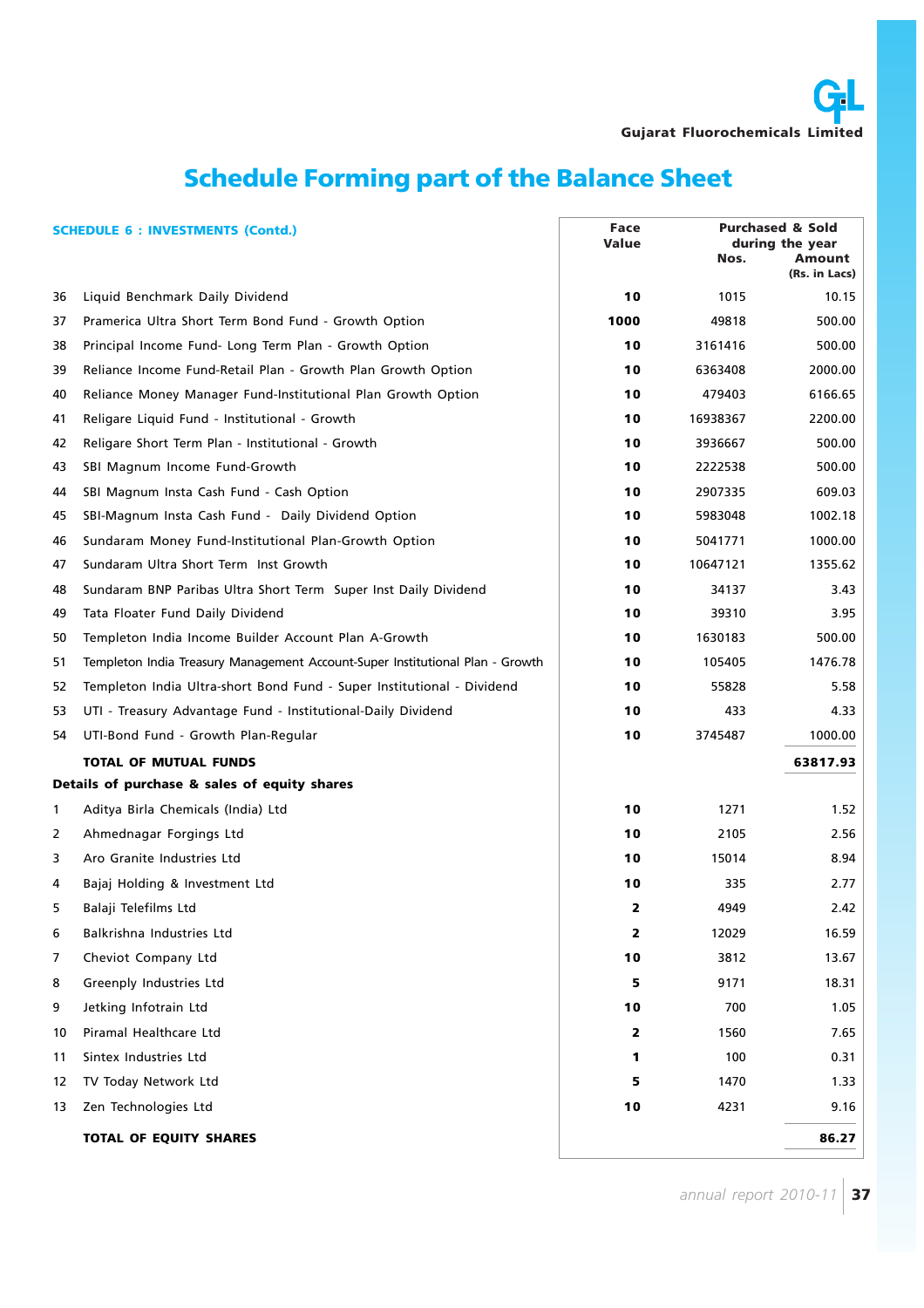

|              |                                                                        | As at 31st March, 2011<br><b>Amount (Rs. in Lacs)</b> |          | As at 31st March, 2010<br>Amount (Rs. in Lacs) |          |
|--------------|------------------------------------------------------------------------|-------------------------------------------------------|----------|------------------------------------------------|----------|
|              | <b>SCHEDULE 7 : CURRENT ASSETS, LOANS AND ADVANCES</b>                 |                                                       |          |                                                |          |
| A            | <b>CURRENT ASSETS</b>                                                  |                                                       |          |                                                |          |
| 1            | <b>Inventories</b>                                                     |                                                       |          |                                                |          |
|              | (for basis of valuation, please refer to the accounting policies)      |                                                       |          |                                                |          |
|              | Stores and Spares                                                      | 3595.76                                               |          | 3153.39                                        |          |
|              | Packing Materials                                                      | 227.97                                                |          | 278.98                                         |          |
|              | Finished Goods                                                         |                                                       |          |                                                |          |
|              | - Manufactured Goods                                                   | 3880.78                                               |          | 6892.32                                        |          |
|              | - Traded Goods                                                         | 0.00                                                  |          | 4.46                                           |          |
|              |                                                                        | 3880.78                                               |          | 6896.78                                        |          |
|              | By-products                                                            | 10.93                                                 |          | 1.79                                           |          |
|              | Material-in-process                                                    | 434.71                                                |          | 1720.43                                        |          |
|              | <b>Raw Materials</b>                                                   | 9377.31                                               |          | 6516.21                                        |          |
|              | Carbon credits                                                         | 523.84                                                |          | 218.91                                         |          |
|              |                                                                        |                                                       | 18051.30 |                                                | 18786.49 |
| 2            | <b>Sundry Debtors (Unsecured)</b>                                      |                                                       |          |                                                |          |
|              | <b>Considered good</b>                                                 |                                                       |          |                                                |          |
|              | Exceeding 6 months<br>Others                                           | 646.52<br>16912.54                                    |          | 519.95<br>8756.34                              |          |
|              | (includes amount due from subsidiary companies                         |                                                       |          |                                                |          |
|              | Rs. 884.93 Lacs (previous year Rs. 20.44 Lacs))                        | 17559.06                                              |          | 9276.29                                        |          |
|              |                                                                        |                                                       |          |                                                |          |
|              | <b>Considered Doubtful</b>                                             |                                                       |          |                                                |          |
|              | Exceeding 6 months                                                     | 11.15                                                 |          | 11.15                                          |          |
|              | Others                                                                 | 0.00                                                  |          | 0.00                                           |          |
|              |                                                                        | 11.15                                                 |          | 11.15                                          |          |
|              |                                                                        | 17570.21                                              |          | 9287.44                                        |          |
|              | Less: Provision for Doubtful Debts                                     | (11.15)                                               |          | (11.15)                                        |          |
|              |                                                                        |                                                       | 17559.06 |                                                | 9276.29  |
| 3            | <b>Cash and Bank Balances</b>                                          |                                                       |          |                                                |          |
|              | Cash on Hand                                                           | 2.25                                                  |          | 5.00                                           |          |
|              | Bank Balances with Scheduled Banks                                     |                                                       |          |                                                |          |
|              | (a) in Current Accounts                                                | 1355.05                                               |          | 2236.31                                        |          |
|              | (b) in Cash Credit Accounts                                            | 218.46                                                |          | 1301.30                                        |          |
|              | (c) Fixed Deposits                                                     | 300.63                                                |          | 4015.64                                        |          |
| 4            | <b>Other Current Assets</b>                                            |                                                       | 1876.39  |                                                | 7558.25  |
|              | Interest accrued                                                       |                                                       | 728.01   |                                                | 296.07   |
|              |                                                                        |                                                       |          |                                                |          |
| в            | <b>LOANS AND ADVANCES</b>                                              |                                                       |          |                                                |          |
|              | (Unsecured, considered good, unless otherwise stated)                  |                                                       |          |                                                |          |
| $\mathbf{1}$ | Advances recoverable in cash or in kind<br>or for value to be received | 1190.56                                               |          | 831.87                                         |          |
|              | ((includes amount due from subsidiary companies                        |                                                       |          |                                                |          |
|              | Rs. 23.54 Lacs (previous year Rs.14.54 Lacs))                          |                                                       |          |                                                |          |
| 2            | Deposits                                                               | 570.39                                                |          | 424.42                                         |          |
|              |                                                                        |                                                       |          |                                                |          |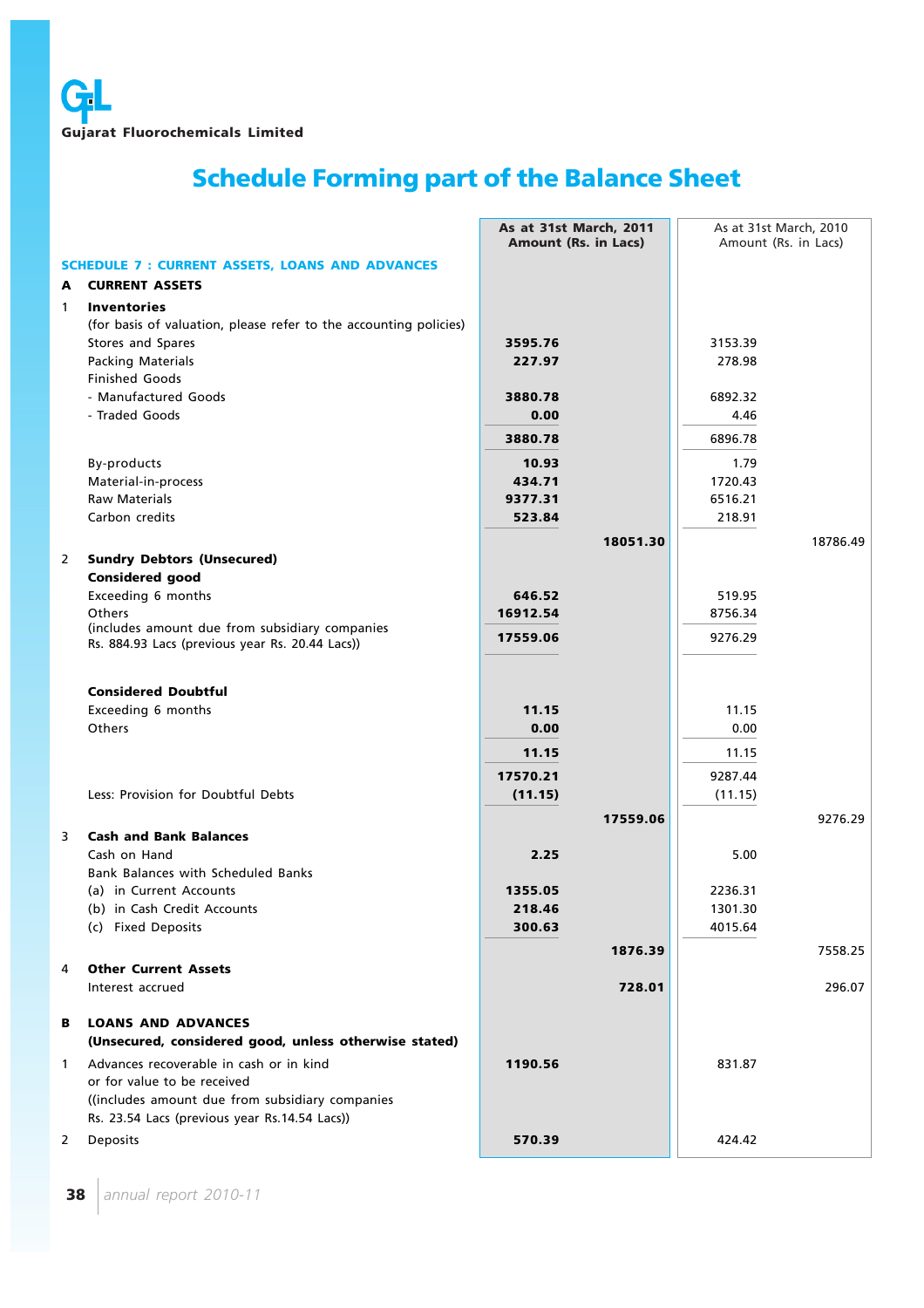

|   |              | As at 31st March, 2011<br><b>Amount (Rs. in Lacs)</b>                                        |          | As at 31st March, 2010<br>Amount (Rs. in Lacs) |          |          |
|---|--------------|----------------------------------------------------------------------------------------------|----------|------------------------------------------------|----------|----------|
|   |              | <b>SCHEDULE 7 : CURRENT ASSETS, LOANS AND ADVANCES (Contd)</b>                               |          |                                                |          |          |
| 3 |              | Inter-corporate Deposits<br>Considered Good                                                  |          |                                                |          |          |
|   |              | - to subsidiary companies                                                                    | 20525.00 |                                                | 17125.00 |          |
|   |              | - to others                                                                                  | 1316.22  |                                                | 1434.03  |          |
|   |              |                                                                                              | 21841.22 |                                                | 18559.03 |          |
|   |              | Considered Doubtful                                                                          | 99.00    |                                                | 99.00    |          |
|   |              |                                                                                              | 21940.22 |                                                | 18658.03 |          |
|   |              | Less: Provision for Doubtful Inter-corporate deposits                                        | 99.00    |                                                | 99.00    |          |
|   |              |                                                                                              | 21841.22 |                                                | 18559.03 |          |
| 4 |              | Share Application Money- to subsidiary company                                               | 300.00   |                                                | 0.00     |          |
| 5 |              | Balances in Excise, Service Tax and VAT Accounts                                             | 2545.39  |                                                | 2294.34  |          |
| 6 |              | Income tax paid (Net of provisions)                                                          | 1105.93  |                                                | 395.20   |          |
| 7 |              | <b>MAT Credit Entitlement</b>                                                                | 2590.15  |                                                | 810.00   |          |
|   |              |                                                                                              |          | 30143.64                                       |          | 23314.86 |
|   | <b>Total</b> |                                                                                              |          | 68358.40                                       |          | 59231.96 |
|   |              | <b>SCHEDULE 8 : CURRENT LIABILITIES AND PROVISIONS</b>                                       |          |                                                |          |          |
| A |              | <b>CURRENT LIABILITIES</b>                                                                   |          |                                                |          |          |
|   | 1            | <b>Sundry Creditors</b>                                                                      |          |                                                |          |          |
|   |              | - dues to Micro and Small Enterprises                                                        | 7.57     |                                                | 8.32     |          |
|   |              | - others                                                                                     | 15252.55 |                                                | 12715.23 |          |
|   |              | (includes amount due to subsidiary companies<br>Rs. 21.33 Lacs (previous year Rs. 864.41))   | 15260.12 |                                                | 12723.55 |          |
|   | 2            | <b>Trade Deposits</b>                                                                        | 593.85   |                                                | 534.78   |          |
|   | 3            | Investor Education and Protection Fund shall be<br>credited by the following amounts namely: |          |                                                |          |          |
|   |              | - Unclaimed dividends (refer Note No. 6)                                                     | 174.04   |                                                | 157.43   |          |
|   | 4            | Advances from Customers                                                                      | 24747.57 |                                                | 20617.68 |          |
|   | 5.           | Other Liabilities                                                                            | 948.30   |                                                | 850.93   |          |
|   | 6            | Interest accrued but not due                                                                 | 270.77   |                                                | 165.52   |          |
|   |              |                                                                                              |          | 41994.65                                       |          | 35049.89 |
| в |              | <b>PROVISIONS</b>                                                                            |          |                                                |          |          |
|   | 1            | For Fringe Benefit Tax (Net of Payment)                                                      | 4.50     |                                                | 7.50     |          |
|   | 2            | Proposed Dividend                                                                            | 2746.25  |                                                | 1647.75  |          |
|   | 3            | Tax on Proposed Dividend                                                                     | 445.51   |                                                | 273.67   |          |
|   | 4            | For Gratuity and Leave Encashment                                                            | 761.29   |                                                | 581.18   |          |
|   |              |                                                                                              |          | 3957.55                                        |          | 2510.10  |
|   |              | <b>Total</b>                                                                                 |          | 45952.20                                       |          | 37559.99 |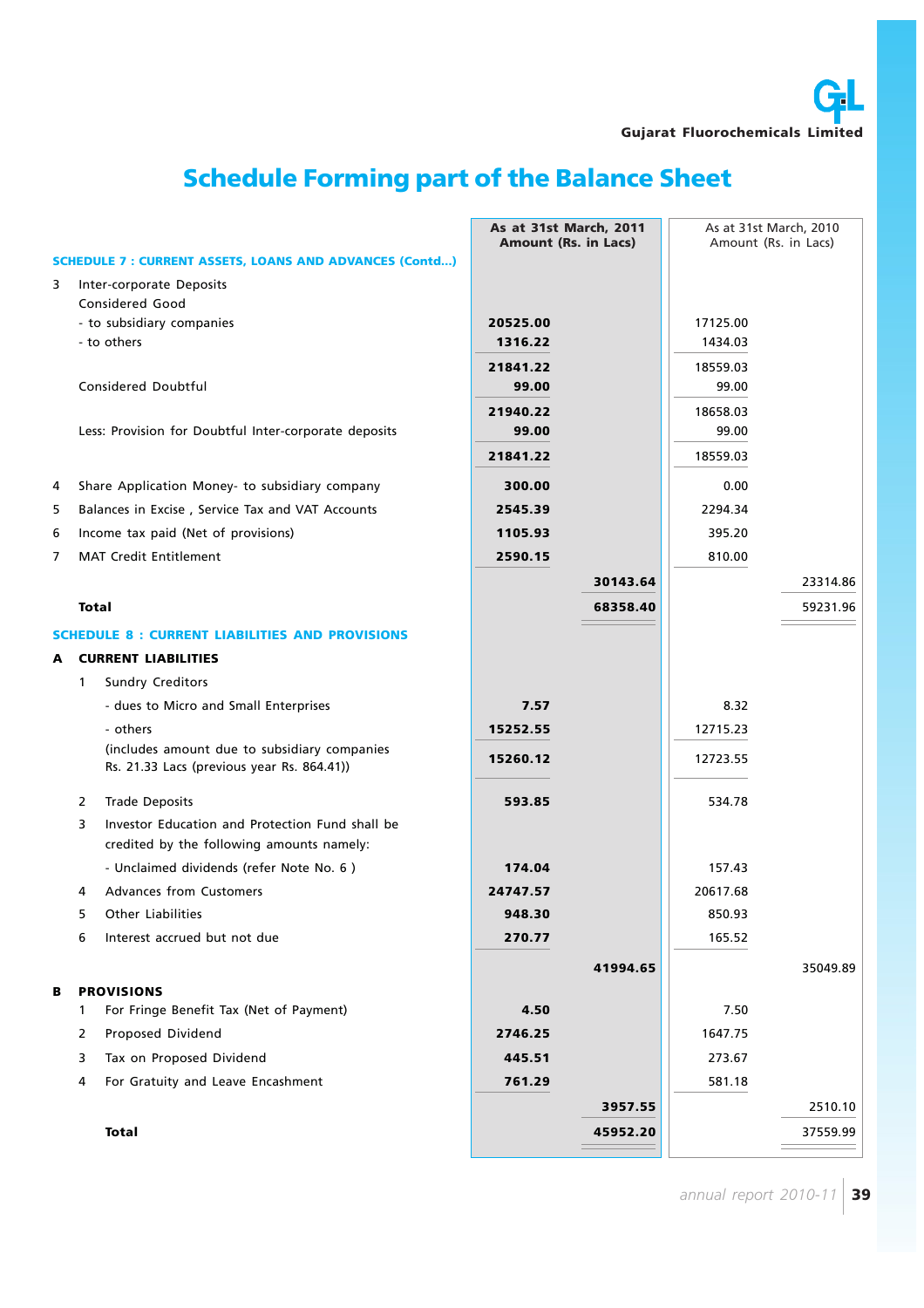# Schedule Forming part of the Profit and Loss Account

|                                                                                                                                         | 2010-2011                   |                    | 2009-2010            |                 |
|-----------------------------------------------------------------------------------------------------------------------------------------|-----------------------------|--------------------|----------------------|-----------------|
|                                                                                                                                         | <b>Amount (Rs. in Lacs)</b> |                    | Amount (Rs. in Lacs) |                 |
| <b>SCHEDULE 9 : OTHER INCOME</b><br>Interest                                                                                            |                             |                    |                      |                 |
| On inter corporate deposits - from subsidiary companies<br>(tax deducted at source of Rs. 134.13 lacs,<br>previous year Rs. 29.65 lacs) | 1341.31                     |                    | 253.37               |                 |
| On inter corporate deposits- from others<br>(tax deducted at source of Rs. 9.22 lacs,<br>previous year Rs. 28.56 lacs)                  | 92.11                       |                    | 285.87               |                 |
| From banks<br>(tax deducted at source of Rs. 12.56 lacs,<br>previous year Rs. 102.52 lacs)                                              | 122.99                      |                    | 965.34               |                 |
| On Income-tax refunds                                                                                                                   | 0.00                        |                    | 261.01               |                 |
| Others                                                                                                                                  | 16.11                       |                    | 40.60                |                 |
| (tax deducted at source of Rs. 1.18 lacs previous year Rs 5.04 lacs)                                                                    |                             | 1572.52            |                      | 1806.19         |
| Dividend-                                                                                                                               |                             |                    |                      |                 |
| on current investments<br>on long term investments                                                                                      | 55.78<br>428.76             |                    | 0.00<br>1060.61      |                 |
|                                                                                                                                         |                             | 484.54             |                      | 1060.61         |
| Profit on sale of Long Term investments (Net)                                                                                           |                             | 4303.73            |                      | 27.67           |
| (Net of provision for dimimution made in earlier years)<br>Liabilities written back no longer required                                  |                             | 112.54             |                      | 535.11          |
| Provision for doubtful advance written back                                                                                             |                             | 0.00               |                      | 45.51           |
| Foreign Exchange Fluctuation Gain (Net)                                                                                                 |                             | 2526.04            |                      | 2498.60         |
| Lease Rent                                                                                                                              |                             | 773.28             |                      | 738.17          |
| Miscellaneous income                                                                                                                    |                             | 604.25             |                      | 351.92          |
| Total                                                                                                                                   |                             | 10376.90           |                      | 7063.78         |
| <b>SCHEDULE 10 : (INCREASE) / DECREASE IN STOCKS</b>                                                                                    |                             |                    |                      |                 |
| <b>Opening Stock</b>                                                                                                                    |                             |                    |                      |                 |
| <b>Finished Goods</b>                                                                                                                   | 6896.79                     |                    | 6769.80              |                 |
| Material-in-process                                                                                                                     | 1720.43<br>1.79             |                    | 1048.05<br>1.41      |                 |
| By-products<br>Carbon Credits                                                                                                           | 218.91                      |                    | 99.03                |                 |
|                                                                                                                                         |                             |                    |                      |                 |
|                                                                                                                                         |                             | 8837.92            |                      | 7918.29         |
| <b>Less: Closing Stock</b><br><b>Finished Goods</b>                                                                                     | 3880.78                     |                    | 6896.79              |                 |
| Material-in-process                                                                                                                     | 434.71                      |                    | 1720.43              |                 |
| By-products                                                                                                                             | 10.93                       |                    | 1.79                 |                 |
| Carbon Credits                                                                                                                          | 523.84                      |                    | 218.91               |                 |
| Excise Duty on Stock of Finished Goods (Net)                                                                                            |                             | 4850.26<br>(21.51) |                      | 8837.92<br>9.46 |
| (Increase) / Decrease In Stock                                                                                                          |                             | 3966.15            |                      | (910.16)        |
| <b>SCHEDULE 11 : MATERIAL CONSUMED AND</b>                                                                                              |                             |                    |                      |                 |
| <b>PURCHASE OF FINISHED GOODS</b>                                                                                                       |                             |                    |                      |                 |
| Raw Materials consumed                                                                                                                  |                             | 17703.11           |                      | 14405.03        |
| Packing Materials consumed                                                                                                              |                             | 3513.05            |                      | 3927.12         |
| Purchase of Finished Goods                                                                                                              |                             | 514.03             |                      | 148.33          |
| Total                                                                                                                                   |                             | 21730.19           |                      | 18480.48        |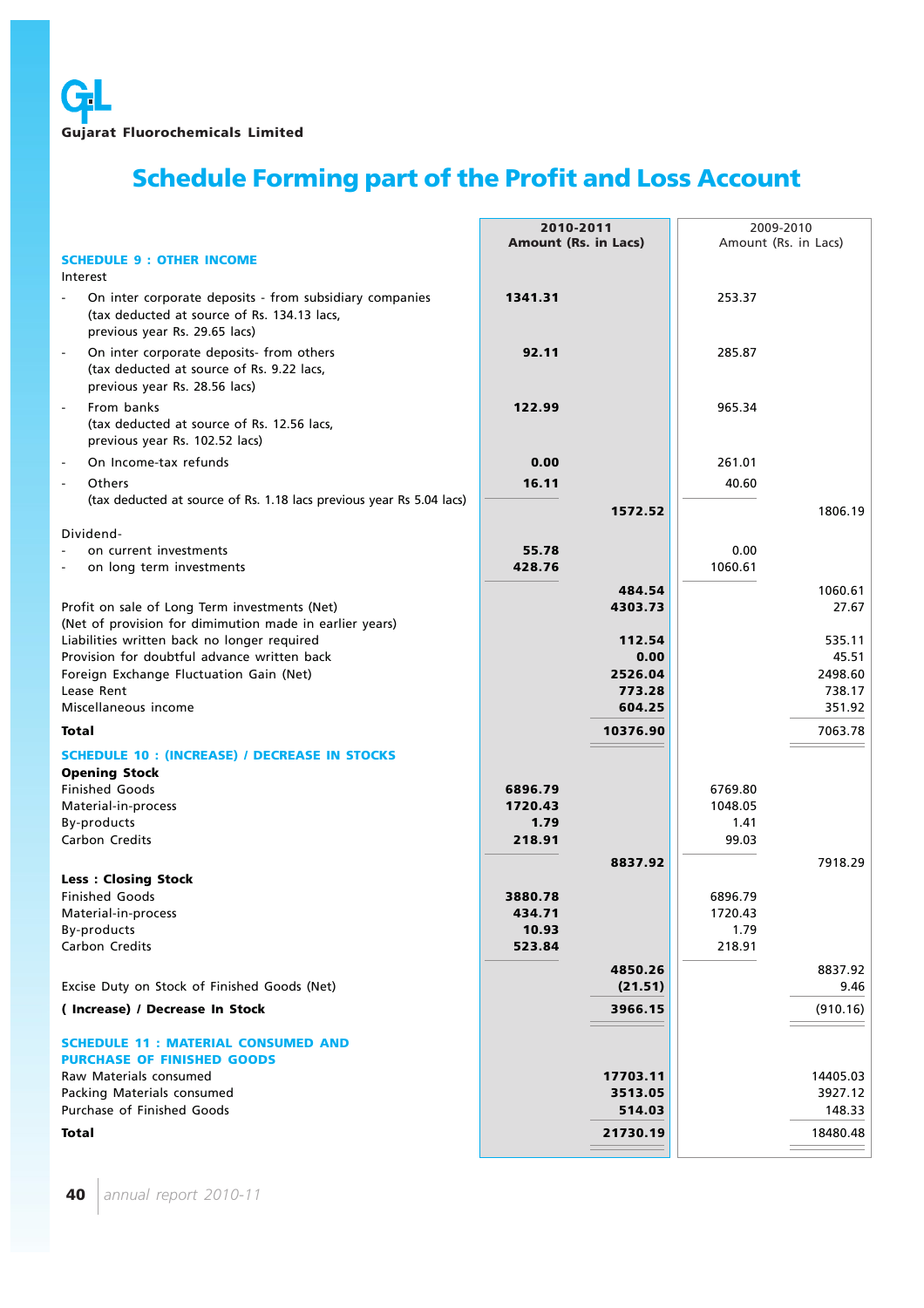# Schedule Forming part of the Profit and Loss Account

|                                                                             | 2010-2011                   | 2009-2010            |
|-----------------------------------------------------------------------------|-----------------------------|----------------------|
|                                                                             | <b>Amount (Rs. in Lacs)</b> | Amount (Rs. in Lacs) |
| <b>SCHEDULE 12: MANUFACTURING AND OTHER EXPENSES</b>                        |                             |                      |
| Stores and Spare parts Consumed                                             | 2422.57                     | 1953.19              |
| Power and Fuel                                                              | 17382.56                    | 17471.80             |
| Freight and Octroi                                                          | 2517.30                     | 1439.38              |
| Insurance                                                                   | 384.68                      | 394.64               |
| Excise Duty, Custom Duty and Sales Tax                                      | 103.03                      | 68.22                |
| Production Labour Charges                                                   | 366.89                      | 251.79               |
| Processing Charges                                                          | 77.92                       | 46.42                |
| <b>Factory Expenses</b>                                                     | 359.02                      | 290.96               |
| Repairs to                                                                  |                             |                      |
| <b>Buildings</b>                                                            | 65.91                       | 203.26               |
| Machinery                                                                   | 2106.40                     | 1709.99              |
| Others                                                                      | 290.56                      | 106.27               |
|                                                                             | 2462.87                     | 2019.52              |
| Directors' Sitting Fees                                                     | 3.35                        | 1.55                 |
| Commission to Chairman                                                      | 326.85                      | 440.34               |
| Rent                                                                        | 192.27                      | 148.63               |
| Rates and Taxes                                                             | 293.93                      | 77.35                |
| Travelling and Conveyance                                                   | 779.03                      | 688.43               |
| Communication expenses                                                      | 140.43                      | 155.69               |
| Legal and Professional Fees and Expenses                                    | 1666.05                     | 2227.53              |
| Lease Rentals and Hire Charges                                              | 192.45                      | 333.13               |
| Discount                                                                    | 249.28                      | 276.14               |
| Loss on assets sold/scrapped (Net)                                          | 4.66                        | 0.58                 |
| <b>Bank Charges</b>                                                         | 114.79                      | 110.98               |
| Provision for doubtful debts                                                | 0.00                        | 11.15                |
| <b>Bad debts and Remissions</b>                                             | 0.00                        | 0.47                 |
| Expenditure on Sustainable Development Plan                                 | 88.24                       | 106.92               |
| Commission                                                                  | 330.72                      | 227.87               |
| Royalty                                                                     | 391.70                      | 31.63                |
| Purchase of Carbon Credits                                                  | 3665.41                     | 0.00                 |
| Miscellaneous Expenses                                                      | 1497.54                     | 1825.20              |
| Total                                                                       | 36013.54                    | 30599.51             |
| <b>SCHEDULE 13: SALARIES AND BENEFITS</b>                                   |                             |                      |
| Salaries, Wages, Allowances and Benefits                                    | 5255.27                     | 4904.28              |
| Contribution to Provident and other Funds                                   | 201.84                      | 162.22               |
| Gratuity                                                                    | 98.50                       | 79.28                |
| <b>Staff Welfare Expenses</b>                                               | 158.89                      | 110.69               |
| Total                                                                       | 5714.50                     | 5256.47              |
| <b>SCHEDULE 14 : INTEREST</b>                                               |                             |                      |
| Interest on fixed loans                                                     | 3317.28                     | 4645.67              |
| (Net of interest capitalised Rs.167.63 Lacs, previous year Rs. 103.00 Lacs) |                             |                      |
| Other Interest                                                              | 137.36                      | 157.66               |
| Total                                                                       | 3454.64                     | 4803.33              |
|                                                                             |                             |                      |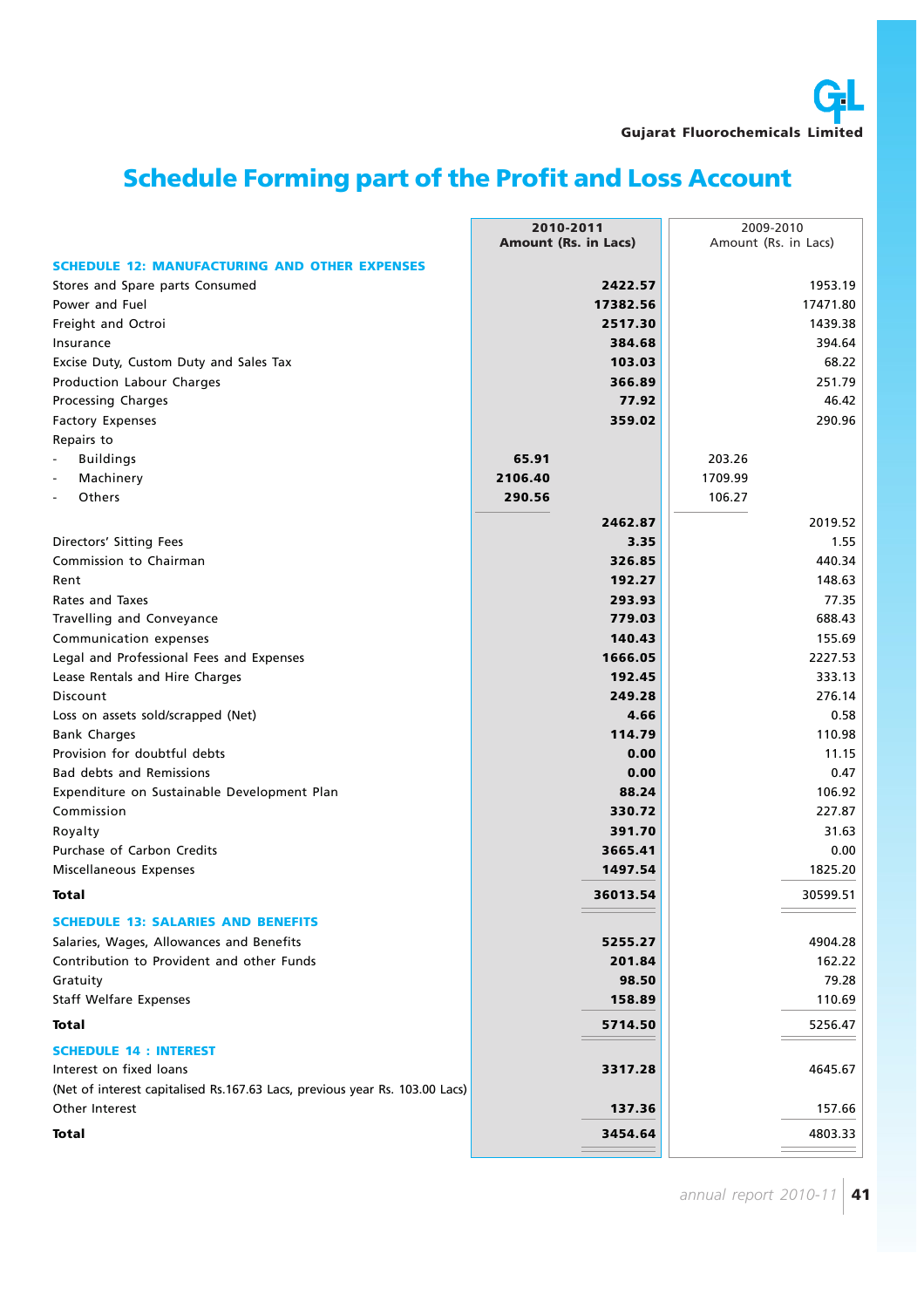#### SCHEDULE 15: NOTES TO THE ACCOUNTS FOR THE YEAR ENDED 31st MARCH 2011

#### 1. SIGNIFICANT ACCOUNTING POLICIES

#### a) BASIS OF ACCOUNTING

The financial statements are prepared under the historical cost convention and are in accordance with applicable mandatory Accounting Standards notified by the Companies (Accounting Standards) Rules, 2006 and the relevant provisions of the Companies Act, 1956.

#### b) FIXED ASSETS

Freehold land is carried at cost. Leasehold land is carried at cost, comprising of lease premium and expenses on acquisition thereof, as reduced by accumulated amortisation. Other Fixed Assets are carried at cost less accumulated depreciation. Cost comprises of purchase price / cost of construction, including any expenses attributable to bring the asset to its working condition for its intended use, and is net of CENVAT & VAT Credit.

#### c) DEPRECIATION & AMORTIZATION

- i) On tangible fixed assets: Cost of Leasehold land is amortised over the period of the lease. Depreciation on other Fixed Assets, excluding Freehold land, is provided on straight line method at the rates and in the manner specified in Schedule XIV to the Companies Act, 1956. Fixed Assets costing Rs. 5,000 or less are fully depreciated in the year of acquisition. Based on technical opinion Windmill is considered as a continuous process plant and depreciation is provided at the rate applicable thereto.
- ii) On intangible fixed assets: Cost of Technical Know-how is amortized equally over a period of ten years and cost of Software is amortized @ 16.21% p.a. on straight line method.

#### d) IMPAIRMENT OF ASSETS

Consideration is given at each Balance Sheet date to determine whether there is any indication of impairment of the carrying amount of the Company's assets and impairment loss is recognised wherever the carrying amount of an asset exceeds its recoverable amount.

#### e) INVESTMENTS

Long Term Investments are carried at cost. Provision for diminution is made to recognise the decline, other than temporary, in the values of these investments. Current Investments are carried at lower of cost and fair value. Income from investments is accounted for on accrual basis except that no income is recognised in respect of doubtful investments.

#### f) INVENTORIES

Inventories are valued at lower of cost and net realisable value. Cost is determined using Weighted Average Method and is inclusive of appropriate overheads. Closing stock of finished goods and imported materials include excise duty and customs duty payable thereon, wherever applicable. Obsolete, defective and unserviceable stocks are duly provided for.

#### g) REVENUE RECOGNITION

The Company recognises sales when the significant risks and rewards of ownership of the goods have passed to the customers, which is generally at the point of dispatch of goods. Gross sales includes excise duty but are exclusive of sales tax. Revenue from Carbon Credits is recognised on delivery thereof or sale of rights therein, as the case may be, in terms of the contract with the respective buyer and is net of payment towards cancellation of contracts. Income on sale of electricity generated is recognised on the basis of actual units generated and transmitted to the purchaser and is net of unscheduled interchange charges paid. Interest income is recognised on accrual basis, except in cases where interest is doubtful of recovery.

#### h) EMPLOYEE BENEFITS

Short-term employee benefits are recognized as an expense at the undiscounted amount in the Profit and Loss Account in the year in which the related service is rendered. Company's contributions towards provident and pension funds viz. Defined Contribution Plan paid/payable during the year are charged to the Profit and Loss Account. Retirement benefits in the form of Gratuity and Leave Encashment are recognized as an expense in the Profit and Loss Account at the present value of the amounts payable determined on the basis of actuarial valuation techniques, using the projected unit credit method. Actuarial gains and losses are recognized in the Profit and Loss Account.

#### i) BORROWING COSTS

Borrowing costs that are directly attributable to the acquisition, construction or production of a qualifying asset are capitalised as part of cost of such asset. Other borrowing costs are charged to Profit and Loss Account.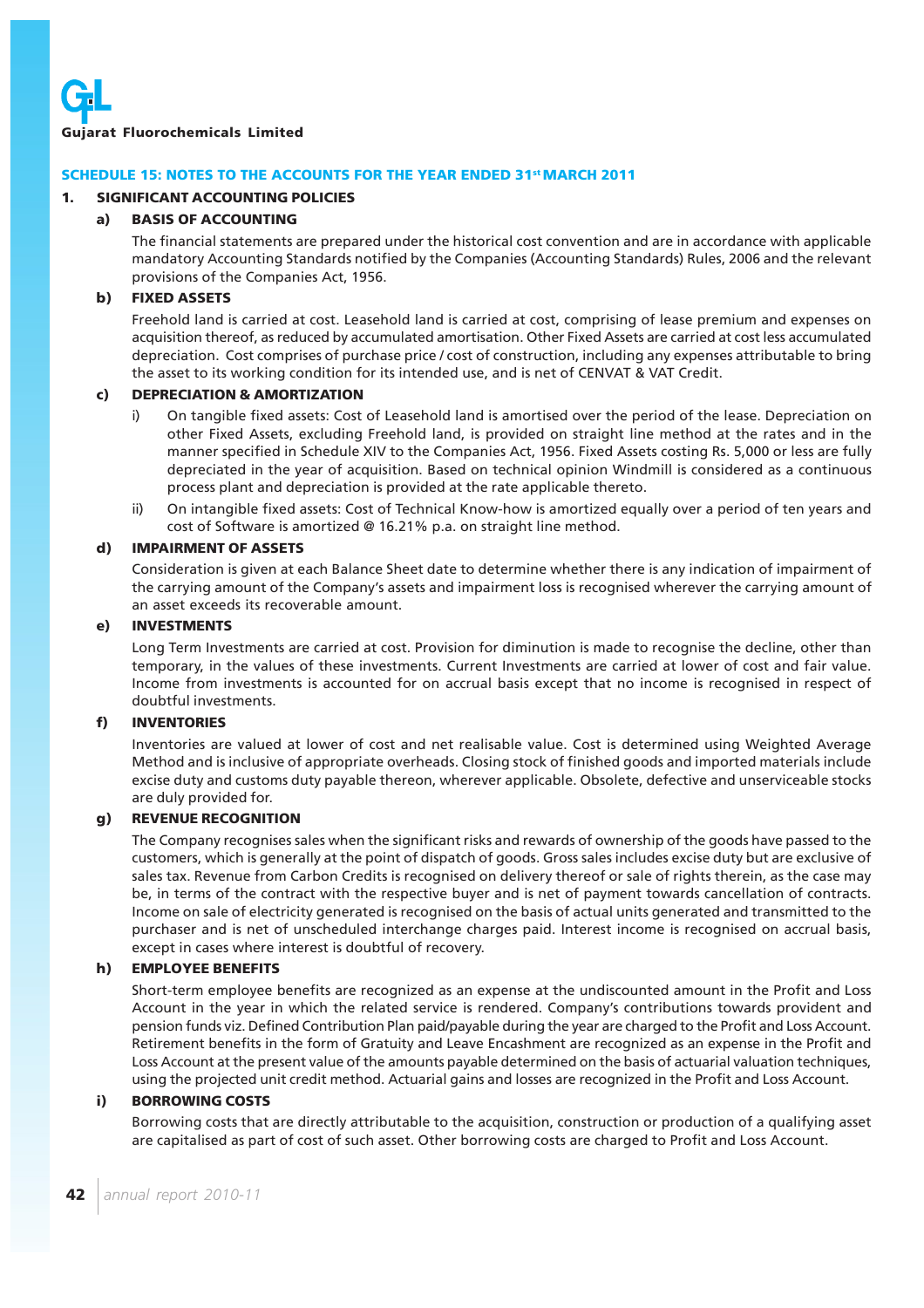#### j) TAXES ON INCOME

Income tax expense comprises of current tax & deferred tax charge. Deferred tax is recognised on timing differences, subject to consideration of prudence, being the differences between taxable income and accounting income that originates in one period and are capable of reversal in one or more subsequent periods. The deferred tax in respect of timing differences which reverse during the tax holiday period is not recognised to the extent the Company's gross total income is subject to the deduction during the tax holiday period. Minimum Alternate Tax (MAT) paid on the book profits, which gives rise to future economic benefits in the form of tax credit against future income-tax liability, is recognized as an asset in the Balance Sheet if there is convincing evidence that the Company will pay normal tax within the period prescribed for utilization of such credit.

#### k) CENVAT and VAT CREDIT

Excise duty, Service tax and VAT on inputs and services are carried forward in current assets and is included in "Balance in Excise, Service Tax and VAT Accounts" till it is utilized. Consequently such inputs and services are accounted for exclusive of excise duty, service tax and VAT credits.

#### l) FOREIGN CURRENCY TRANSACTIONS

Transactions in foreign currency are recorded in rupees by applying the exchange rate at the date of the transaction. Gains or Losses on settlement of the transactions are recognised in the Profit and Loss Account. At the Balance Sheet date, monetary assets and liabilities in foreign currency are restated by applying the closing rate, and the difference arising out of such conversion is recognised in the Profit and Loss Account. In respect of forward exchange contracts entered, the difference between the forward rate and the exchange rate at the date of the transaction is recognised as income or expense over the life of such contract. Currency and interest rate swaps are accounted in accordance with their contact. All other derivatives, which are not covered by AS 11, are measured using the mark-to-market principles and the net loss after considering the offsetting effect on the underlying hedge items is charged to the Profit and Loss account. Net gains on the marked to market basis are not recognised.

#### m) PROVISIONS

A provision is recognized when the Company has a present obligation as a result of past event and it is probable that an outflow of resources will be required to settle the obligation and in respect of which a reliable estimate can be made.

- 2. Figures of the previous year have been regrouped or rearranged, wherever necessary, to make them comparable with those of the current year.
- 3. The company has been advised that the compensation received for phased reduction and cessation of CFC production and dismantling of plant, unless otherwise used, as stipulated, is a capital receipt and hence, the said amount is credited to capital reserve.
- 4. Foreign Currency Term Loan from ICICI Bank Limited is secured by equitable mortgage of land and hypothecation of all movable property of the Company for wind mills situated at Gude Panchgani, District Sangli, Maharashtra. Further, the lender also has a charge/lien over the escrow account, where the collections of sales of electricity are to be deposited. Foreign Currency Term Loan from BNP Paribas Limited is secured by hypothecation of all movable property of the Company's 18 MW coal based captive power plant situated at Plot No.12-A, GIDC Estate, Village – Dahej, Taluka Vagra, District Bharuch, Gujarat.

Foreign Currency Term Loan from Citibank NA is secured by first pari passu charge over Company's fixed assets situated at Survey No.16/3, 26 and 27, Village Ranjitnagar, Taluka Goghamba, District Panchmahals, Gujarat (Security is yet to be created).

Foreign Currency Term Loan from DBS Bank Limited is secured by first pari passu charge over moveable and immoveable fixed assets of the Company at Plot No.12-A, GIDC Estate, Village – Dahej, Taluka Vagra, District Bharuch (Security is yet to be created).

Rupee Term Loan from United Bank of India, UCO Bank and Oriental Bank of Commerce are secured by joint equitable mortgage of lease hold land and building and hypothecation of all movable fixed assets of the Company situated at Plot No.12-A, GIDC Estate, Village – Dahej, Taluka Vagra, District Bharuch, Gujarat, excluding assets related to Company's 18 MW coal based captive power plant situated at Plot No.12-A, GIDC Estate, Village – Dahej, Taluka Vagra, District Bharuch, on first pari passu basis and by way of second pari passu charge over fixed assets situated at Survey No.16/3, 26 and 27, Village Ranjitnagar, Taluka Goghamba, District Panchmahals, Gujarat.

Working Capital Loan from Canara Bank is secured by equitable mortgage of land and hypothecation of stocks and book debts of the Company's refrigerant plant located at Ranjitnagar, Survey No 16/3, 26 and 27, Village Ranjitnagar, Taluka Ghoghamba, District Panchmahals, Gujarat.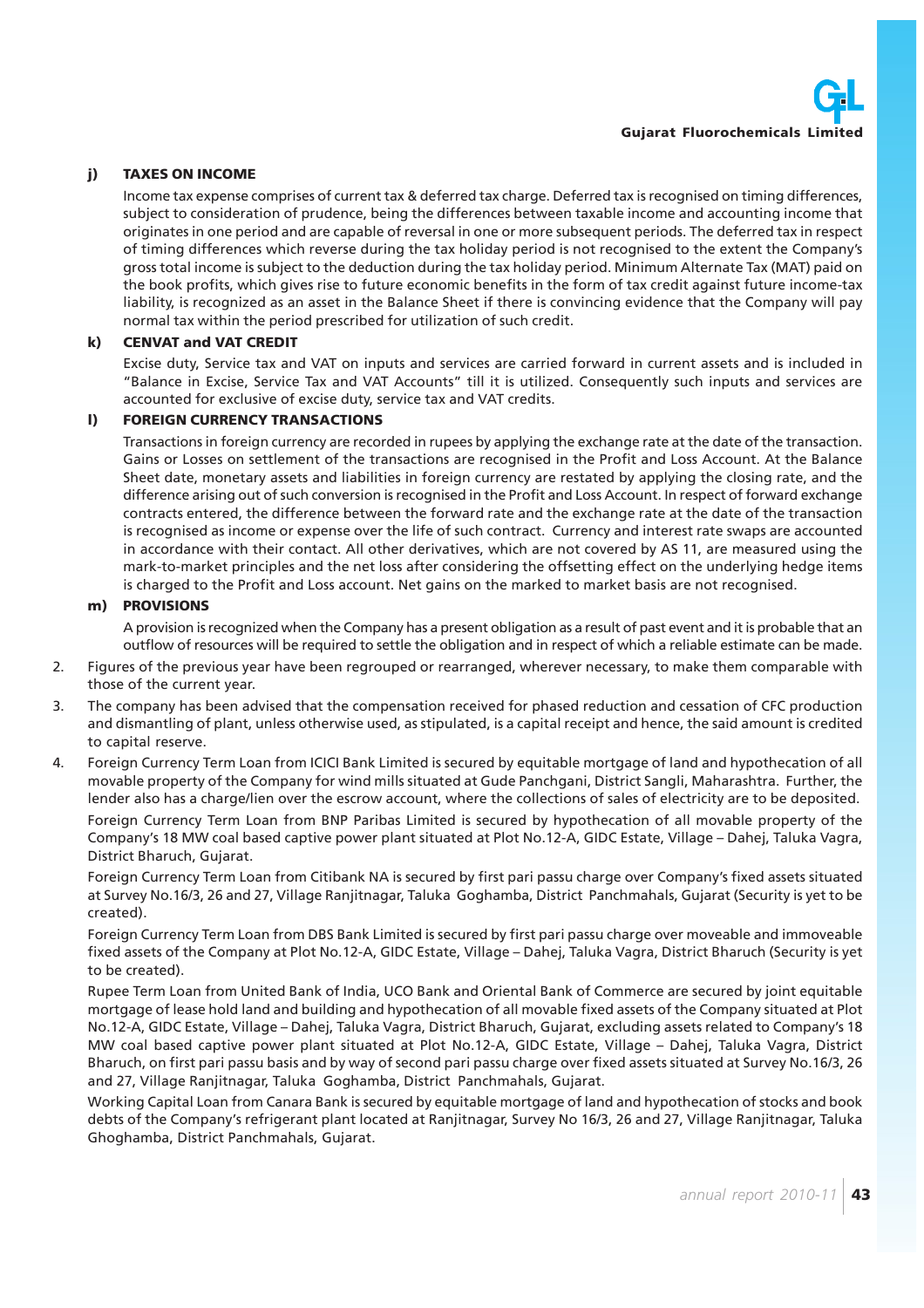

Working Capital Loans from HDFC Bank Limited and Royal Bank of Scotland are secured by first pari passu charge over stock and book debts of the Company's Dahej Plant situated at Plot No.12-A, GIDC Estate, Village – Dahej, Taluka Vagra, District Bharuch, Gujarat.

- 5. In the opinion of the Board of Directors, the current assets, loans and advances are approximately of the values stated if realised in the ordinary course of business and the provisions for depreciation and all known liabilities are adequate and not in excess of the amounts reasonably necessary.
- 6. In respect of unclaimed dividends, the actual amount to be transferred to the Investor Education and Protection Fund shall be determined on the due date.

#### 7. Particulars of Capacity & Production :

| Sr.<br>No.   | <b>Products</b>                                           | <b>UOM</b> | Quantity<br>2010-2011 | Quantity<br>2009-2010 |
|--------------|-----------------------------------------------------------|------------|-----------------------|-----------------------|
| $\mathbf{I}$ | <b>Refrigerant Gases</b>                                  |            |                       |                       |
|              | - installed capacity                                      | MT         | 25000                 | 25000                 |
|              | - production                                              | MT         | 24643                 | 24387                 |
| $\mathbf{I}$ | Anhydrous Hydrochloric Acid                               |            |                       |                       |
|              | - installed capacity                                      | MT         | 5000                  | 5000                  |
|              | - production                                              | MT         | 745                   | 828                   |
| III          | <b>Power</b>                                              |            |                       |                       |
|              | - installed capacity                                      | <b>MW</b>  | 128.60                | 90.20                 |
|              | - production                                              | Units      | 248839144             | 183313625             |
| IV           | <b>Caustic Soda</b>                                       |            |                       |                       |
|              | - installed capacity                                      | MT         | 117000                | 54000                 |
|              | - production                                              | MT         | 62428                 | 53329                 |
| $\vee$       | <b>Chloromethanes</b>                                     |            |                       |                       |
|              | (Methylene Chloride, Chloroform and Carbon Tetrachloride) |            |                       |                       |
|              | - installed capacity                                      | MT         | 41250                 | 41250                 |
|              | - production                                              | MT         | 50570                 | 43667                 |
| VI           | <b>Poly Tetrafluoroethylene (PTFE)</b>                    |            |                       |                       |
|              | - installed capacity                                      | MT         | 5500                  | 5500                  |
|              | - production                                              | MT         | 5843                  | 2169                  |
| VII          | <b>Post Treated Poly Tetrafluoroethylene (PT PTFE)</b>    |            |                       |                       |
|              | - installed capacity                                      | MT         | 6300                  | 3750                  |
|              | - production                                              | MT         | 5290                  | 1215                  |

i. Above information is furnished in respect of the products of the Company which are primarily meant for sale.

ii. Vide notification No SO 477(E) dated 25th July, 1991, issued by the Ministry of Industry, the Company's products are exempted from licensing provisions under the Industries (Development and Regulation) Act, 1951.

iii. Installed capacities are as certified by the management on which the Auditor's have relied, being a technical matter.

- iv. Production is net of filling and other losses.
- v. In terms of Notification no. S.O.301 (E) dated 8th February, 2011 by Ministry of Corporate Affairs, Government of India, exempting certain classes of companies from certain disclosure requirement under Part-II of Schedule VI of the Companies Act, 1956 , the Company being export oriented company (export is more than 20% of the turnover) is exempted from the disclosure requirements under paragraph 3(i)(a), 3(ii)(a), 3(ii)(b), 3(ii)(d) of Part-II of Schedule VI of the Companies Act, 1956 and hence, disclosure relating to turnover, consumption, opening stock, closing stock and purchases in respect of goods manufactured/traded are not made by the Company.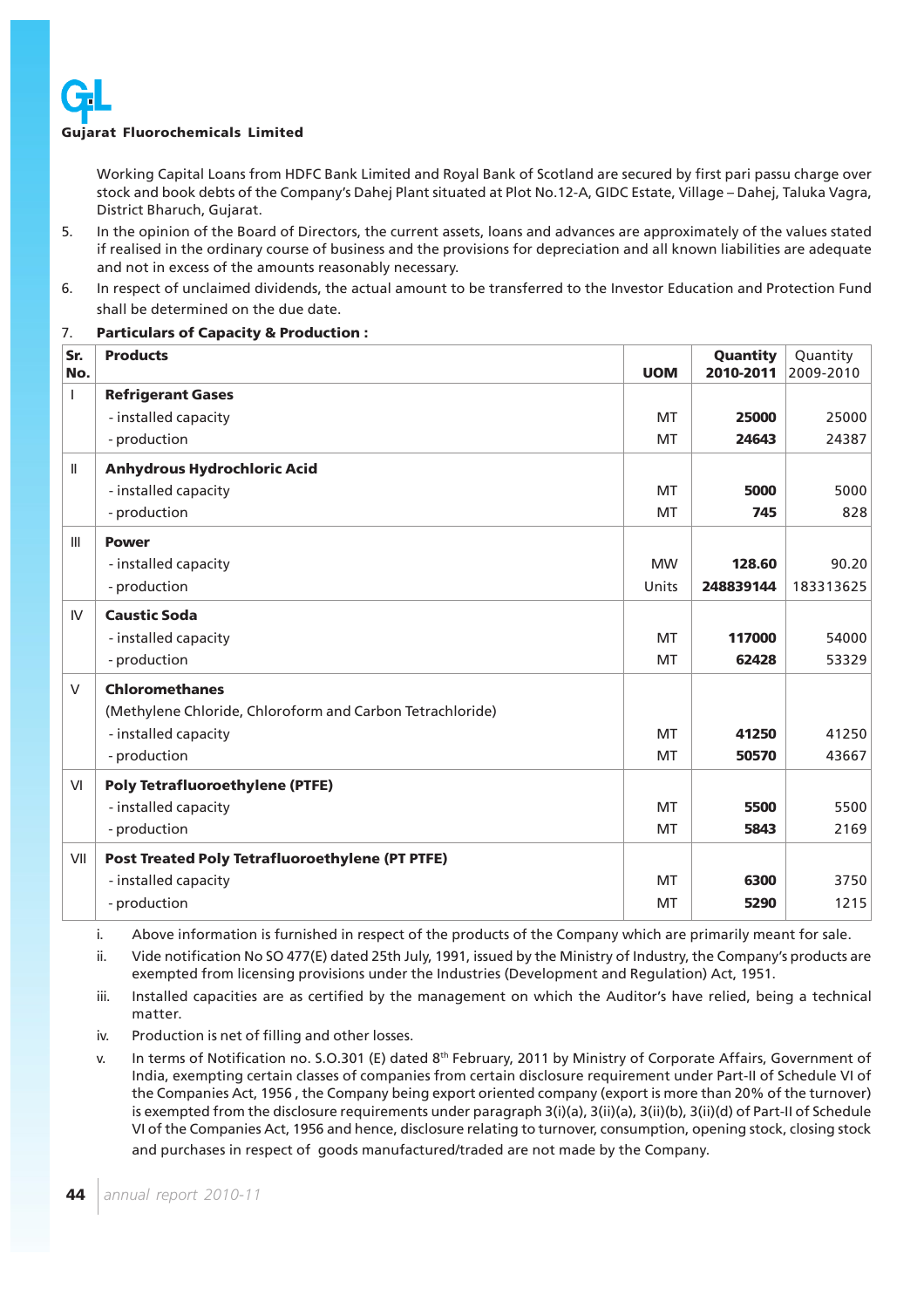| 8 | <b>Imported and indigenous</b> |           | Percentage        |           | Value (Rs. in Lacs) |
|---|--------------------------------|-----------|-------------------|-----------|---------------------|
|   | raw material consumed          | 2010-2011 | 2009-2010         | 2010-2011 | 2009-2010           |
|   | Imported                       | 75.95     | 74.69             | 13445.52  | 10758.77            |
|   | Indigenous                     | 24.05     | 25.31             | 4257.59   | 3646.26             |
|   | Total                          | 100.00    | 100.00            | 17703.11  | 14405.03            |
| 9 | <b>Imported and indigenous</b> |           | <b>Percentage</b> |           | Value (Rs. in Lacs) |
|   | stores and spares consumed     | 2010-2011 | 2009-2010         | 2010-2011 | 2009-2010           |
|   | Imported                       | 15.47     | 22.53             | 374.79    | 440.00              |
|   | Indigenous                     | 84.53     | 77.47             | 2047.78   | 1513.19             |
|   | Total                          | 100.00    | 100.00            | 2422.57   | 1953.19             |
|   |                                |           |                   |           |                     |

| 10 | <b>Managerial Remuneration</b>                                                    |           | <b>Amount (Rs. in Lacs)</b> |
|----|-----------------------------------------------------------------------------------|-----------|-----------------------------|
|    |                                                                                   | 2010-2011 | 2009-2010                   |
|    | Salary and allowances                                                             | 99.85     | 88.06                       |
|    | Commission to Chairman and Managing Director                                      | 1634.24   | 2201.71                     |
|    | Perquisites                                                                       | 31.57     | 30.23                       |
|    | Contribution to Provident Fund                                                    | 6.89      | 6.22                        |
|    | Total                                                                             | 1772.55   | 2326.22                     |
|    | <b>Computation of Net Profit for Commission to Chairman and Managing Director</b> |           |                             |
|    | Profit as per Profit & Loss Account                                               | 26362.81  | 33415.35                    |
|    | Add: Directors' Sitting Fees                                                      | 3.35      | 1.55                        |
|    | Managing Director's and Whole Time Directors Remuneration& Commission to Chairman | 1772.55   | 2326.22                     |
|    | Provision for doubtful debts/advances                                             | 0.00      | 11.15                       |
|    | Provision for Diminution in value of Investments (Net)                            | 60.75     | 1559.84                     |
|    | Wealth Tax (Net)                                                                  | 3.00      | 3.00                        |
|    | Taxation (Net)                                                                    | 8786.15   | 6790.39                     |
|    | Sub-total                                                                         | 10625.80  | 10692.14                    |
|    | Less: Provision for doubtful debts/advances written back/adjusted                 | 0.00      | 45.51                       |
|    | Profit on Sale of Investments (Net)                                               | 4303.73   | 27.67                       |
|    | Sub-total                                                                         | 4303.73   | 73.18                       |
|    | Net Profit for Managing Director's Commission                                     | 32684.88  | 44034.21                    |
|    | Commission payable to Chairman for the year @ 1%                                  | 326.85    | 440.34                      |
|    | Commission payable to Managing Director for the year @ 4%                         | 1307.39   | 1761.37                     |
|    | Total Commission payable for the year @ 5%                                        | 1634.24   | 2201.71                     |
|    | <b>11. Particulars of Payments to Auditors</b>                                    |           | <b>Amount (Rs. in Lacs)</b> |
|    | <b>Particulars</b>                                                                | 2010-2011 | 2009-2010                   |
|    | <b>Audit Fees</b>                                                                 | 8.00      | 6.00                        |
|    | <b>Tax Audit Fees</b>                                                             | 4.00      | 3.00                        |
|    | Fees for taxation matters                                                         | 2.50      | 5.90                        |
|    | Limited Review, Corporate Governance, Consolidated Accounts                       | 7.00      | 3.35                        |
|    | <b>Certification &amp; Other Matters</b>                                          | 4.75      | 0.25                        |
|    | Out of pocket expenses                                                            | 0.13      | 0.44                        |
|    | Service Tax                                                                       | 2.72      | 1.95                        |
|    | <b>Total</b>                                                                      | 29.10     | 20.89                       |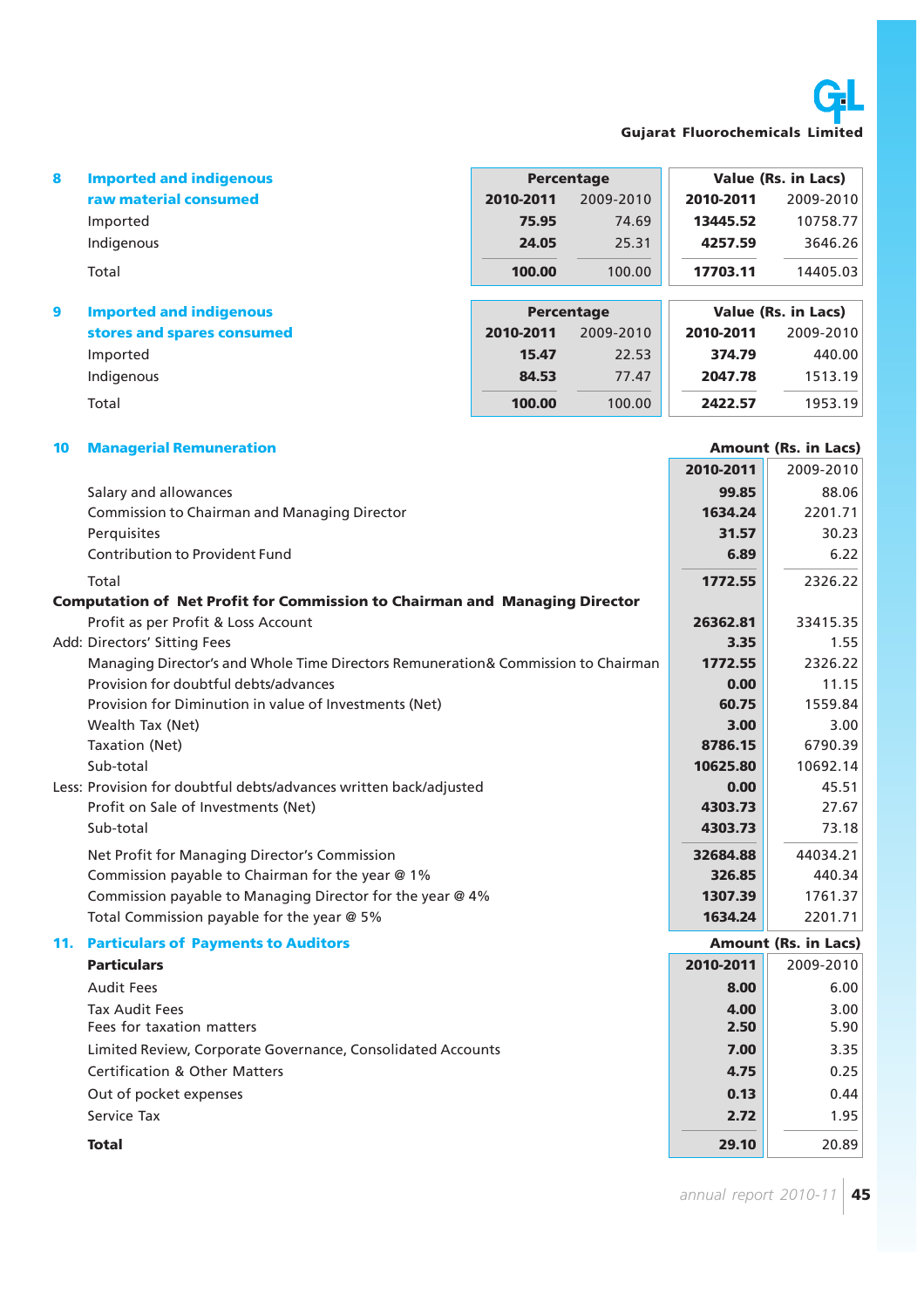#### 12. Contingent liabilities not provided for in respect of :- **Amount (Rs. in Lacs)** Amount (Rs. in Lacs)

| <b>Particulars</b>                  | 2010-2011                          | 2009-2010 |
|-------------------------------------|------------------------------------|-----------|
| Sales Tax                           | 7.12                               | 7.12      |
| Income Tax                          | 3191.25                            | 107.27    |
| Service Tax                         | 268.93                             | 48.55     |
| <b>Bills discounted</b>             | 0.00                               | 68.08     |
| <b>Bank Guarantees</b>              | 1478.18                            | 872.03    |
| <b>Electricity Duty</b>             | 1317.30                            | 0.00      |
| Claims in respect of labour matters | <b>Amount is not ascertainable</b> |           |

Note:

Amount of Rs. 149.38 Lacs (previous year Rs. 36.94 Lacs) has been paid in respect of above Sales Tax, Income Tax, Service Tax and Electricity duty demands and not charged to the Profit and Loss Account.

- 13. Power and Fuel expenses of previous year include Rs. 2886 Lacs on account of price difference paid pursuant to out of court settlement with Gujarat Gas Company Limited, for gas supplied, from April, 2008 till December, 2008.
- 14. Estimated amount of contract remaining to be executed on capital account and not provided for, net of advances Rs. 3146.76 Lacs (previous year Rs. 10067.58 Lacs)

| 15. CIF value of imports of :-                     |           | <b>Amount (Rs. in Lacs)</b> |
|----------------------------------------------------|-----------|-----------------------------|
| <b>Particulars</b>                                 | 2010-2011 | 2009-2010                   |
| Raw materials                                      | 14494.35  | 10221.53                    |
| Stores and spares                                  | 785.40    | 492.13                      |
| Capital goods (Including capital work in progress) | 11094.53  | 1205.59                     |
| Total                                              | 26374.28  | 11919.25                    |

#### 16. Expenditure in foreign currency :

| (Including Amount Capitalized)                                             |           | <b>Amount (Rs in Lacs)</b> |  |  |  |
|----------------------------------------------------------------------------|-----------|----------------------------|--|--|--|
| <b>Particulars</b>                                                         | 2010-2011 | 2009-2010                  |  |  |  |
| Royalty                                                                    | 383.77    | 28.44                      |  |  |  |
| <b>Professional and Consultation fees</b>                                  | 997.85    | 496.16                     |  |  |  |
| Know How                                                                   | 885.95    | 0.00                       |  |  |  |
| Interest                                                                   | 827.32    | 1153.48                    |  |  |  |
| Others-Lease Rent, Sales Commission, Travelling, Carbon Credits, Coal etc. | 9093.43   | 1721.33                    |  |  |  |
| Total                                                                      | 12188.32  | 3399.41                    |  |  |  |

| 17. Earning in foreign exchange : | <b>Amount (Rs. in Lacs)</b> |           |  |  |  |
|-----------------------------------|-----------------------------|-----------|--|--|--|
| <b>Particulars</b>                | 2010-2011                   | 2009-2010 |  |  |  |
| FOB value of exports              | 60516.24                    | 65342.03  |  |  |  |
| Other recoveries on exports       | 403.43                      | 394.82    |  |  |  |
| Total                             | 60919.67                    | 65736.85  |  |  |  |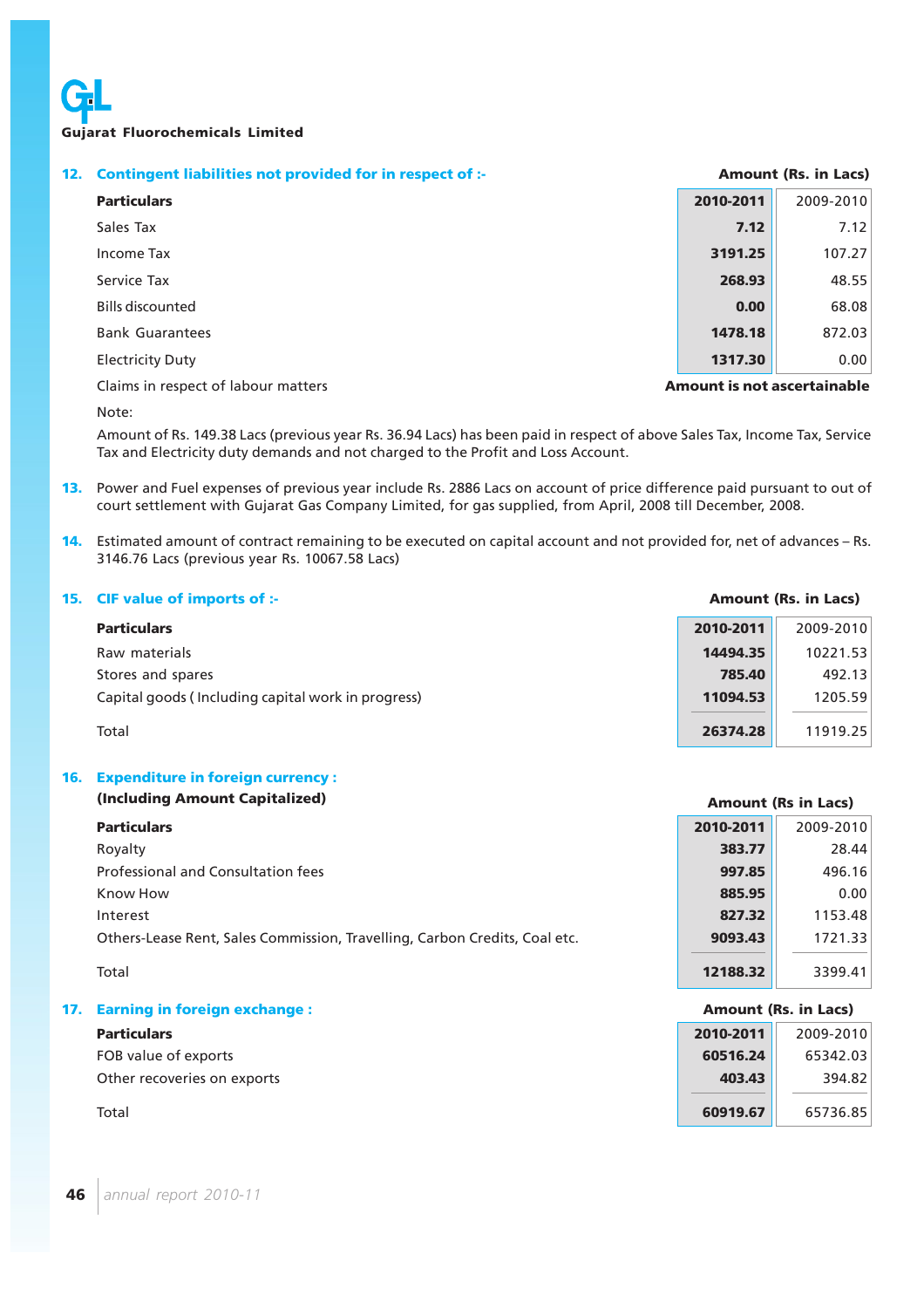| 18  |              | <b>Major components of the net deferred tax liability:</b>              | <b>Amount (Rs. in Lacs)</b> |                             |
|-----|--------------|-------------------------------------------------------------------------|-----------------------------|-----------------------------|
|     |              |                                                                         | 2010-2011                   | 2009-2010                   |
|     | (A)          | <b>Deferred Tax Liabilities</b>                                         |                             |                             |
|     |              | Depreciation<br>(i)                                                     | 13654.72                    | 9999.70                     |
|     |              | Total                                                                   | 13654.72                    | 9999.70                     |
|     | (B)          | <b>Deferred Tax Assets</b>                                              |                             |                             |
|     |              | Retirement benefits<br>(i)                                              | 252.88                      | 193.05                      |
|     |              | (ii) Others                                                             | 37.16                       | 33.05                       |
|     |              | Total                                                                   | 290.04                      | 226.10                      |
|     |              | <b>Net Deferred Tax Liability (A-B)</b>                                 | 13364.68                    | 9773.60                     |
| 19  |              | <b>Calculation of Earnings Per Share (EPS)</b>                          |                             |                             |
|     |              | <b>Particulars</b>                                                      | 2010-2011                   | 2009-2010                   |
|     | a)           | Amount used as the numerator - Profit after taxation (Rs. in Lacs)      | 26362.81                    | 33415.35                    |
|     | b)           | Equity shares outstanding at the beginning $&$ end of the year - (Nos.) | 109850000                   | 109850000                   |
|     | $\mathsf{c}$ | Nominal value of each share - (Re)                                      | 1                           | $\mathbf{1}$                |
|     | d)           | Basic and Diluted Earnings per share (Rs.)                              | 24.00                       | 30.42                       |
|     |              |                                                                         |                             |                             |
| 20. |              | <b>Segment Information</b>                                              |                             | <b>Amount (Rs. in Lacs)</b> |
|     |              | (A) Information about Primary (Business) Segment:<br>Description        | <b>Year Ended</b>           | Year Ended                  |
|     |              |                                                                         | 31.03.2011                  | 31.03.2010                  |
|     | $[1]$        | <b>Segment Revenue</b>                                                  |                             |                             |
|     |              | Chemicals<br>i.                                                         | 98154.53                    | 89432.10                    |
|     |              | ii.<br>Power                                                            | 21869.56                    | 23924.24                    |
|     |              | Un-allocable and Corporate<br>iii.                                      | 6466.90                     | 5974.96                     |
|     |              | <b>Total Segment Revenue</b>                                            | 126490.99                   | 119331.31                   |
|     |              | Less : Inter Segment Revenue- Power                                     | 13643.28                    | 13633.03                    |
|     |              | <b>Total External Revenue</b>                                           | 112847.71                   | 105698.28                   |
|     |              |                                                                         |                             |                             |
|     | $[11]$       | <b>Segment Result</b>                                                   |                             |                             |
|     |              | Chemicals<br>i.                                                         | 33730.00                    | 39304.43                    |
|     |              | Power<br>ii.                                                            | 777.81                      | 3933.57                     |
|     |              | <b>Total Segment Result</b>                                             | 34507.81                    | 43237.99                    |
|     |              | Add/(Less): Un-allocable Income /(Expenses)(net)                        | 4095.79                     | 1771.07                     |
|     |              | Less : Interest expenses                                                | 3454.64                     | 4803.33                     |
|     |              | <b>Total Profit Before Tax</b>                                          | 35148.96                    | 40205.74                    |
|     |              | Less: Taxation (net)                                                    | 8786.15                     | 6790.39                     |
|     |              | <b>Net Profit After Tax</b>                                             | 26362.81                    | 33415.35                    |
|     |              | [III] Other Information                                                 |                             |                             |
|     |              | <b>Segment Assets</b><br>al                                             |                             |                             |
|     |              | i. Chemicals                                                            | 130049.66                   | 88035.18                    |
|     |              | ii. Power                                                               | 74252.38                    | 62795.58                    |
|     |              | iii. Un-allocable and Corporate                                         | 88067.27                    | 103121.37                   |
|     |              | <b>Total</b>                                                            | 292369.31                   | 253952.13                   |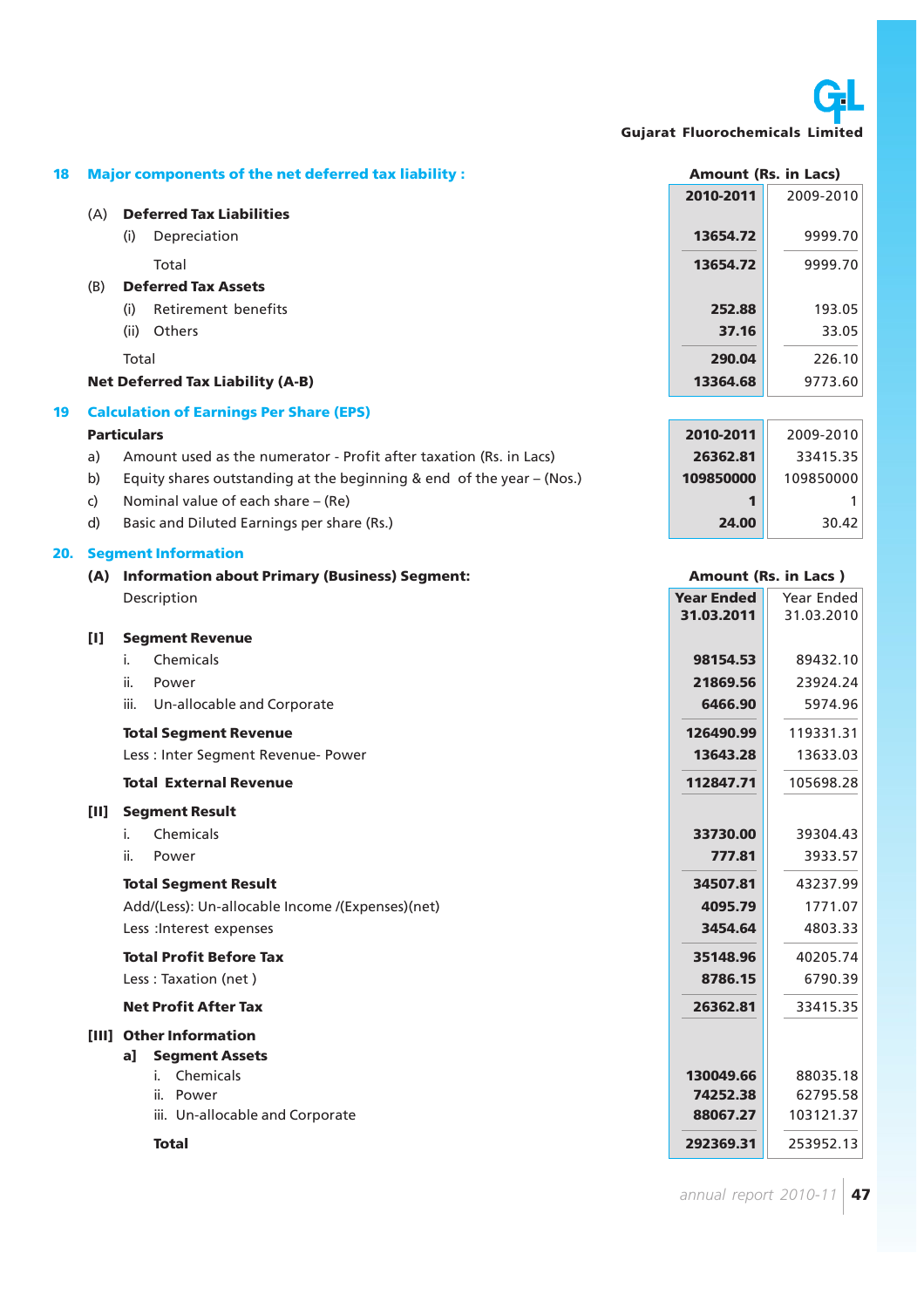

|                |                                                         |                   | <b>Amount (Rs. in Lacs)</b> |
|----------------|---------------------------------------------------------|-------------------|-----------------------------|
|                | Description                                             | <b>Year Ended</b> | Year Ended                  |
|                |                                                         | 31.03.2011        | 31.03.2010                  |
| bl             | <b>Segment Liabilities</b>                              |                   |                             |
|                | Chemicals<br>i.                                         | 38730.02          | 31489.17                    |
|                | Power<br>ii.                                            | 1496.55           | 1343.64                     |
|                | iii. Un-allocable and Corporate                         | 77421.55          | 68288.22                    |
|                | <b>Total</b>                                            | 117648.12         | 101121.03                   |
| c]             | <b>Capital Expenditure (Including Capital Advances)</b> |                   |                             |
|                | Chemicals                                               | 38402.56          | 5324.55                     |
|                | ii.<br>Power                                            | 15249.76          | 17887.70                    |
|                | iii. Un-allocable and Corporate                         | 191.28            | 451.00                      |
|                | <b>Total</b>                                            | 53843.60          | 23663.24                    |
| d]             | <b>Depreciation &amp; Amortization</b>                  |                   |                             |
|                | Chemicals<br>i.,                                        | 3091.41           | 3091.34                     |
|                | ii.<br>Power                                            | 3457.23           | 2409.77                     |
|                | iii. Un-allocable and Corporate                         | 210.34            | 201.96                      |
|                | <b>Total</b>                                            | 6758.98           | 5703.07                     |
| e <sub>l</sub> | Non-cash expenses (other than depreciation)             |                   |                             |
|                | Chemicals<br>i.                                         | 16.99             | 11.62                       |
|                | ii.<br>Power                                            | 0.00              | 0.00                        |
|                | iii. Un-allocable and Corporate                         | 60.75             | 1559.84                     |
|                | <b>Total</b>                                            | 77.74             | 1559.84                     |
|                |                                                         |                   |                             |

#### [B] Information about Secondary (Geographical) Segment:

The Company derives revenue from both domestic and overseas markets, which are considered different geographical segments. Segment-wise revenues are as under:

|                    | <b>Amount (Rs. in Lacs)</b> |           |  |  |  |  |  |  |
|--------------------|-----------------------------|-----------|--|--|--|--|--|--|
| <b>Particulars</b> | 2010-2011                   | 2009-2010 |  |  |  |  |  |  |
| Domestic           | 41551.13                    | 32897.64  |  |  |  |  |  |  |
| Overseas           | 60919.68                    | 65736.86  |  |  |  |  |  |  |
| Total              | 102470.81                   | 98634.50  |  |  |  |  |  |  |

As the Company has integrated manufacturing facilities, it is not possible to directly attribute or allocate on a reasonable basis, the expenses, assets and liabilities to these geographical segments.

#### [C] Notes:

- 1) The Company operates in following business segments:
	- a. Chemicals Comprising of Refrigerant gases, Anhydrous Hydrochloric acid, Caustic-Chlorine, Chloromethane, PTFE, PT-PTFE and revenue from Carbon Credits.
	- b. Power Comprising of Power Generation.
- 2) Inter-segment revenue comprise of power generated by Captive Power Generation Units and consumed in Chemical Business and is priced at estimated market value.
- 3) Chemicals business is operated in two geographical markets, in domestic and overseas market. In respect of power segment, the entire production is indigenously sold/consumed. The disclosures regarding geographical segments are made accordingly.
- 4) The above segment information includes the respective amounts identifiable to each of the segments and amounts allocated on a reasonable basis.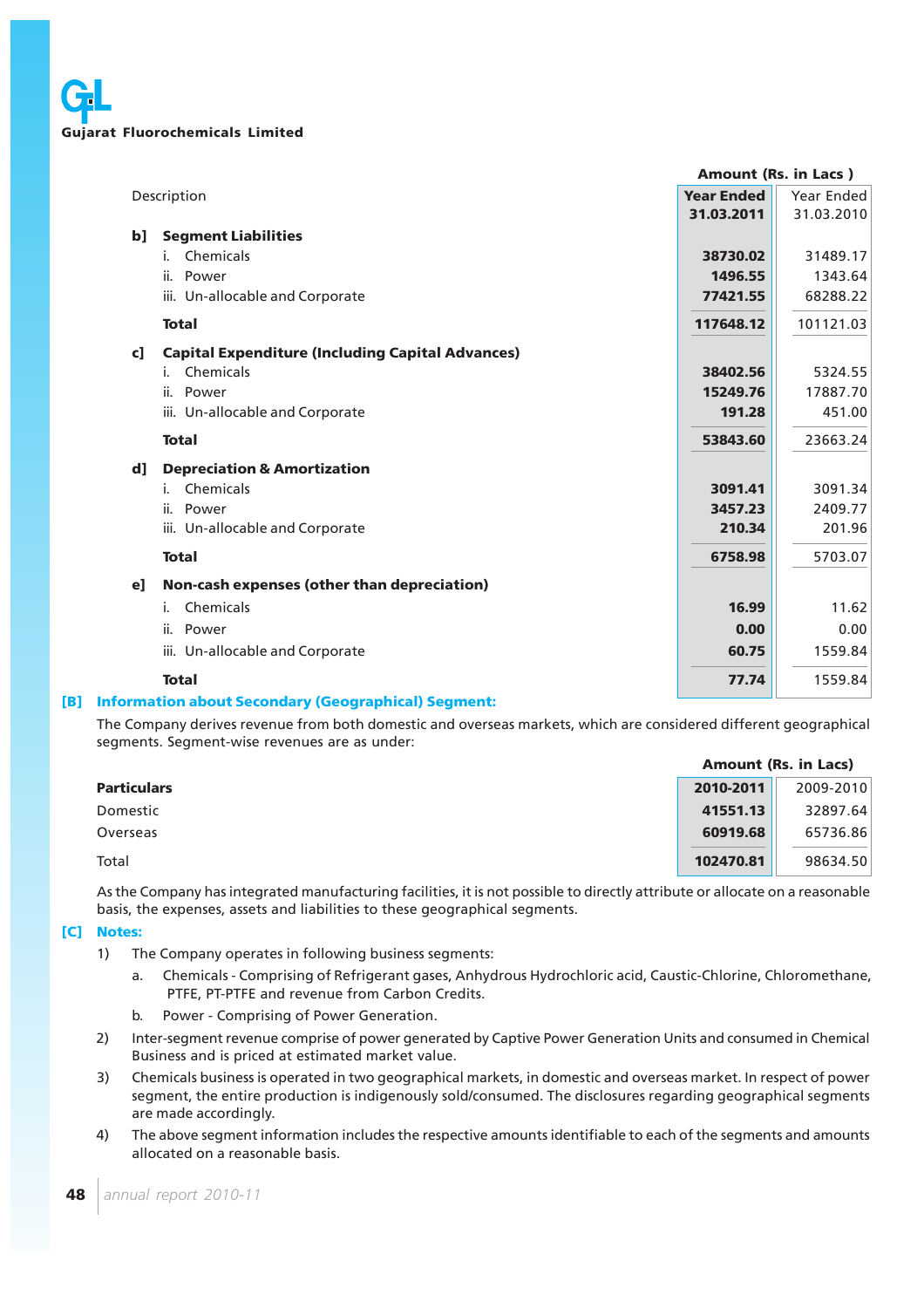| 21. | <b>Prior period items:</b> |                                         |           | <b>Amount (Rs. in Lacs)</b> |  |  |  |  |
|-----|----------------------------|-----------------------------------------|-----------|-----------------------------|--|--|--|--|
|     |                            |                                         | 2010-2011 | 2009-2010                   |  |  |  |  |
|     | A)                         | <b>Debits</b>                           |           |                             |  |  |  |  |
|     |                            | Legal and Professional Expenses         | 69.07     | 3.38                        |  |  |  |  |
|     |                            | Freight                                 | 5.49      | 0.47                        |  |  |  |  |
|     |                            | Repairs to Plant & Machinery            | 2.31      | 22.23                       |  |  |  |  |
|     |                            | Repairs to Building                     | 0.00      | 0.18                        |  |  |  |  |
|     |                            | Repairs-Others                          | 3.21      | 0.00                        |  |  |  |  |
|     |                            | Travelling expenses                     | 0.24      | 0.40                        |  |  |  |  |
|     |                            | Production & Maintenance Labour charges | 2.14      | 3.35                        |  |  |  |  |
|     |                            | Foreign Exchange Loss                   | 189.91    | 0.00                        |  |  |  |  |
|     |                            | Others                                  | 3.08      | 32.06                       |  |  |  |  |
|     |                            | Total (a)                               | 275.45    | 62.07                       |  |  |  |  |
|     | B)                         | <b>Credits</b>                          |           |                             |  |  |  |  |
|     |                            | Depreciation                            | 399.34    | 0.00                        |  |  |  |  |
|     |                            | Foreign Exchange Fluctuation Gain       | 0.00      | 231.15                      |  |  |  |  |
|     |                            | <b>Repairs and Maintenance</b>          | 16.40     | 0.00                        |  |  |  |  |
|     |                            | Others                                  | 0.59      | 0.00                        |  |  |  |  |
|     |                            | Total (b)                               | 416.33    | 231.15                      |  |  |  |  |
|     |                            | Net Prior Period Items                  | (140.88)  | (169.08)                    |  |  |  |  |

#### 22. The Particulars of dues to Micro, Small and Medium Enterprises under Micro, Small and Medium Enterprises Development Act, 2006;

|                                                                                                             |           | <b>Amount (Rs. in Lacs)</b> |
|-------------------------------------------------------------------------------------------------------------|-----------|-----------------------------|
| <b>Particulars</b>                                                                                          | 2010-2011 | 2009-2010                   |
| Principal amount due to suppliers under MSMED Act, 2006 at the year end.                                    | 7.38      | 8.20                        |
| Interest accrued and due to suppliers under MSMED Act, 2006 on the above<br>amount, unpaid at the year end. | 0.01      | 0.03                        |
| Payment made to suppliers (other than interest) beyond the appointed date                                   |           |                             |
| during the year                                                                                             | 6.85      | 14.64                       |
| Interest paid to suppliers under MSMED Act, 2006 (Sec 16) during the year                                   | 0.00      | 2.32                        |
| Interest due and payable to suppliers under MSMED Act for payments already made.                            | 0.06      | 0.09                        |
| Interest accrued and not paid to suppliers under MSMED Act, 2006 up to the year end.                        | 0.19      | 0.12                        |

The above information has been determined to the extent such parties have been identified on the basis of the information available with the Company.

#### 23. Joint Venture:

The Company has a Joint Venture interest of 33.77% in Xuancheng HengYuan Chemical Technology Company Ltd., a company incorporated in the People's Republic of China. As on 31.3.2011 the company has invested a sum of Rs.1263.89 Lacs in the share capital of this Joint Venture.

The JVC is engaged in the business of manufacture of anhydrous hydrogen fluoride and allied activities.

a) The financial year of the JVC is January to December. The Company's share of each of the assets, liabilities, income and expenses etc. (each, without elimination of the effect of the transactions between the Company and the JVC)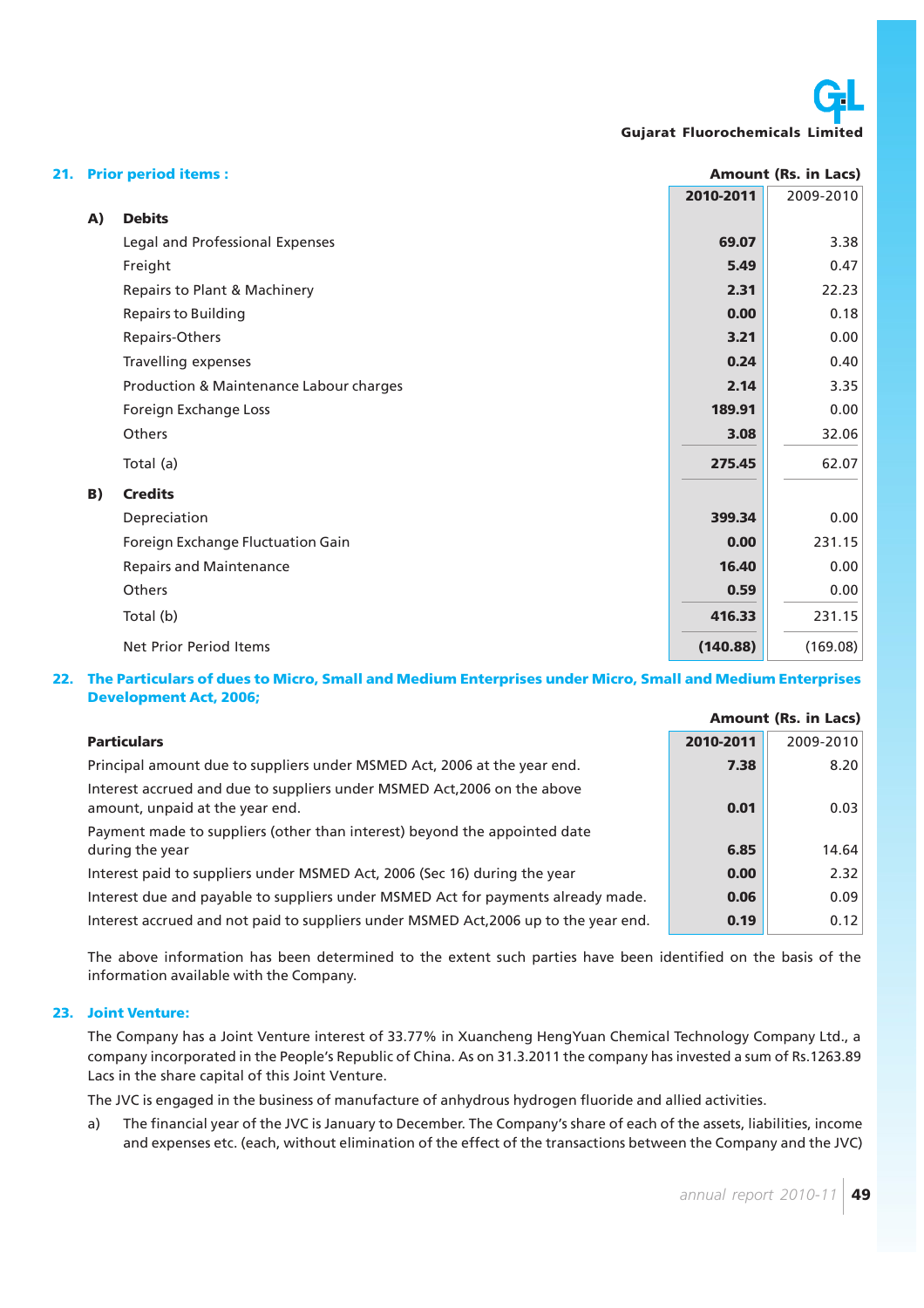

related to its interest in this JVC, based on the audited accounts for the year ended 31<sup>st</sup> December, 2010 are as under:

|       |                    | <b>Amount (Rs. in Lacs)</b> |
|-------|--------------------|-----------------------------|
| S.No. | <b>Particulars</b> | 2009<br>2010                |
| i)    | Assets             | 2894.44<br>3870.77          |
| ii)   | Liabilities        | 1505.40<br>2182.35          |
| iii)  | Income             | 4585.44<br>2069.66          |
| iv)   | Expenses           | 2287.36<br>4256.83          |

b) The Company's share of capital commitments in the JVC as at 31<sup>st</sup> December, 2010 is Rs. Nil (previous year Nil).

- c) The Company's share of contingent liability of the JVC as at 31<sup>st</sup> December, 2010 is Rs. Nil (previous year Nil).
- d) The Company's transactions with JVC, being a related party, are disclosed in note no.25.

#### 24. Pre-Operative Expenditure incurred during the year (included in Capital Work in Progress):-

|                |                                    |           | <b>Amount (Rs. in Lacs)</b> |
|----------------|------------------------------------|-----------|-----------------------------|
| S.No.          | <b>Particulars</b>                 | 2010-2011 | 2009-2010                   |
|                | Interest on Loan                   | 200.77    | 0.00                        |
| $\overline{2}$ | Freight charges                    | 2.21      | 0.00                        |
| 3              | Vehicle charges                    | 8.57      | 0.00                        |
| 4              | Travelling charges                 | 44.13     | 0.00                        |
| 5              | Legal & Professional Fees          | 225.70    | 0.00                        |
| 6              | Salary                             | 1.92      | 0.00                        |
| 7              | <b>Other Miscellaneous charges</b> | 3.54      | 0.00                        |
|                | <b>Total</b>                       | 486.84    | 0.00                        |

#### 25. Related Party Disclosures :

(i) Names of Related Parties

#### (A) Where control exists:

Holding Company:

- Inox Leasing & Finance Limited
- Subsidiary Companies:
	- Inox Leisure Limited
		- Inox Infrastructure Private Limited
		- Inox Motion Pictures Limited
		- Inox Wind Limited (Incorporated on 09th April 2009)

Gujarat Fluorochemicals Americas LLC, U.S.A. (GFL Americas LLC) (Incorporated on 08th September 2009) Inox Renewables Limited (Incorporated on 11th November 2010)

Fame India Limited (Subsidiary of Inox Leisure Limited w.e.f. 06<sup>th</sup> January 2011)

Fame Motion Pictures Limited (formerly Shringar Films Limited) (Subsidiary of Fame India Limited)

Big Pictures Hospitality Services Private Limited (Subsidiary of Fame India Limited)

#### (B) Other related parties with whom there are transactions during the year:

Joint Venture

Xuancheng HengYuan Chemical Technology Co. Ltd (XHCT Co. Ltd)

Key Management Personnel

Shri V K Jain (Managing Director)

Shri D K Sachdeva (Whole Time Director)

Shri J S Bedi (Whole Time Director)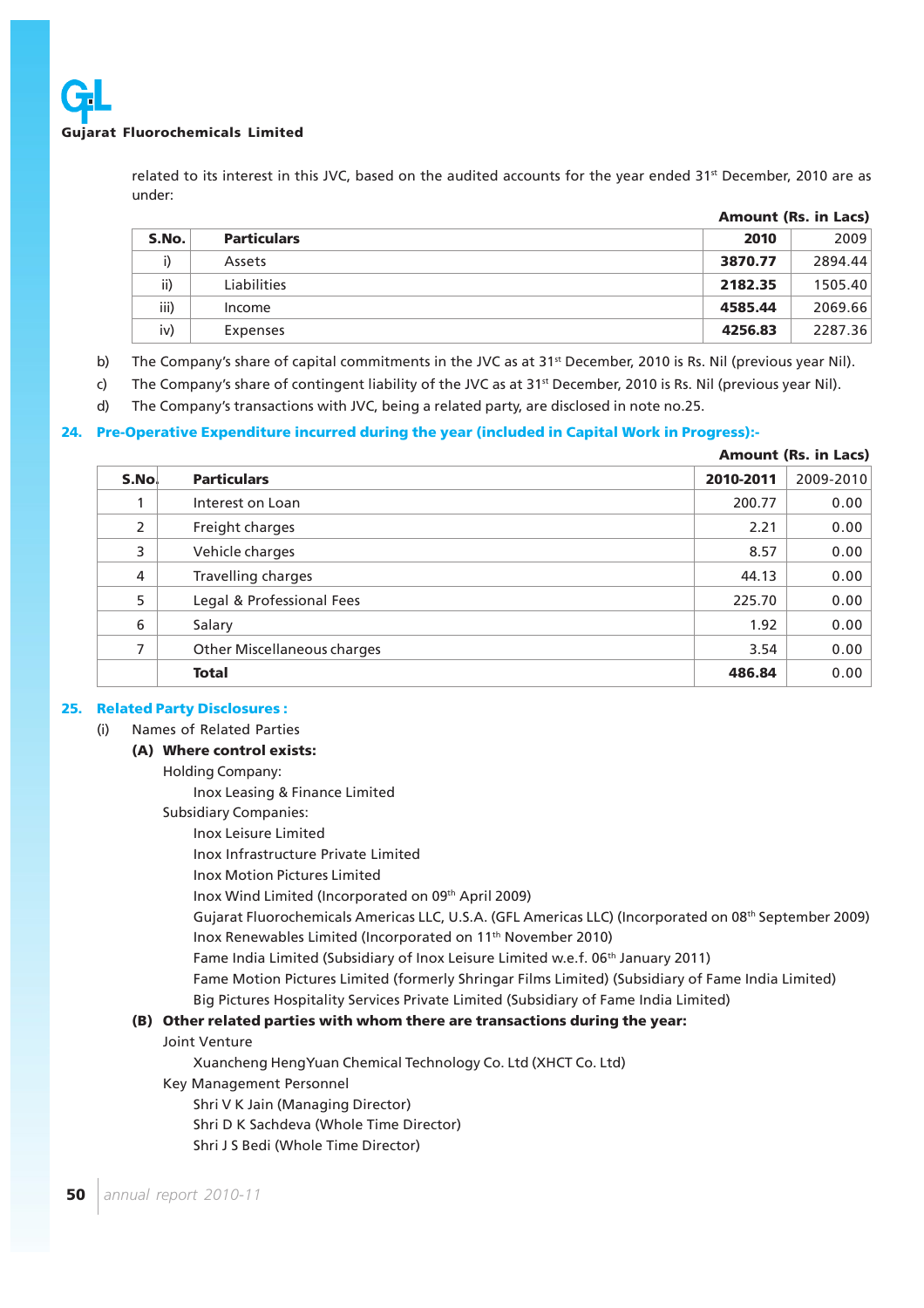Relatives of Key Management Personnel

- Shri D K Jain (Father of Shri V K Jain)
- Shri P K Jain (Brother of Shri V K Jain)

Shri Devansh Jain (Son of Shri V.K. Jain)

Enterprises over which Key Management Personnel, or his relative, has significant influence

- Devansh Gases Private Limited
- Devansh Trading and Finance Private Limited

Inox India Limited

- Inox Air Products Limited
- Inox Chemicals Private Limited
- Refron Valves Limited
- Rajni Farms Private Limited
- Sidhapavan Trading and Finance Private Limited
- Siddho Mal Investments Private Limited
- (ii) Particulars of transactions and the control of the control of the control of the control of the control of the control of the control of the control of the control of the control of the control of the control of the c

| <b>Particulars</b>                                                                                                                                         | Holding<br>Company |         | <b>Subsidiary</b><br>Company   |                                     | Joint<br><b>Venture</b> |         | <b>Key</b><br><b>Management</b><br>Personnel |         | <b>Relative</b><br>of key<br>Management<br>Personnel |         | <b>Enterprises</b><br>over which KMP<br>has significant<br>influence |                          | <b>Total</b>                           |                                                |
|------------------------------------------------------------------------------------------------------------------------------------------------------------|--------------------|---------|--------------------------------|-------------------------------------|-------------------------|---------|----------------------------------------------|---------|------------------------------------------------------|---------|----------------------------------------------------------------------|--------------------------|----------------------------------------|------------------------------------------------|
|                                                                                                                                                            | 2010-11            | 2009-10 | 2010-11                        | 2009-10                             | 2010-11                 | 2009-10 | 2010-11                                      | 2009-10 | 2010-11                                              | 2009-10 | 2010-11                                                              | 2009-10                  | 2010-11                                | 2009-10                                        |
| A) Transactions during the year<br><b>Sales of Goods</b><br>Inox Air Products Limited<br><b>GFL Americas LLC</b><br><b>Others</b>                          |                    |         | 1036.53                        | 20.44                               |                         |         |                                              |         |                                                      |         | 19.58<br>0.22                                                        | 16.97<br>0.04            | 19.58<br>1036.53<br>0.22               | 16.97<br>20.44<br>0.04                         |
| Total                                                                                                                                                      |                    |         | 1036.53                        | 20.44                               |                         |         |                                              |         |                                                      |         | 19.80                                                                | 17.01                    | 1056.33                                | 37.45                                          |
| <b>Purchase of Assets</b><br>(Including Capital Work in Progress)<br>Inox Wind Limited<br>Inox Renewables Limited                                          |                    |         | 7335.56<br>288.72              | 793.46<br>0.00                      |                         |         |                                              |         |                                                      |         |                                                                      |                          | 7335.56<br>288.72                      | 793.46<br>0.00                                 |
| <b>Total</b>                                                                                                                                               |                    |         | 7624.28                        | 793.46                              |                         |         |                                              |         |                                                      |         |                                                                      |                          | 7624.28                                | 793.46                                         |
| <b>Purchase of Goods</b><br>Inox Air Products Limited<br>Inox India Limited<br>XHCT Co. Ltd<br>Others                                                      |                    |         |                                |                                     | 112.91                  | 143.86  |                                              |         |                                                      |         | 111.57<br>1748.05<br>0.08                                            | 70.08<br>2902.62<br>0.00 | 111.57<br>1748.05<br>112.91<br>0.08    | 70.08<br>2902.62<br>143.86<br>0.00             |
| Total                                                                                                                                                      |                    |         |                                |                                     | 112.91                  | 143.86  |                                              |         |                                                      |         | 1859.70                                                              | 2972.70                  | 1972.61                                | 3116.56                                        |
| Inter-corporate Deposits given<br><b>Inox Motion Pictures Limited</b><br>Inox Wind Limited<br><b>Inox Leisure Limited</b>                                  |                    |         | 0.00<br>2300.00<br>1100.00     | 300.00<br>4700.00<br>13200.00       |                         |         |                                              |         |                                                      |         |                                                                      |                          | 0.00<br>2300.00<br>1100.00             | 300.00<br>4700.00<br>13200.00                  |
| Total                                                                                                                                                      |                    |         | 3400.00                        | 18200.00                            |                         |         |                                              |         |                                                      |         |                                                                      |                          | 3400.00                                | 18200.00                                       |
| <b>Inter-corporate Deposits</b><br>received back<br><b>Inox Leisure Limited</b><br><b>Inox Motion Pictures Limited</b>                                     |                    |         | 0.00<br>0.00                   | 2604.10<br>75.00                    |                         |         |                                              |         |                                                      |         |                                                                      |                          | 0.00<br>0.00                           | 2604.10<br>75.00                               |
| Total                                                                                                                                                      |                    |         | 0.00                           | 2679.10                             |                         |         |                                              |         |                                                      |         |                                                                      |                          | 0.00                                   | 2679.10                                        |
| <b>Equity shares Subscribed</b><br>Inox Motion Pictures Limited<br>Inox Wind Limited<br><b>GFL Americas LLC</b><br>Inox Renewables Limited<br>XHCT Co. Ltd |                    |         | 0.00<br>0.00<br>359.87<br>4.94 | 295.00<br>2999.94<br>204.84<br>0.00 | 0.00                    | 1263.89 |                                              |         |                                                      |         |                                                                      |                          | 0.00<br>0.00<br>359.87<br>4.94<br>0.00 | 295.00<br>2999.94<br>204.84<br>0.00<br>1263.89 |
| Total                                                                                                                                                      |                    |         | 364.81                         | 3499.78                             | 0.00                    | 1263.89 |                                              |         |                                                      |         |                                                                      |                          | 364.81                                 | 4763.67                                        |
| Share application money paid<br>Inox Renewables Limited                                                                                                    |                    |         | 300.00                         | 0.00                                |                         |         |                                              |         |                                                      |         |                                                                      |                          | 300.00                                 | 0.00                                           |
|                                                                                                                                                            |                    |         | 300.00                         | 0.00                                |                         |         |                                              |         |                                                      |         |                                                                      |                          | 300.00                                 | 0.00                                           |
| <b>Interest received</b><br>Inox Motion Pictures Limited<br>Inox Wind Limited<br>Inox Leisure Limited                                                      |                    |         | 15.16<br>420.07<br>906.08      | 12.11<br>48.81<br>192.45            |                         |         |                                              |         |                                                      |         |                                                                      |                          | 15.16<br>420.07<br>906.08              | 12.11<br>48.81<br>192.45                       |
| Total                                                                                                                                                      |                    |         | 1341.31                        | 253.37                              |                         |         |                                              |         |                                                      |         |                                                                      |                          | 1341.31                                | 253.37                                         |
|                                                                                                                                                            |                    |         |                                |                                     |                         |         |                                              |         |                                                      |         |                                                                      |                          |                                        |                                                |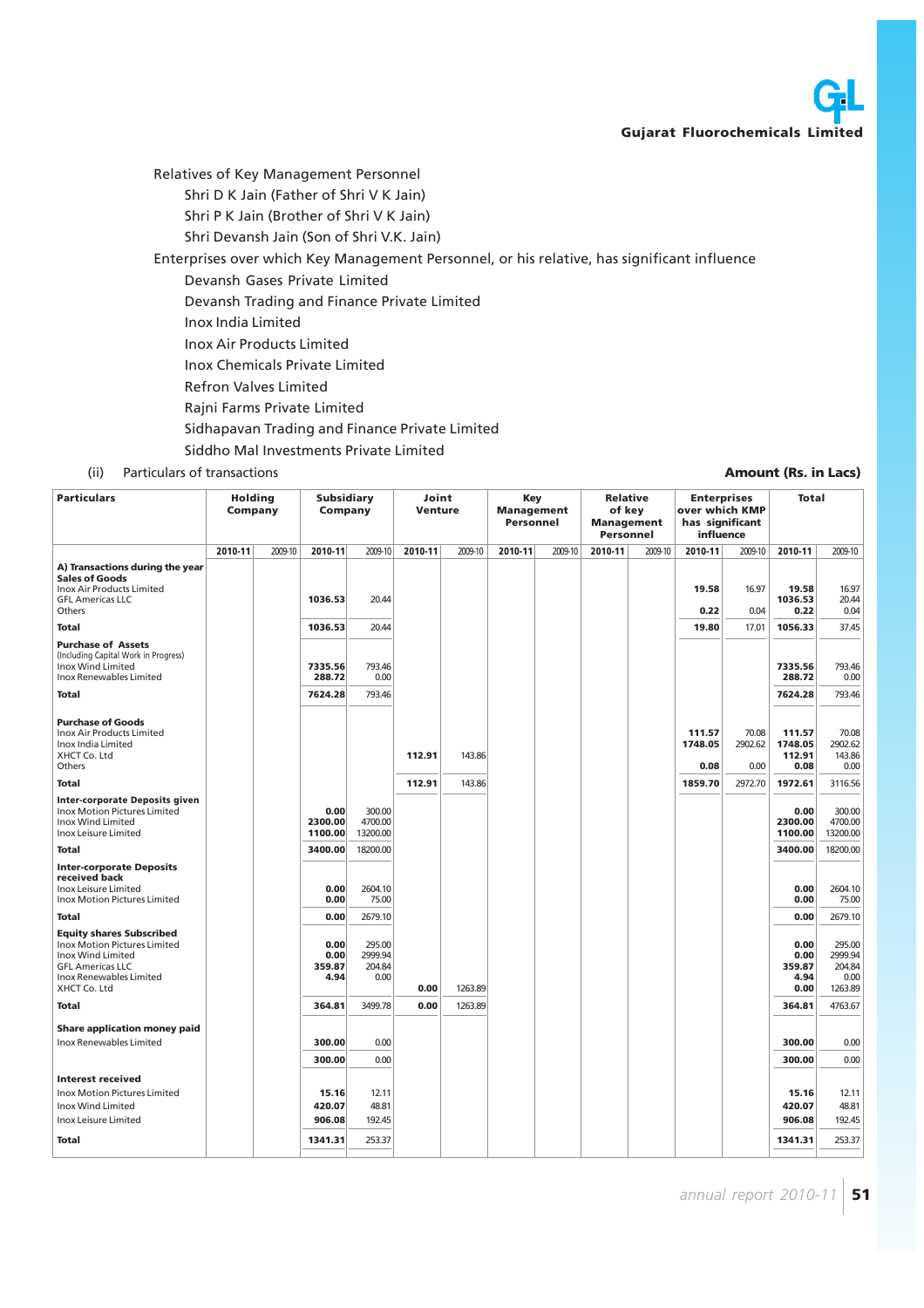# G Gujarat Fluorochemicals Limited

#### Amount (Rs. in Lacs)

| <b>Particulars</b>                                                                                                                                                                | Holding<br>Company |         | <b>Subsidiary</b><br>Company |                       | Joint<br><b>Venture</b> |         | Relative<br>Key<br><b>Management</b><br>of key<br>Personnel<br><b>Management</b><br>Personnel |                  |                 | <b>Enterprises</b><br>over which KMP<br>has significant<br>influence |                | <b>Total</b>   |                                       |                                       |
|-----------------------------------------------------------------------------------------------------------------------------------------------------------------------------------|--------------------|---------|------------------------------|-----------------------|-------------------------|---------|-----------------------------------------------------------------------------------------------|------------------|-----------------|----------------------------------------------------------------------|----------------|----------------|---------------------------------------|---------------------------------------|
|                                                                                                                                                                                   | 2010-11            | 2009-10 | 2010-11                      |                       | 2009-10 2010-11         | 2009-10 | 2010-11                                                                                       |                  | 2009-10 2010-11 | 2009-10                                                              | 2010-11        |                | 2009-10 2010-11                       | 2009-10                               |
| <b>Expenses (Repairs)</b><br>Inox India Limited<br><b>Refron Valves Limited</b>                                                                                                   |                    |         |                              |                       |                         |         |                                                                                               |                  |                 |                                                                      | 1.67<br>9.68   | 0.50<br>2.87   | 1.67<br>9.68                          | 0.50<br>2.87                          |
| Total                                                                                                                                                                             |                    |         |                              |                       |                         |         |                                                                                               |                  |                 |                                                                      | 11.35          | 3.37           | 11.35                                 | 3.37                                  |
| <b>Reimbursement of expenses (paid)</b>                                                                                                                                           |                    |         |                              |                       |                         |         |                                                                                               |                  |                 |                                                                      |                |                |                                       |                                       |
| Inox Air Products Limited<br>Inox India Limited<br>Inox Leasing & Finance Limited<br>Inox Wind Limited<br><b>GFL Americas LLC</b>                                                 | 0.76               | 0.76    | 1.51<br>70.78                | 77.78<br>0.00         |                         |         |                                                                                               |                  |                 |                                                                      | 5.05<br>0.00   | 4.93<br>0.55   | 5.05<br>0.00<br>0.76<br>1.51<br>70.78 | 4.93<br>0.55<br>0.76<br>77.78<br>0.00 |
| Inox Renewables Limited                                                                                                                                                           |                    |         | 4.20                         |                       |                         |         |                                                                                               |                  |                 |                                                                      |                |                | 4.20                                  |                                       |
| Total                                                                                                                                                                             | 0.76               | 0.76    | 76.49                        | 77.78                 |                         |         |                                                                                               |                  |                 |                                                                      | 5.05           | 5.48           | 82.30                                 | 84.02                                 |
| <b>Reimbursement of expenses</b><br>(received)<br>Inox India Limited<br>Inox Wind Limited<br>Inox Leasing & Finance Limited<br><b>GFL Americas LLC</b><br>Inox Renewables Limited | 0.41               | 0.43    | 0.29<br>0.83<br>0.42         | 63.06<br>6.40<br>0.00 |                         |         |                                                                                               |                  |                 |                                                                      | 4.64           | 4.81           | 4.64<br>0.29<br>0.41<br>0.83<br>0.42  | 4.81<br>63.06<br>0.43<br>6.40<br>0.00 |
| Total                                                                                                                                                                             | 0.41               | 0.43    | 1.54                         | 69.46                 |                         |         |                                                                                               |                  |                 |                                                                      | 4.64           | 4.81           | 6.59                                  | 74.70                                 |
| <b>Rent Received</b><br>Inox Air Products Limited<br>Others                                                                                                                       |                    |         |                              |                       |                         |         |                                                                                               |                  |                 |                                                                      | 144.90<br>0.72 | 137.03<br>0.72 | 144.90<br>0.72                        | 137.03<br>0.72                        |
| <b>Total</b>                                                                                                                                                                      |                    |         |                              |                       |                         |         |                                                                                               |                  |                 |                                                                      | 145.62         | 137.75         | 145.62                                | 137.75                                |
| Rent paid<br>Inox Air Products Limited<br>Devansh Gases Private Limited<br>Inox Leasing & Finance Limited<br>Others                                                               | 36.00              | 36.00   |                              |                       |                         |         | 1.20                                                                                          | 1.20             |                 |                                                                      | 0.60<br>18.00  | 0.60<br>18.00  | 0.60<br>18.00<br>36.00<br>1.20        | 0.60<br>18.00<br>36.00<br>1.20        |
| Total                                                                                                                                                                             | 36.00              | 36.00   |                              |                       |                         |         | 1.20                                                                                          | 1.20             |                 |                                                                      | 18.60          | 18.60          | 55.80                                 | 55.80                                 |
| <b>O&amp;M Charges &amp; Lease Rents paid</b><br>Inox Air Products Limited                                                                                                        |                    |         |                              |                       |                         |         |                                                                                               |                  |                 |                                                                      | 116.31         | 99.66          | 116.31                                | 99.66                                 |
| <b>Total</b>                                                                                                                                                                      |                    |         |                              |                       |                         |         |                                                                                               |                  |                 |                                                                      | 116.31         | 99.66          | 116.31                                | 99.66                                 |
| <b>Remuneration paid</b><br>Shri V K Jain<br>Others                                                                                                                               |                    |         |                              |                       |                         |         | 1369.04<br>76.67                                                                              | 1818.41<br>67.46 | 5.38            | 5.38                                                                 |                |                | 1369.04<br>82.05                      | 1818.41<br>72.84                      |
| <b>Total</b>                                                                                                                                                                      |                    |         |                              |                       |                         |         | 1445.71                                                                                       | 1885.87          | 5.38            | 5.38                                                                 |                |                | 1451.09                               | 1891.25                               |
| <b>Commission paid to Chairman</b><br>Shri D K Jain                                                                                                                               |                    |         |                              |                       |                         |         |                                                                                               |                  | 326.85          | 440.34                                                               |                |                | 326.85                                | 440.34                                |
| Total                                                                                                                                                                             |                    |         |                              |                       |                         |         |                                                                                               |                  | 326.85          | 440.34                                                               |                |                | 326.85                                | 440.34                                |
| <b>Sitting Fees</b><br>Shri D K Jain<br>Shri P K Jain                                                                                                                             |                    |         |                              |                       |                         |         |                                                                                               |                  | 1.00<br>0.00    | 0.40<br>0.05                                                         |                |                | 1.00<br>0.00                          | 0.40<br>0.05                          |
| Total                                                                                                                                                                             |                    |         |                              |                       |                         |         |                                                                                               |                  | 1.00            | 0.45                                                                 |                |                | 1.00                                  | 0.45                                  |
| <b>B) Amounts outstanding</b><br><b>Amount payable</b><br>Shri V K Jain<br>Shri D K Jain                                                                                          |                    |         |                              |                       |                         |         | 907.82                                                                                        | 1219.80          | 225.85          | 304.28                                                               |                |                | 907.82<br>225.85                      | 1219.80<br>304.28                     |
| Inox Wind Limited<br>Others                                                                                                                                                       |                    |         | 0.00                         | 864.41                | 27.69                   | 13.93   | 5.63                                                                                          | 4.84             | 0.45            | 0.45                                                                 | 181.51         | 203.45         | 0.00<br>215.28                        | 864.41<br>222.67                      |
| Total                                                                                                                                                                             |                    |         | 0.00                         | 864.41                | 27.69                   | 13.93   | 913.45                                                                                        | 1224.64          | 226.30          | 304.73                                                               | 181.51         | 203.45         | 1348.95                               | 2611.15                               |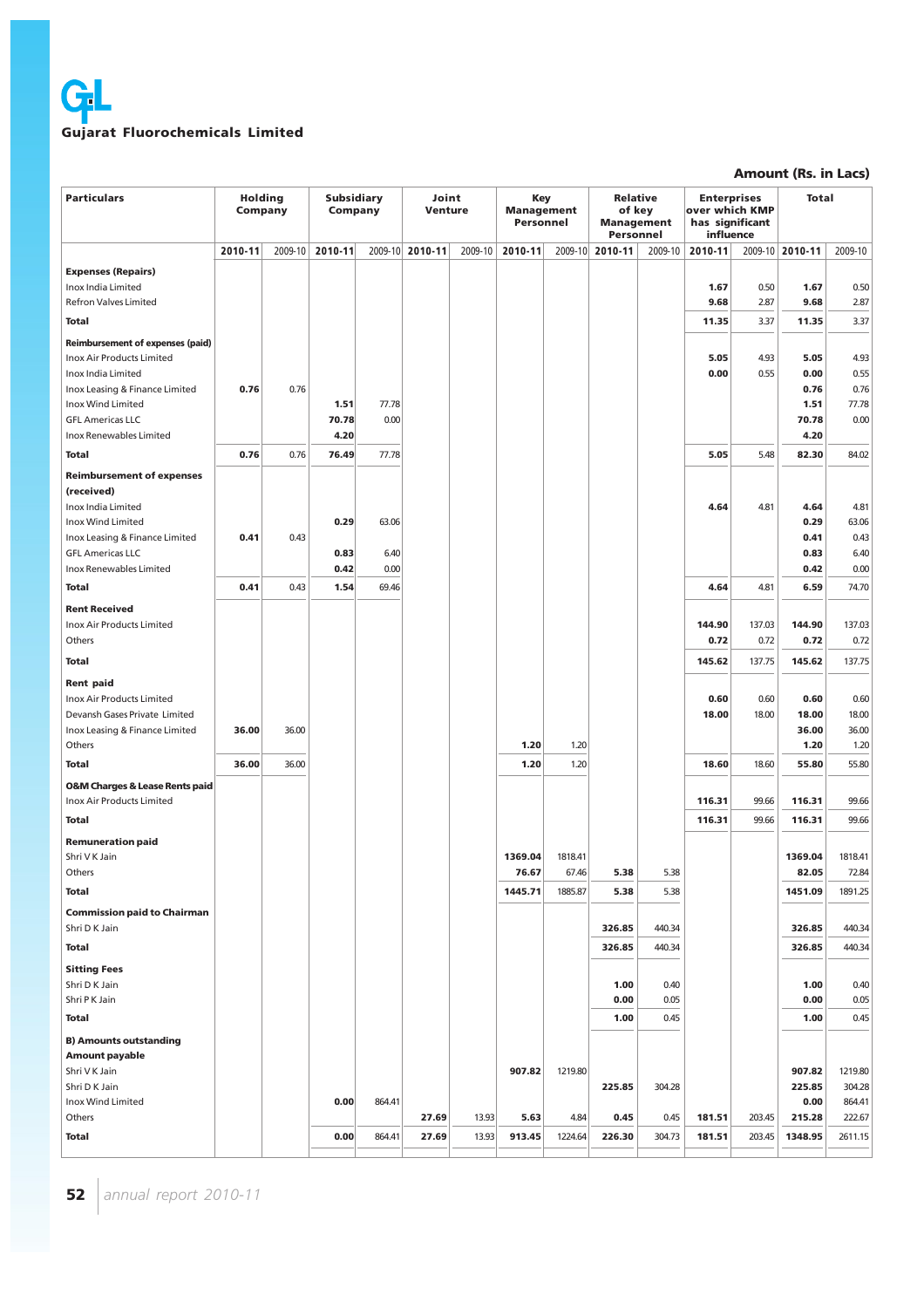

#### Amount (Rs. in Lacs)

| <b>Particulars</b>                  | Holding<br>Company |         | <b>Subsidiary</b><br>Company |          | Joint<br><b>Venture</b> |         | <b>Key</b><br><b>Management</b><br>Personnel |         | Relative<br>of key<br><b>Management</b><br>Personnel |         | <b>Enterprises</b><br>over which KMP<br>has significant<br>influence |  | <b>Total</b>    |          |
|-------------------------------------|--------------------|---------|------------------------------|----------|-------------------------|---------|----------------------------------------------|---------|------------------------------------------------------|---------|----------------------------------------------------------------------|--|-----------------|----------|
|                                     | 2010-11            | 2009-10 | 2010-11                      |          | 2009-10 2010-11         | 2009-10 | 2010-11                                      | 2009-10 | 2010-11                                              | 2009-10 | $2010 - 11$                                                          |  | 2009-10 2010-11 | 2009-10  |
| <b>Amount Receivables</b>           |                    |         |                              |          |                         |         |                                              |         |                                                      |         |                                                                      |  |                 |          |
| a) Inter Corporate Deposit          |                    |         |                              |          |                         |         |                                              |         |                                                      |         |                                                                      |  |                 |          |
| Inox Leisure Limited                |                    |         | 13300.00                     | 12200.00 |                         |         |                                              |         |                                                      |         |                                                                      |  | 13300.00        | 12200.00 |
| Inox Wind Limited                   |                    |         | 7000.00                      | 4700.00  |                         |         |                                              |         |                                                      |         |                                                                      |  | 7000.00         | 4700.00  |
| <b>Inox Motion Pictures Limited</b> |                    |         | 225.00                       | 225.00   |                         |         |                                              |         |                                                      |         |                                                                      |  | 225.00          | 225.00   |
| <b>Total</b>                        |                    |         | 20525.00                     | 17125.00 |                         |         |                                              |         |                                                      |         |                                                                      |  | 20525.00        | 17125.00 |
| b) Sundry Debtors                   |                    |         |                              |          |                         |         |                                              |         |                                                      |         |                                                                      |  |                 |          |
| <b>GFL Americas LLC</b>             |                    |         | 872.30                       | 26.84    |                         |         |                                              |         |                                                      |         |                                                                      |  | 872.30          | 26.84    |
| <b>Total</b>                        |                    |         | 872.30                       | 26.84    |                         |         |                                              |         |                                                      |         |                                                                      |  | 872.30          | 26.84    |
| c) Loans & Advances                 |                    |         |                              |          |                         |         |                                              |         |                                                      |         |                                                                      |  |                 |          |
| Inox Wind Limited                   |                    |         | 1841.35                      | 0.00     |                         |         |                                              |         |                                                      |         |                                                                      |  | 1841.35         | 0.00     |
| Others                              |                    |         | 19.85                        | 8.14     |                         |         |                                              |         |                                                      |         |                                                                      |  | 19.85           | 0.00     |
| <b>Total</b>                        |                    |         | 1861.20                      | 8.14     |                         |         |                                              |         |                                                      |         |                                                                      |  | 1861.20         | 0.00     |
| d) Interest receivable on ICD       |                    |         |                              |          |                         |         |                                              |         |                                                      |         |                                                                      |  |                 |          |
| Inox Leisure Limited                |                    |         | 198.14                       | 0.00     |                         |         |                                              |         |                                                      |         |                                                                      |  | 198.14          | 0.00     |
| Inox Wind Limited                   |                    |         | 421.99                       | 43.93    |                         |         |                                              |         |                                                      |         |                                                                      |  | 421.99          | 43.93    |
| Others                              |                    |         | 13.65                        | 0.00     |                         |         |                                              |         |                                                      |         |                                                                      |  | 13.65           | 0.00     |
| <b>Total</b>                        |                    |         | 633.78                       | 43.93    |                         |         |                                              |         |                                                      |         |                                                                      |  | 633.78          | 43.93    |
| e) Share application money paid     |                    |         |                              |          |                         |         |                                              |         |                                                      |         |                                                                      |  |                 |          |
| Inox Renewables Limited             |                    |         | 300.00                       | 0.00     |                         |         |                                              |         |                                                      |         |                                                                      |  | 300.00          | 0.00     |
| <b>Total</b>                        |                    |         | 300.00                       | 0.00     |                         |         |                                              |         |                                                      |         |                                                                      |  | 300.00          | 0.00     |
|                                     |                    |         |                              |          |                         |         |                                              |         |                                                      |         |                                                                      |  |                 |          |

#### 26. Additional disclosure as required by Listing Agreement in respect of loans given:

| <b>Name of the Loanee</b>                                | Inox Leisure Ltd (*) | <b>Inox Wind Ltd</b> | <b>Inox Motions Pictures Ltd</b> |
|----------------------------------------------------------|----------------------|----------------------|----------------------------------|
| Amount of loan at the year end                           | 13300.00             | 7000.00              | 225.00                           |
| Maximum balance during the year                          | 13300.00             | 7000.00              | 225.00                           |
| Investment by the loanee in the<br>shares of the Company | Nil                  | Nil                  | Nill                             |

(\*) Also "a company under the under the same management"- Previous year amount outstanding Rs. 12200.00 Lacs. (Maximum balance Rs.13200.00 Lacs)

#### 27. Advance Recoverable from the Companies under the same management :

|                                   | <b>Inox Renewables Limited</b> |           |
|-----------------------------------|--------------------------------|-----------|
|                                   | 2010-2011                      | 2009-2010 |
| Amount receivable at the year end | 7.50                           | Nil       |
| Maximum balance during the year   | 400.42                         | Nil       |

#### 28. Derivative outstanding and not hedged foreign currency exposure as at Balance Sheet date:

| a) |                                                                                 | Derivative outstanding as at Balance Sheet date: |             | <b>Figures (Rs. in Lacs)</b> |                          |           |
|----|---------------------------------------------------------------------------------|--------------------------------------------------|-------------|------------------------------|--------------------------|-----------|
|    | <b>Nature of Contract</b><br>S.No<br><b>Foreign Currency</b><br><b>Buy/Sell</b> |                                                  |             |                              | 2010-2011                | 2009-2010 |
|    | a)                                                                              | <b>Forward Contracts</b>                         | USD         | Sell                         | 540.60                   |           |
|    | b)                                                                              | <b>Forward Contracts</b>                         | <b>EURO</b> | Sell                         | 1,777.50                 | 2,160.00  |
|    | C)                                                                              | <b>Forward Contracts</b>                         | <b>USD</b>  | Buy                          | $\overline{\phantom{0}}$ | 128.32    |
|    | d)                                                                              | <b>Currency and Interest Rate Swap</b>           | USD         | Buy                          | 286.25                   | 107.81    |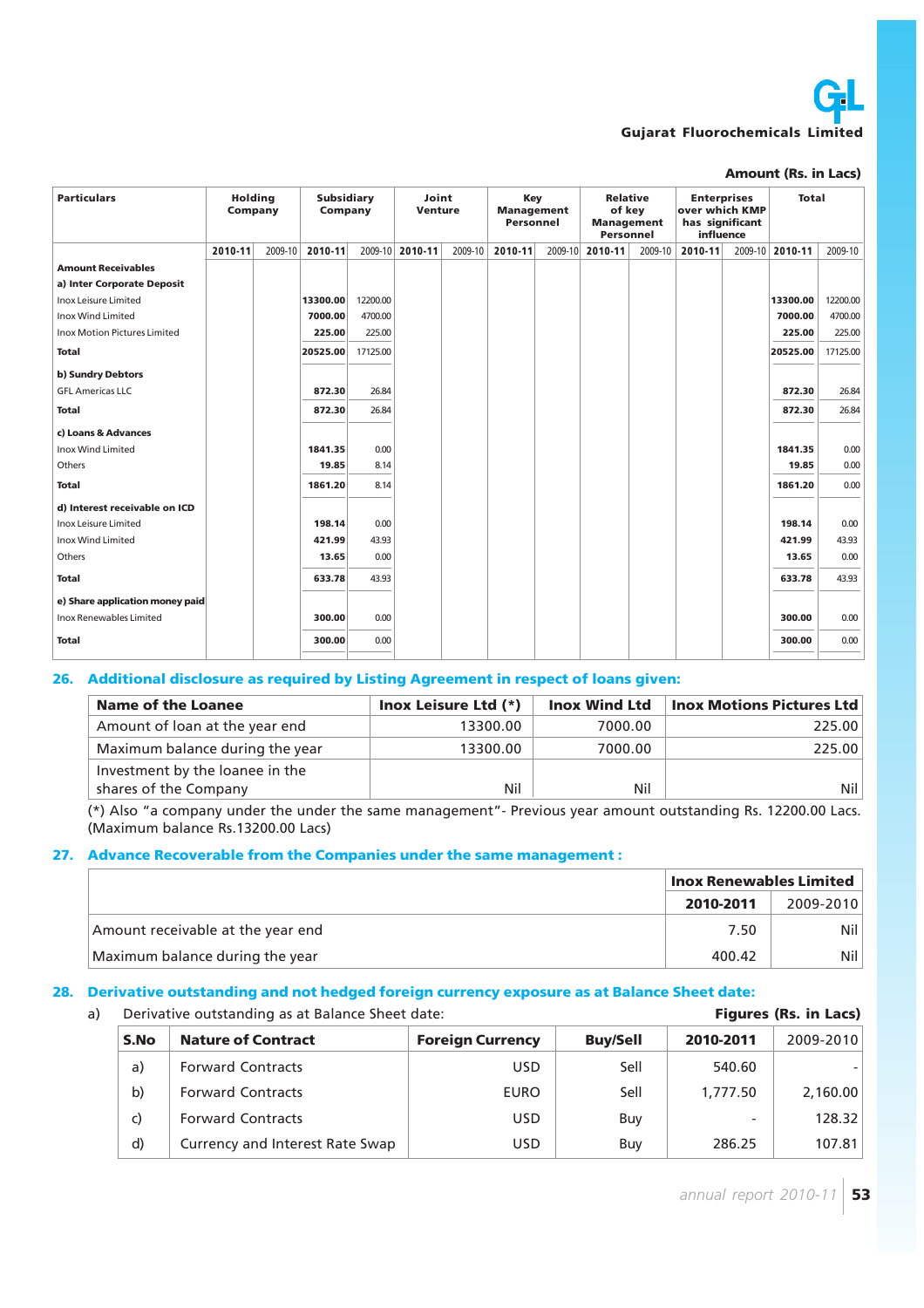# Gujarat Fluorochemicals Limited

S. Particulars 2010-2011 2009-2010 No. USD EURO JPY GBP CHF YUAN USD EURO JPY GBP CHF YUAN a) Receivables | -| -| -| -| -| -| 64.93 | 292.02 | -| - | - | b) Payables 84.67 8.73 344.39 0.87 0.04 0.00 53.87 2.48 352.66 0.25 0.04 0.00 c)  $\vert$  Advances Received  $\vert$  21.45 372.79 - 0.00 0.00 0.00 31.36 596.25 - - - - d) Advances Paid 40.37 10.79 586.77 0.85 0.01 0.00 96.49 5.60 354.57 0.29 0.05 0.00 e) ECB/FCNRB 231.50 - - - - - 289.31 - - - - f) | PCFC | 115.06 | - | - | - | - | 0.00 | - | - | - | g) | Buyers Credit | 180.14 | - | - | - | - | - | - | - | - | h) | Interest Payable | 0.92 - | - | - | - | 1.17 | - | - | - | - | i) | Bills Discounted | 0.00 | - | - | - | - | - | 1.50 | - | - | - | - | - | j) Investments 12.24 - - - - 229.89 4.41 - - - - 229.89

b) Foreign currency exposure not hedged as at Balance Sheet date: (Figures in Lacs)

29. Legal & Professional fees includes Rs. Nil (Previous years Rs 8.39 lacs ) paid to firms in which one of the director is partner.

#### 30. Employee Benefits:

- a) Defined Contribution Plans: Contribution to Provident Fund of Rs.201.76 lacs (Previous Year Rs. 162.22 lacs) is recognized as an expense and included in 'Contribution to Provident & Other Funds' in the Profit and Loss Account.
- b) Defined Benefit Plans: The amounts recognized in respect of Gratuity and Leave Encashment as per Actuarial valuation as on 31<sup>st</sup> March 2011

| <b>Amount (Rs. in Lacs)</b>                        |                 |           |                                        |            |  |  |
|----------------------------------------------------|-----------------|-----------|----------------------------------------|------------|--|--|
| <b>Particulars</b>                                 | <b>Gratuity</b> | Gratuity  | Leave                                  | Leave      |  |  |
|                                                    |                 |           | <b>Encashment</b>                      | Encashment |  |  |
|                                                    | 2010-2011       | 2009-2010 | 2010-2011                              | 2009-2010  |  |  |
| 1. Change in Benefit Obligation                    |                 |           |                                        |            |  |  |
| Liability at the beginning of the year             | 339.34          | 274.06    | 129.86                                 | 150.44     |  |  |
| <b>Interest Cost</b>                               | 29.40           | 18.69     | 9.64                                   | 10.19      |  |  |
| <b>Current Service Cost</b>                        | 100.80          | 76.08     | 82.01                                  | 65.34      |  |  |
| Benefit paid                                       | (9.31)          | (13.99)   | (32.64)                                | (9.56)     |  |  |
| <b>Actuarial (Gain)/Loss</b>                       | (31.72)         | (15.50)   | (6.91)                                 | (86.55)    |  |  |
| Liability at the end of the year                   | 428.51          | 339.34    | 181.96                                 | 129.86     |  |  |
| 2. Expenses recognized in the                      |                 |           |                                        |            |  |  |
| <b>Profit and Loss Account</b>                     |                 |           |                                        |            |  |  |
| <b>Current Service Cost</b>                        | 100.80          | 76.08     | 82.01                                  | 65.35      |  |  |
| <b>Interest Cost</b>                               | 29.40           | 18.69     | 9.64                                   | 10.19      |  |  |
| <b>Actuarial (Gain)/Loss</b>                       | (31.72)         | (15.50)   | (6.91)                                 | (86.55)    |  |  |
| Expenses recognized in the Profit and Loss Account | 98.50           | 79.28     | 84.74                                  | (11.01)    |  |  |
| <b>3. Actuarial Assumptions</b>                    |                 |           |                                        |            |  |  |
| Discount Rate                                      | 8.17%           | 8.00%     | 8.17%                                  | 8.00%      |  |  |
| <b>Salary Escalation Rate</b>                      | 8.00%           | 8.00%     | 8.00%                                  | 8.00%      |  |  |
| <b>Retirement Age</b>                              |                 |           | 60 years                               |            |  |  |
| <b>Withdrawal Rates</b>                            |                 |           | 5%                                     |            |  |  |
| Mortality                                          |                 |           | LIC (1994-96) Published table of rates |            |  |  |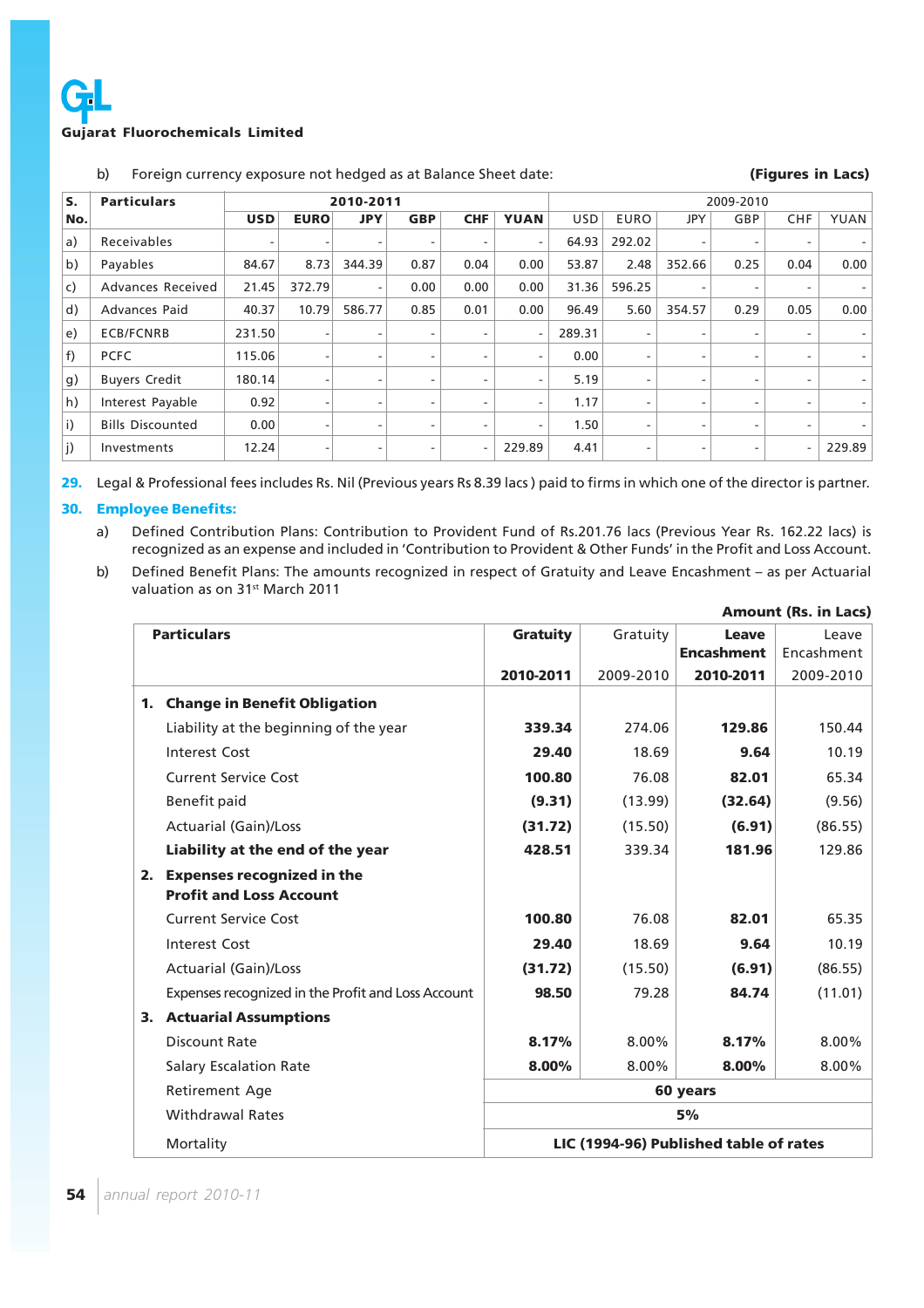The above defined benefit plans are unfunded. The estimate of future salary increase, considered in actuarial valuation, take account of inflation, seniority, promotion and other relevant factors such as supply and demand in the employment market.

#### 31. Disclosure as required by Accounting Standard – AS 19 on "Leases" –

#### A) In respect of assets given on Operating Lease :- Amount (Rs. in Lacs)

| <b>S. No.</b> | <b>Particulars</b>                                                                                             | 2010-2011 | 2009-2010 |
|---------------|----------------------------------------------------------------------------------------------------------------|-----------|-----------|
| (i)           | Gross carrying amount of asset given on operating lease<br>included in Buildings & Road block of fixed assets. | 914.52    | 914.52    |
| (ii)          | Accumulated Depreciation as at the end of the year                                                             | 76.10     | 61.20     |
| (iii)         | Depreciation for the year                                                                                      | 14.90     | 14.90     |
| (iv)          | Future minimum lease payments -                                                                                |           |           |
|               | Not later than one year<br>(a)                                                                                 | 742.70    | 775.26    |
|               | Later than one year and not later than five years<br>(b)                                                       | 2949.64   | 2959.90   |
|               | Later than five years<br>(c)                                                                                   | 517.84    | 1323.20   |

#### (v) General description of significant Leasing arrangements –

Assets given on operating lease are Office Premises. The non-cancellable initial lease tenure is for five to nine years, which can be further extended at the mutual option of both the parties.

#### B) In respect of assets taken on operating lease:

The plant taken on operating lease is for an initial non-cancellable period of ten years, which can be further extended at the mutual agreement. The lease rentals are included in Lease Rentals and Hire Charges in Schedule 12 to the Profit and Loss account. The future minimum lease payments under this lease arrangement are as under:-

|       |                                                   |           | <b>Amount (Rs. in Lacs)</b> |
|-------|---------------------------------------------------|-----------|-----------------------------|
| S.No. | <b>Payable in future</b>                          | 2010-2011 | 2009-2010                   |
| a)    | Not later than one year                           | 35.28     | 35.28                       |
| b)    | Later than one year and not later than five years | 141.12    | 141.12                      |
|       | Later than five years                             | 26.46     | 61.74                       |

c) The Company's other significant leasing arrangements are in respect of operating leases for premises (offices and residential accommodations) taken on lease. Generally, these lease arrangements are non-cancellable, range between 11 months to 5 years and are usually renewable by mutual consent on mutually agreeable terms. The aggregate lease rentals are charged as "Rent" in Schedule 12 to the Profit and Loss Account.

32. Statement Pursuant to Part IV of Schedule VI to the Companies Act, 1956, is enclosed vide Annexure.

As per our report of even date attached

| <b>For PATANKAR &amp; ASSOCIATES</b><br><b>Chartered Accountants</b> | V. K. JAIN<br>Managing Director | <b>DR. S. RAMA IYER</b><br>Director | <b>SHAILENDRA SWARUP</b><br>Director |
|----------------------------------------------------------------------|---------------------------------|-------------------------------------|--------------------------------------|
| M. Y. Kulkarni                                                       | <b>DEEPAK ASHER</b>             | <b>B. V. DESAI</b>                  | S. P. JAIN                           |
| Partner                                                              | Director                        | Company Secretary                   | Director                             |
| Place : Pune                                                         | Place : Noida                   |                                     |                                      |
| Dated: 27th May, 2011                                                | Dated: 27th May, 2011           |                                     |                                      |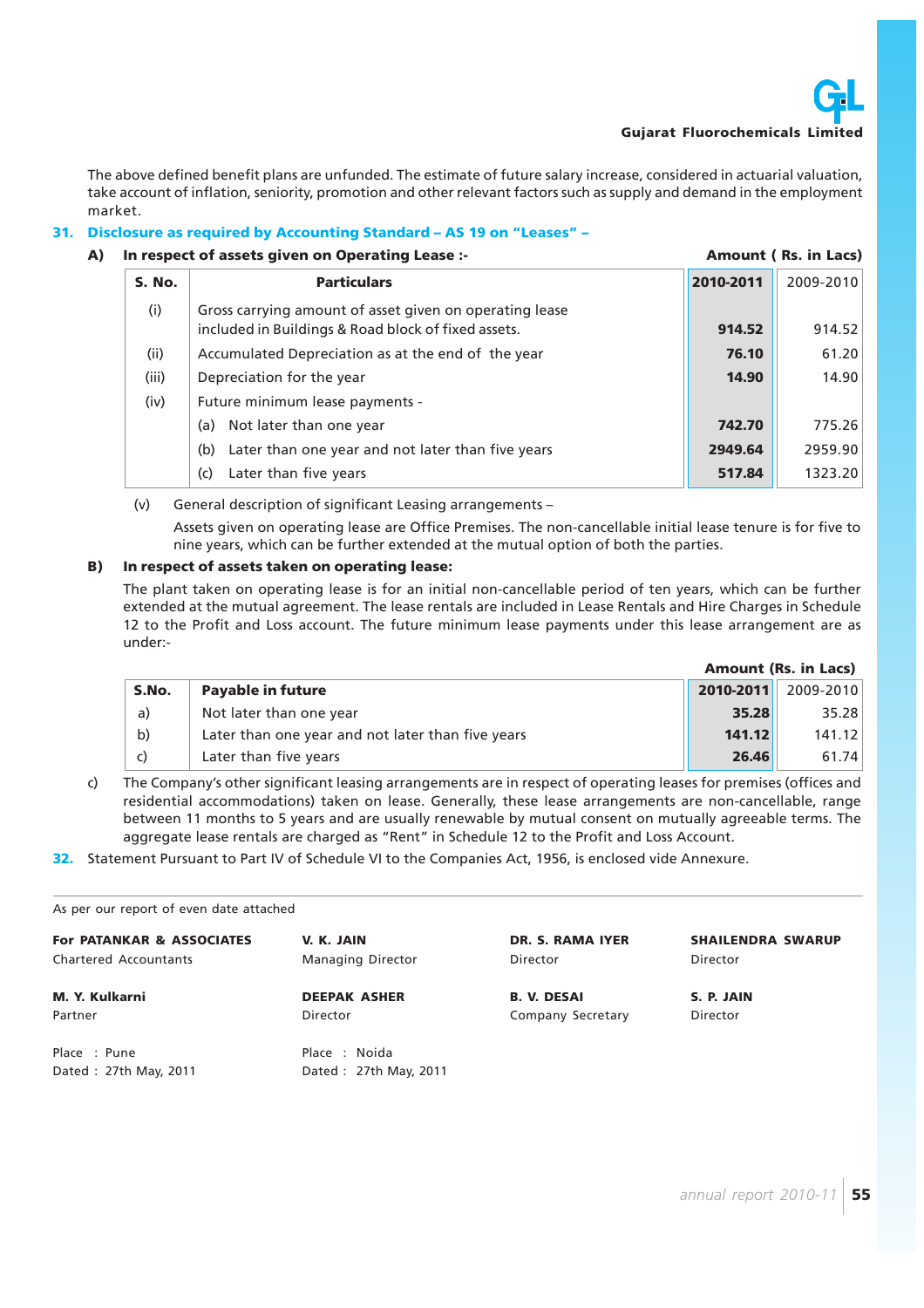### Statement Pursuant to Part IV of Schedule VI to the Companies Act, 1956

|    | <b>Gujarat Fluorochemicals Limited</b>                                      |                                                |                                   |                       |         |                   |             |              |         |                               |                                  |                                  |                |                |
|----|-----------------------------------------------------------------------------|------------------------------------------------|-----------------------------------|-----------------------|---------|-------------------|-------------|--------------|---------|-------------------------------|----------------------------------|----------------------------------|----------------|----------------|
|    | <b>Statement Pursuant to Part IV of Schedule VI to the Companies A</b>      |                                                |                                   |                       |         |                   |             |              |         |                               |                                  |                                  |                |                |
|    | <b>Balance Sheet Abstract and Company's General Business Profile</b>        |                                                |                                   |                       |         |                   |             |              |         |                               |                                  |                                  |                |                |
| ı  | <b>REGISTRATION DETAILS</b>                                                 |                                                |                                   |                       |         |                   |             |              |         |                               |                                  |                                  |                |                |
|    | <b>Registration No</b>                                                      | 2 4 1<br>L                                     | $\mathbf{1}$<br>$ 0 G $ J $ 1 $   | 9 7 P L C 0 0 9 3 6 2 |         |                   |             |              |         |                               | <b>State Code</b>                |                                  | 0              | 4              |
|    | <b>Balance Sheet Date</b>                                                   | $\mathsf{O}\xspace$<br>3<br>1                  | 3<br>$\mathbf{1}$<br>$\mathbf{1}$ |                       |         |                   |             |              |         |                               |                                  |                                  |                |                |
|    |                                                                             | Date                                           | Month Year                        |                       |         |                   |             |              |         |                               |                                  |                                  |                |                |
| П  | <b>CAPITAL RAISED DURING THE YEAR (AMOUNT IN RS THOUSAND)</b>               |                                                |                                   |                       |         |                   |             |              |         |                               |                                  |                                  |                |                |
|    | <b>Public Issue</b>                                                         |                                                |                                   |                       |         |                   |             |              |         |                               | <b>Right Issue</b>               |                                  |                |                |
|    | N<br>$\mathbf{L}$<br>L                                                      |                                                |                                   |                       |         |                   |             |              |         |                               | N<br>$\mathbf{I}$                | L                                |                |                |
|    | <b>Bonus</b> Issue                                                          |                                                |                                   |                       |         |                   |             |              |         |                               | <b>Private Placement</b>         |                                  |                |                |
|    | N<br>$\Box$<br>L                                                            |                                                |                                   |                       |         |                   |             |              |         |                               | N<br>$\mathbf{I}$                | L                                |                |                |
| Ш  | POSITION OF MOBILISATION AND DEPLOYLMENT OF FUNDS (AMOUNT IN RS THOUSAND)   |                                                |                                   |                       |         |                   |             |              |         |                               |                                  |                                  |                |                |
|    | <b>Total Liabilities</b>                                                    |                                                |                                   |                       |         |                   |             |              |         |                               | <b>Total Assets</b>              |                                  |                |                |
|    | $\overline{2}$<br>9<br>$\overline{2}$<br>3<br>6                             | 9<br>$\overline{\mathbf{3}}$<br>$\overline{2}$ |                                   |                       |         |                   |             |              |         | 9<br>$\overline{2}$           | 3<br>2                           | 6<br>9                           | 3              | $\overline{2}$ |
|    | <b>Sources of Funds</b>                                                     |                                                |                                   |                       |         |                   |             |              |         |                               |                                  |                                  |                |                |
|    | Paid-up Capital                                                             |                                                |                                   |                       |         |                   |             |              |         |                               | Reserves & Surplus               |                                  |                |                |
|    | $\mathbf{1}$<br>0<br>9                                                      | 5 <sup>1</sup><br>0<br>8                       |                                   |                       |         |                   |             |              |         | $\mathbf{1}$<br>7             | 6 <sup>1</sup><br>$\overline{3}$ | $\overline{2}$<br>$\overline{2}$ | $\overline{7}$ | $\mathbf 0$    |
|    | <b>Secured Loans</b>                                                        |                                                |                                   |                       |         |                   |             |              |         |                               | <b>Unsecured Loans</b>           |                                  |                |                |
|    | $\mathbf{1}$<br>$\overline{2}$<br>4<br>4                                    | 8<br>$\mathbf{1}$<br>$\mathbf{1}$              |                                   |                       |         |                   |             |              |         | 1                             | 8<br>7<br>0                      | 3                                | $\mathbf{1}$   | 3              |
|    | Deferred tax Liability                                                      |                                                |                                   |                       |         |                   |             |              |         |                               |                                  |                                  |                |                |
|    | $\mathbf{1}$<br>$\overline{3}$<br>3<br>6                                    | 4<br>6 <sup>1</sup><br>8                       |                                   |                       |         |                   |             |              |         |                               |                                  |                                  |                |                |
|    | <b>Application of Funds</b>                                                 |                                                |                                   |                       |         |                   |             |              |         |                               |                                  |                                  |                |                |
|    | <b>Net Fixed Assets</b>                                                     |                                                |                                   |                       |         |                   |             |              |         |                               | Investments                      |                                  |                |                |
|    | 6<br>6<br>9<br>$\mathbf{1}$<br>$\overline{2}$                               | 4 <br>6<br>6                                   |                                   |                       |         |                   |             |              |         | 5                             | 7<br>0<br>8                      | 4                                | 4              | 6              |
|    | <b>Net Current Assets</b>                                                   |                                                |                                   |                       |         |                   |             |              |         |                               | Misc. Expenditure                |                                  |                |                |
|    | $\mathbf{2}$<br>$\overline{2}$<br>4<br>0                                    | 0<br>6<br>$\mathbf{2}$                         |                                   |                       |         |                   |             |              |         |                               | N<br>$\mathbf{L}$                | L                                |                |                |
|    | <b>Accumulated Losses</b>                                                   |                                                |                                   |                       |         |                   |             |              |         |                               |                                  |                                  |                |                |
|    | $\begin{array}{ c c c c c }\n\hline\n\hline\n\hline\n\end{array}$ N   1   L |                                                |                                   |                       |         |                   |             |              |         |                               |                                  |                                  |                |                |
| IV | PERFOMANCE OF COMPANY (AMOUNT IN RS. THOUSAND)                              |                                                |                                   |                       |         |                   |             |              |         |                               |                                  |                                  |                |                |
|    | Turnover (Net)                                                              |                                                |                                   |                       |         |                   |             |              |         |                               | <b>Total Expenditure</b>         |                                  |                |                |
|    | 8<br>4<br>1<br>2<br>1                                                       | 7<br>$7^{\circ}$<br>$\mathbf{1}$               |                                   |                       |         |                   |             |              |         | 7                             | 6<br>9<br>7                      | 8                                | 7              | 5 <sub>1</sub> |
|    | + / (-) Profit/(Loss) Before Tax                                            |                                                |                                   |                       |         |                   |             |              |         | +/(-) Profit/(Loss) After Tax |                                  |                                  |                |                |
|    | 5<br>3<br>$\mathbf{1}$<br>4                                                 | 8<br>9 <sup>1</sup><br>6                       |                                   |                       |         |                   |             |              |         | 2                             | 6<br>6<br>3                      | $\overline{2}$                   | 8              | $\mathbf{1}$   |
|    | Earning per share (Rs.)                                                     |                                                |                                   |                       |         |                   |             |              |         |                               | Dividend Rate @ %                |                                  |                |                |
|    | $\overline{2}$<br>4<br>$\epsilon$                                           | 0<br>0                                         |                                   |                       |         |                   |             |              |         |                               |                                  | 3                                | 5              | $\mathbf 0$    |
| v  | <b>GENERIC NAMES OF PRINCIPAL PRODUCTS/SERVICES OF COMPANY</b>              |                                                |                                   |                       |         |                   |             |              |         |                               |                                  |                                  |                |                |
|    | (As per monetary terms)                                                     |                                                |                                   |                       |         |                   |             |              |         |                               |                                  |                                  |                |                |
|    | Item Code No (ITC Code)                                                     |                                                |                                   | 2<br>9<br>0           | 3       | $\mathbf{1}$<br>0 |             |              |         |                               |                                  |                                  |                |                |
|    | <b>Product Description</b>                                                  |                                                | H<br>$\subset$<br>L               | R<br>O                | F<br>O  | L<br>U            | O           | R<br>O       | C       | A<br>R<br>B                   | N<br>$\circ$                     | S.                               |                |                |
|    | Item Code No. (ITC Code)                                                    |                                                | $\sf T$<br>O<br>N                 | A                     | P<br>P  | L<br>$\mathbf{I}$ | $\mathsf C$ | A<br>B       | L       | E                             |                                  |                                  |                |                |
|    | <b>Product Description</b>                                                  |                                                | C   A   R                         | $\vert$ B<br>$\circ$  | $N$ C R | E                 | $\mathsf D$ | $\mathbf{I}$ | T.<br>R | E<br>E<br>V                   | $N \cup E$                       |                                  |                |                |

390400

 $\boxed{\text{P} \mid \text{O} \mid \text{L} \mid \text{Y} \mid \text{T} \mid \text{E} \mid \text{T} \mid \text{R} \mid \text{A} \mid \text{F} \mid \text{L} \mid \text{U} \mid \text{O} \mid \text{R} \mid \text{O} \mid \text{E} \mid \text{T} \mid \text{H} \mid \text{Y} \mid \text{L} \mid \text{E} \mid \text{N} \mid \text{E}}$ 

Item Code No. (ITC Code) Product Description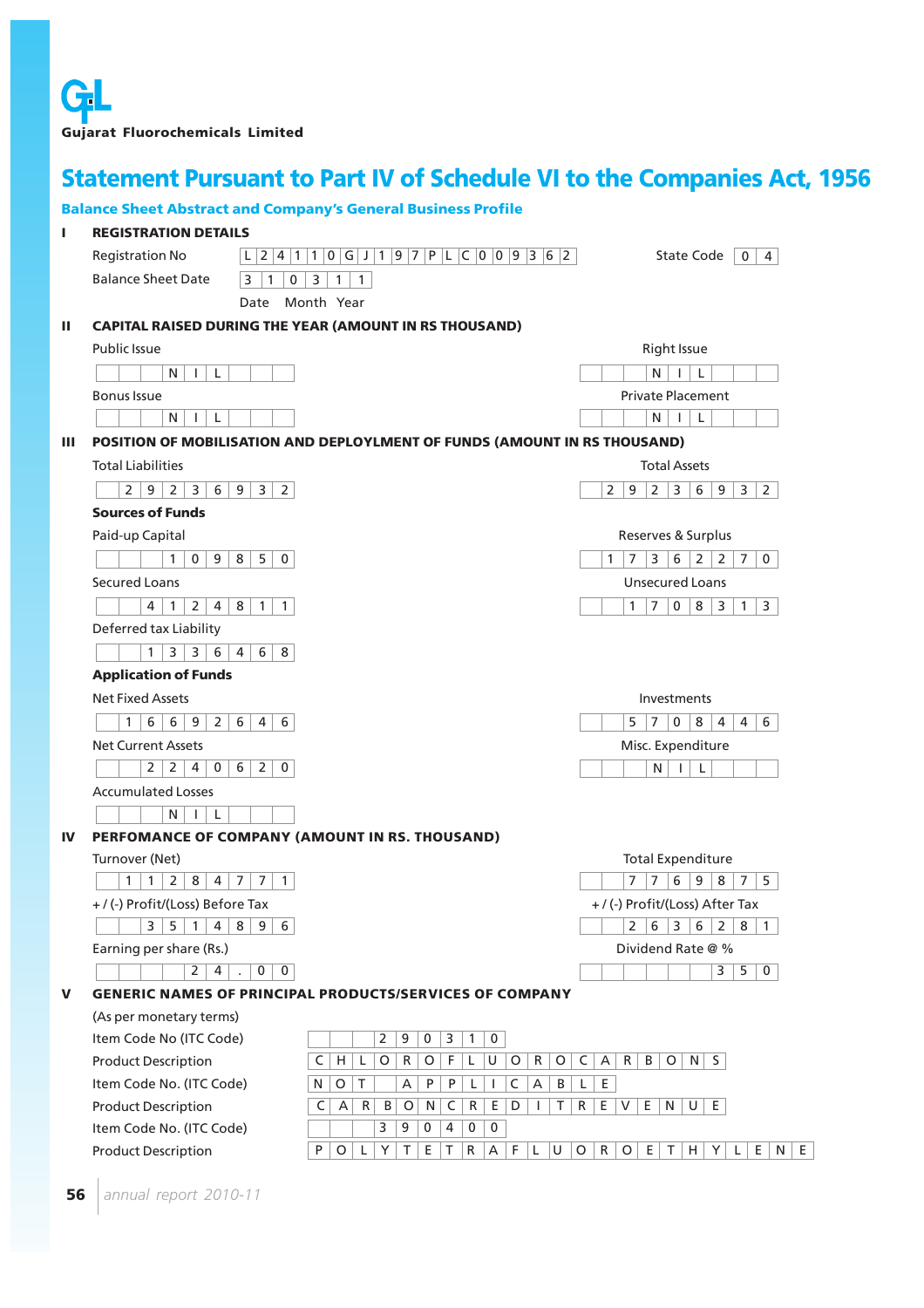

**THIS PAGE HAS BEEN PARTICLE HAS BEEN**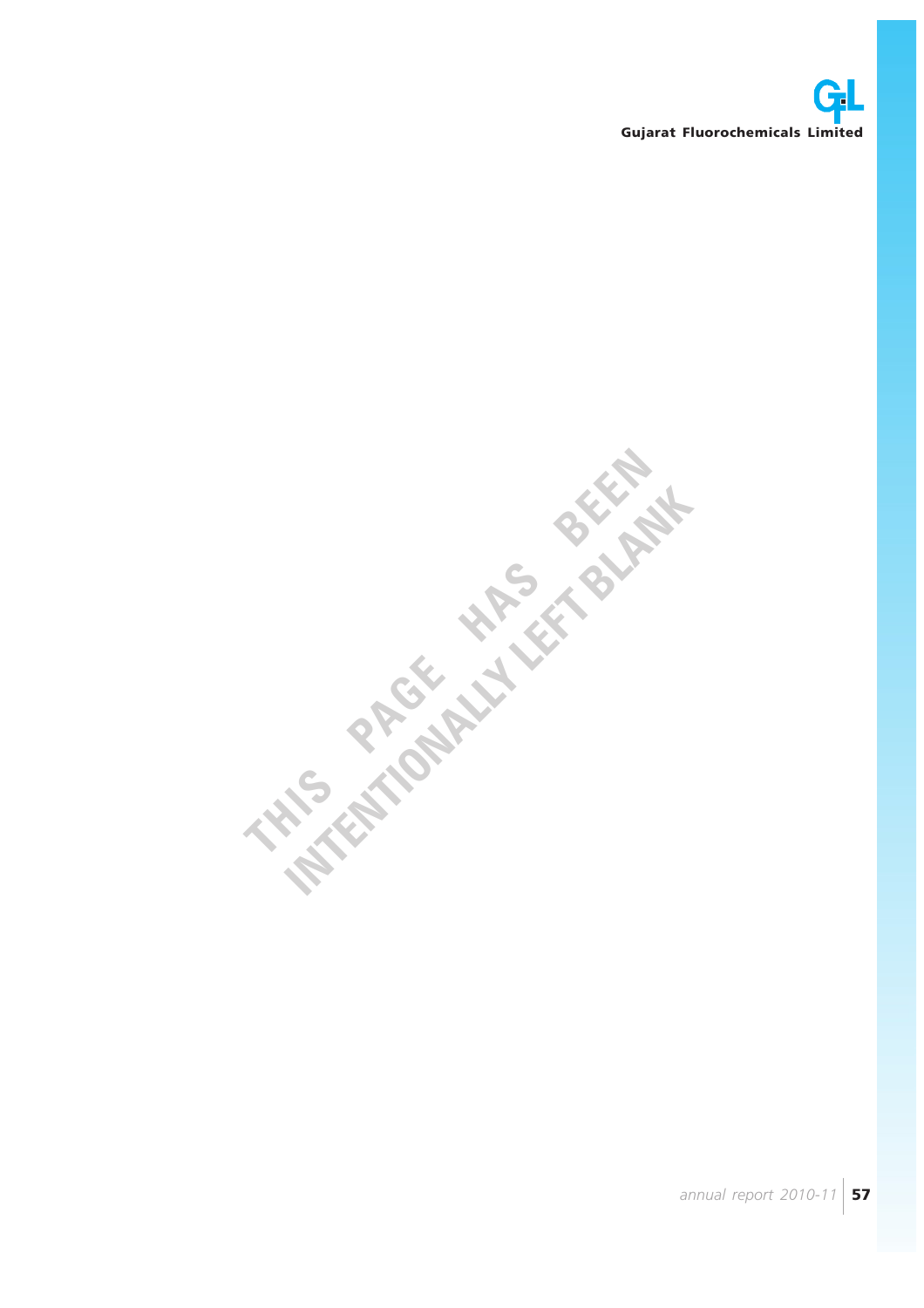

# GUJARAT FLUOROCHEMICALS LIMITED

# CONSOLIDATED

# ANNUAL ACCOUNTS

2010 – 2011

**58** annual report 2010-11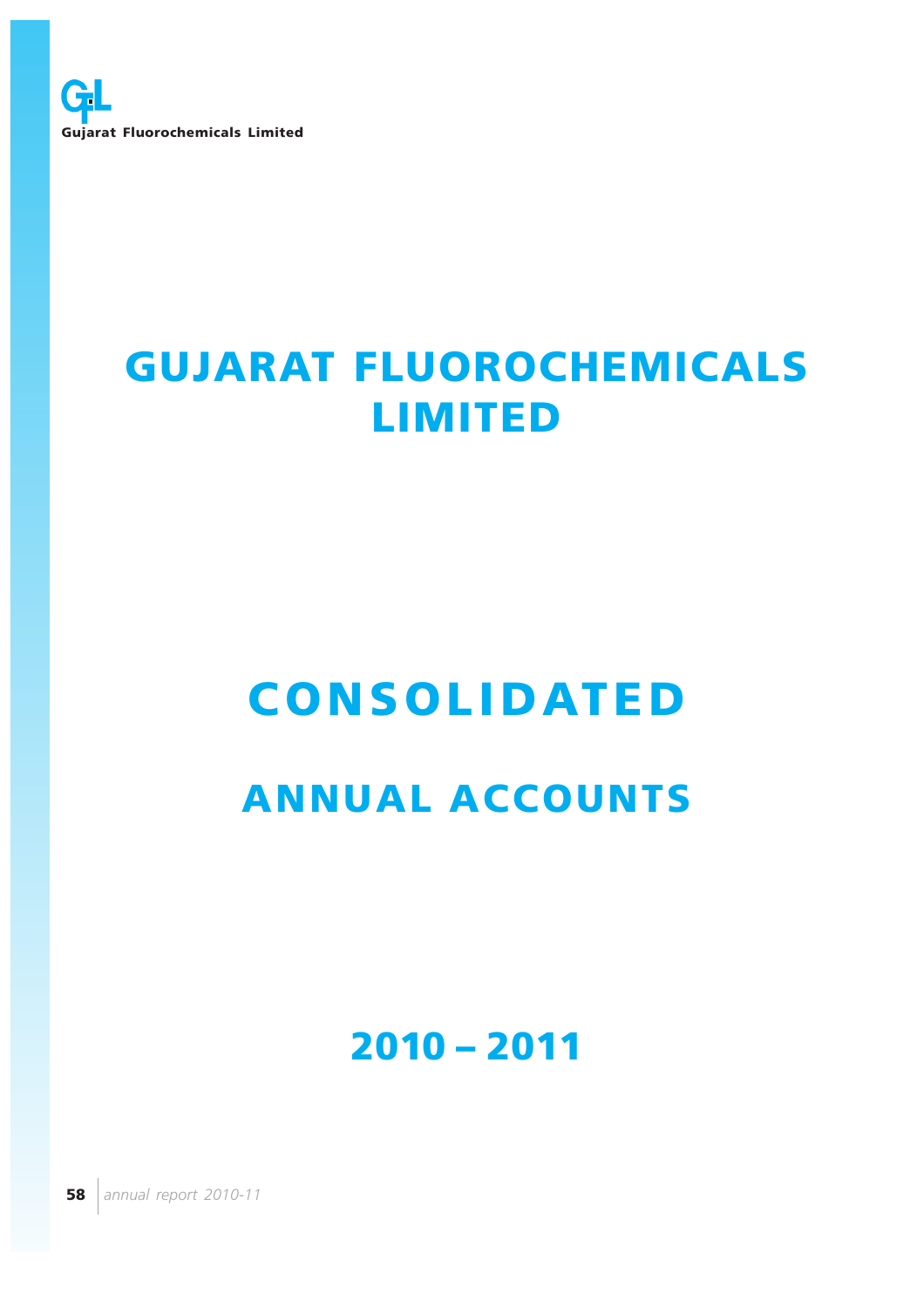## Auditor's Report on Consolidated Financial Statement

#### AUDITOR'S REPORT TO THE BOARD OF DIRECTORS OF GUJARAT FLUOROCHEMICALS LIMITED ON CONSOLIDATED FINANCIAL STATEMENTS OF GUJARAT FLUOROCHEMICALS LIMITED, ITS SUBSIDIARIES, JOINT VENTURES AND ASSOCIATE.

We have audited the attached Consolidated Balance Sheet of Gujarat Fluorochemicals Limited (the "Company"), its subsidiaries, joint ventures and associate, (collectively "Group") as at 31<sup>st</sup> March 2011, and also the Consolidated Profit and Loss Account and the Consolidated Cash Flow Statement for the year ended on that date annexed thereto. These Consolidated Financial Statements are the responsibility of the Company's management and have been prepared by the management on the basis of separate financial statements and other financial information regarding components. Our responsibility is to express an opinion on these Consolidated Financial Statements based on our audit.

We conducted our audit in accordance with the auditing standards generally accepted in India. Those standards require that we plan and perform the audit to obtain reasonable assurance about whether the financial statements are free of material misstatement. An audit includes examining, on a test basis, evidence supporting the amounts and disclosures in the financial statements. An audit also includes assessing the accounting principles used and significant estimates made by Management, as well as evaluating the overall financial statement presentation. We believe that our audit provides a reasonable basis for our opinion.

We have not audited the financial statements of the subsidiaries, Fame India Limited (consolidated) and Inox Wind Limited, and a joint venture, Xuancheng HengYuan Chemical Technology Co. Ltd which reflect the Group's share of total assets of Rs. 47253.01 lacs as at 31st March 2011, the Group's share of total revenue of Rs. 8084.07 lacs and net cash inflow amounting to Rs. 57.24 lacs for the year then ended, as considered in the consolidated financial statements. We also did not audit the financial statements of an associate of the Company's subsidiary whose financial statement reflect the Group's share of profit for the year of Rs. Nil and Group's share of profit upto 31<sup>st</sup> March 2011 of Rs. 1.18 lacs. The financial statements and other financial information of these subsidiaries, joint ventures and associate have been audited by other auditors, whose reports have been furnished to us, and our opinion, insofar as it relates to the amounts included in respect of said subsidiaries, joint venture and associate, is based solely on the reports of the other auditors.

We report that the Consolidated Financial Statements have been prepared by the Company's management in accordance with the requirements of Accounting Standard (AS) 21 - Consolidated Financial Statements, Accounting Standard (AS) 23 - Accounting for Investments in Associates in Consolidated Financial Statements and Accounting Standard (AS) 27 – Financial Reporting of Interests in Joint Venture, notified by the Companies (Accounting Standards) Rules, 2006 and the relevant provisions of the Companies Act, 1956.

Based on our audit and on consideration of reports of other auditors on separate financial statements and to the best of our information and according to the explanations given to us, we are of the opinion that the attached Consolidated Financial Statements give a true and fair view in conformity with the accounting principles generally accepted in India.

- (a) in the case of the Consolidated Balance Sheet, of the state of affairs of the Group as at 31<sup>st</sup> March 2011;
- (b) in the case of the Consolidated Profit and Loss Account, of the profit of the Group for the year ended on that date; and
- (c) in the case of the Consolidated Cash Flow Statement, of the cash flows of the Group for the year ended on that date.

For Patankar & Associates Chartered Accountants Firm Reg. No. 107628W

> M. Y. Kulkarni Partner Membership No. 35524

Place : Pune Dated : 27th May 2011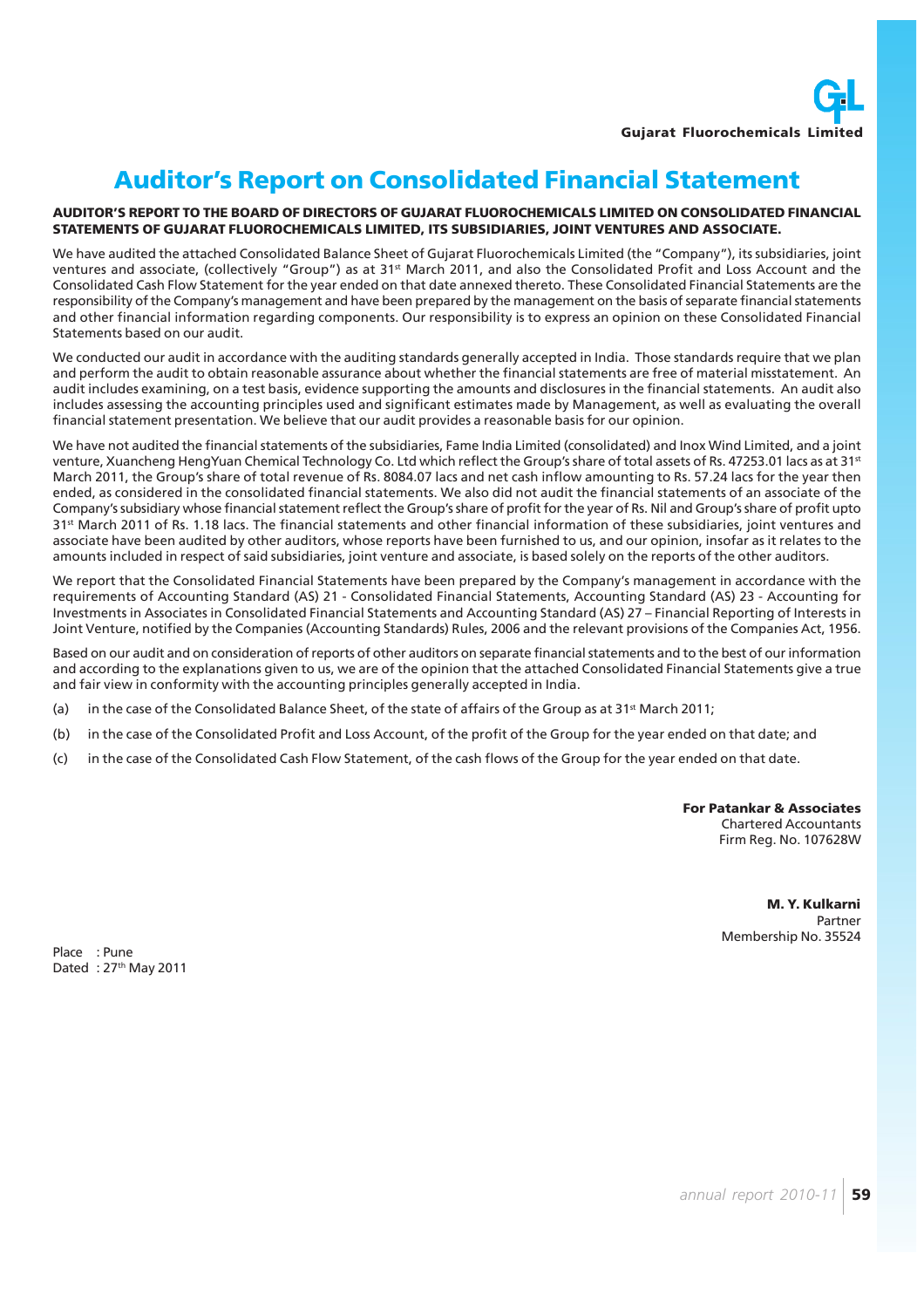## Consolidated Balance Sheet of Gujarat Fluorochemicals Limited and its Subsidiary Companies as at 31 st March, 2011

|   |               |              |                                                                                                                                | <b>Schedule</b><br><b>Number</b> | As at 31st March, 2011<br><b>Amount (Rs. in Lacs)</b> |                      |                                  | As at 31st March, 2010<br>Amount (Rs. in Lacs) |
|---|---------------|--------------|--------------------------------------------------------------------------------------------------------------------------------|----------------------------------|-------------------------------------------------------|----------------------|----------------------------------|------------------------------------------------|
| Т |               |              | <b>SOURCES OF FUNDS</b>                                                                                                        |                                  |                                                       |                      |                                  |                                                |
|   | 1             |              | <b>Shareholders' Funds</b>                                                                                                     |                                  |                                                       |                      |                                  |                                                |
|   |               |              | (a) Capital<br>(b) Reserves and Surplus                                                                                        | $\mathbf{1}$<br>$\overline{2}$   | 1098.50<br>189701.08                                  |                      | 1098.50<br>167061.66             |                                                |
|   |               |              |                                                                                                                                |                                  |                                                       | 190799.58            |                                  | 168160.16                                      |
|   | 2             |              | <b>Minority Interest</b>                                                                                                       |                                  |                                                       | 14392.55             |                                  | 10708.23                                       |
|   | 3             |              | <b>Loan Funds</b>                                                                                                              |                                  |                                                       |                      |                                  |                                                |
|   |               |              | (a) Secured Loans<br>(b) Unsecured Loans                                                                                       | 3<br>4                           | 52294.71<br>26363.02                                  |                      | 44077.31<br>17801.52             |                                                |
|   | 4             |              | <b>Deferred Tax Liability</b>                                                                                                  |                                  |                                                       | 78657.73<br>15123.28 |                                  | 61878.83<br>11332.78                           |
|   |               | <b>Total</b> |                                                                                                                                |                                  |                                                       | 298973.13            |                                  | 252080.01                                      |
| ш |               |              | <b>APPLICATION OF FUNDS</b>                                                                                                    |                                  |                                                       |                      |                                  |                                                |
|   | 1             |              | <b>Goodwill on consolidation</b>                                                                                               |                                  |                                                       | 5053.30              |                                  | 0.00                                           |
|   | $\mathcal{P}$ |              | <b>Fixed Assets</b>                                                                                                            | 5                                |                                                       |                      |                                  |                                                |
|   |               |              | (a) Gross Block<br>(b) Less : Depreciation                                                                                     |                                  | 226928.02<br>40815.45                                 |                      | 169658.29<br>25972.30            |                                                |
|   |               |              | (c) Net Block<br>(d) Capital Work-in-progress (including capital advances)<br>(e) Pre-operative expenditure pending allocation | 6                                | 186112.57<br>41656.61<br>1096.97                      |                      | 143685.99<br>18877.24<br>1014.63 |                                                |
|   |               |              |                                                                                                                                |                                  |                                                       | 228866.15            |                                  | 163577.85                                      |
|   | 3             |              | <b>Investments</b>                                                                                                             | 7                                |                                                       | 46340.95             |                                  | 72344.69                                       |
|   | 4             |              | <b>Deferred Tax Asset</b>                                                                                                      |                                  |                                                       | 233.29               |                                  | 0.74                                           |
|   | 5             | (i)          | <b>Current Assets, Loans and Advances</b>                                                                                      | 8                                |                                                       |                      |                                  |                                                |
|   |               |              | (a) Inventories<br>(b) Sundry Debtors<br>(c) Cash and Bank Balances                                                            |                                  | 25502.29<br>20014.79<br>6117.10                       |                      | 20392.03<br>10518.30<br>13832.03 |                                                |
|   |               |              | (d) Other Current Assets<br>(e) Loans and Advances                                                                             |                                  | 300.65<br>28939.82                                    |                      | 277.00<br>15203.06               |                                                |
|   |               |              | Sub-Total (i)                                                                                                                  |                                  | 80874.64                                              |                      | 60222.42                         |                                                |
|   |               |              | (ii) Less: Current Liabilities and Provisions<br>(a) Liabilities<br>(b) Provisions                                             | 9                                | 57977.79<br>4417.41                                   |                      | 41260.99<br>2804.71              |                                                |
|   |               |              | Sub-Total (ii)                                                                                                                 |                                  | 62395.20                                              |                      | 44065.69                         |                                                |
|   |               |              | Net Current Assets (i) - (ii)                                                                                                  |                                  |                                                       | 18479.44             |                                  | 16156.73                                       |
|   |               | <b>Total</b> |                                                                                                                                |                                  |                                                       | 298973.13            |                                  | 252080.01                                      |
|   |               |              | Notes forming part of Accounts                                                                                                 | 17                               |                                                       |                      |                                  |                                                |

As per our report of even date attached

| <b>For PATANKAR &amp; ASSOCIATES</b>  | V. K. JAIN                             | <b>DR. S. RAMA IYER</b> | <b>SHAILE</b> |  |
|---------------------------------------|----------------------------------------|-------------------------|---------------|--|
| <b>Chartered Accountants</b>          | Managing Director                      | Director                | Director      |  |
| M. Y. Kulkarni                        | <b>DEEPAK ASHER</b>                    | <b>B. V. DESAI</b>      | S. P. JA      |  |
| Partner                               | Director                               | Company Secretary       | Director      |  |
| Place : Pune<br>Dated: 27th May, 2011 | Place : Noida<br>Dated: 27th May, 2011 |                         |               |  |

B. V. DESAI S. P. JAIN Company Secretary Director

# DR. S. RAMA IYER SHAILENDRA SWARUP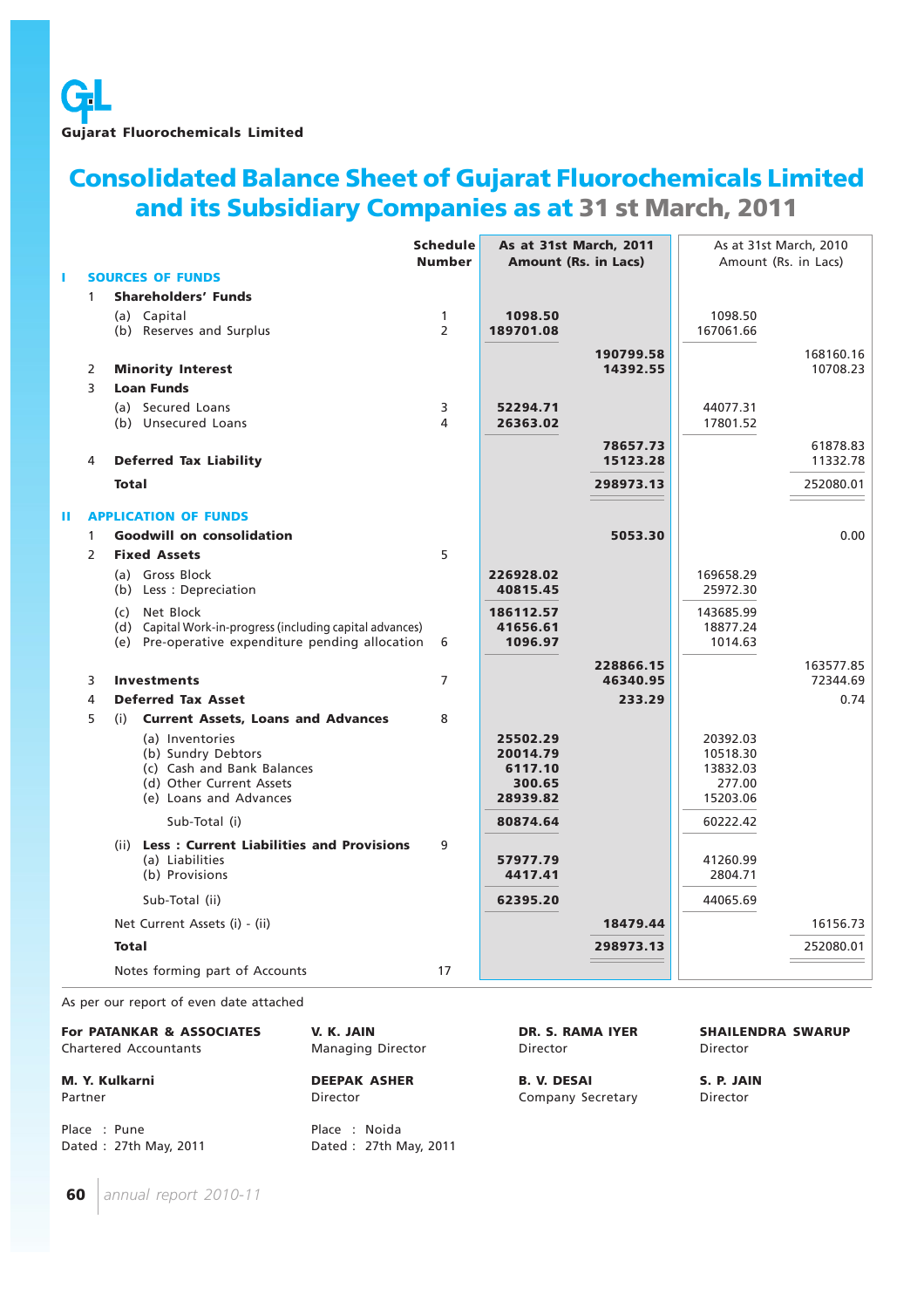#### Consolidated Profit and Loss Account of Gujarat Fluorochemicals Limited and its Subsidiary Companies for the year ended 31 st March, 2011

|                        |                                                                                                                                                                                       | <b>Schedule</b><br><b>Number</b> | 2010-2011<br><b>Amount (Rs. in Lacs)</b>       |                             | 2009-2010<br>Amount (Rs. in Lacs)                  |                              |
|------------------------|---------------------------------------------------------------------------------------------------------------------------------------------------------------------------------------|----------------------------------|------------------------------------------------|-----------------------------|----------------------------------------------------|------------------------------|
|                        | <b>INCOME</b>                                                                                                                                                                         |                                  |                                                |                             |                                                    |                              |
| $\mathbf{1}$           | Sales and Services - Gross<br>Less: Excise Duty                                                                                                                                       |                                  |                                                | 147443.00<br>3439.17        |                                                    | 128031.14<br>2014.96         |
|                        | Sales and Services - Net                                                                                                                                                              | 10                               |                                                | 144003.83                   |                                                    | 126016.18                    |
| $\overline{2}$         | Other Income                                                                                                                                                                          | 11                               |                                                | 9832.61                     |                                                    | 7038.66                      |
| $\mathbf{1}$<br>2<br>3 | <b>EXPENDITURE</b><br>(Increase) / Decrease in Stocks<br>Materials Consumed and Purchase of Goods<br>Manufacturing, Operating and other Expenses                                      | 12<br>13<br>14                   | 1372.67<br>34961.20<br>65716.42                | 153836.43                   | (910.97)<br>22279.94<br>49813.95                   | 133054.84                    |
| 4<br>5<br>6<br>7<br>8  | Salaries and Benefits<br>Provision for diminution in value of investments (Net)<br>Interest<br>Goodwill on consolidation written off<br>Depreciation & Amortization                   | 15<br>$\overline{7}$<br>16<br>5  | 8833.59<br>60.75<br>4328.24<br>0.00<br>9699.84 |                             | 6956.32<br>1559.84<br>5170.02<br>167.85<br>7790.50 |                              |
|                        | Less: Expenses Capitalized                                                                                                                                                            |                                  | 124972.71<br>(6918.42)                         |                             | 92827.44<br>(784.95)                               |                              |
|                        | <b>Net Expenditure</b>                                                                                                                                                                |                                  |                                                | 118054.30                   |                                                    | 92042.49                     |
| 9                      | Profit before Taxation<br>10 Provision for Taxation for the year<br>Current tax                                                                                                       |                                  | 7498.79                                        | 35782.14                    | 7301.50                                            | 41012.35                     |
|                        | MAT Credit Entitlement<br>Deferred tax                                                                                                                                                |                                  | (693.38)<br>3586.60                            |                             | (1102.00)<br>969.00                                |                              |
|                        |                                                                                                                                                                                       |                                  |                                                | 10392.00                    |                                                    | 7168.50                      |
|                        | 11 Profit after tax<br>12 Add: Taxation in respect of earlier years<br>(refer Note No. 10 in Notes to Accounts)<br><b>MAT Credit Entitlement</b><br>Deferred tax Credit<br>Income tax |                                  | 1543.39<br>0.00<br>120.82                      | 25390.13                    | 978.00<br>192.63<br>(3.95)                         | 33843.85                     |
|                        |                                                                                                                                                                                       |                                  |                                                | 1664.21                     |                                                    | 1166.68                      |
|                        | 13 Profit for the year<br>14 Add/(Less): Minority Interest                                                                                                                            |                                  |                                                | 27054.34<br>87.80           |                                                    | 35010.52<br>(922.61)         |
|                        | 15 Net Profit<br>16 Profit brought forward from previous year<br>17 Share in opening profit in Joint Venture                                                                          |                                  |                                                | 27142.14<br>2212.93<br>0.00 |                                                    | 34087.91<br>1385.13<br>31.69 |
|                        | 18 Profit available for appropriation<br>19 Less : Appropriations<br>Transfer to General Reserve                                                                                      |                                  | 22000.00                                       | 29355.07                    | 28800.00                                           | 35504.73                     |
|                        | Transfer to Statutory Surplus Reserve<br>Interim Dividend<br>Proposed Dividend<br>Tax on Dividend                                                                                     |                                  | 12.72<br>1098.50<br>2746.25<br>627.96          |                             | 0.00<br>2197.00<br>1647.75<br>647.05               |                              |
|                        |                                                                                                                                                                                       |                                  |                                                | 26485.43                    |                                                    | 33291.80                     |
| 20                     | Balance carried to Balance Sheet                                                                                                                                                      |                                  |                                                | 2869.64                     |                                                    | 2212.93                      |
|                        | Basic and diluted Earnings per Share of Re 1 each<br>Notes forming part of Accounts                                                                                                   | 17                               |                                                | 24.71                       |                                                    | 31.03                        |

As per our report of even date attached

| <b>For PATANKAR &amp; ASSOCIATES</b>  | V. K. JAIN                             | <b>DR. S. RAMA IYER</b> | <b>SHAILENDRA SWARUP</b> |
|---------------------------------------|----------------------------------------|-------------------------|--------------------------|
| <b>Chartered Accountants</b>          | Managing Director                      | Director                | Director                 |
| M. Y. Kulkarni                        | <b>DEEPAK ASHER</b>                    | <b>B. V. DESAI</b>      | S. P. JAIN               |
| Partner                               | Director                               | Company Secretary       | Director                 |
| Place : Pune<br>Dated: 27th May, 2011 | Place : Noida<br>Dated: 27th May, 2011 |                         |                          |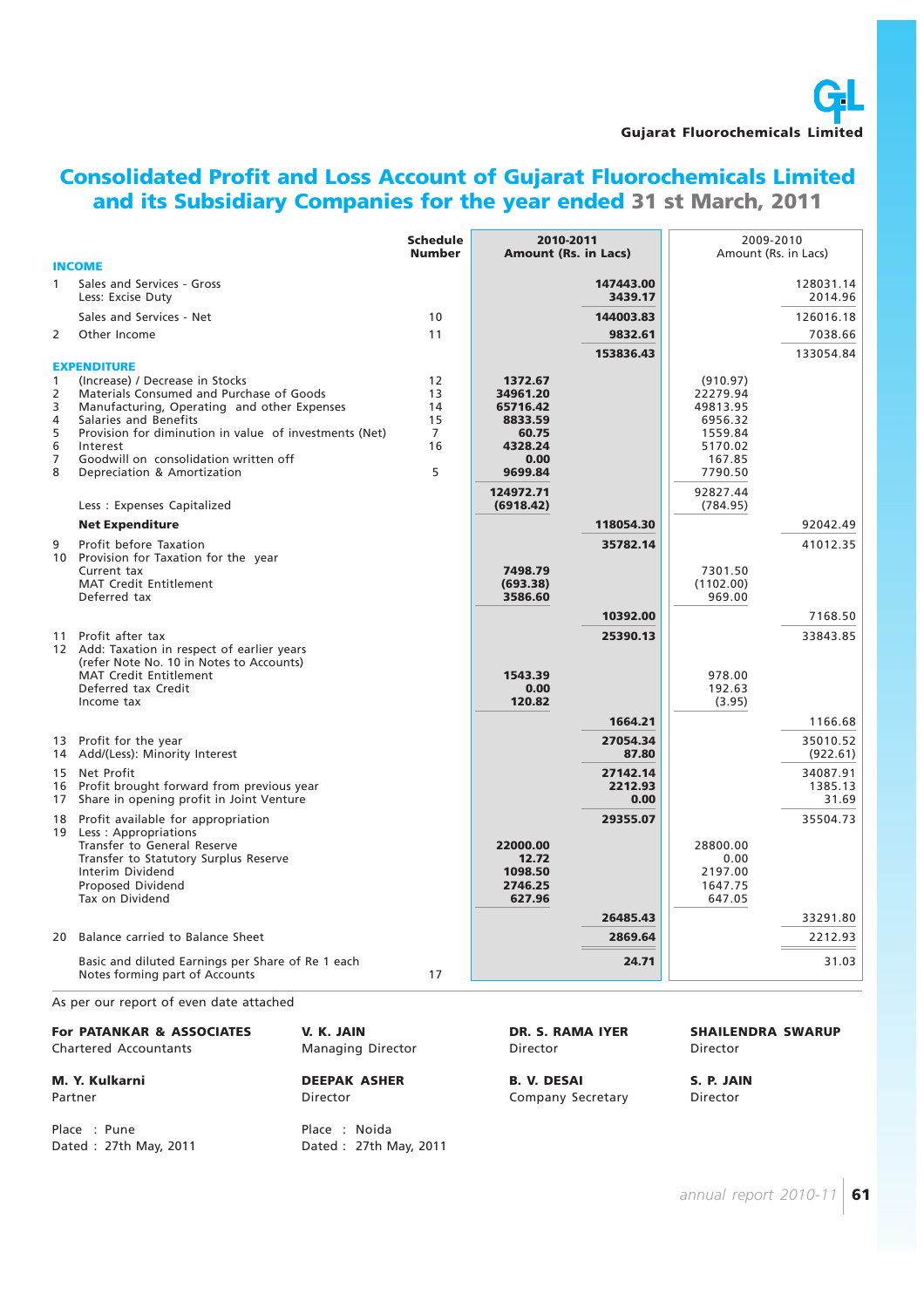#### Consolidated Cash Flow Statement of Gujarat Fluorochemicals Limited and its Subsidiary Companies for the year ended 31 st March, 2011

|        |                                                                                                                                                                                                                                                                                                                                                             | <b>Amount (Rs. in Lacs)</b>                                         |                                                                        |
|--------|-------------------------------------------------------------------------------------------------------------------------------------------------------------------------------------------------------------------------------------------------------------------------------------------------------------------------------------------------------------|---------------------------------------------------------------------|------------------------------------------------------------------------|
|        |                                                                                                                                                                                                                                                                                                                                                             | 2010-2011                                                           | 2009-2010                                                              |
| A      | <b>Cash flow from operating activities</b>                                                                                                                                                                                                                                                                                                                  |                                                                     |                                                                        |
|        | Net profit before tax<br>Adjustments for:                                                                                                                                                                                                                                                                                                                   | 35782.14                                                            | 41012.35                                                               |
|        | Depreciation and Amortisation                                                                                                                                                                                                                                                                                                                               | 9699.84                                                             | 7790.50                                                                |
|        | Provision for diminution in value of investments                                                                                                                                                                                                                                                                                                            | 60.75                                                               | 1559.84                                                                |
|        | Provision for doubtful debts<br>Provision of doubtful advances                                                                                                                                                                                                                                                                                              | 118.67<br>7.06                                                      | 25.53                                                                  |
|        | Bad debts written off                                                                                                                                                                                                                                                                                                                                       | 3.41                                                                | 0.00<br>15.37                                                          |
|        | Liabilities and provisions written back                                                                                                                                                                                                                                                                                                                     | (201.66)                                                            | (586.18)                                                               |
|        | Amounts written-off                                                                                                                                                                                                                                                                                                                                         | 54.82                                                               | 0.00                                                                   |
|        | Unreailsed Foreign exchange (Gain)/Loss<br>Loss on assets sold/written off (Net)                                                                                                                                                                                                                                                                            | 432.17<br>61.94                                                     | (4868.38)<br>8.31                                                      |
|        | Amortization of Value of Stock Option                                                                                                                                                                                                                                                                                                                       | 9.87                                                                | 16.22                                                                  |
|        | Goodwill written off                                                                                                                                                                                                                                                                                                                                        | 0.00                                                                | 167.85                                                                 |
|        | Income in respect of Investments (Net)                                                                                                                                                                                                                                                                                                                      | (5487.23)<br>4328.24                                                | (2591.55)                                                              |
|        | Interest                                                                                                                                                                                                                                                                                                                                                    |                                                                     | 5170.02                                                                |
|        | Operating profit before working capital changes                                                                                                                                                                                                                                                                                                             | 9087.89<br>44870.03                                                 | 6707.53<br>47719.88                                                    |
|        | Adjustments for:                                                                                                                                                                                                                                                                                                                                            |                                                                     |                                                                        |
|        | Trade and other receivables                                                                                                                                                                                                                                                                                                                                 | (14725.90)                                                          | 14477.41                                                               |
|        | Inventories<br>Trade payables                                                                                                                                                                                                                                                                                                                               | (5023.77)<br>10391.14                                               | (1008.18)<br>18386.78                                                  |
|        |                                                                                                                                                                                                                                                                                                                                                             |                                                                     |                                                                        |
|        | Cash generated from operations                                                                                                                                                                                                                                                                                                                              | (9358.52)<br>35511.50                                               | 31856.02<br>79575.89                                                   |
|        | Direct taxes paid (Net)                                                                                                                                                                                                                                                                                                                                     | (7649.05)                                                           | (6470.11)                                                              |
|        | Net cash from operating activities                                                                                                                                                                                                                                                                                                                          | 27862.46                                                            | 73105.78                                                               |
| В      | <b>Cash flow from investing activities</b><br>Purchase of fixed assets (including change in capital work in progress, capital advances<br>and pre-operative expenses)<br>Sale of fixed assets<br>Acquisition of intangible assets<br>Purchase of investments<br>Deposit in Escrow Account for Open Offer - see note below<br>Redemption/Sale of Investments | (61135.01)<br>19.06<br>0.00<br>(88631.32)<br>4221.54<br>110524.55   | (37769.79)<br>11.26<br>318.65<br>(141591.10)<br>(4221.54)<br>115228.36 |
|        | Purchase of Investment property<br>Inter corporate and other loans (Net)<br>Interest, Dividend received and others (Net of expenses)<br>Adjustment for receivables on investment account                                                                                                                                                                    | 0.00<br>471.84<br>538.42<br>145.06                                  | (271.90)<br>589.56<br>3061.47<br>7.37                                  |
|        | Net cash used in investment activities                                                                                                                                                                                                                                                                                                                      | (33845.85)                                                          | (64637.66)                                                             |
| C      | <b>Cash flow from financing activities</b><br>Share issue under ESOP<br>Shares issued<br>Debentures issued<br>Repayment of/Proceeds from Inter Corporate Deposits (Net)<br>Proceeds from/Repayment of Long Term Loan (Net)<br>Repayment of /Proceeds from Short Term Loan (Net)<br>Proceeds from Cash Credit/Overdraft(Net)                                 | 7.16<br>0.06<br>0.00<br>1300.00<br>(10343.32)<br>8275.39<br>8038.02 | 4.17<br>0.06<br>1000.00<br>0.00<br>(28543.94)<br>19173.22<br>0.00      |
|        | Interest paid                                                                                                                                                                                                                                                                                                                                               | (2228.81)                                                           | (5190.94)                                                              |
|        | Dividend paid (Including Tax on Dividend)<br>Net cash (used in)/from financing activities                                                                                                                                                                                                                                                                   | (4616.49)<br>432.01                                                 | (7018.05)<br>(20575.49)                                                |
|        |                                                                                                                                                                                                                                                                                                                                                             |                                                                     |                                                                        |
| D<br>Е | <b>Adjustement on accounts of Foreign Currency Transalation Reserve</b><br><b>Capital receipts</b><br>(Please refer to Note No. 6 in Note to Accounts)<br>Net (increase)/decrease in cash and cash equivalent                                                                                                                                               | 277.05<br>0.00<br>(5,274.34)                                        | 305.25<br>825.05<br>(10977.07)                                         |
|        | Cash and cash equivalents as at 1st April, 2010 (Opening balance)<br>Add: on acquisition of subsidiary (refer Note No. 7 in Note to Accounts)                                                                                                                                                                                                               | 9610.49                                                             | 20587.56                                                               |
|        | Cash and cash equivalents as at 31st March, 2011 (Closing balance)                                                                                                                                                                                                                                                                                          | 1780.95<br>6117.10                                                  | 0.00<br>9610.49                                                        |
|        | Note: Components of cash and cash equivalents are as per Schedule 8 to the Balance Sheet, excluding amount in Escrow Account.                                                                                                                                                                                                                               |                                                                     |                                                                        |

As per our report of even date attached

**For PATANKAR & ASSOCIATES V. K. JAIN V. K. JAIN DR. S. RAMA IYER** SHAILENDRA SWARUP<br>Chartered Accountants **Managing Director** Director Director Director Director Chartered Accountants M. Y. Kulkarni DEEPAK ASHER B. V. DESAI S. P. JAIN

Place : Noida<br>Dated : 27th May, 2011

Company Secretary

Place : Pune<br>Dated : 27th May, 2011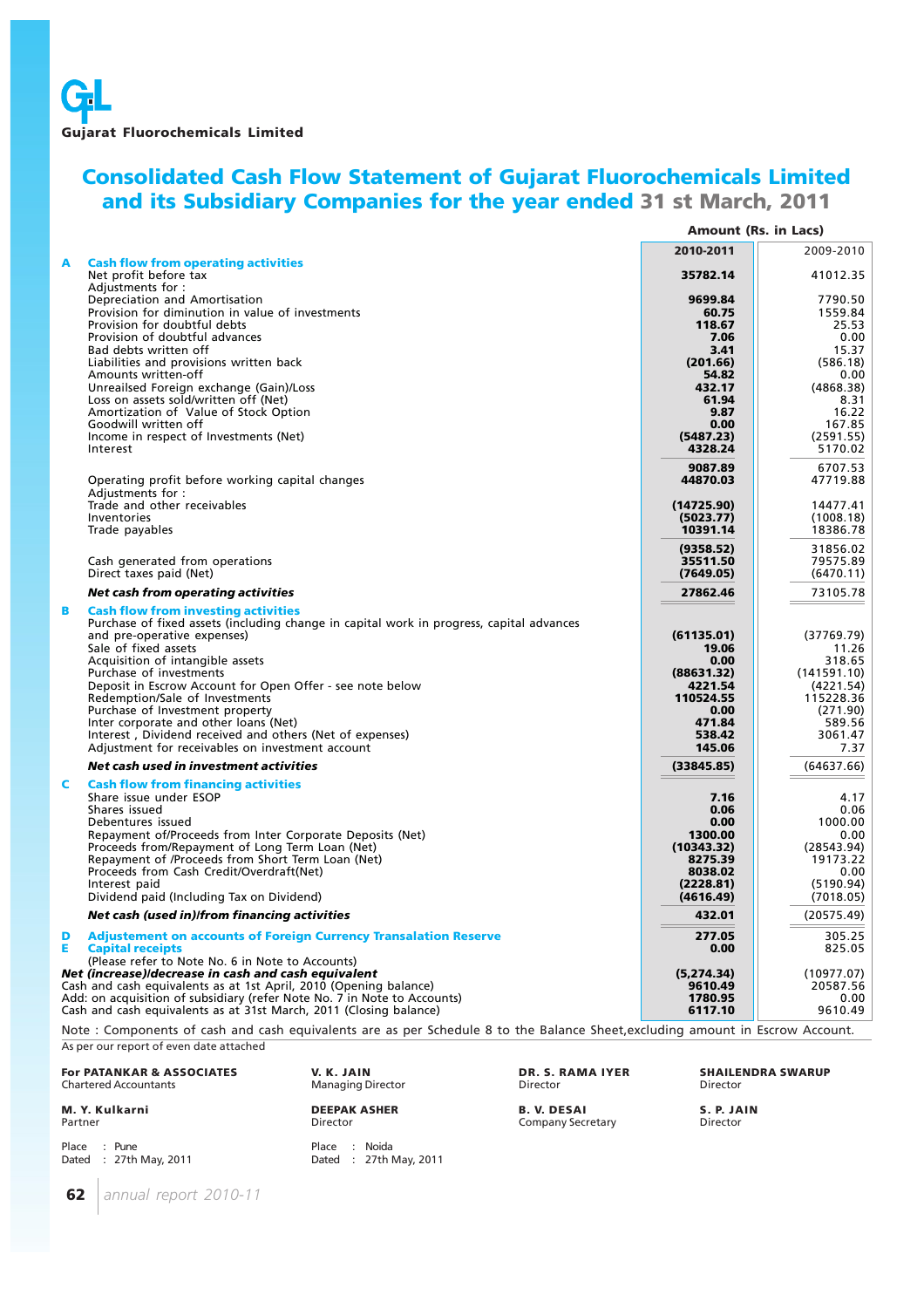|                                                                                                                                                                     | As at 31st March, 2011<br><b>Amount (Rs. in Lacs)</b> |                     |                       | As at 31st March, 2010<br>Amount (Rs. in Lacs) |
|---------------------------------------------------------------------------------------------------------------------------------------------------------------------|-------------------------------------------------------|---------------------|-----------------------|------------------------------------------------|
| <b>SCHEDULE 1: CAPITAL</b>                                                                                                                                          |                                                       |                     |                       |                                                |
| Authorised<br>20,00,00,000 Equity Shares of Re 1 each                                                                                                               |                                                       | 2000.00             |                       | 2000.00                                        |
| <b>Issued and Subscribed and Paid Up</b><br>10,98,50,000 Equity Shares of Re 1 each                                                                                 |                                                       | 1098.50             |                       | 1098.50                                        |
| Out of above 5,77,15,310 shares are held by the Holding Co.<br>Inox Leasing & Finance Limited                                                                       |                                                       |                     |                       |                                                |
| Total                                                                                                                                                               |                                                       | 1098.50             |                       | 1098.50                                        |
| <b>SCHEDULE 2: RESERVES AND SURPLUS</b><br><b>Capital Reserves</b>                                                                                                  |                                                       |                     |                       |                                                |
| As per last Balance Sheet<br>Addition during the year (refer Note No. 6 in Notes to Accounts)                                                                       | 11880.56<br>0.00                                      |                     | 11055.83<br>824.73    |                                                |
|                                                                                                                                                                     |                                                       | 11880.56            |                       | 11880.56                                       |
| <b>Share Premium Account</b><br>As per last Balance Sheet                                                                                                           | 8255.11                                               |                     | 8234.72               |                                                |
| (Less)/Add: Adjustment on account of FCCB premium and grant of                                                                                                      |                                                       |                     |                       |                                                |
| stock options to employees in subsidiaries                                                                                                                          | (11.39)                                               |                     | 20.39                 |                                                |
| <b>Capital Redemption Reserve</b>                                                                                                                                   |                                                       | 8243.73             |                       | 8255.11                                        |
| As per last Balance Sheet                                                                                                                                           |                                                       | 59.30               |                       | 59.30                                          |
| <b>Amalgamation Reserve</b><br>As per last Balance Sheet                                                                                                            |                                                       | 248.18              |                       | 248.18                                         |
| <b>General Reserve</b>                                                                                                                                              |                                                       |                     |                       |                                                |
| As per last Balance Sheet<br>Add: Transfer from Profit and Loss Account                                                                                             | 144100.00<br>22000.00                                 |                     | 115300.00<br>28800.00 |                                                |
| <b>Foreign Currency Transalation Reserve</b><br><b>Profit and Loss Account</b>                                                                                      |                                                       | 166100.00<br>281.25 |                       | 144100.00<br>298.37                            |
| Balance as per Annexed Account                                                                                                                                      |                                                       | 2869.64             |                       | 2212.93                                        |
|                                                                                                                                                                     |                                                       | 189682.66           |                       | 167054.46                                      |
| <b>Group Share in Joint Ventures</b>                                                                                                                                |                                                       | 18.42               |                       | 7.20                                           |
| Total                                                                                                                                                               |                                                       | 189701.08           |                       | 167061.66                                      |
| <b>SCHEDULE 3 : SECURED LOANS</b><br><b>From Banks</b>                                                                                                              |                                                       |                     |                       |                                                |
| Cash Credit/Overdraft<br>Rupee Loans                                                                                                                                |                                                       | 8038.02<br>13620.49 |                       | 0.00<br>25481.19                               |
| (amount payable within one year Rs. 8253.58 Lacs,                                                                                                                   |                                                       |                     |                       |                                                |
| Previous year Rs. 11452.46 Lacs)<br>Foreign Currency Loans<br>$\overline{\phantom{a}}$                                                                              |                                                       | 30636.20            |                       | 18596.12                                       |
| (amount payable within one year Rs. 11081.34 Lacs,<br>Previous year Rs. 1217.37 Lacs)                                                                               |                                                       |                     |                       |                                                |
| Total                                                                                                                                                               |                                                       | 52294.71            |                       | 44077.31                                       |
| <b>SCHEDULE 4 : UN SECURED LOANS</b><br><b>From Banks</b><br><b>Short Term Loans</b>                                                                                |                                                       |                     |                       |                                                |
| Rupee Loans                                                                                                                                                         |                                                       | 11000.00            |                       | 9642.44                                        |
| Foreign Currency Loans<br>10,00,000 7% Unsecured Fully Convertible Debentures of Rs. 100 each<br>(optionally convertible into fully paid equity shares at par after |                                                       | 6083.13             |                       | 5997.02                                        |
| a period of three years from the date of allotment viz. on 19.3.2013)                                                                                               | 1000.00                                               |                     | 1000.00               |                                                |
| Add Interest accrued and due                                                                                                                                        | 66.12                                                 |                     | 2.93                  |                                                |
| <b>Foreign Currency Convertible Bonds</b>                                                                                                                           |                                                       | 1066.12             |                       | 1002.93                                        |
| (Refer Note No. 12 in notes to accounts)                                                                                                                            |                                                       |                     |                       |                                                |
| 8,000 Zero-coupon Series A Foreign Currency Convertible Bonds of<br>US \$ 1,000 per bond                                                                            |                                                       | 3572.00             |                       | 0.00                                           |
| 4,000 0.5% per annum Series B Foreign Currency Convertible Bonds of                                                                                                 |                                                       |                     |                       |                                                |
| US \$ 1,000 per bond<br><b>Inter Corporate Deposit-from Holding Company</b>                                                                                         |                                                       | 1786.00             |                       | 0.00                                           |
|                                                                                                                                                                     |                                                       | 1800.00<br>25307.25 |                       | 500.00<br>17142.39                             |
| <b>Group Share in Joint Ventures</b>                                                                                                                                |                                                       | 1055.77             |                       | 659.13                                         |
|                                                                                                                                                                     |                                                       | 26363.02            |                       | 17801.52                                       |
|                                                                                                                                                                     |                                                       |                     |                       |                                                |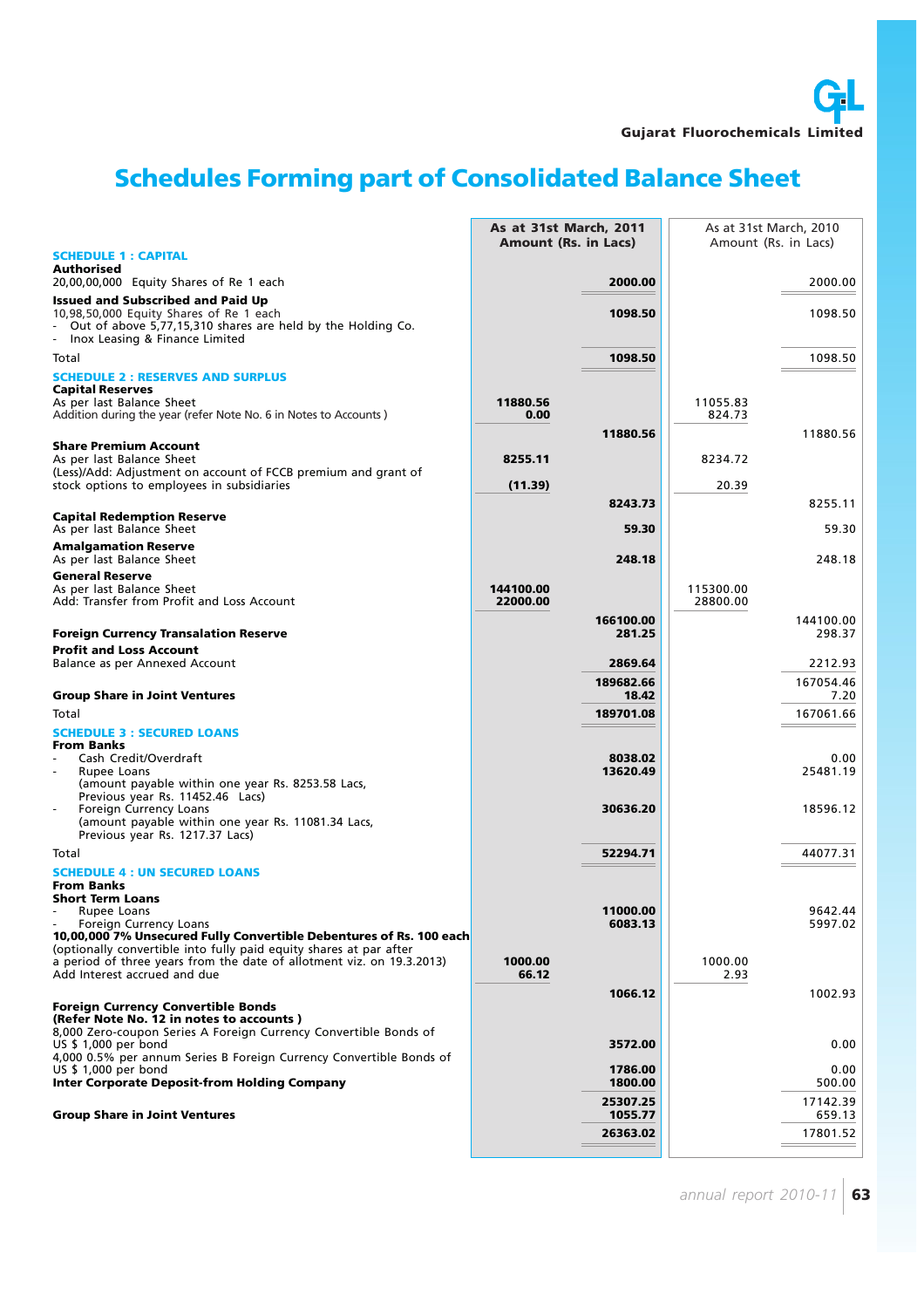| SCHEDULE 5 - FIXED ASSETS                       |           |                                          |                             |            |                             |                    |          |                                    |                |                           |                   |                    | Amount (Rs. in Lacs) |                    |
|-------------------------------------------------|-----------|------------------------------------------|-----------------------------|------------|-----------------------------|--------------------|----------|------------------------------------|----------------|---------------------------|-------------------|--------------------|----------------------|--------------------|
| <b>Particulars</b>                              |           |                                          | Ū                           | ross Block |                             |                    |          |                                    |                | Depreciation/Amortization |                   |                    |                      | Net Block          |
|                                                 |           | As at Translation<br>1-Apr-10 Difference | Acquisition(*)              |            | <b>Additions Deductions</b> | As at<br>31-Mar-11 | As at    | Translation<br>1-Apr-10 Difference | Acquisition(*) | For the<br>Year           | <b>Deductions</b> | 31-Mar-11<br>As at | As at<br>31-Mar-11   | As at<br>31-Mar-10 |
| <b>Tangible Assets</b><br><u>ີ</u>              |           |                                          |                             |            |                             |                    |          |                                    |                |                           |                   |                    |                      |                    |
| Land                                            |           |                                          |                             |            |                             |                    |          |                                    |                |                           |                   |                    |                      |                    |
| Freehold Land                                   | 2709.44   |                                          | 60<br>483.                  | 140.28     |                             | 3333.32            |          |                                    |                |                           |                   |                    | 3333.32              | 2709.44            |
| Leasehold Land                                  | 2373.62   |                                          |                             | 2642.89    |                             | 5016.51            | 132.64   |                                    |                | 33.56                     |                   | 166.20             | 4850.31              | 2240.98            |
| <b>Buildings and Roads</b>                      | 24668.61  |                                          | $\frac{1}{2}$<br>230.       | 2981.30    |                             | 27880.22           | 2080.08  |                                    | 14.16          | 626.86                    |                   | 2721.10            | 25159.12             | 22588.53           |
| improvements<br>Lease hold                      | 7289.54   |                                          | 8Ö<br>9914.                 | 1662.81    | 14.25                       | 18852.18           | 834.73   |                                    | 3126.73        | 683.50                    | 8.82              | 4636.14            | 14216.04             | 6454.81            |
| Plant and Machinery                             | 78083.21  | $-0.52$                                  | $\tilde{\epsilon}$<br>4844. | 27399.41   | 10.37                       | 110316.10          | 14907.59 | $-0.04$                            | 1239.58        | 4787.12                   | 6.40              | 20927.85           | 89388.25             | 63175.62           |
| Wind Mill                                       | 42194.95  |                                          |                             | 1561.99    | 9.20                        | 43747.74           | 3945.01  |                                    |                | 2294.83                   |                   | 6239.84            | 37507.90             | 38249.94           |
| Manufacturing and<br>other Equipments           | 2481.23   | $-0.51$                                  | 13<br>774.                  | 635.69     | 76.99                       | 3814.15            | 932.73   | $-0.04$                            | 409.16         | 267.09                    | 55.82             | 1553.12            | 2261.03              | 1548.50            |
| Furniture and Fixtures                          | 3394.08   | $-0.02$                                  | 59<br>2038.                 | 850.35     | 99.22                       | 6184.14            | 928.36   |                                    | 658.24         | 399.67                    | 58.13             | 1928.14            | 4256.00              | 2465.72            |
| Vehicles                                        | 460.87    |                                          | $\overline{58}$<br>අ        | 115.76     | 41.58                       | 584.64             | 158.12   |                                    | 35.89          | 43.10                     | 30.59             | 206.55             | 378.09               | 302.75             |
| Total (a)                                       | 163655.55 | $-1.05$                                  | S.<br>18335.                | 37990.48   | 251.61                      | 219729.00          | 23919.26 | -0.08                              | 5483.76        | 9135.73                   | 159.76            | 38378.94           | 181350.06            | 139736.29          |
| (b) Intangible Assets                           |           |                                          |                             |            |                             |                    |          |                                    |                |                           |                   |                    |                      |                    |
| Technical Know How                              | 1833.29   |                                          |                             | 1032.90    |                             | 2866.19            | 203.05   |                                    |                | 245.34                    |                   | 448.39             | 2417.80              | 1630.24            |
| Software                                        | 456.76    |                                          | sö<br>137.                  | 70.97      |                             | 665.12             | 225.12   |                                    | 137.22         | 73.20                     |                   | 435.54             | 229.58               | 231.64             |
| Rights & Prints Cost<br>Film Distribution       | 989.59    |                                          | $\overline{26}$<br>130.     |            | 890.17                      | 229.68             | 989.59   |                                    | 130.26         |                           | 890.17            | 229.68             |                      |                    |
| Negative rights                                 |           |                                          | 66<br>$\sim$                |            |                             | 2.66               |          |                                    | 2.66           |                           |                   | 2.66               |                      |                    |
| Movie Production                                | 372.35    |                                          |                             |            |                             | 372.35             | 335.12   |                                    |                | 37.23                     |                   | 372.35             |                      | 37.23              |
| Total (b)                                       | 3651.99   |                                          | 5<br>270.                   | 1103.87    | 890.17                      | 4136.00            | 1752.88  |                                    | 270.14         | 355.77                    | 890.17            | 1488.62            | 2647.38              | 1899.11            |
| Group share in<br>Joint Ventures<br>$\tilde{c}$ | 2350.75   | $-10.34$                                 | $\overline{4}$<br>552.      | 170.17     |                             | 3063.02            | 300.15   | $-1.32$                            | 442.58         | 206.48                    |                   | 947.89             | 2115.13              | 2050.60            |
| Grand Total (a+b+c)                             | 169658.29 | $-11.39$                                 | 57<br>19158.                | 39264.52   | 1141.78                     | 226928.02          | 25972.30 | $-1.40$                            | 6196.48        | 9697.98                   | 1049.93           | 40815.45           | 186112.57            | 143685.99          |
| Previous year                                   | 126611.34 | 0.00                                     | $\overline{8}$<br>o         | 43794.63   | 747.68                      | 169658.29          | 18796.32 | 0.00                               | 0.00           | 7904.07                   | 728.09            | 25972.30           |                      |                    |

1. Gross block of Building includes Rs. 4681.02 lacs in respect of building at Nariman Point, Deed of Apartment of which is to be executed. 1. Gross block of Building includes Rs. 4681.02 lacs in respect of building at Nariman Point, Deed of Apartment of which is to be executed. Notes:

2. Freehold Land includes Company's share of undivided plot of land in respect of one of its multiplexes.

2. Freehold Land includes Company's share of undivided plot of land in respect of one of its multiplexes.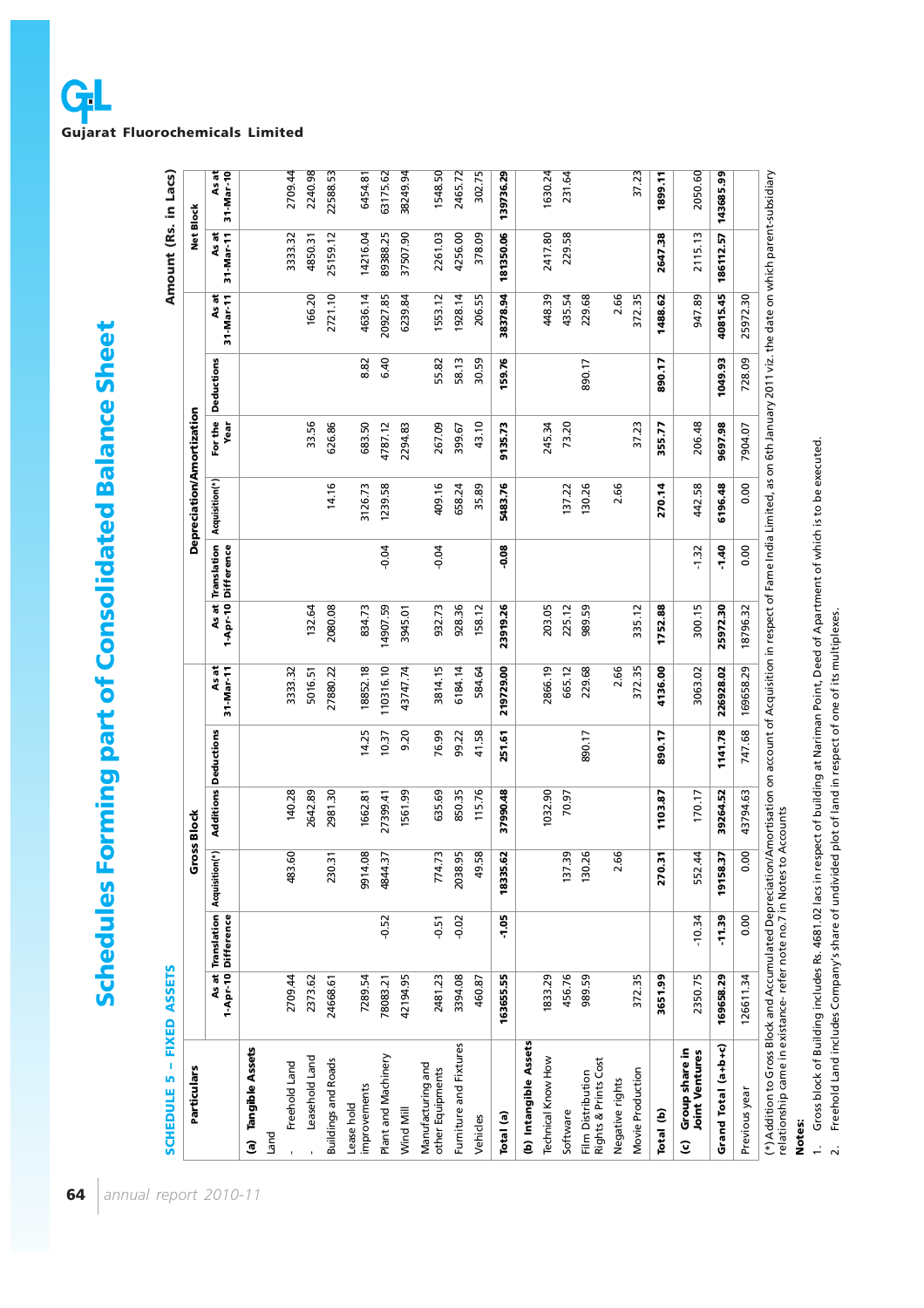|                                                                 | As at 31st March, 2011      | As at 31st March, 2010 |
|-----------------------------------------------------------------|-----------------------------|------------------------|
|                                                                 | <b>Amount (Rs. in Lacs)</b> | Amount (Rs. in Lacs)   |
| <b>SCHEDULE 6: PRE-OPERATIVE EXPENDITURE PENDING ALLOCATION</b> |                             |                        |
| <b>Opening balance</b>                                          | 1014.63                     | 1049.84                |
| Opening balance of Fame India Limited                           | 311.97                      | 0.00                   |
|                                                                 | 1326.60                     | 1049.84                |
| Add: Expenses incurred during the year                          |                             |                        |
| Salaries, Wages, Allowances and benefits                        | 287.16                      | 319.56                 |
| Contribution to Provident and other funds                       | 8.65                        | 15.83                  |
| Staff welfare                                                   | 2.57                        | 2.81                   |
| Legal, Professional and Consultancy charges                     | 307.43                      | 249.90                 |
| Travelling and Conveyance                                       | 130.93                      | 156.39                 |
| Rent                                                            | 1.57                        | 3.74                   |
| Insurance                                                       | 2.67                        | 9.65                   |
| Power & Fuel                                                    | 47.05                       | 51.03                  |
| Communication expenses                                          | 3.84                        | 6.49                   |
| Outsourced personnel cost                                       | 22.20                       | 20.60                  |
| Security charges                                                | 25.21                       | 29.69                  |
| Rates and Taxes                                                 | 3.40                        | 8.34                   |
| Processing fees                                                 | 0.00                        | 52.39                  |
| Interest on fixed loans                                         | 405.99                      | 161.40                 |
| Lease Rentals and Hire Charges                                  | 14.15                       | 12.11                  |
| <b>Testing Charges</b>                                          | 115.49                      | 94.44                  |
| Miscellaneous expenses                                          | 47.18                       | 70.10                  |
| Depreciation                                                    | 0.00                        | 3.38                   |
|                                                                 | 1425.50                     | 1267.85                |
| Less:<br>Dividend on current investments                        | 0.00                        | 0.91                   |
| Profit on sale of current investments                           | 0.00                        | 0.42                   |
| Miscellaneous income                                            | 6.23                        | 3.95                   |
|                                                                 |                             |                        |
|                                                                 | 6.23<br>1419.27             | 5.27<br>1262.58        |
|                                                                 |                             |                        |
|                                                                 | 2745.88                     | 2312.42                |
| Less: Capitalized                                               | 1620.56                     | 1297.79                |
| Less: Expenses on Abandoned Projects Written off                | 28.34                       | 0.00                   |
| Closing Balance                                                 | 1096.97                     | 1014.63                |
|                                                                 |                             |                        |
|                                                                 |                             |                        |

|                                                                                                                                                                           | <b>Face Value</b><br>Rs. | Nos. As at<br>31st March.<br>2011 | Nos. As at<br>31st March,<br>2010    |                          | As at<br>31st March<br>2011<br><b>Amount (Rs. in Lacs)</b> | As at<br>31st March<br>2010<br>Amount (Rs. in Lacs) |          |
|---------------------------------------------------------------------------------------------------------------------------------------------------------------------------|--------------------------|-----------------------------------|--------------------------------------|--------------------------|------------------------------------------------------------|-----------------------------------------------------|----------|
| <b>SCHEDULE 7: INVESTMENTS</b><br>(1)<br><b>Investment in Securities</b><br>(Long term, Non-trade, at cost, unquoted)<br><b>UNQUOTED</b><br>A]                            |                          |                                   |                                      |                          |                                                            |                                                     |          |
| i)<br><b>In Venture Capital Fund</b><br>Indiareit Fund Scheme III<br>Kshitij Venture Capital Fund                                                                         | 100000<br>940            | 850.78<br>2,50,000                | 1,000<br>2,50,000                    | 850.78<br>2,350.00       | 3,200.78                                                   | 1,000.00<br>2,500.00                                | 3,500.00 |
| ii)<br><b>National Savings Certificates</b>                                                                                                                               |                          |                                   |                                      | 52.77                    |                                                            | 21.14                                               |          |
| (Held in the name of Directors/Employees and certificates<br>worth Rs. 21.14 lacs (previous year Rs. 21.14 lacs) are<br>pledged with Government Authorities)              |                          |                                   |                                      |                          | 52.77                                                      |                                                     | 21.14    |
| iii)<br>In Fully Paid-up Equity Shares (unless otherwise stated)<br>Humsay i Global Services Limited<br><b>Future Ventures India Limited</b><br>The Ratnakar Bank Limited | 10<br>10<br>100          | 0<br>1,50,00,000<br>0             | 23,92,500<br>1,50,00,000<br>2,21,919 | 0.00<br>1,500.00<br>0.00 |                                                            | 239.25<br>1,500.00<br>998.64                        |          |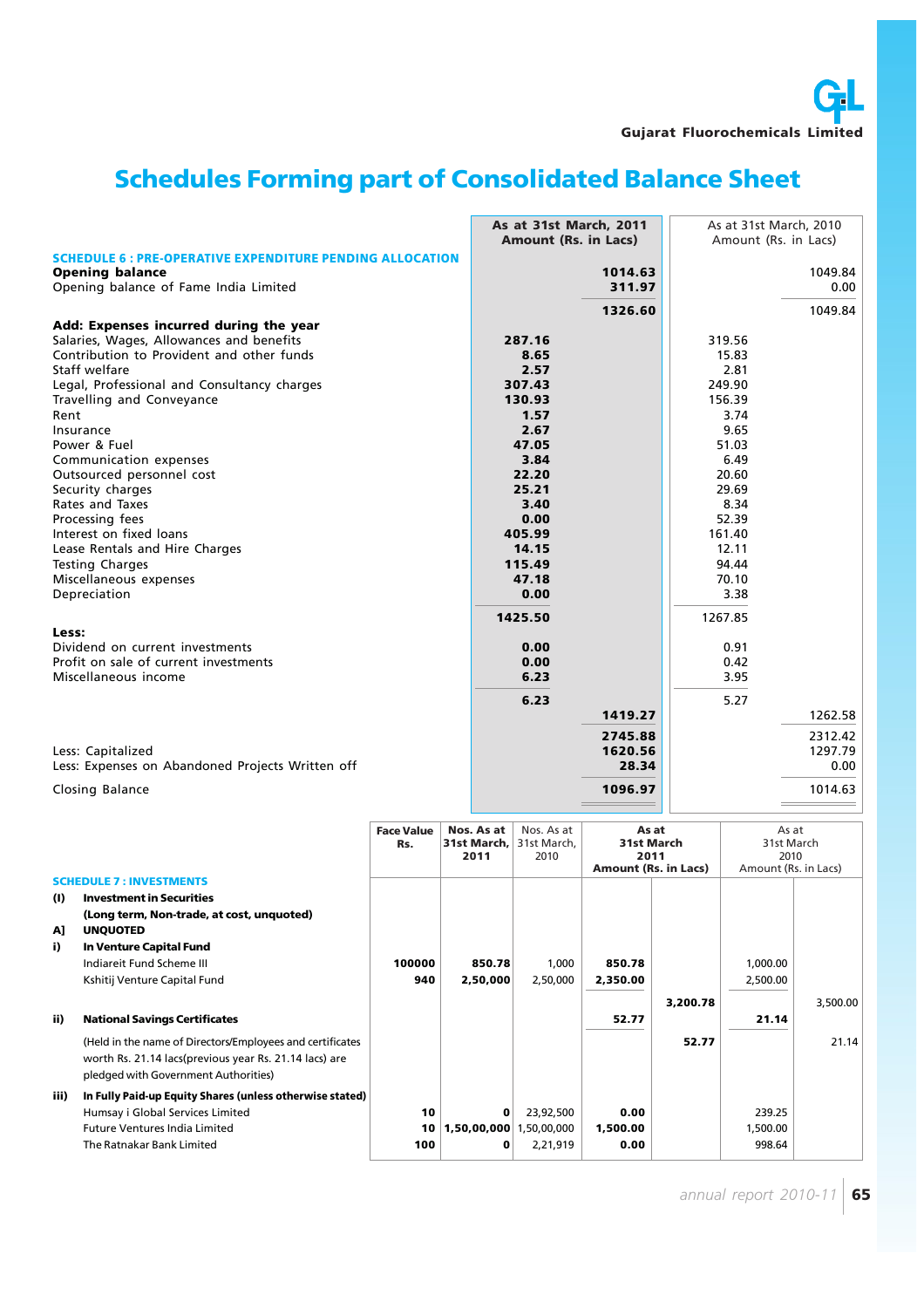|      |                                                                                                     | <b>Face Value</b><br>Rs. | Nos. As at<br>31st March,<br>2011 | Nos. As at<br>31st March.<br>2010 | As at<br>31st March<br>2011 |         | As at<br>31st March<br>2010 |          |
|------|-----------------------------------------------------------------------------------------------------|--------------------------|-----------------------------------|-----------------------------------|-----------------------------|---------|-----------------------------|----------|
|      |                                                                                                     |                          |                                   |                                   | <b>Amount (Rs. in Lacs)</b> |         | Amount (Rs. in Lacs)        |          |
|      | <b>SCHEDULE 7 : INVESTMENTS (Contd)</b>                                                             |                          |                                   |                                   |                             |         |                             |          |
|      | Megnasolance City Private Limited                                                                   | 10                       | 50,00,000                         | 50,00,000                         | 3,201.18                    |         | 3,201.18                    |          |
|      | (Equity shares of Rs. 10 each - paid up Rs. 1.60 per share)                                         |                          |                                   |                                   |                             |         |                             |          |
|      | Kaleidoscope Entertainment Private Limited                                                          | 1                        | 5,62,500                          | 5,62,500                          | 60.75                       |         | 60.75                       |          |
|      |                                                                                                     |                          |                                   |                                   |                             | 4761.93 |                             | 5,999.82 |
| iii) | In Cummulative, Non-convertible, Redeemable                                                         |                          |                                   |                                   |                             |         |                             |          |
|      | <b>Preference Shares (fully paid-up)</b>                                                            |                          |                                   |                                   |                             |         |                             |          |
|      | Humsay i Global Services Limited                                                                    | 64                       | 0                                 | 16,38,210                         | 0.00                        |         | 1,048.45                    |          |
|      |                                                                                                     |                          |                                   |                                   |                             | 0.00    |                             | 1,048.45 |
| iv)  | <b>In Equity linked Debentures</b>                                                                  |                          |                                   |                                   |                             |         |                             |          |
|      | <b>Citicorp Finance (India) limited</b><br>i)                                                       |                          |                                   |                                   |                             |         |                             |          |
|      | Redeemable NCD Issue Series 173                                                                     | 1000000                  | 0                                 | 150                               | 0.00                        |         | 1,500.00                    |          |
|      | Redeemable NCD Issue Series 184                                                                     | 1000000                  | 0                                 | 100                               | 0.00                        |         | 1,000.00                    |          |
|      | Redeemable NCD Issue Series 200                                                                     | 1000000                  | 0                                 | 100                               | 0.00                        |         | 1,000.00                    |          |
|      | <b>Citifinancial Consumer Financial India</b><br>ii)                                                | 100000                   | 0                                 | 1,000                             | 0.00                        |         | 1,000.00                    |          |
|      |                                                                                                     |                          |                                   |                                   |                             |         |                             |          |
|      | <b>In Units of Mutual Funds</b>                                                                     |                          |                                   |                                   |                             | 0.00    |                             | 4.500.00 |
| v)   |                                                                                                     | 10                       |                                   |                                   |                             |         |                             |          |
|      | Birla Sunlife Income Plus-Growth                                                                    |                          | 0<br>1,00,00,000                  | 25,33,281<br>0                    | 0.00<br>1,000.00            |         | 1,000.00<br>0.00            |          |
|      | Birla Sunlife FMP Series.CQ-Growth<br>Birla Sunlife FMP Series CP Growth                            | 10<br>10                 | 1,00,00,000                       | 0                                 | 1,000.00                    |         | 0.00                        |          |
|      | Birla Sunlife Midcap Fund-Plan A-Dividend-Reinvestment                                              | 10                       | 4,57,330                          | 26,68,337                         | 108.72                      |         | 560.30                      |          |
|      | Birla Sunlife Short Term Fund-Inst.Pl.-Fnd                                                          | 10                       | 0                                 | 29,49,928                         | 0.00                        |         | 300.60                      |          |
|      | BNP Paribas FTF Series.21B-Growth                                                                   |                          | 10 1,00,00,000                    | 0                                 | 1,000.00                    |         | 0.00                        |          |
|      | <b>BNP Paribas FTF Series.21 E-Growth</b>                                                           | 10                       | 1,00,00,000                       | 0                                 | 1,000.00                    |         | 0.00                        |          |
|      | Canara Robeco FMP Series 6 - 13M (Plan A) - Growth                                                  | 10                       | 1,00,00,000                       | 0                                 | 1,000.00                    |         | 0.00                        |          |
|      | DSP Blackrock Small & Midcap Fund-Regular Plan-Dividend                                             | 10                       | 39,09,152                         | 35,79,300                         | 544.74                      |         | 500.00                      |          |
|      | DSP Blackrock Strategic Bond Fund-Institutional Plan                                                |                          |                                   |                                   |                             |         |                             |          |
|      | -Daily Dividend                                                                                     | 10                       | 0                                 | 99,998                            | 0.00                        |         | 1,002.12                    |          |
|      | DSP Blackrock FMP-12 Month Series.14 - Growth                                                       | 10                       | 1,00,00,000                       | 0                                 | 1,000.00                    |         | 0.00                        |          |
|      | DWS Fixed Term Fund-Series 68-Regular Growth                                                        | 10                       | 50,00,000                         | 50,00,000                         | 500.00                      |         | 500.00                      |          |
|      | DWS Fixed Term Fund-Series 69-Regular Growth                                                        | 10                       | 50,00,000                         | 50,00,000                         | 500.00                      |         | 500.00                      |          |
|      | FTF Series 16D - Growth                                                                             | 10                       | 50,00,000                         | 50,00,000                         | 500.00                      |         | 500.00                      |          |
|      | Fidelity FMP Series.5 Plan A-Growth                                                                 | 10                       | 50,00,000                         | 0                                 | 500.00                      |         | 0.00                        |          |
|      | HDFC Top 200 Fund-Dividend                                                                          | 10                       | 2,80,960                          | 29,99,000                         | 119.96                      |         | 1,109.66                    |          |
|      | HDFC Income Fund - Growth                                                                           | 10                       | 0                                 | 47,96,669                         | 0.00                        |         | 1,000.00                    |          |
|      | HDFC FMP 24 Months Feb 10-Series XII - Growth                                                       | 10                       | 50,00,000                         | 50,00,000                         | 500.00                      |         | 500.00                      |          |
|      | ICICI Prudential Infrstrcture Fund - Dividend                                                       | 10                       | 9,80,689                          | 41,12,541                         | 110.09                      |         | 458.40                      |          |
|      | <b>ICICI Prudential Discovery Fund-Dividend</b>                                                     | 10                       | 29,71,809                         | 26,24,672                         | 567.61                      |         | 500.00                      |          |
|      | ICICI Prudential FMP Series 51-15 Monthly Plan E - Cumulative                                       |                          | 10   1,00,00,000   1,00,00,000    |                                   | 1,000.00                    |         | 1,000.00                    |          |
|      | ICICI Prudential FMP Series 55-1 Year Plan B - Cumulative                                           | 10                       | 1,00,00,000                       | 0                                 | 1,000.00                    |         | 0.00                        |          |
|      | ICICI Prudential Institutional Income Plan-Growth                                                   | 10                       |                                   | 0 1,01,06,645                     | 0.00                        |         | 3,000.00                    |          |
|      | ICICI Prudential FMP Series.55-1 Year.Plan.B-Growth                                                 |                          | 10 1,50,00,000                    | 0                                 | 1,500.00                    |         | 0.00                        |          |
|      | ICICI Prudential.FMP Series.55-1 Year.Plan.C-Growth                                                 | 10                       | 1,00,00,000                       | 0                                 | 1,000.00                    |         | 0.00                        |          |
|      | IDFC FMP Yearly Series.38-Growth                                                                    | 10                       | 1,00,00,000                       | 0                                 | 1,000.00                    |         | 0.00                        |          |
|      | IDFC Super Saver Income Fund-Investment Plan B-Growth                                               | 10                       | 0                                 | 48,53,003                         | 0.00                        |         | 500.00                      |          |
|      | IDFC Dynamic Bond Fund Plan B-Growth                                                                | 10                       | 0                                 | 97,48,489                         | 0.00                        |         | 1,000.00                    |          |
|      | <b>IDFC FMP Yearly Series.37-Growth</b>                                                             | 10                       | 1,00,00,000                       | 0                                 | 1,000.00                    |         | 0.00                        |          |
|      | JM Money Manager Fund Super Plus Plan-Daily Dividend<br>JPMORGAN India FMP 400 Days Series.1-Growth | 10<br>10                 | 1,00,00,000                       | 0 1,00,17,526<br>0                | 0.00<br>1,000.00            |         | 1,002.28<br>0.00            |          |
|      |                                                                                                     |                          |                                   |                                   |                             |         |                             |          |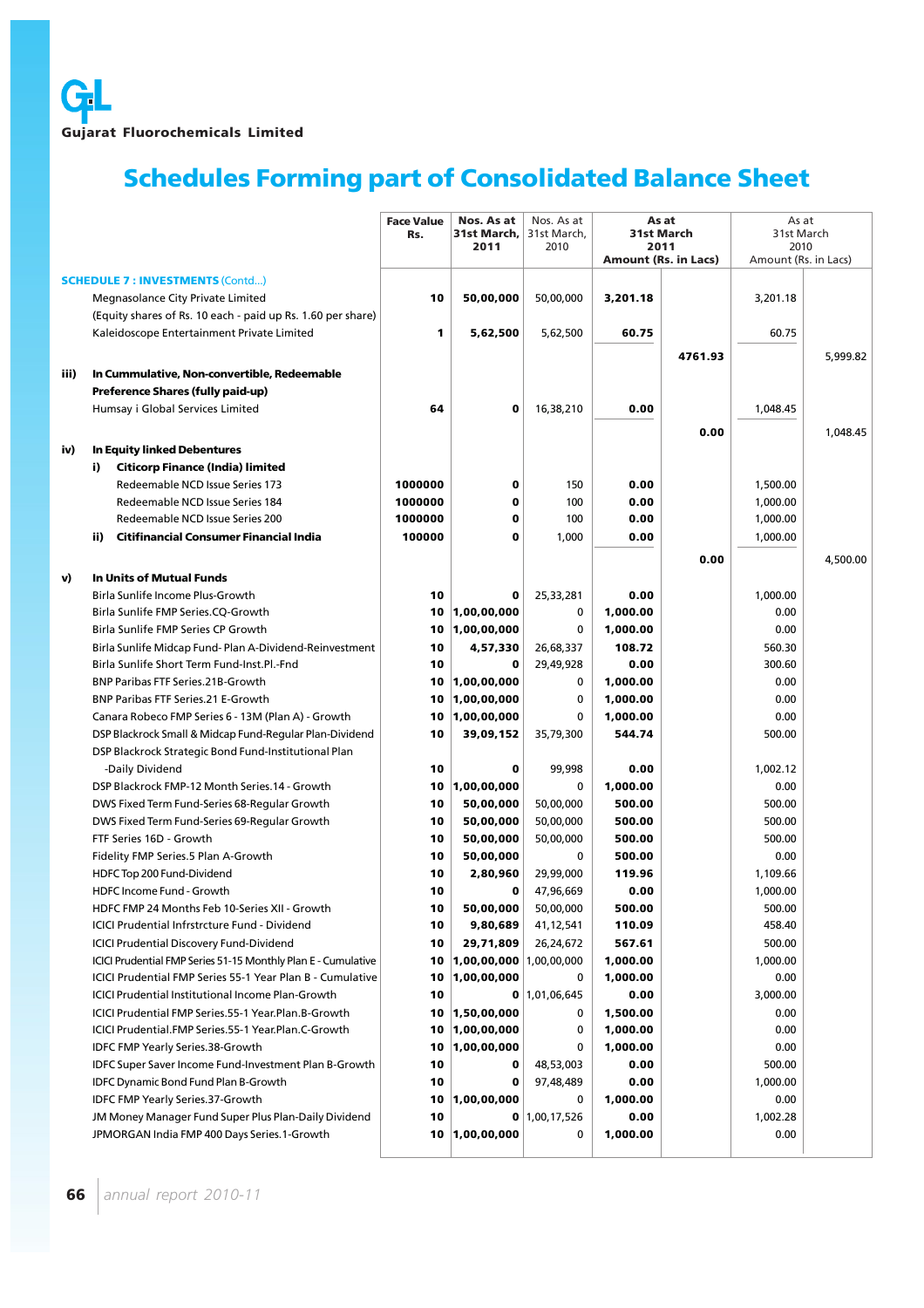|     |                                                                        | <b>Face Value</b><br>Rs. | Nos. As at<br>31st March, | Nos. As at<br>31st March. |                                     | As at<br>31st March | As at<br>31st March          |           |
|-----|------------------------------------------------------------------------|--------------------------|---------------------------|---------------------------|-------------------------------------|---------------------|------------------------------|-----------|
|     |                                                                        |                          | 2011                      | 2010                      | 2011<br><b>Amount (Rs. in Lacs)</b> |                     | 2010<br>Amount (Rs. in Lacs) |           |
|     | <b>SCHEDULE 7: INVESTMENTS (Contd)</b>                                 |                          |                           |                           |                                     |                     |                              |           |
|     | Kotak Flexi Debt Scheme Institutional-Daily Dividend                   | 10                       |                           | 0 1,99,53,904             | 0.00                                |                     | 2,004.87                     |           |
|     | Kotak FMP 13 Months Series 6 - Growth                                  | 10                       | 50,00,000                 | 50,00,000                 | 500.00                              |                     | 500.00                       |           |
|     | Kotak FMP 24 Months Series 1-Growth                                    | 10                       | 50,00,000                 | 50,00,000                 | 500.00                              |                     | 500.00                       |           |
|     | Kotak FMP Series 37 - Growth                                           | 10                       | 50,00,000                 | 0                         | 500.00                              |                     | 0.00                         |           |
|     | Kotak FMP Series 35 - Growth                                           | 10                       | 1,00,00,000               | 0                         | 1,000.00                            |                     | 0.00                         |           |
|     | Kotak FMP Series 34 - Growth                                           | 10                       | 1,00,00,000               | 0                         | 1,000.00                            |                     | 0.00                         |           |
|     | Kotak Bond-Regular-Growth                                              | 10                       | 0                         | 98, 19, 155               | 0.00                                |                     | 2,500.00                     |           |
|     | Liquid Benchmark Daily Dividend (Current Investment)                   | 10                       | 782                       | 0                         | 7.82                                |                     | 0.00                         |           |
|     | L&T FMP-III(JAN 369 Days)-Growth                                       | 10                       | 1,00,00,000               | 0                         | 1,000.00                            |                     | 0.00                         |           |
|     | Reliance Diversified Power Sector Fund-Retail Dividend Plan            | 10                       | 1,44,797                  | 27,43,596                 | 67.20                               |                     | 1,065.11                     |           |
|     | Reliance Equity Opptunities Fund Retail Plan-Dividend Plan             | 10                       | 25,81,455                 | 23,62,960                 | 547.26                              |                     | 500.00                       |           |
|     | Reliance Banking Fund-Institutional Plan-Dividend Plan                 | 10                       | 0                         | 8,81,305                  | 0.00                                |                     | 517.07                       |           |
|     | Reliance Income Fund - Retails Plan-Growth Option                      | 10                       | 0                         | 1,00,78,647               | 0.00                                |                     | 3,000.00                     |           |
|     | Reliance Regular Savings Fund - Equity Plan-Dividend Plan              | 10                       | 0                         | 27,19,815                 | 0.00                                |                     | 500.00                       |           |
|     | SBI- Megnum Global Fund-Dividend                                       | 10                       | 17,68,991                 | 17,68,991                 | 500.00                              |                     | 500.00                       |           |
|     | SBI- Magnum Sector Funds Umbrella Contra-Dividend                      | 10                       | 3,65,187                  | 24,23,799                 | 84.83                               |                     | 503.90                       |           |
|     | Sundram FMP AX 366 Days Growth                                         | 10                       | 50,00,000                 | 0                         | 500.00                              |                     | 0.00                         |           |
|     | SBNPP Ultra ST Fund Super Institutional Daily Dividend                 | 10                       |                           | 0 1,49,81,046             | 0.00                                |                     | 1,503.65                     |           |
|     | Sundram Select Midcap-Dividend                                         | 10                       | 13,71,196                 | 78,22,621                 | 230.81                              |                     | 1,268.05                     |           |
|     | Templton India Ultra short Bond Fund Super                             |                          |                           | $0$   1,20,06,381         | 0.00                                |                     |                              |           |
|     | Institutional Plan-Daily Dividend                                      | 10<br>10                 |                           |                           | 0.00                                |                     | 1,202.25                     |           |
|     | Tata Floater Fund-Daily Dividend<br>TATA FMP Series.31 Scheme A-Growth | 10                       | 1,00,00,000               | 0 1,29,74,681<br>0        | 1,000.00                            |                     | 1,302.09<br>0.00             |           |
|     | Templeton India Equity Income Fund-Dividend Reinvestment               | 10                       | 2,56,370                  | 48,97,997                 | 36.00                               |                     | 563.56                       |           |
|     | Uti Treasury Advantage Fund-Institutional Plan-Daily Dividend          | 10                       | 0                         | 2,20,934                  | 0.00                                |                     | 2,209.81                     |           |
|     | JM High Liquidity Fund Instl. Plan Daily Dividend                      | 10                       | 19,42,499                 | 0                         | 194.56                              |                     | 0.00                         |           |
|     | JP Morgan India Liquid Fund-Super Instl. Daily Dividend Plan           | 10                       | 18, 15, 122               | 0                         | 181.66                              |                     | 0.00                         |           |
|     | ICICI Prudential Flexible Income Plan Premium - Daily Dividend         | 10                       | 95,153                    | 1,18,220                  | 100.61                              |                     | 125.00                       |           |
|     |                                                                        |                          |                           |                           |                                     | 25,401.86           |                              | 35,198.71 |
|     | <b>Total Unquoted Investments</b>                                      |                          |                           |                           |                                     | 33,417.34           |                              | 50,268.12 |
|     | Less: Provision for diminution in value of Investment                  |                          |                           |                           |                                     | 60.75               |                              | 1,286.81  |
|     | <b>Net Unquoted Investments</b>                                        |                          |                           |                           |                                     | 33,356.59           |                              | 48,981.31 |
| B]  | <b>QUOTED</b>                                                          |                          |                           |                           |                                     |                     |                              |           |
| ii) | In Fully Paid-up Equity Shares                                         |                          |                           |                           |                                     |                     |                              |           |
|     | Advanta India Limited                                                  | 10                       | 48,590                    | 48,590                    | 598.39                              |                     | 598.39                       |           |
|     | <b>Borosil Glass Works Limited</b>                                     | 10                       | 0                         | 63,512                    | 0.00                                |                     | 366.48                       |           |
|     | <b>Bhilwara Technical Textile Limited</b>                              | 1                        | 0                         | 3,01,138                  | 0.00                                |                     | 0.00                         |           |
|     | (Received pursuant to a scheme of arrangement)                         |                          |                           |                           |                                     |                     |                              |           |
|     | Dalmia Bharat Sugar and Industries Limited                             | $\mathbf{z}$             | 1,91,881                  | 1,91,881                  | 155.15                              |                     | 492.54                       |           |
|     | Deepak Fertilisers & Petrochemicals Corporation Limited                | 10                       | 0                         | 6,00,531                  | 0.00                                |                     | 996.90                       |           |
|     | TCS E-Serve Ltd.                                                       | 10                       | 200                       | 200                       | 1.93                                |                     | 1.93                         |           |
|     | <b>EIH Limited</b>                                                     | 2                        | 4,39,950                  | 4,39,950                  | 963.28                              |                     | 963.28                       |           |
|     | Fame India Limited                                                     | 10                       |                           | $0$   1,75,65,288         | 0.00                                |                     | 8,248.39                     |           |
|     | <b>Garware Wall Ropes Limited</b>                                      | 10                       | 4,41,308                  | 4,41,308                  | 729.88                              |                     | 729.88                       |           |
|     | <b>Gujarat NRE Coke Limited</b>                                        | 10                       | 0                         | 1,66,000                  | 0.00                                |                     | 165.14                       |           |
|     | Housing Development & Infrastructure Limited                           | 10                       | 1,56,556                  | 1,56,556                  | 1,176.01                            |                     | 1,176.01                     |           |
|     | <b>HEG Limited</b><br>K S Oil Limited                                  | 10<br>1                  | 1,16,000<br>6,21,081      | 1,16,000<br>6,21,081      | 500.91<br>552.01                    |                     | 500.91<br>552.01             |           |
|     | Kesoram Textile Mills Limited                                          | 10                       | 1,31,893                  | 1,31,893                  | 0.00                                |                     | 0.00                         |           |
|     | (Received pursuant to a scheme of arrangement)                         |                          |                           |                           |                                     |                     |                              |           |
|     | Mount Everest Mineral Water Limited                                    | 10                       | 23,35,592                 | 23,35,592                 | 2,613.06                            |                     | 2,613.06                     |           |
|     | <b>OCL India Limited</b>                                               | $\mathbf{z}$             | 1,12,950                  | 1,52,950                  | 150.05                              |                     | 203.19                       |           |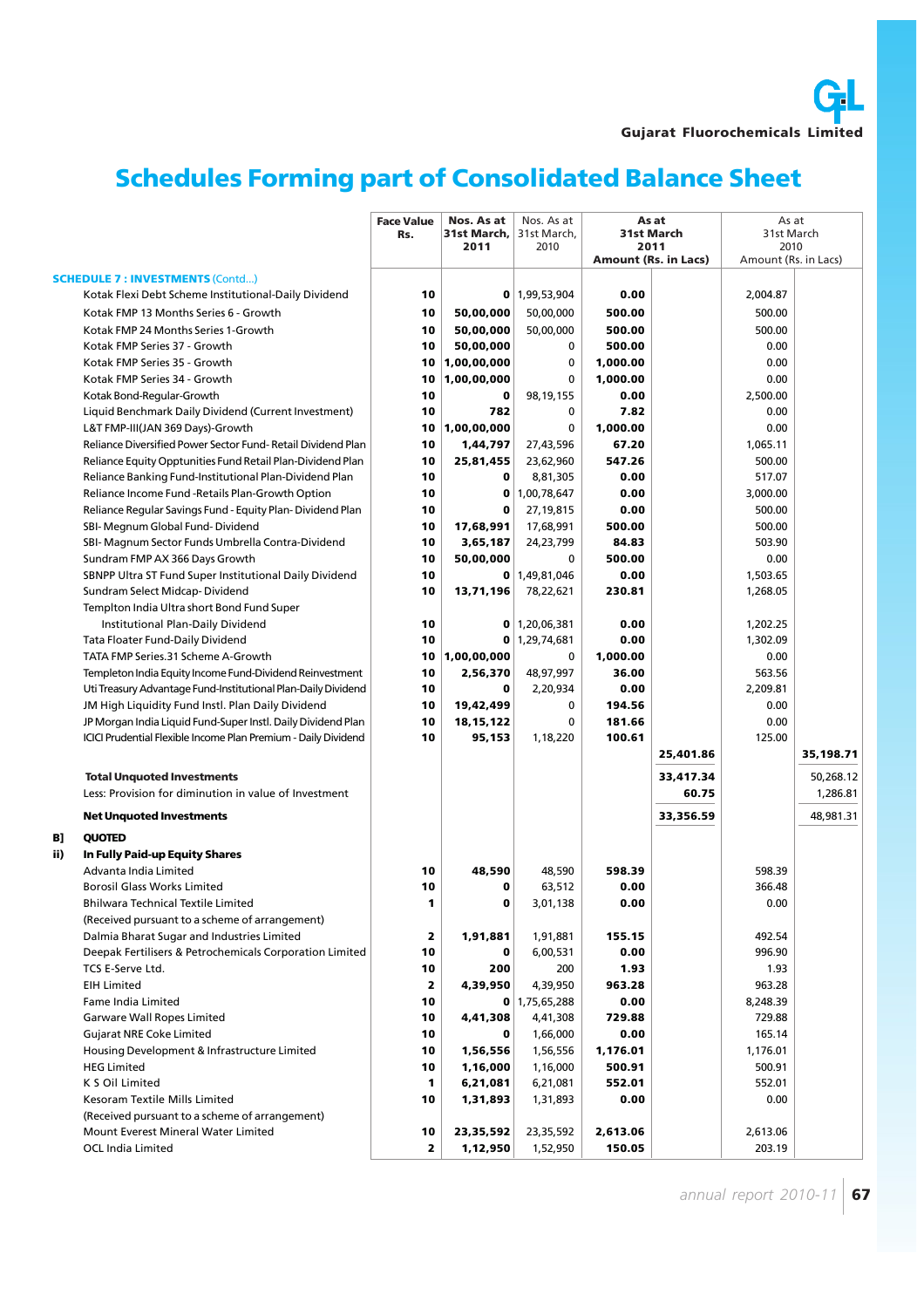|                                                       | <b>Face Value</b><br>Rs. | Nos. As at<br>31st March,<br>2011 | Nos. As at<br>31st March,<br>2010 | As at<br>31st March<br>2011<br><b>Amount (Rs. in Lacs)</b> |           | As at<br>31st March<br>2010<br>Amount (Rs. in Lacs) |           |
|-------------------------------------------------------|--------------------------|-----------------------------------|-----------------------------------|------------------------------------------------------------|-----------|-----------------------------------------------------|-----------|
| Praj Industries Limited                               | 2                        | 9,93,630                          | 9,93,630                          | 2,461.04                                                   |           | 2,461.04                                            |           |
| <b>Prime Focus Limited</b>                            | 1                        | 7,72,560                          | 7,72,560                          | 989.21                                                     |           | 989.21                                              |           |
| <b>Reliance Communication Limited</b>                 | 5                        | 56,981                            | 56,981                            | 362.76                                                     |           | 362.76                                              |           |
| <b>RSWM Limited</b>                                   | 10                       | 0                                 | 3,47,695                          | 0.00                                                       |           | 431.30                                              |           |
| Shree Global Tradefin Limited                         | 5                        | 6,51,093                          | 6,51,093                          | 1,601.57                                                   |           | 1,601.57                                            |           |
| Taneja Aerospace & Aviation Limited                   | 5                        | 3,65,559                          | 3,65,559                          | 738.06                                                     |           | 738.06                                              |           |
| <b>Tantia Construction Limited</b>                    | 10                       | 2,24,774                          | 3,20,585                          | 332.94                                                     |           | 461.02                                              |           |
| Bajaj Finance Limited                                 | 10                       | 640                               | 0                                 | 4.79                                                       |           | 0.00                                                |           |
| Central Bank of India                                 | 10                       | 2,007                             | 0                                 | 4.40                                                       |           | 0.00                                                |           |
| City Union Bank Limited                               | 1                        | 9,013                             | 0                                 | 4.27                                                       |           | 0.00                                                |           |
| Dewan Housing Finance Corporation.Limited             | 10                       | 1,542                             | 0                                 | 4.82                                                       |           | 0.00                                                |           |
| <b>Edelweiss Capital Services Limited</b>             | 1                        | 10,144                            | 0                                 | 5.85                                                       |           | 0.00                                                |           |
| <b>Emkay Global Finance Services Limited</b>          | 10                       | 1,976                             | 0                                 | 2.10                                                       |           | 0.00                                                |           |
| <b>GIC Housing Finance Limited</b>                    | 10                       | 3,017                             | 0                                 | 3.99                                                       |           | 0.00                                                |           |
| India Infoline Limited                                | $\overline{2}$           | 4,294                             | 0                                 | 4.92                                                       |           | 0.00                                                |           |
| <b>Indian Bank</b>                                    | 10                       | 1,835                             | 0                                 | 4.71                                                       |           | 0.00                                                |           |
| Mahindra & Mahindra Financial Services Limited        | 10                       | 573                               | 0                                 | 4.55                                                       |           | 0.00                                                |           |
| <b>Motilal Oswal Financial Services Limited</b>       | 1                        | 2.075                             | 0                                 | 3.82                                                       |           | 0.00                                                |           |
| <b>Phoneix Mills Limited</b>                          | $\overline{2}$           | 1,946                             | 0                                 | 4.10                                                       |           | 0.00                                                |           |
| Sobha Developers Limited                              | 10                       | 1,530                             | 0                                 | 5.12                                                       |           | 0.00                                                |           |
| Geojit Financial Services Limited                     | 1                        | 7,787                             | 0                                 | 2.97                                                       |           | 0.00                                                |           |
| <b>Federal Bank Limited</b>                           | 10                       | 924                               | 0                                 | 3.96                                                       |           | 0.00                                                |           |
| <b>LIC Housing Finance Limited</b>                    | $\overline{\mathbf{z}}$  | 1,835                             | 0                                 | 4.93                                                       |           | 0.00                                                |           |
| Shriram City Union Finance Limited                    | 10                       | 144                               | 0                                 | 0.99                                                       |           | 0.00                                                |           |
| Sundaram Finance Limited                              | 10                       | 453                               | 0                                 | 2.99                                                       |           | 0.00                                                |           |
| Cholamandalam Investment & Finance Limited            | 10                       | 1,048                             | 0                                 | 1.93                                                       |           | 0.00                                                |           |
| Manappuram General Finance & Leasing                  | $\overline{\mathbf{z}}$  | 2,535                             | 0                                 | 3.68                                                       |           | 0.00                                                |           |
| <b>YES Bank Limited</b>                               | 10                       | 1,789                             | 0                                 | 5.02                                                       |           | 0.00                                                |           |
| Shriram Transport Finance Company Limited             | 10                       | 309                               | 0                                 | 2.23                                                       |           | 0.00                                                |           |
| <b>Total Quoted Equity shares</b>                     |                          |                                   |                                   |                                                            | 14,012.38 |                                                     | 24,653.07 |
| <b>Total Quoted Investments</b>                       |                          |                                   |                                   |                                                            | 14,012.38 |                                                     | 24,653.07 |
| Less: Provision for diminution in value of Investment |                          |                                   |                                   |                                                            | 1,307.64  |                                                     | 1,560.74  |
| <b>Net Quoted Investments</b>                         |                          |                                   |                                   |                                                            | 12,704.74 |                                                     | 23,092.33 |
| <b>Total Investments</b>                              |                          |                                   |                                   |                                                            | 46,061.33 |                                                     | 72,073.64 |
| Group share in Joint Ventures                         |                          |                                   |                                   |                                                            | 10.42     |                                                     | 0.00      |
|                                                       |                          |                                   |                                   |                                                            | 46,071.75 |                                                     | 72,073.64 |
| <b>Market value of quoted investments</b>             |                          |                                   |                                   |                                                            | 5,629.77  |                                                     | 9,968.35  |

#### (II) Investment Property (Long term and Non-trade)

| Particulars                |          | Gross Block (at cost) |           |          | Depreciation/Amortization |           |             | Net Block |
|----------------------------|----------|-----------------------|-----------|----------|---------------------------|-----------|-------------|-----------|
|                            | As at    | Additions             | As at     | As at    | For the                   | As at     | As at       | As at     |
|                            | 1-Apr-10 |                       | 31-Mar-11 | 1-Apr-10 | year                      | 31-Mar-11 | $31-Mar-11$ | 31-Mar-10 |
| Leasehold Land             | 169.37   | 0                     | 169.37    | 0.08     | 0.17                      | 0.25      | 169.13      | 169.30    |
| <b>Building</b>            | 102.53   | 0                     | 102.53    | 0.77     | 1.67                      | 2.44      | 100.08      | 101.75    |
| <b>Total</b>               | 271.90   | 0                     | 271.90    | 0.85     | 84.،                      | 2.69      | 269.21      | 271.05    |
| <b>Previous Year</b>       | 0        | 271.90                | 271.90    | 0        | 0.85                      | 0.85      |             |           |
| Total Investments (I & II) |          |                       |           |          |                           |           | 46,340.95   | 72,344.69 |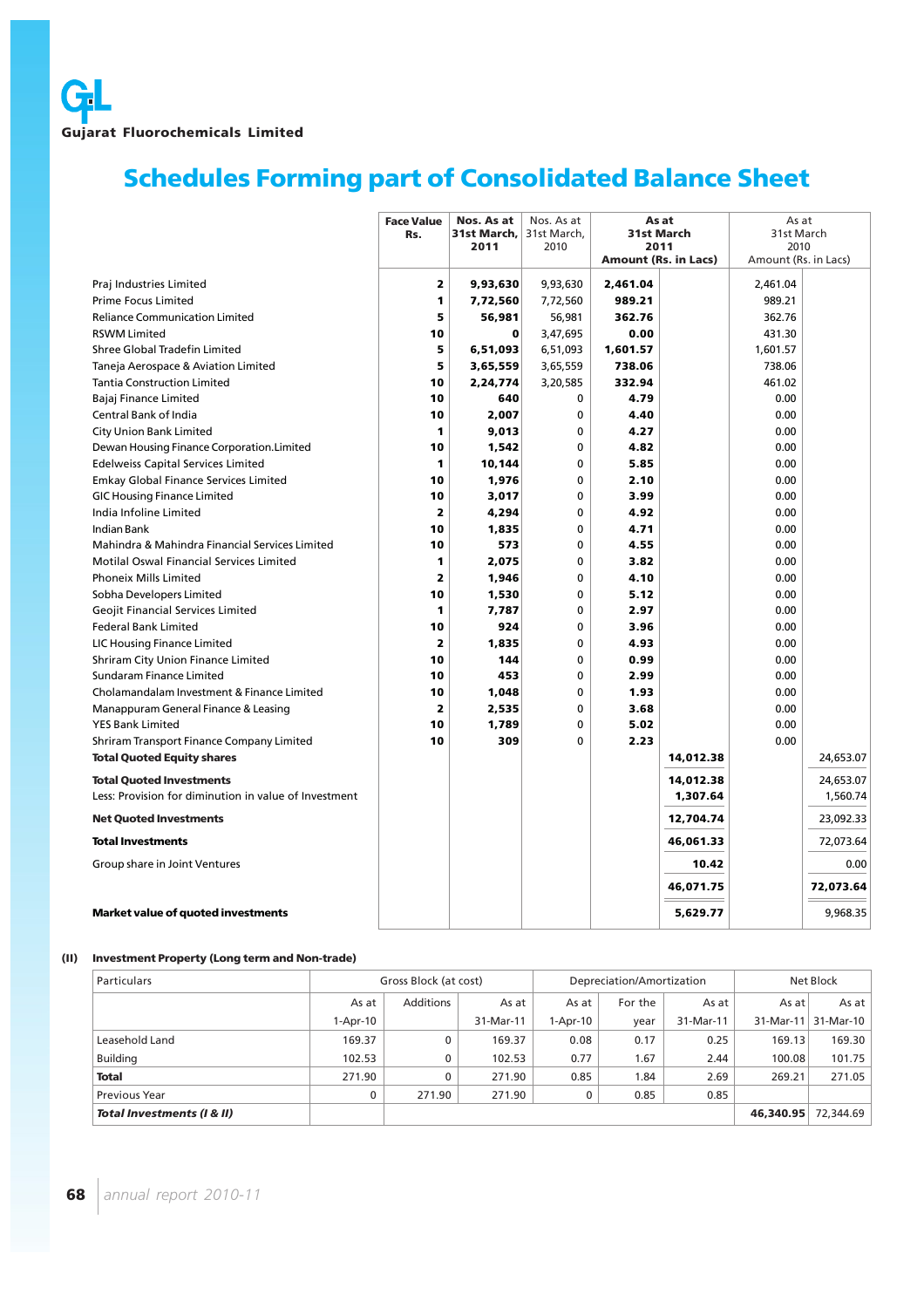

|   |                                                                 | As at 31st March, 2011<br><b>Amount (Rs. in Lacs)</b> | As at 31st March, 2010<br>Amount (Rs. in Lacs) |          |
|---|-----------------------------------------------------------------|-------------------------------------------------------|------------------------------------------------|----------|
|   | <b>SCHEDULE 8 : CURRENT ASSETS, LOANS AND ADVANCES</b>          |                                                       |                                                |          |
|   | <b>A</b> Current Assets                                         |                                                       |                                                |          |
| 1 | <b>Inventories</b><br>Stores and Spares                         | 3752.15                                               | 3241.20                                        |          |
|   | Packing Materials                                               | 227.97                                                | 278.98                                         |          |
|   | <b>Finished Goods</b>                                           |                                                       |                                                |          |
|   | -Manufactured Goods                                             | 5879.46                                               | 6893.13                                        |          |
|   | -Traded Goods                                                   | 0.00                                                  | 4.46                                           |          |
|   |                                                                 |                                                       |                                                |          |
|   |                                                                 | 5879.46                                               | 6897.59                                        |          |
|   | By-products                                                     | 10.93                                                 | 1.79                                           |          |
|   | Material in process                                             | 1030.31                                               | 1720.43                                        |          |
|   | Food and Beverages                                              | 225.74                                                | 108.66                                         |          |
|   | <b>Raw Materials</b>                                            | 13408.55                                              | 7273.42                                        |          |
|   | Material in transit                                             | 0.00                                                  | 407.39                                         |          |
|   | Carbon Credits                                                  | 523.84                                                | 218.91                                         |          |
|   |                                                                 | 25058.95                                              | 20148.37                                       |          |
|   | Group Share in Joint Ventures                                   | 443.34                                                | 243.66                                         |          |
|   |                                                                 | 25502.29                                              |                                                | 20392.03 |
| 2 | <b>Sundry Debtors (Unsecured)</b>                               |                                                       |                                                |          |
|   | Considered good                                                 |                                                       |                                                |          |
|   | Exceeding 6 months                                              | 1090.10                                               | 718.09                                         |          |
|   | Others                                                          | 18107.35                                              | 9471.89                                        |          |
|   |                                                                 | 19197.45                                              | 10189.99                                       |          |
|   |                                                                 |                                                       |                                                |          |
|   | Considered Doubtful                                             |                                                       |                                                |          |
|   | Exceeding 6 months                                              | 169.19                                                | 11.15                                          |          |
|   | Others                                                          | 0.00                                                  | 36.15                                          |          |
|   |                                                                 | 169.19                                                | 47.30                                          |          |
|   |                                                                 | 19366.64                                              | 10237.29                                       |          |
|   | Less: Provision for Doubtful Debts                              | (169.19)                                              | (47.30)                                        |          |
|   |                                                                 | 19197.45                                              | 10189.99                                       |          |
|   | Group Share in Joint Ventures                                   | 817.34                                                | 328.31                                         |          |
|   |                                                                 | 20014.79                                              |                                                | 10518.30 |
| 3 | <b>Cash and Bank Balances</b>                                   |                                                       |                                                |          |
|   | Cash on Hand                                                    | 141.36                                                | 98.39                                          |          |
|   | Bank Balances with Scheduled Banks                              |                                                       |                                                |          |
|   | (a) in Current Accounts                                         | 2376.73                                               | 3050.80                                        |          |
|   | (b) in Cash Credit Accounts                                     | 218.46                                                | 1301.30                                        |          |
|   | (c) in Fixed Deposits                                           | 2933.59                                               | 5127.43                                        |          |
|   | (d) in Escrow account - (refer Note No. 7 in Notes to Accounts) | 0.00                                                  | 4221.54                                        |          |
|   | Bank Balances with Non Scheduled Banks                          |                                                       |                                                |          |
|   | (a) in Current Accounts                                         | 118.57                                                | 26.12                                          |          |
|   |                                                                 | 5788.72                                               | 13825.58                                       |          |
|   | Group Share in Joint Ventures                                   | 328.38                                                | 6.45                                           |          |
|   |                                                                 | 6117.10                                               |                                                | 13832.03 |
| 4 | <b>Other Current Assets</b>                                     |                                                       |                                                |          |
|   | Interest accrued                                                | 300.65                                                |                                                | 277.00   |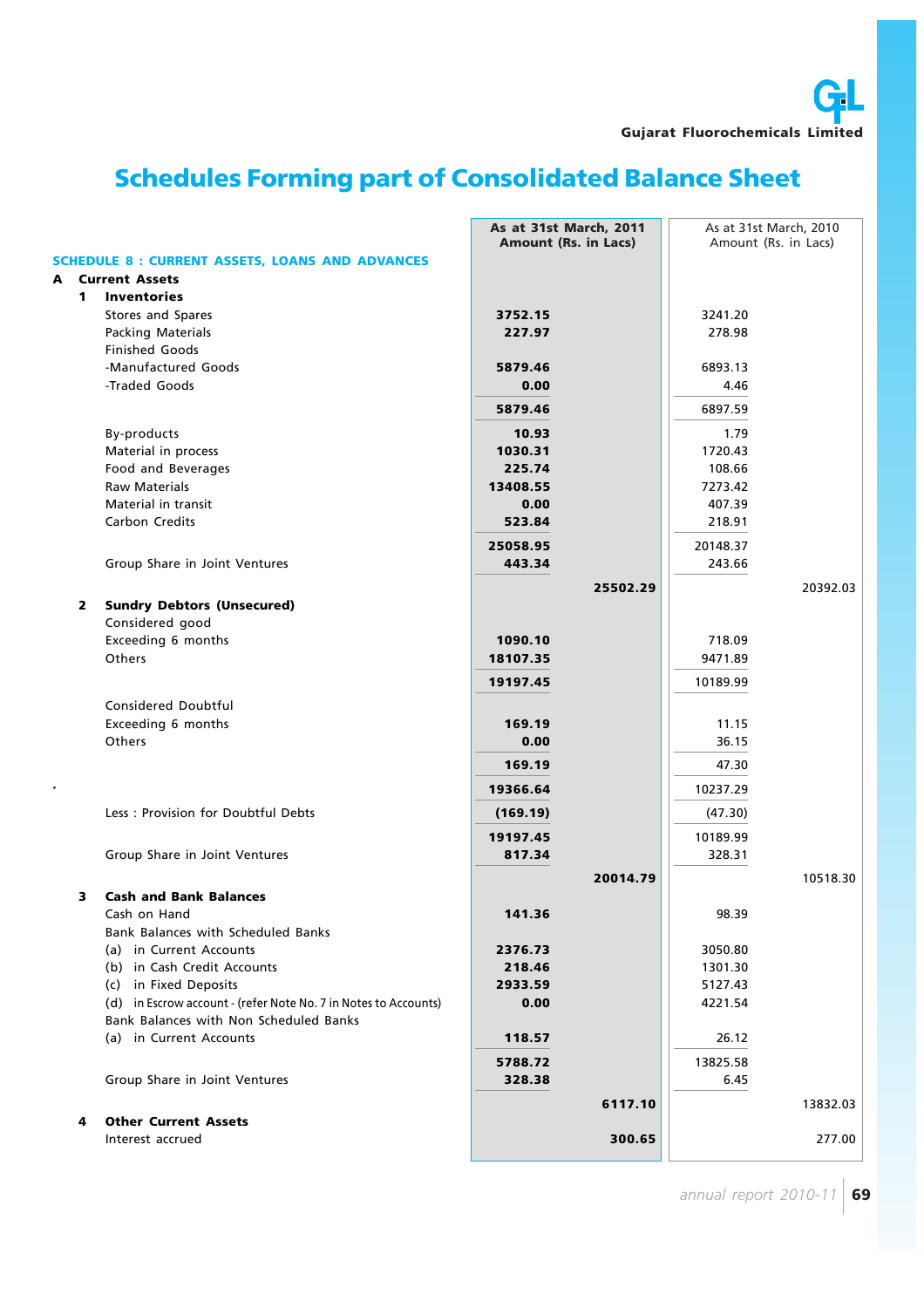|   |              |                                                                                    | As at 31st March, 2011      |          | As at 31st March, 2010 |          |
|---|--------------|------------------------------------------------------------------------------------|-----------------------------|----------|------------------------|----------|
|   |              |                                                                                    | <b>Amount (Rs. in Lacs)</b> |          | Amount (Rs. in Lacs)   |          |
|   |              | <b>SCHEDULE 8 : CURRENT ASSETS, LOANS AND ADVANCES (Contd)</b>                     |                             |          |                        |          |
| в |              | <b>LOANS AND ADVANCES</b><br>(Unsecured, considered good, unless otherwise stated) |                             |          |                        |          |
|   | 1            | Advances recoverable in cash or in kind or for value to be received                |                             |          |                        |          |
|   |              | Considered Good                                                                    | 8670.92                     |          | 2517.85                |          |
|   |              | Considered Doubtful                                                                | 85.65                       |          | 45.29                  |          |
|   |              |                                                                                    | 8756.56                     |          | 2563.14                |          |
|   |              | Less: Provision for Doubtful Advances                                              | 85.65                       |          | 45.29                  |          |
|   |              |                                                                                    | 8670.92                     |          | 2517.85                |          |
|   | 2            | Deposits                                                                           | 7941.42                     |          | 3724.93                |          |
|   | 3            | Inter-corporate deposits                                                           |                             |          |                        |          |
|   |              | Considered Good                                                                    | 2266.22                     |          | 2934.03                |          |
|   |              | Considered Doubtful                                                                | 99.00                       |          | 99.00                  |          |
|   |              |                                                                                    | 2365.22                     |          | 3033.03                |          |
|   |              | Less: Provision for Doubtful Inter-corporate deposits                              | 99.00                       |          | 99.00                  |          |
|   |              |                                                                                    | 2266.22                     |          | 2934.03                |          |
|   | 4            | Balances in Excise, Service Tax and VAT Accounts                                   | 2859.54                     |          | 2520.79                |          |
|   | 5            | Entertainment Tax Refund Claimed                                                   | 846.13                      |          | 795.66                 |          |
|   | 6            | Income Tax paid (Net of provisions)                                                | 1431.04                     |          | 446.33                 |          |
|   | 7            | <b>MAT Credit Entitlement</b>                                                      | 4446.33                     |          | 2080.00                |          |
|   |              |                                                                                    | 28461.58                    |          | 15019.59               |          |
|   |              | Group Share in Joint Ventures                                                      | 478.23                      |          | 183.46                 |          |
|   |              |                                                                                    |                             | 28939.82 |                        | 15203.06 |
|   | <b>Total</b> |                                                                                    |                             | 80874.64 |                        | 60222.42 |
|   |              | <b>SCHEDULE 9: CURRENT LIABILITIES AND PROVISIONS</b>                              |                             |          |                        |          |
|   |              | <b>A</b> Current Liabilities                                                       |                             |          |                        |          |
|   | 1            | <b>Sundry Creditors</b>                                                            |                             |          |                        |          |
|   |              | - dues to Micro and Small Enterprises                                              | 12.03                       |          | 21.30                  |          |
|   |              | - others                                                                           | 25663.36                    |          | 17234.12               |          |
|   |              |                                                                                    | 25675.39                    |          | 17255.42               |          |
|   | 2            | Foreign Currency Convertible Bonds<br>(refer Note No. 19 in Notes to Accounts)     | 446.50                      |          | 0.00                   |          |
|   | 3            | Foreign Currency Convertible Bonds YTM provision                                   |                             |          |                        |          |
|   |              | (refer Note No. 19 in Notes to Accounts)                                           | 2178.38                     |          | 0.00                   |          |
|   | 4            | <b>Trade Deposits</b>                                                              | 1284.04                     |          | 872.61                 |          |
|   | 5            | Investor Education and Protection Fund shall be                                    |                             |          |                        |          |
|   |              | credited by the following amounts namely:<br>- Unclaimed dividends                 | 177.88                      |          | 161.31                 |          |
|   | 6            | Advances from Customers                                                            | 24943.29                    |          | 20786.27               |          |
|   | 7            | Other Liabilities                                                                  | 1814.91                     |          | 1173.57                |          |
|   | 8            | Interest accrued but not due                                                       | 270.77                      |          | 165.52                 |          |
|   |              |                                                                                    | 56791.17                    |          | 40414.71               |          |
|   |              | Group Share in Joint Ventures                                                      | 1186.62                     |          | 846.28                 |          |
|   |              |                                                                                    |                             | 57977.79 |                        | 41260.99 |
| в | 1            | <b>Provisions</b><br>For Taxation ( Net of Payment)                                | 21.59                       |          | 4.58                   |          |
|   | 2            | For Fringe Benefit Tax ( Net of Payment)                                           | 4.50                        |          | 9.98                   |          |
|   | 3            | Proposed Dividend                                                                  | 2746.25                     |          | 1647.75                |          |
|   | 4            | Tax on Proposed Dividend                                                           | 445.51                      |          | 273.67                 |          |
|   | 5            | For Gratuity & Leave Encashment                                                    | 1067.43                     |          | 749.73                 |          |
|   | 6            | For Expenses                                                                       | 131.80                      |          | 119.00                 |          |
|   |              |                                                                                    | 4417.08                     |          | 2804.71                |          |
|   |              | Group Share in Joint Ventures                                                      | 0.33                        |          | 0.00                   |          |
|   |              |                                                                                    |                             | 4417.41  |                        | 2804.71  |
|   | Total        |                                                                                    |                             | 62395.20 |                        | 44065.69 |
|   |              |                                                                                    |                             |          |                        |          |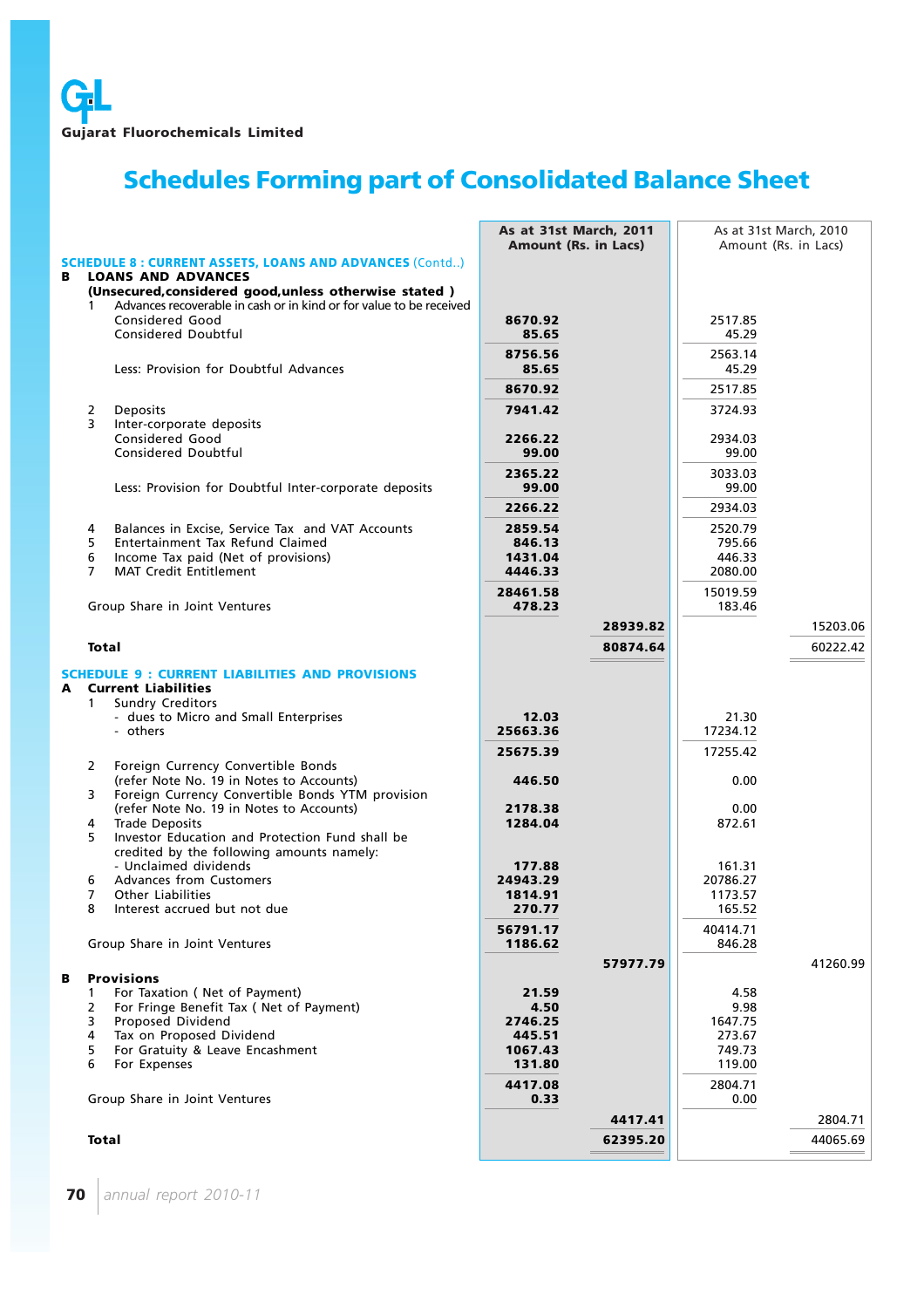# Schedules Forming part of Consolidated Profit and Loss Account

|                                                         | 2010-2011<br><b>Amount (Rs. in Lacs)</b> | 2009-2010<br>Amount (Rs. in Lacs) |
|---------------------------------------------------------|------------------------------------------|-----------------------------------|
| <b>SCHEDULE 10: SALES AND SERVICES</b>                  |                                          |                                   |
| Sales - Gross                                           | 105834.06                                | 100665.01                         |
| Less: Excise Duty                                       | 3439.17                                  | 2014.96                           |
| Sales (Net)                                             | 102394.89                                | 98650.05                          |
| <b>Box Office Revenues</b>                              | 27613.63                                 | 18835.74                          |
| Food and Beverages Revenues                             | 6028.68                                  | 4162.86                           |
| Income from Movie Rights                                | 0.04                                     | 22.35                             |
| Film Distribution Income                                | 1.39                                     | 14.89                             |
| <b>Conducting Fees</b>                                  | 1066.22                                  | 783.55                            |
| Advertising Income                                      | 1724.30                                  | 1251.82                           |
| Management Fees                                         | 83.36                                    | 41.95                             |
| Parking charges                                         | 76.81                                    | 78.89                             |
| Programming Revenue                                     | 13.70                                    | 0.00                              |
| Other Operating Income                                  | 311.57                                   | 153.06                            |
|                                                         | 139314.59                                | 123995.15                         |
| Group Share in Joint Ventures                           | 4689.24                                  | 2021.03                           |
| Total                                                   | 144003.83                                | 126016.18                         |
| <b>SCHEDULE 11: OTHER INCOME</b>                        |                                          |                                   |
| Interest                                                |                                          |                                   |
| On long term investments<br>$\overline{\phantom{a}}$    | 5.15                                     | 1.85                              |
| On inter corporate deposits<br>$\overline{\phantom{a}}$ | 133.57                                   | 306.05                            |
| From banks<br>$\sim$                                    | 404.25                                   | 1016.81                           |
| On Income-tax refunds                                   | 21.76                                    | 313.80                            |
| Others<br>$\overline{a}$                                | 144.57                                   | 128.40                            |
|                                                         | 709.31                                   | 1766.91                           |
| Dividend                                                |                                          |                                   |
| On long term investments                                | 428.76                                   | 1060.61                           |
| On current investments                                  | 85.26                                    | 0.00                              |
| Profit on sale of investments (Net)                     | 514.02                                   | 1060.61                           |
| On long term investments                                | 4303.73                                  | 42.96                             |
| On current investments<br>$\overline{a}$                | 9.52                                     | 0.00                              |
|                                                         | 4313.25                                  | 42.96                             |
| Liabilities written back no longer required             | 201.66                                   | 586.18                            |
| Provision for doubtful advances written back            | 0.00                                     | 45.51                             |
| Bad debts recovered                                     | 1.62                                     | 0.00                              |
| Foreign Exchange Fluctuation Gain (Net)                 | 2607.77                                  | 2445.58                           |
| Lease Rent                                              | 773.28                                   | 738.17                            |
| Miscellaneous Income                                    | 706.29                                   | 352.68                            |
|                                                         | 9827.20                                  | 7038.61                           |
| Group Share in Joint Ventures                           | 5.40                                     | 0.05                              |
| Total                                                   | 9832.61                                  | 7038.66                           |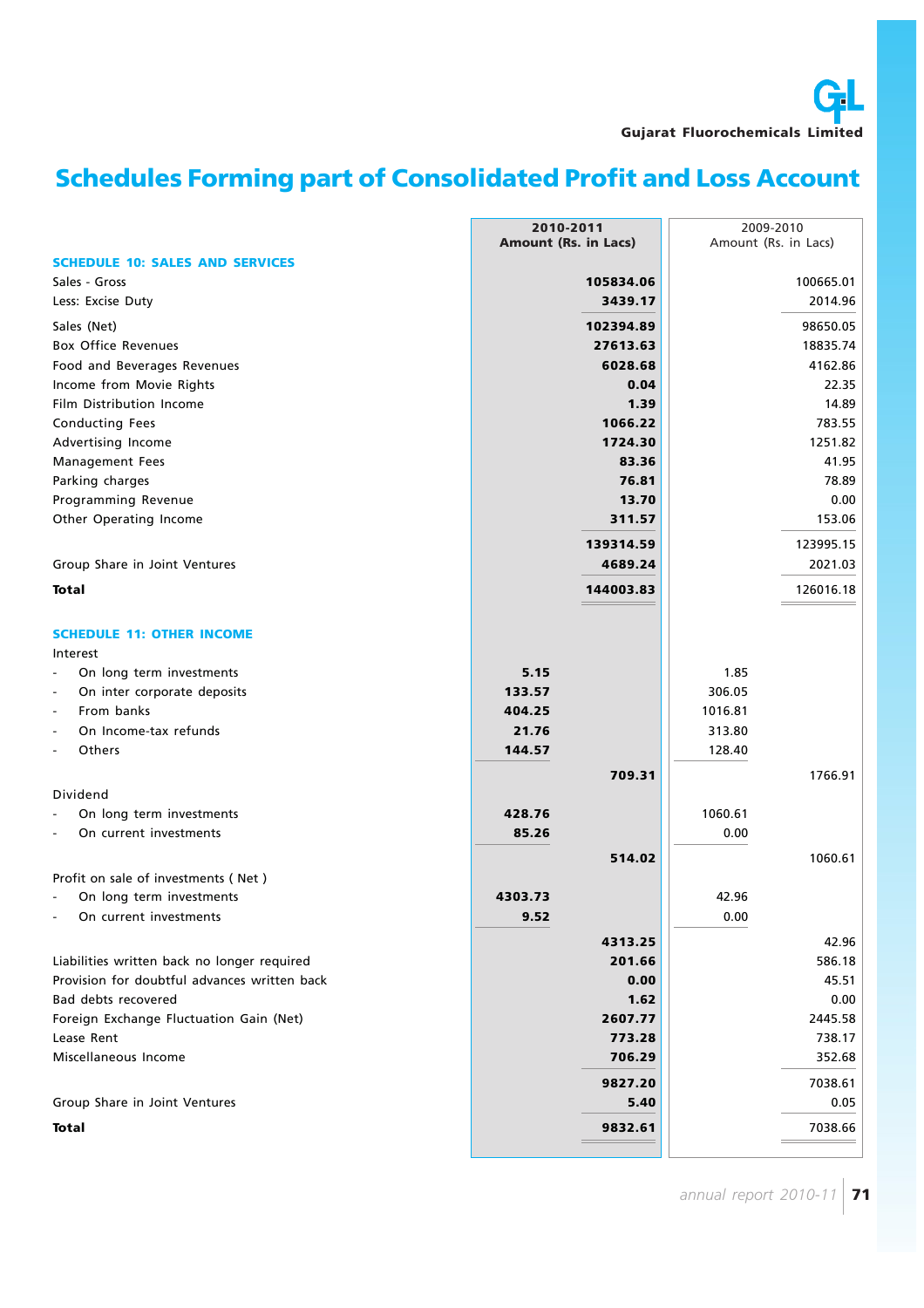

# Schedules Forming part of Consolidated Profit and Loss Account

|                                                        | 2010-2011<br><b>Amount (Rs. in Lacs)</b> |         | 2009-2010<br>Amount (Rs. in Lacs) |
|--------------------------------------------------------|------------------------------------------|---------|-----------------------------------|
| <b>SCHEDULE 12: (INCREASE)/DECREASE IN STOCKS</b>      |                                          |         |                                   |
| Opening Stock                                          |                                          |         |                                   |
| <b>Finished Goods</b>                                  | 6897.59                                  | 6769.80 |                                   |
| <b>Material in Process</b>                             | 1720.43                                  | 1048.05 |                                   |
| By-products                                            | 1.79                                     | 1.41    |                                   |
| Carbon Credits                                         | 218.91                                   | 99.03   |                                   |
|                                                        | 8838.72                                  |         | 7918.29                           |
| Less: Closing Stock                                    |                                          |         |                                   |
| <b>Finished Goods</b>                                  | 6475.06                                  | 6897.59 |                                   |
| <b>Material in Process</b>                             | 434.71                                   | 1720.43 |                                   |
| By-products                                            | 10.93                                    | 1.79    |                                   |
| Carbon Credits                                         | 523.84                                   | 218.91  |                                   |
|                                                        | 7444.54                                  |         | 8838.72                           |
| Excise Duty on Stock of Finished Goods (Net)           | (21.51)                                  |         | 9.46                              |
|                                                        |                                          |         |                                   |
| (Increase)/Decrease in Stocks                          | 1372.67                                  |         | (910.97)                          |
| <b>SCHEDULE 13: MATERIALS CONSUMED AND PURCHASE OF</b> |                                          |         |                                   |
| <b>FINISHED GOODS</b>                                  |                                          |         |                                   |
| Raw Materials consumed                                 | 24173.33                                 |         | 15068.71                          |
| Packing Materials consumed                             | 3513.05                                  |         | 3927.12                           |
| Purchase of Finished Goods                             | 1473.77                                  |         | 148.33                            |
| Cost of Food and Beverages                             | 1950.59                                  |         | 1368.93                           |
|                                                        | 31110.74                                 |         | 20513.10                          |
| Group Share in Joint Ventures                          | 3850.46                                  |         | 1766.84                           |
| Total                                                  | 34961.20                                 |         | 22279.94                          |
|                                                        |                                          |         |                                   |
| <b>SCHEDULE 14: MANUFACTURING, OPERATING AND</b>       |                                          |         |                                   |
| <b>OTHER EXPENSES</b>                                  |                                          |         |                                   |
| Stores and Spare parts Consumed                        | 2539.01                                  |         | 1956.84                           |
| Power and Fuel                                         | 19649.47                                 |         | 18778.79                          |
| Entertainment tax                                      | 4923.15                                  |         | 3167.40                           |
| Film Distributors share                                | 9845.35                                  |         | 6640.53                           |
| Other Exhibition cost                                  | 401.69                                   |         | 234.26                            |
| Advertisement and Sales Promotion                      | 334.42                                   |         | 359.66                            |
| Freight and Octroi                                     | 2558.27                                  |         | 1441.37                           |
| Insurance                                              | 480.59                                   |         | 445.47                            |
| Excise duty, Custom Duty, Sales tax and Service tax    | 103.03                                   |         | 792.45                            |
| Production Labour Charges & Outsourced Personnel Cost  | 1361.83                                  |         | 783.58                            |
| <b>Processing Charges</b>                              | 140.87                                   |         | 46.42                             |
| <b>Factory Expenses</b>                                | 359.02                                   |         | 290.96                            |
| Repairs to                                             |                                          |         |                                   |
| - Buildings                                            | 221.14                                   | 288.65  |                                   |
| - Machinery                                            | 2552.10                                  | 2013.99 |                                   |
| - Others                                               | 523.50                                   | 203.19  |                                   |
|                                                        | 3296.74                                  |         | 2505.84                           |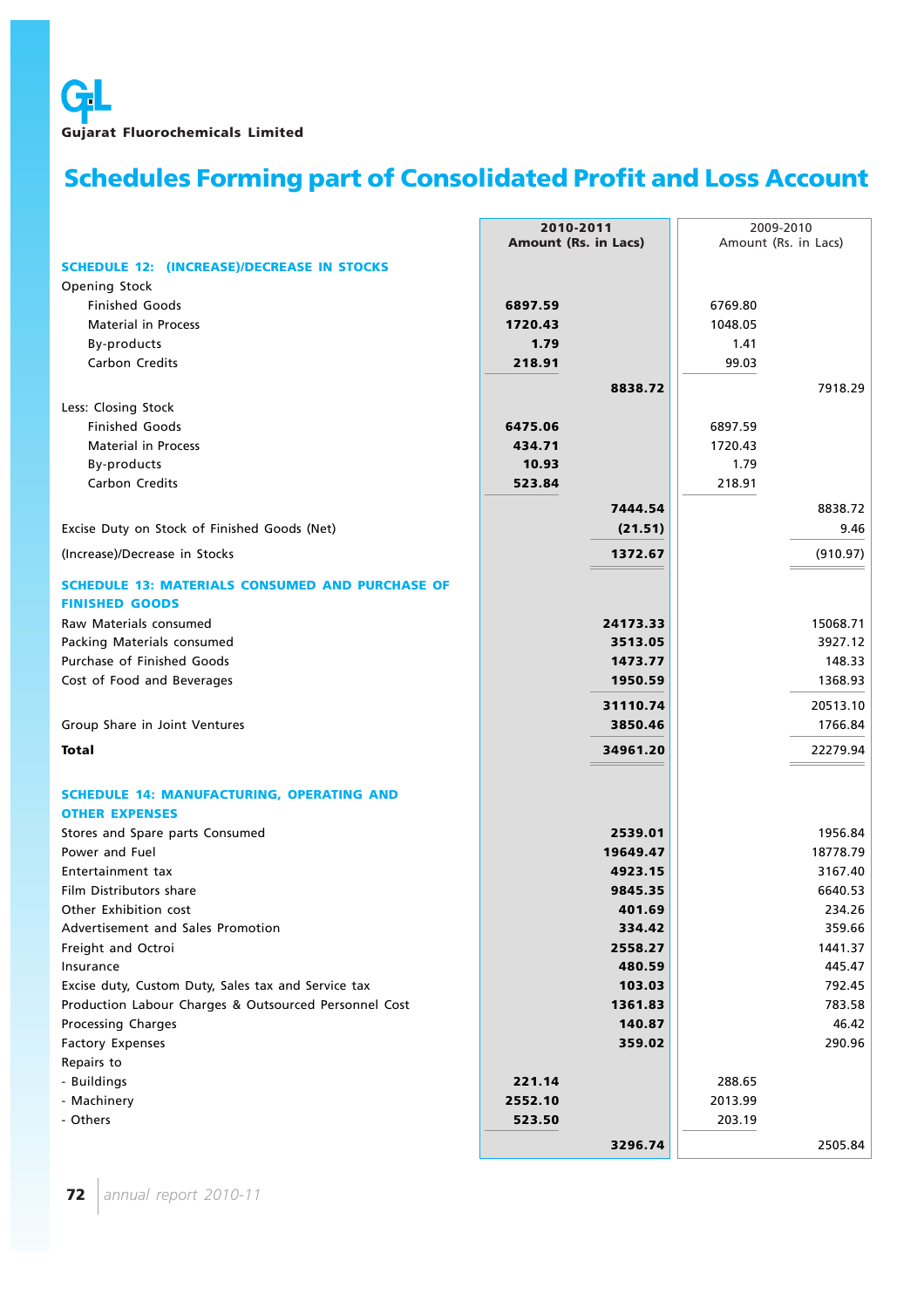

# Schedules Forming part of Consolidated Profit and Loss Account

|                                                                              | 2010-2011                   | 2009-2010            |
|------------------------------------------------------------------------------|-----------------------------|----------------------|
|                                                                              | <b>Amount (Rs. in Lacs)</b> | Amount (Rs. in Lacs) |
| <b>SCHEDULE 14: MANUFACTURING, OPERATING AND OTHER</b>                       |                             |                      |
| <b>EXPENSES</b> (Contd)                                                      |                             |                      |
| Directors' Sitting Fees                                                      | 6.05                        | 4.60                 |
| Commission to Chairman                                                       | 326.85                      | 440.34               |
| Rent and Conducting fees                                                     | 5287.30                     | 3158.75              |
| Rates and Taxes                                                              | 795.06                      | 308.32               |
| Travelling and Conveyance                                                    | 1057.20                     | 876.97               |
| <b>Communication Expenses</b>                                                | 304.93                      | 283.17               |
| Common Facility charges                                                      | 1709.03                     | 881.45               |
| Legal and Professional Fees and Expenses                                     | 2074.91                     | 2411.80              |
| Lease Rentals and Hire Charges                                               | 225.11                      | 343.98               |
| Discount                                                                     | 249.28                      | 276.14               |
| Loss on assets sold/scrapped (Net)                                           | 61.94                       | 8.31                 |
| <b>Bank Charges</b><br>Provision for doubtful debts                          | 173.21<br>118.67            | 111.12<br>25.53      |
| Provision for doubtful advance                                               |                             |                      |
|                                                                              | 7.06<br>3.41                | 0.00<br>15.37        |
| Bad debts and remissions<br>Commission                                       | 330.72                      | 227.87               |
|                                                                              | 504.96                      | 40.09                |
| Royalty<br>Purchase of Carbon Credits                                        | 3665.41                     | 0.00                 |
| Expenditure on Sustainable Development Plan                                  | 88.24                       | 106.92               |
| Miscellaneous Expenses                                                       | 3056.30                     | 2589.35              |
| Expenses on Abandoned Project Written Off                                    | 28.34                       | 0.00                 |
| Preliminary Expenses written off                                             | 0.69                        | 27.17                |
| Less: Service tax on lease rentals in respect of earlier years reversed      | (561.34)                    | 0.00                 |
| - refer Note No. 9 in Notes to Accounts)                                     |                             |                      |
|                                                                              | 65506.77                    | 49580.83             |
| Group Share in Joint Ventures                                                | 209.65                      | 233.11               |
| Total                                                                        | 65716.42                    | 49813.95             |
| <b>SCHEDULE 15: SALARIES AND BENEFITS</b>                                    |                             |                      |
| Salaries, Wages, Allowances and Benefits                                     | 7960.10                     | 6388.26              |
| Contribution to Provident and other funds                                    | 383.97                      | 270.21               |
| Gratuity                                                                     | 165.23                      | 94.66                |
| Staff Welfare expenses                                                       | 274.84                      | 164.79               |
|                                                                              | 8784.15                     | 6917.92              |
| Group Share in Joint Ventures                                                | 49.44                       | 38.40                |
|                                                                              |                             |                      |
| Total                                                                        | 8833.59                     | 6956.32              |
| <b>SCHEDULE 16: INTEREST</b>                                                 |                             |                      |
| Interest on fixed loans                                                      |                             |                      |
|                                                                              |                             |                      |
| (Net of interest capitalised Rs. 405.99 Lacs, previous year Rs. 264.27 Lacs) | 4090.14                     | 4947.80              |
| Other Interest                                                               | 157.15                      | 162.31               |
|                                                                              | 4247.29                     | 5110.11              |
| Group Share in Joint Ventures                                                | 80.95                       | 59.91                |
| Total                                                                        | 4328.24                     | 5170.02              |
|                                                                              |                             |                      |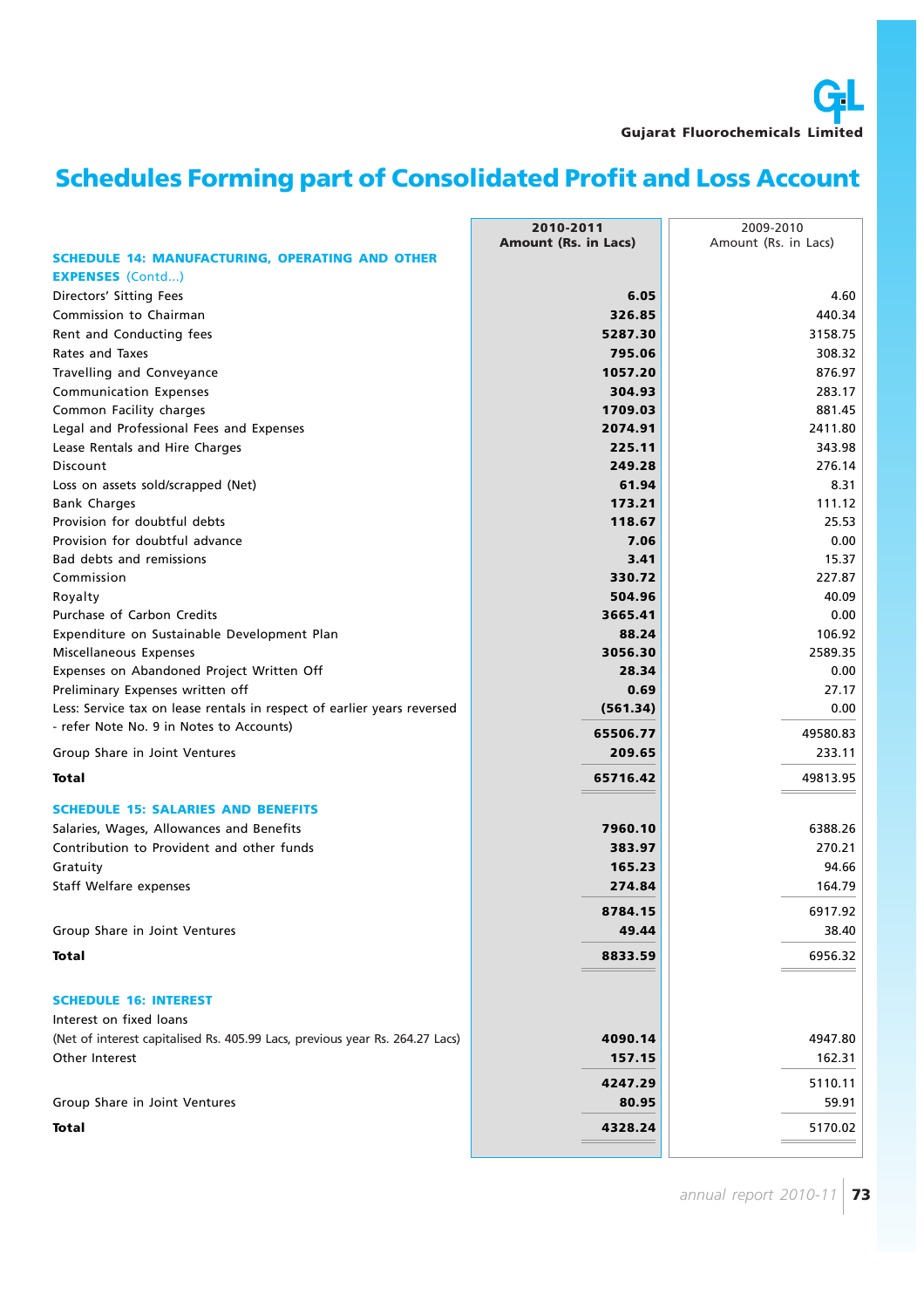

#### SCHEDULE 17: NOTES TO THE ACCOUNTS FOR THE YEAR ENDED 31st MARCH 2011

#### 1. Basis of preparation and principles of consolidation :-

The Consolidated Financial Statements relate to Gujarat Fluorochemicals Limited ('the Company'), its subsidiary companies, a joint venture of the Company and the joint ventures of a subsidiary and an 'associate' of a subsidiary company ("the Group"). The Consolidated Financial Statements (CFS) are prepared in accordance with Accounting Standard (AS) 21 "Consolidated Financial Statements", Accounting Standard (AS) 23 "Accounting for Investment in the Associates in Consolidated Financial Statements" and Accounting Standard (AS) 27 "Financial Reporting of Interest in Joint Ventures" as specified in the Companies (Accounting Standard) Rules, 2006.

The Consolidated Financial Statements have been prepared on the following basis.

- The financial statements of the Company and its subsidiary companies have been combined on a line-by-line basis by adding together the book values of like items of assets, liabilities, income and expenses. Inter-company balances, intercompany transactions and unrealised profits are fully eliminated. Unrealised losses resulting from Inter-company transactions are eliminated unless cost cannot be recovered.
- Interest in joint ventures is reported using proportionate consolidation method.
- The share of profit/loss of associate company is accounted under the 'equity method' as per which the share of profit/loss of the associate company is adjusted to the cost of investment.
- Financial statement of foreign subsidiary has been translated into Indian Rupees in accordance with the methodology prescribed for conversion of financial statements of a non-integral operation in the Accounting Standard-11 "Effects of Changes in Foreign Exchange Rates".
- Goodwill on consolidation represents excess of the cost to the parent of its investment in a subsidiary over the parent's portion of equity of the subsidiary, at the date on which investment in the subsidiary is made, and is recognized as an asset in the Consolidated Financial Statements. For this purpose, the Company share of equity is determined on the basis of the latest financial statements prepared and certified by the Management, prior to the date of acquisition after making necessary adjustments for material events between the date of such financial statements and the date of respective acquisition. The Goodwill on consolidation is evaluated for impairment whenever there is any indication that its carrying amount may have been impaired. In the previous year, the Goodwill on consolidation, in respect of acquisition of additional shares of existing subsidiary was charged to the Consolidated Profit and Loss Account, considering the non-materiality of the amount involved.
- The CFS are prepared using uniform accounting policies for the like transactions and other events in similar circumstances. except where it is not practicable to do so. The CFS are presented, to the extent possible, in the same manner as the Parent Company's separate financial statements.
- The Minority interest in the net assets of consolidated subsidiary consist of the amount of equity attributable to minority at the date on which investment in subsidiary is made and the minority's share of movement in equity since the date the parent subsidiary relationship comes into existence.

#### 2. Other Significant Accounting Policies

#### a) BASIS OF ACCOUNTING

The financial statements are prepared under the historical cost convention and are in accordance with applicable mandatory Accounting Standards notified by the Companies (Accounting Standards) Rules, 2006 and the relevant provisions of the Companies Act, 1956.

#### b) FIXED ASSETS AND INTANGIBLE ASSETS

Freehold land is carried at cost. Leasehold land is carried at cost, comprising of lease premium and expenses on acquisition thereof, as reduced by accumulated amortisation. Other Fixed Assets and intangible assets are carried at cost less accumulated depreciation/ amortisation. Cost comprises of purchase price/cost of construction, including any expenses attributable to bring the asset to its working condition for its intended use, and is net of CENVAT & VAT Credit.

#### c) DEPRECIATION & AMORTIZATION

- i) On tangible fixed assets: Cost of Leasehold land is amortised over the period of the lease. Depreciation on other Fixed Assets, excluding Freehold land, is provided on straight line method as under:
	- On leasehold improvements, electrical installations and air-conditioners in leased premises, over the period of useful life on the basis of the respective agreements or the useful life as per Schedule XIV of the Companies Act, 1956, whichever is shorter.
	- On other fixed assets, at the rates and in the manner specified in Schedule XIV to the Companies Act, 1956.

Fixed Assets costing Rs. 5,000 or less are fully depreciated in the year of acquisition. Based on technical opinion Windmill is considered as a continuous process plant and depreciation is provided at the rate applicable thereto.

ii) On intangible fixed assets: Cost of Technical Know-how is amortized equally over a period of ten years and cost of Software is amortized @ 16.21% p.a. on straight line method.

Cost of Film Distribution Rights (and corresponding prints cost) and Negative Rights is amortized in proportion to the management's estimate of gross revenues expected to be realized over a period.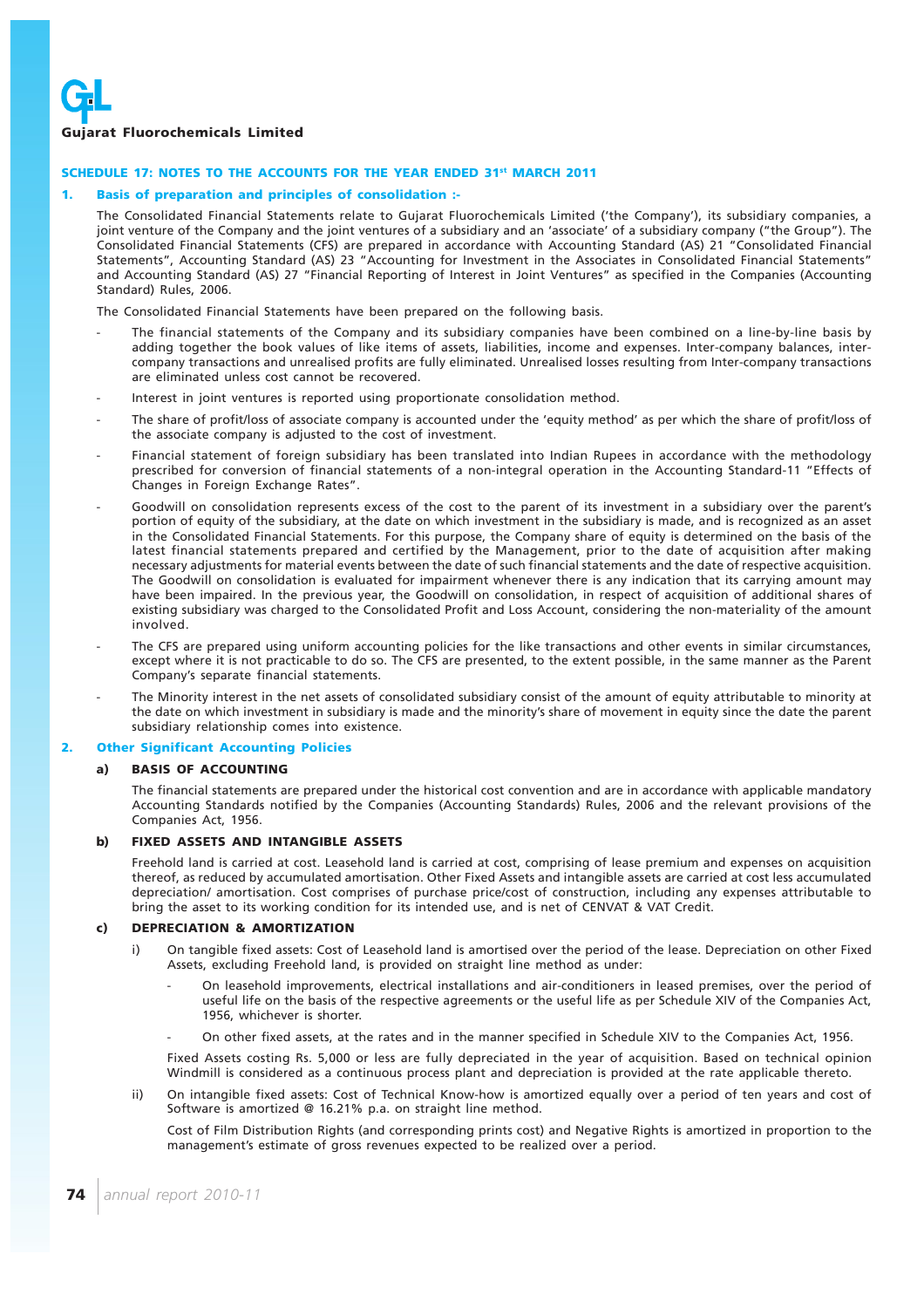The cost of movie rights acquired is amortised using the individual film forecast method. Under this method costs are amortised in proportion to management's estimate of gross revenues expected to be realised over a period.

Certain fixed assets of a subsidiary are depreciated on the written down value method. However, the difference between the straight-line basis and written down value basis is not material.

#### d) IMPAIRMENT OF ASSETS

Consideration is given at each Balance Sheet date to determine whether there is any indication of impairment of the carrying amount of the Company's assets and impairment loss is recognised wherever the carrying amount of an asset exceeds its recoverable amount.

#### e) INVESTMENTS

#### i) In Securities

Long Term Investments are carried at cost. Provision for diminution is made to recognise the decline, other than temporary, in the values of these investments. Current Investments are carried at lower of cost and fair value. Income from investments is accounted for on accrual basis except that no income is recognised in respect of doubtful investments.

#### ii) In Investment Property

Leasehold land is carried at cost, comprising of lease premium and expenses on acquisition thereof, as reduced by accumulated amortisation. Building is carried at cost of acquisition, less accumulated depreciation.

#### f) INVENTORIES

Inventories are valued at lower of cost and net realisable value. Cost is determined using Weighted Average Method, except for multiplex inventories, cost is determined using FIFO Method, and is inclusive of appropriate overheads. Closing stock of finished goods and imported materials include excise duty and customs duty payable thereon, wherever applicable. Obsolete, defective and unserviceable stocks are duly provided for.

#### g) REVENUE RECOGNITION

The Company recognises sales when the significant risks and rewards of ownership of the goods have passed to the customers, which is generally at the point of dispatch of goods. Gross sales includes excise duty but are exclusive of sales tax. Revenue from Carbon Credits is recognised on delivery thereof or sale of rights therein, as the case may be, in terms of the contract with the respective buyer and is net of payment towards cancellation of contracts. Income on sale of electricity generated is recognised on the basis of actual units generated and transmitted to the purchaser and is net of unscheduled interchange charges paid.

Income from Box Office and Film Distribution is recognized as and when the movie is exhibited. Income from Sale of Food & Beverages is accounted at the point of sale. Income is net of refunds and complimentary. Conducting fees are in respect of charges received from parties to conduct business from the Company's Multiplexes. Income from conducting fees and management of multiplexes/theatres is recognized on accrual basis as per the contractual arrangements. Advertisement income is recognized on the date of exhibition of the advertisement / event or over the period of the contract, as applicable. Revenue from programming is recognized as and when the movie is exhibited and comprises of proceeds from sale of tickets, net of taxes and theatre owner's share. As the Group is the primary obligor with respect to the programming activities, the share of distributor in these proceeds is disclosed as programming cost. In respect of Movie Rights, revenue from theatrical exhibition is recognized as and when the movie is exhibited and revenue from film's satellite, video and other rights are recognized from effective date of exploitation of rights or when the rights are made available to the assignee for exploitation, in terms of the agreement.

Dividend income is recognized when the unconditional right to receive payment is established. Income from interest on deposits, loans and interest bearing securities is recognized on time proportion basis, except in cases where interest is doubtful of recovery.

#### h) EMPLOYEE BENEFITS

Short-term employee benefits are recognized as an expense at the undiscounted amount in the Profit and Loss Account in the year in which the related service is rendered. Company's contributions towards provident and pension funds viz. Defined Contribution Plan paid/payable during the year are charged to the Profit and Loss Account. Retirement benefits in the form of Gratuity and Leave Encashment are recognized as an expense in the Profit and Loss Account at the present value of the amounts payable determined on the basis of actuarial valuation techniques, using the projected unit credit method. Actuarial gains and losses are recognized in the Profit and Loss Account.

#### i) BORROWING COSTS

Borrowing costs that are directly attributable to the acquisition, construction or production of a qualifying asset are capitalised as part of cost of such asset. Other borrowing costs are charged to Profit and Loss Account.

#### j) TAXES ON INCOME

Income tax expense comprises of current tax & deferred tax charge. Deferred tax is recognised on timing differences, subject to consideration of prudence, being the differences between taxable income and accounting income that originates in one period and are capable of reversal in one or more subsequent periods. The deferred tax in respect of timing differences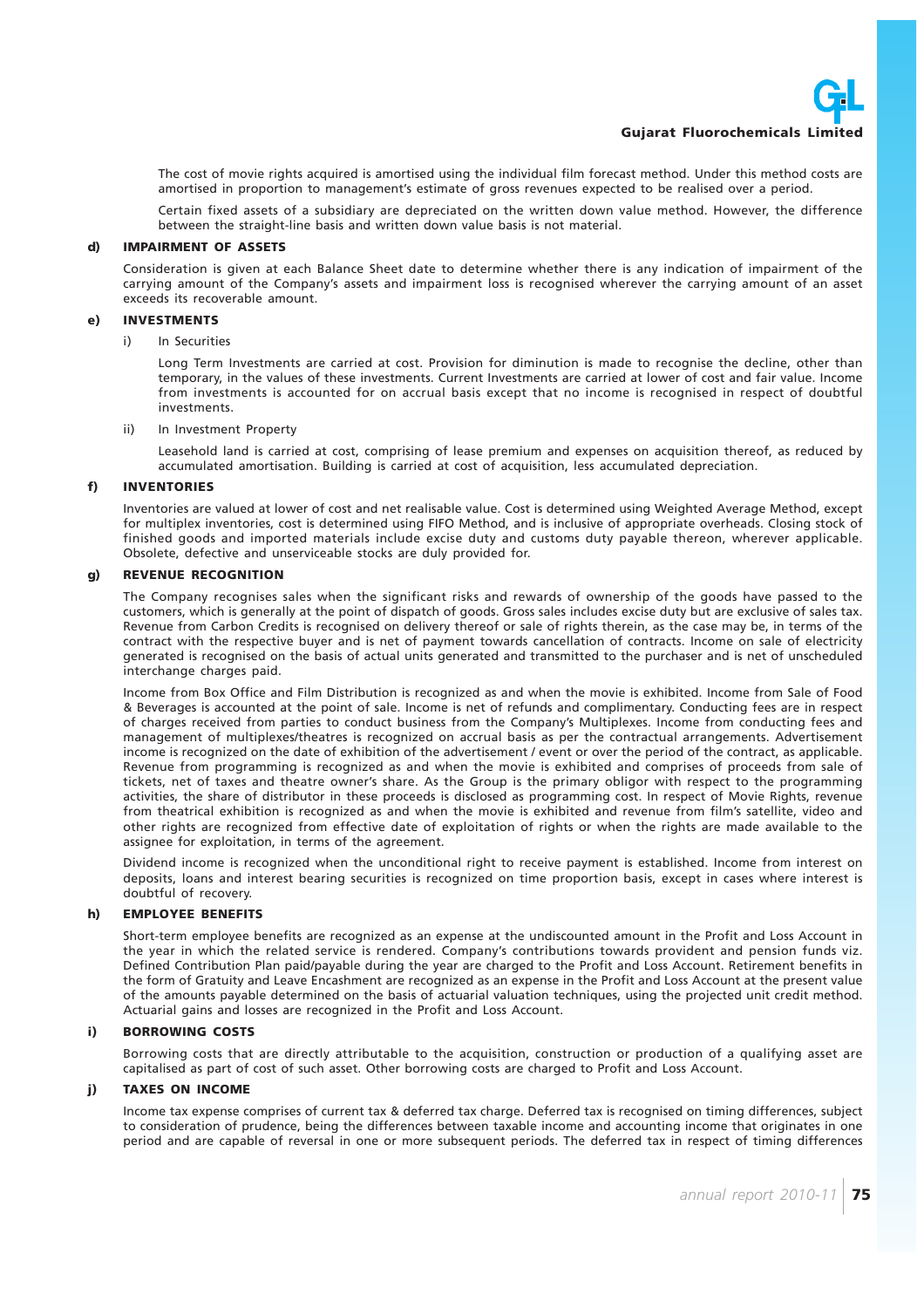

which reverse during the tax holiday period is not recognised to the extent the Company's gross total income is subject to the deduction during the tax holiday period. Deferred tax asset is recognized only to the extent there is reasonable certainty that the assets can be realized in future. However, where there is unabsorbed depreciation or carried forward loss under taxation laws, deferred tax is recognized only if there is a virtual certainty of realization of such assets. Minimum Alternate Tax (MAT) paid on the book profits, which gives rise to future economic benefits in the form of tax credit against future income-tax liability, is recognized as an asset in the Balance Sheet if there is convincing evidence that the Company will pay normal tax within the period prescribed for utilization of such credit.

#### k) CENVAT and VAT CREDIT

Excise duty, Service tax and VAT on inputs and services are carried forward in current assets and is included in "Balance in Excise, Service tax and VAT Accounts" till it is utilized. Consequently such inputs and services are accounted for exclusive of excise duty, service tax and VAT credits.

#### l) FOREIGN CURRENCY TRANSACTIONS

Transactions in foreign currency are recorded in rupees by applying the exchange rate at the date of the transaction. Gains or Losses on settlement of the transactions are recognised in the Profit and Loss Account. At the Balance Sheet date, monetary assets and liabilities in foreign currency are restated by applying the closing rate, and the difference arising out of such conversion is recognised in the Profit and Loss Account. In respect of forward exchange contracts entered, the difference between the forward rate and the exchange rate at the date of the transaction is recognised as income or expense over the life of such contract. Currency and interest rate swaps are accounted in accordance with their contact. All other derivatives, which are not covered by AS 11, are measured using the mark-to-market principles and the net loss after considering the offsetting effect on the underlying hedge items is charged to the Profit and Loss Account. Net gains on the mark-to-market basis are not recognised.

#### m) LEASE

Lease rentals in respect of assets acquired on operating leases are charged to the Profit and Loss Account on a straight line basis over the lease term unless another systematic basis is more representative of the time pattern of the user's benefit.

#### n) PROVISIONS

A provision is recognized when the Company has a present obligation as a result of past event and it is probable that an outflow of resources will be required to settle the obligation and in respect of which a reliable estimate can be made.

#### 3. The Subsidiary companies considered in the financial statements are:

#### (A) Subsidiaries of the Company:-

| Name of the Company                                                                       | Country of Incorporation | Proportion of ownership interest  |                                   |
|-------------------------------------------------------------------------------------------|--------------------------|-----------------------------------|-----------------------------------|
|                                                                                           |                          | As at 31 <sup>st</sup> March 2011 | As at 31 <sup>st</sup> March 2010 |
| Inox Leisure Limited                                                                      | India                    | 65.62%                            | 65.62%                            |
| Inox Infrastructure Private Limited                                                       | India                    | 100%                              | 100%                              |
| <b>Inox Motion Pictures Limited</b>                                                       | India                    | $100\%$                           | 100%                              |
| Inox Wind Limited<br>(incorporated on 9 <sup>th</sup> April 2009)                         | India                    | 99.998%                           | 99.998%                           |
| Gujarat Fluorochemicals Americas, LLC<br>(incorporated on 8 <sup>th</sup> September 2009) | <b>USA</b>               | 100%                              | 100%                              |
| Inox Renewables Limited<br>(incorporated on 11 <sup>th</sup> November 2010)               | India                    | 98.80%                            | N.A.                              |

#### (B) Subsidiaries of Inox Leisure Limited:-

| Name of the Company                   | Country of Incorporation | Proportion of ownership interest                                      |      |
|---------------------------------------|--------------------------|-----------------------------------------------------------------------|------|
|                                       |                          | As at 31 <sup>st</sup> March 2011   As at 31 <sup>st</sup> March 2010 |      |
| Fame India Limited (see note 7 below) | India                    | 50.27%                                                                | N.A. |

#### (C) Subsidiaries of Fame India Limited:-

| Name of the Company                                                      | Country of Incorporation | Proportion of ownership interest |                                                                       |
|--------------------------------------------------------------------------|--------------------------|----------------------------------|-----------------------------------------------------------------------|
|                                                                          |                          |                                  | As at 31 <sup>st</sup> March 2011   As at 31 <sup>st</sup> March 2010 |
| <b>Fame Motion Pictures Limited</b><br>(formerly Shringar Films Limited) | India                    | 100%                             | N.A.                                                                  |
| Big Picture Hospitality Services Private Limited                         | India                    | 100%                             | N.A.                                                                  |

The financial statements of the subsidiary companies and associate used in the consolidation are drawn up to the same reporting date as that of the Company viz. year ended 31.03.2011.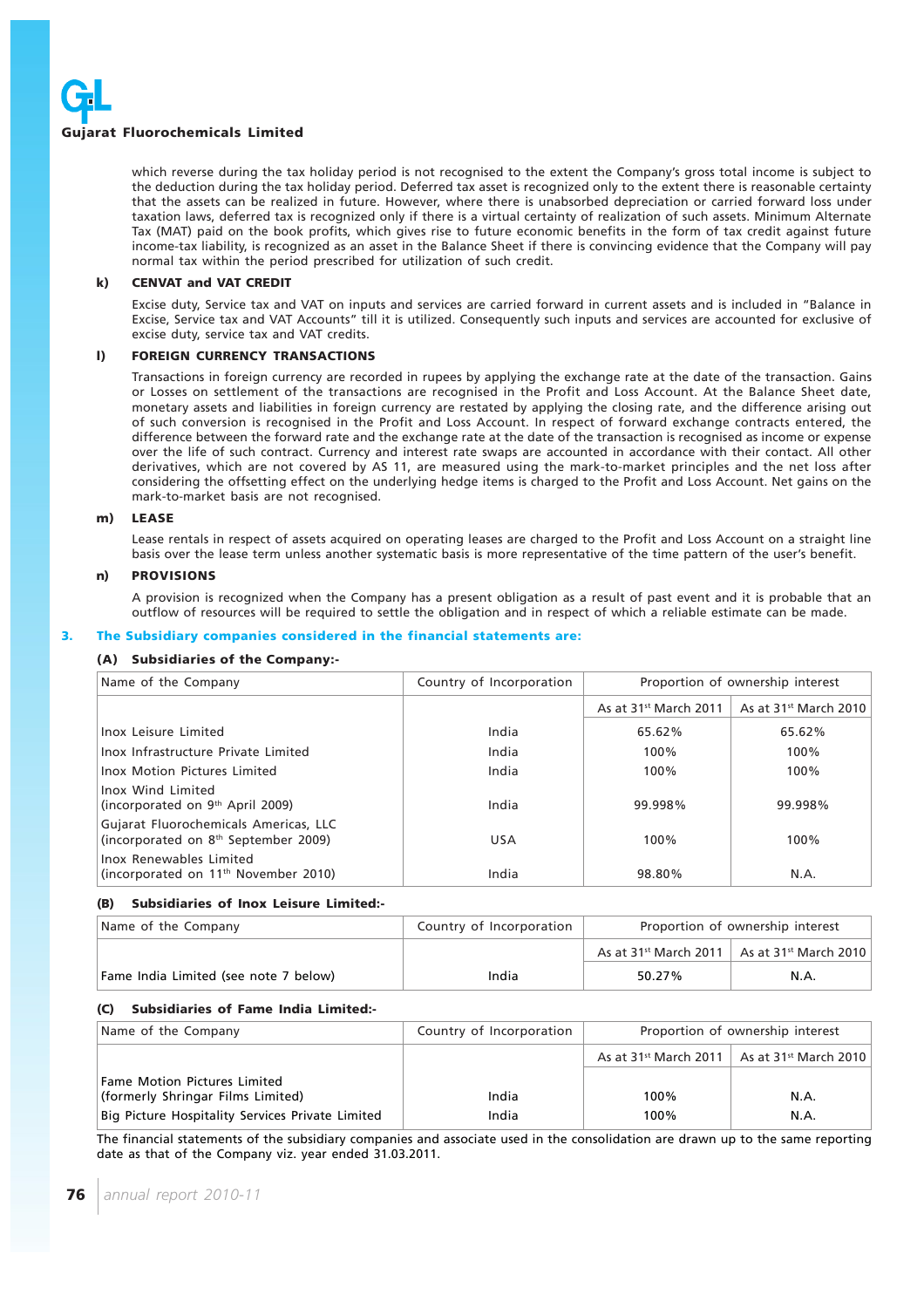#### 4. Joint venture

The Company has a Joint Venture interest of 33.77% in Xuancheng HengYuan Chemical Technology Company Ltd., a Company incorporated in the People's Republic of China. As on 31.03.2011 the Company has invested a sum of Rs.1263.89 Lacs in the share capital of this Joint Venture.

The JVC is engaged in the business of manufacture of anhydrous hydrogen fluoride and allied activities.

The financial statements of Xuancheng HengYuan Chemical Technology Co. Ltd. a Joint Venture are drawn up to 31.12.2010.

Joint ventures of Fame India Limited considered in these CFS are:

| Name of the Company                        | Country of Incorporation | Proportion of ownership interest of<br>Fame India Limited as on<br>31 <sup>st</sup> March 2011 |
|--------------------------------------------|--------------------------|------------------------------------------------------------------------------------------------|
| Swanston Multiplex Cinemas Private Limited | India                    | 50%                                                                                            |
| Headstrong Films Private Limited           | India                    | 50%                                                                                            |

Swanston Multiplex Cinemas Private Limited is engaged in exhibition of films in India, including managing a multiplex. Headstrong Films Private Limited is engaged in production and distribution of films.

#### 5. Investment in Associates:

Inox Infrastructure Private Limited (IIPL), a wholly owned subsidiary of the Company, holds 50% of the total equity capital of Megnasolace City Private Limited (Megnasolace). Megnasolace is treated as an 'Associate Company' and the investment is accounted under the equity method in accordance with AS 23 – 'Accounting for Investments in Associates'. The Group's share of the post acquisition profits is included in the carrying cost of the investment as under:-

|       |                                         |           | Amount (Rs. in Lacs) |
|-------|-----------------------------------------|-----------|----------------------|
| S.No. | <b>Particulars</b>                      | 2010-2011 | 2009-2010            |
|       | Book value of Investment on acquisition | 3000.00   | 3000.00              |
|       | Share of Profit – Up to Previous Year   | 1.18      | 1.18                 |
|       | Share of (Loss)/Profit - Current Year   | Nil       | $\star$              |
| 4     | Carrying amount                         | 3001.18   | 3001.18              |

(\*) The share of profit for the previous year is less than Rs. 0.01 lacs – viz. Rs. 434.00

Capital commitment towards partly paid shares of Megnasolace is Rs. 16800 lacs (Previous year Rs. 16800 lacs).

- 6. The company has been advised that the compensation received for phased reduction and cessation of CFC production and dismantling of plant, unless otherwise used, as stipulated, is a capital receipt and hence, the said amount is credited to capital reserve.
- 7. During the year ended 31<sup>st</sup> March 2010, the Inox Leisure Limited had acquired 1,50,57,751 equity shares in Fame (India) Limited ("Fame"), being the Promoters' shareholding, through a block deal carried out on the Bombay Stock Exchange. The Inox Leisure Limited had thereafter acquired another 25,07,537 equity shares in Fame, from the market, through two separate block deals carried out on the Bombay Stock Exchange. As a result of these acquisitions, the Inox Leisure Limited held 1,75,65,288 equity shares comprising of 50.48% stake in Fame. Pursuant thereto, as required under the Securities and Exchange Board of India (Substantial Acquisition of Shares and Takeover) Regulations, 1997, an Open Offer was made to the Shareholders of Fame for acquisition of 82,31,759 equity shares in Fame at a price of Rs. 51 per share. In this regard, the Inox Leisure Limited had placed Rs. 42 crores, being 100% of the funds required under the Open Offer, in escrow with HDFC Bank, and 1,50,57,751 equity shares acquired from the Promoters of Fame were placed in escrow with Standard Chartered Bank, till the conclusion of the Open Offer formalities.

During the current year, the open offer was made from 16<sup>th</sup> December 2010 to 4<sup>th</sup> January 2011 and after completion thereof, on 6th January 2011 the amount of Rs. 42 crores and the equity shares placed in escrow were released. The Inox Leisure Limited's stake in Fame now stands at 50.27% of the existing issued and paid-up capital of Fame. Accordingly, as per the provisions of Companies Act, 1956, Fame has become a subsidiary of Inox Leisure Limited w.e.f. 6th January 2011.

Consequently, the consolidated results of Fame are included in the CFS from 6th January 2011 on the basis of the financial statements prepared and certified by the Fame's management for the period ended on 31<sup>st</sup> December 2010, after making necessary adjustment for material events between 31<sup>st</sup> December 2010 and 6<sup>th</sup> January 2011.

Inox Leisure Limited "Group" consists of Inox Leisure Limited its subsidiaries and Joint Ventures.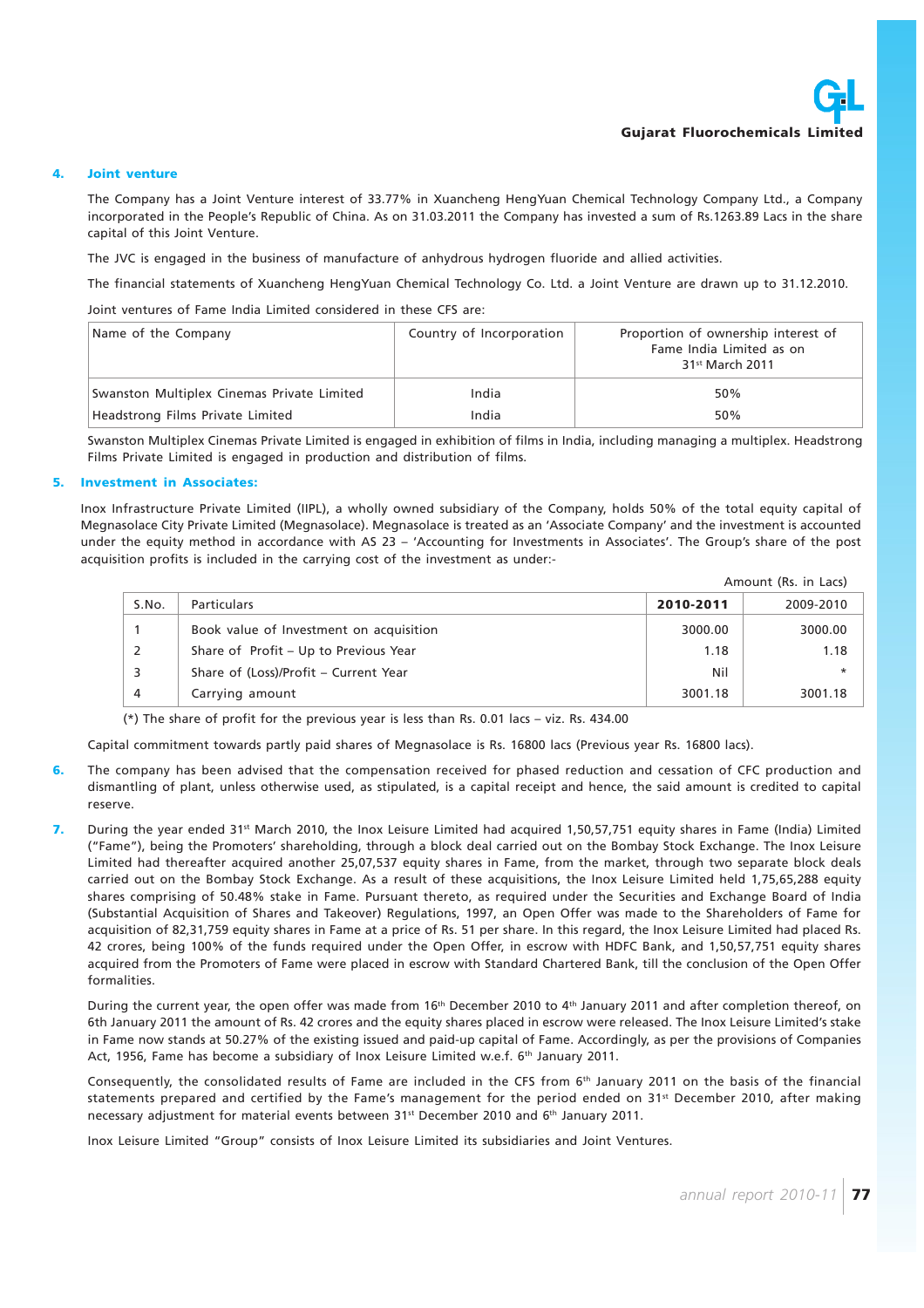

#### 8. Employee Stock Options

a) In case of the Inox Leisure Limited

During the year ended 31<sup>st</sup> March 2006, the Inox Leisure Limited had issued 5,00,000 equity shares of Rs. 10 each at a premium of Rs. 5 per share to Inox Leisure Limited – Employees' Welfare Trust ("Trust") to be transferred to the employees of the Company under the scheme of ESOP framed by the Company in this regard. The Company has provided finance of Rs. 75 lacs to the Trust for subscription of these shares at the beginning of the plan.

As per the Guidance Note on Accounting for Employee Share-based Payments issued by the Institute of Chartered Accountants of India, shares allotted to the Trust but not transferred to employees is required to be reduced from Share Capital and Reserves. Out of the 5,00,000 equity shares allotted to the Trust, 1,46,263 shares have been transferred to employees up to 31st March 2011.

Following stock options have been granted to the employees:

| On 29 <sup>th</sup> January 2007 (First Grant)  | 2,44,120 shares |
|-------------------------------------------------|-----------------|
| On 27 <sup>th</sup> October 2009 (Second Grant) | 33,332 shares   |

The vesting period for these equity settled options is between one to four years from the date of the grant. The options are exercisable within one year from the date of vesting. The compensation costs of stock options granted to employees are accounted by the Company using the intrinsic value method.

The summary of stock options is as under:

| Outstanding on 1 <sup>st</sup> April 2010            | 91,112 |
|------------------------------------------------------|--------|
| Granted during the year                              | Nil    |
| Lapsed during the year                               | 4,970  |
| Exercised during the year                            | 47,723 |
| Outstanding as on 31 <sup>st</sup> March 2011        | 38,419 |
| Exercisable as on 31 <sup>st</sup> March 2011        | 21,753 |
| Weighted average exercise price of all stock options | Rs. 15 |

All stock options are exercisable at the exercise price of Rs. 15 per option and the weighted average remaining contractual life is as under:

| Options granted on 29th January 2007             | 0.83 years |
|--------------------------------------------------|------------|
| Options granted on 27 <sup>th</sup> October 2009 | 2.08 years |

In respect of the options granted under the Employees' Stock Option Plan, in accordance with the Guidance Note on Accounting for Employee Share-based Payments issued by the Institute of Chartered Accountants of India, the accounting value of options is amortized over the vesting period. Consequently, 'Salaries, Wages, Allowances and Benefits' in Schedule 16 includes Rs. 9.87 lacs (previous year Rs. 16.22 lacs) being the amortization of employee compensation.

b) In case of the Fame India Limited

On 21 May 2009, the Company established the 'Employee Stock Option Scheme 2009' ('ESOS' or 'the Plan' or "the Scheme"). Under the Plan, the Company is authorised to issue not more than 5% of its equity share capital to eligible employees. Employees covered by the Plan are granted an option to purchase the shares of the Company subject to the requirements of vesting. A compensation committee constituted by the Board of Directors of the Company administers the plan.

As per the Scheme, the Committee shall issue stock options to the employees at an exercise price of Rs. 14.47 per option. The Scheme provides that these options would vest in tranches over a period of 5 years as follows:

| Period within which options will vest unto the participant |                | % of options that will vest |  |
|------------------------------------------------------------|----------------|-----------------------------|--|
|                                                            | <b>Grant A</b> | <b>Grant B</b>              |  |
| End of 12 months from the date of grant of options         | 15             | ۰                           |  |
| End of 24 months from the date of grant of options         | 15             | 10                          |  |
| End of 36 months from the date of grant of options         | 20             | 25                          |  |
| End of 48 months from the date of grant of options         | 25             | 25                          |  |
| End of 60 months from the date of grant of options         | 25             | 40                          |  |

Further, the participants shall exercise the options within a period of 5 years commencing on or after the respective date of vesting of the options.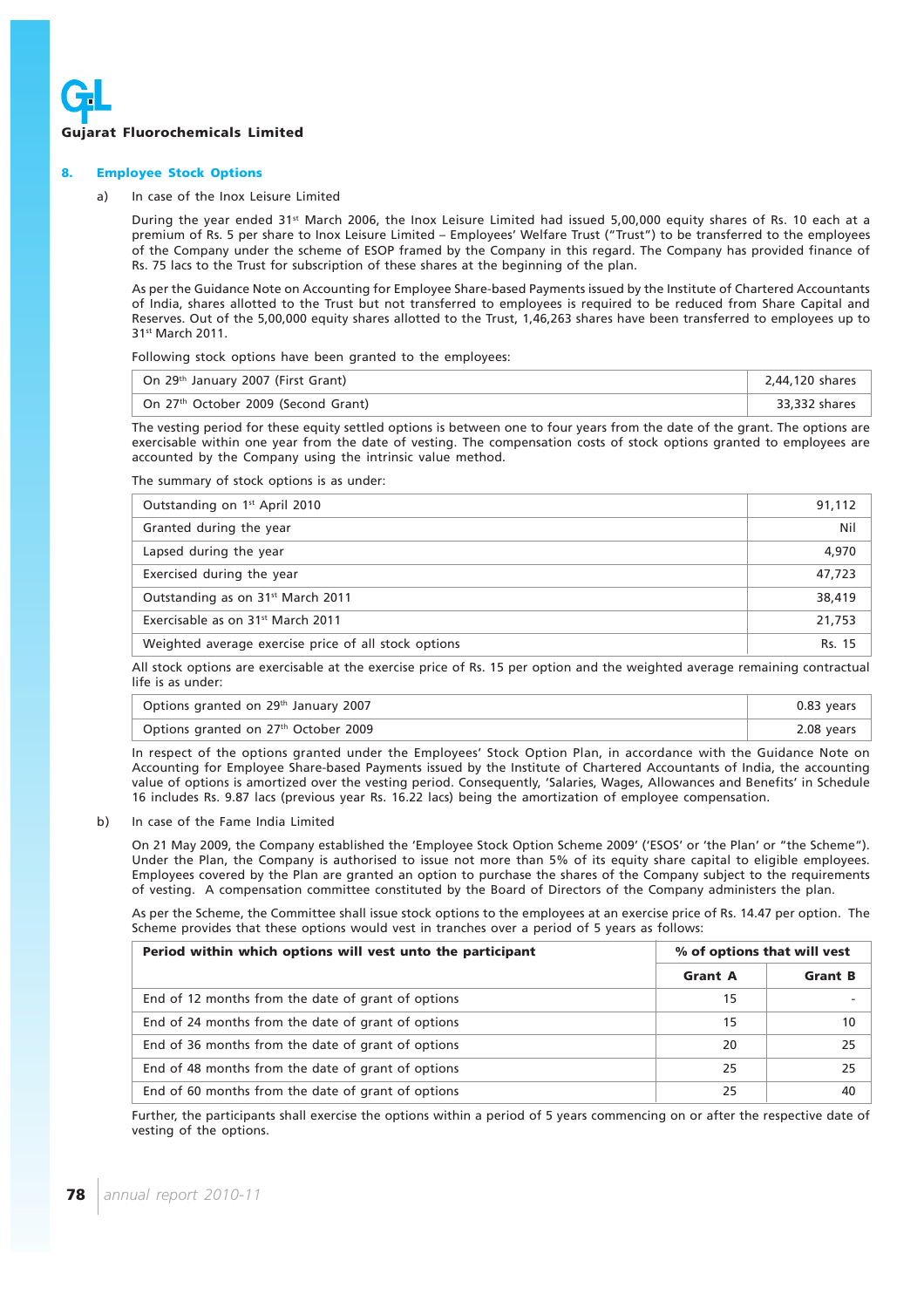The terms and conditions of the scheme, as approved by the remuneration committee of the Board of Directors of the Company in its meeting held on 21<sup>st</sup> May 2009 in pursuance to the approval of the Company at its Annual General Meeting held on 27th September 2006, are in line with the Securities and Exchange Board of India (Employee Stock Option Scheme and Employee Stock Purchase Scheme) Guidelines, 1999 as amended vide Circular no SEBI/CFD/DIL/ESOP/5/2009/03/09 dated 3rd September 2009 and in accordance with the terms of the resolutions passed by the Company.

Employee stock option activity under the scheme is as follows.

|                                          | Nos.         |
|------------------------------------------|--------------|
| Outstanding at the beginning of the year | 10,63,300    |
| Granted during the year                  |              |
| Forfeited during the year *              | (6, 37, 750) |
| Vested and Exercised during the year     | (1, 51, 770) |
| Outstanding at the end of the year #     | 2,73,780     |

\* On account of employees leaving the organisation prior to the date of vesting.

# On 21<sup>st</sup> May 2011, the second tranche of options have vested to the eligible employees.

#### 9. In respect of service tax matters of Inox Leisure Limited "Group":-

As per the amendment made by the Finance Act 2010, renting of immovable property was defined as a taxable service with retrospective effect from 1st June 2007. Accordingly, in the annual accounts for the year ended 31st March 2010, the Group had provided service tax for Rs. 1041.07 lacs in respect of rentals paid for the year ended 31st March, 2009 and 31st March, 2010.

During the current year, the Group has challenged this levy by filing Writ Petition with various High Courts. While Honourable High Court of Mumbai, Delhi and Karnataka have granted stay for the levy of service tax in respect of immovable properties of the Company situated within their respective jurisdictions, matter is pending for hearing at Honourable Andhra Pradesh High Court.

Based on legal advice obtained by the Group, the recovery of service tax on renting of immovable property cannot be said to be final, and accordingly no provision of service tax on lease rentals is made for the year ended 31st March, 2011. Further, the amount provided in the accounts during the year ended 31<sup>st</sup> March 2010, towards service tax on lease rentals for the year ended 31<sup>st</sup> March 2009 and 31<sup>st</sup> March 2010, has been reversed during the year ended 31<sup>st</sup> March 2011. The amount of service tax on lease rentals not charged to the consolidated Profit and Loss Account for the year ended 31st March 2011 is Rs. 483.64 lacs and the cumulative amount for the Group as at 31<sup>st</sup> March 2011 is Rs. 1722.41 lacs.

#### 10. In respect of income-tax matters of Inox Leisure Limited "Group" :-

- a) In the appellate proceedings before the Commissioner of Income-tax (Appeals) the Inox Leisure Limited's contention that the amount of entertainment tax exemption availed for some of its multiplexes is a capital receipt has been accepted. Accordingly, provision for current tax is computed on the same basis and is for Minimum Alternate Tax payable on book profit, in the case of the Inox Leisure Limited and Fame India Limited.
- b) The Minimum Alternate Tax (MAT) paid by the Inox Leisure Limited and Fame India Limited is entitled to be carried forward and utilized in subsequent years. In the opinion of management, on the basis of projections, estimates of future taxable income and the extension of period for utilization of MAT credit as per the amendment made by the Finance Act (No. 2), 2009, the Parent Company and Fame India Limited would have normal tax liability within the specified period to avail such MAT credit. Consequently, the Group has recognized the MAT credit entitlement.

#### 11. In respect of Entertainment Tax liability of Inox Leisure Limited "Group": -

- a) The exemption from payment of Entertainment Tax in respect of Multiplexes of the Group, which are eligible for such exemption, is subject to fulfillment of the terms and conditions of the respective Government policies issued in this regard. The amount of Entertainment Tax exemption availed so far by the Group, which is liable to be paid if the relevant multiplex ceases operations prior to completing the minimum period of operations in terms of the respective policies of the States – Rs. 14311.39 lacs.
- b) In respect of Inox Leisure Limited, the Entertainment Tax exemption in respect of some of the Multiplexes of the Company has been accounted on the basis of eligibility criteria as laid down in the respective Schemes but is subject to final Orders yet to be received from respective authorities. Accordingly the amount of Rs. 440.46 lacs being Entertainment Tax in respect of such Multiplexes has not been charged to Profit & Loss Account. Cumulative amount as on 31<sup>st</sup> March 2011 - Rs. 2812.86 lacs.
- c) In respect of Inox Leisure Limited, in respect of the Multiplex Cinema Theatre at Vadodara, the issues in respect of the eligibility for exemption from payment of entertainment tax and the method of computing the exemption availed, have been decided in favour of the Company by the Honourable High Court of Gujarat vide its order dated 26th June, 2009. The matter regarding method of computation of eligibility amount is challenged by the Government Department before the Honourable Supreme Court. Pending receipt of final eligibility certificate the figures indicated in note (b) above includes the figures pertaining to the said Multiplex.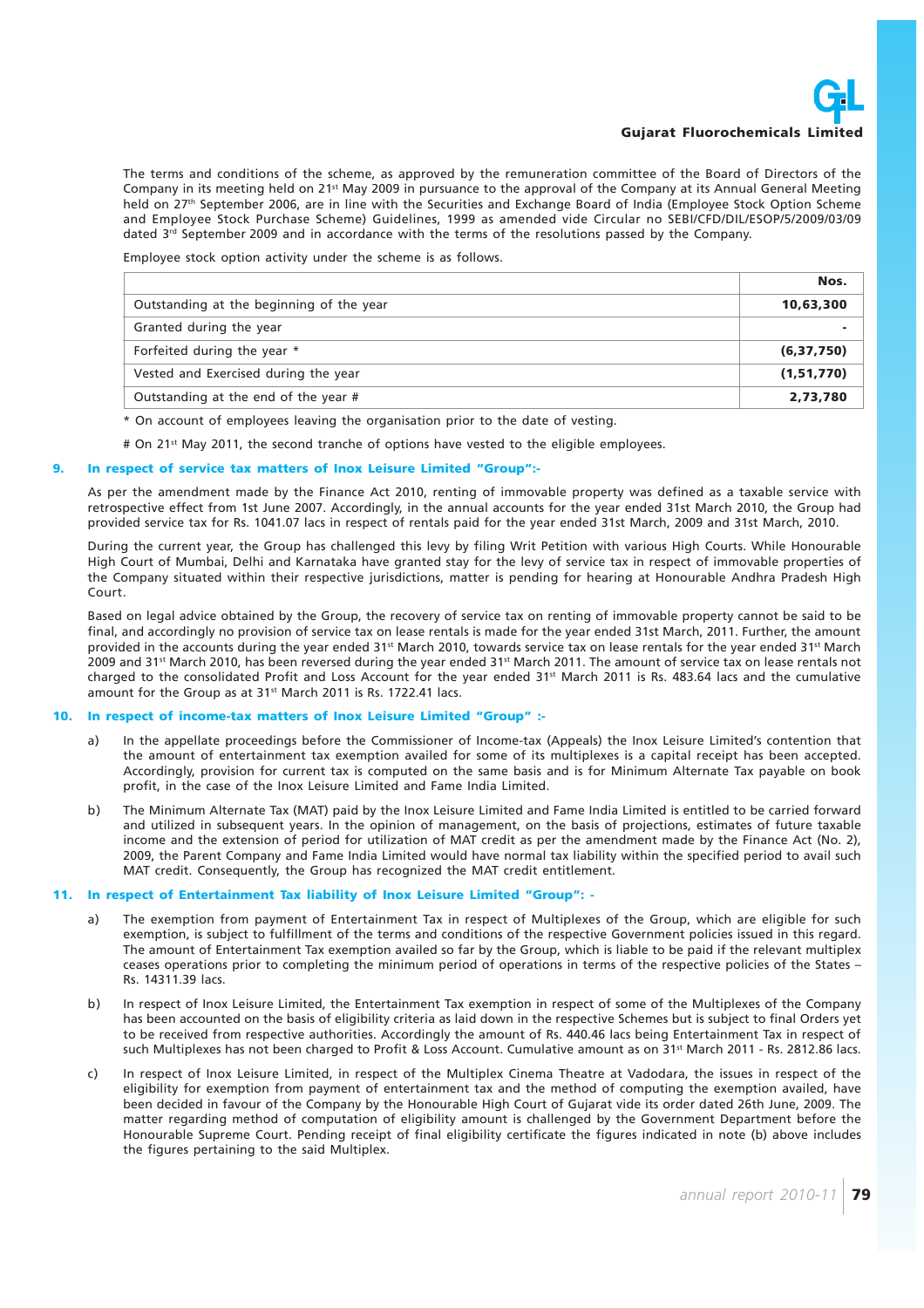

#### Contingent liabilities not provided for in respect of:

|                                                      |           | <b>Amount (Rs. in Lacs)</b> |
|------------------------------------------------------|-----------|-----------------------------|
| <b>Particulars</b>                                   | 2010-2011 | 2009-2010                   |
| Sales Tax                                            | 7.12      | 7.12                        |
| Income Tax                                           | 3191.25   | 107.27                      |
| Service Tax (also refer Note No. 9)                  | 366.24    | 104.29                      |
| <b>Bills discounted</b>                              | 0.00      | 68.08                       |
| <b>Bank Guarantees</b>                               | 5486.54   | 1443.51                     |
| <b>Electricity Duty</b>                              | 1317.30   | 0.00                        |
| Claims against the Company not acknowledged as debts | 814.54    | 44.53                       |
| Municipal Tax                                        | 475.39    | 402.25                      |
| Entertainment Tax                                    | 53.06     | 53.06                       |
| Service Charge                                       | 0.00      | 14.42                       |
| <b>ESIC</b> demand                                   | 9.71      | 0.00                        |
|                                                      |           |                             |

Claims in respect of labour matters and Custom duty on import of cinmatographic flims **Amount is not ascertainable** 

Note: Amount of Rs. 149.38 Lacs (previous year Rs. 36.94 Lacs) has been paid in respect of above Sales Tax, Income Tax, Service Tax and Electricity Duty demands and not charged to the Profit and Loss Account.

#### 13. Foreign Currency Convertible Bonds

On 21st April 2006, Fame India Limited, pursuant to a resolution of the Board of Directors dated 28<sup>th</sup> January 2006 and by a resolution of the shareholders dated 8<sup>th</sup> March 2006, issued

- (i) 12,000 Zero Coupon Series A Unsecured Foreign Currency Convertible Bonds ("Series A Bonds") of the face value of US \$ 1000; and
- (ii) 8,000 0.5% per annum Series B Unsecured Foreign Currency Convertible Bonds ("Series B Bonds") of the face value of US \$ 1000

aggregating to USD 2,00,00,000 due in 2011 (the Series A Bonds and the Series B Bonds are collectively called the "Bonds"). The Series B Bonds bear interest at the rate of 0.5 per cent per annum which accrues semi-annually in arrears on 31<sup>st</sup> December and 30<sup>th</sup> June of each year. Interest will accrue on each interest payment date and on maturity, accrued interest will be paid. The Bonds will mature on 22<sup>nd</sup> April 2011.

The Bonds are convertible at any time on or after 21<sup>st</sup> May 2006 and prior to 12<sup>th</sup> April 2011 at the option of the bond holders into newly issued, ordinary equity shares of par value of Rs. 10 per share ("Shares"), at an initial conversion price of

- (i) Rs. 90 per share for Series A Bonds; and
- (ii) Rs. 107 per share for Series B Bonds

(as defined in terms and conditions of the Bonds) at the rate of exchange equal to the US Dollar to Rupees exchange rate as announced by the Reserve Bank of India (the "RBI") on the business day immediately prior to the issue date. The conversion price is subject to adjustment in certain circumstances.

Unless previously converted, redeemed or repurchased and cancelled,

- (i) the Series A Bonds will be redeemed on  $22^{nd}$  April 2011 at 137.01 percent of their principal amount representing a gross yield to maturity of 6.5%; and
- (ii) the Series B Bonds will be redeemed on  $22^{nd}$  April 2011 at 140.69 percent of their principal amount representing a gross yield to maturity of 7.5%.

During the year ended 31<sup>st</sup> March 2008: 15,04,999 equity shares of Rs. 10 each were allotted against 3,000 Series A Foreign Currency Convertible Bonds (FCCB) of US \$ 1,000 each at an exercise price of Rs. 90 per share and 16,87,850 equity shares of Rs. 10 each were allotted against 4,000 Series B FCCB of US \$ 1,000 each at an exercise price of Rs. 107 per share, thus aggregating to a total allotment of 31,92,849 equity shares of Rs. 10 each of the Company. There has been no conversion of FCCBs during the year ended 31<sup>st</sup> March 2011. Exchange gain / loss arising on such conversion have been adjusted against share premium account. Premium on FCCB amortised and adjusted to the share premium account upto the date of conversion has been reversed. The bond issue expenses have been adjusted against share premium as per the provision of Section 78 of the Act.

As at 31<sup>st</sup> March 2011, in accordance with the terms and conditions of the FCCB, upon 'change of control' event taking place in the Company during the year ended 31<sup>st</sup> March 2010, certain bondholders had opted for early redemption aggregating to USD 13,65,445 (face value of USD 10,00,000 and YTM of USD 3,65,445, subject to tax), which is subject to approval from Reserve Bank of India.

During the year ended 31st March 2011, provision of Rs. 257.13 lacs is made towards potential withholding tax liability on account of redemption of the Bonds and the same is adjusted to the share premium account.

14. Estimated amount of contract remaining to be executed on Capital Account and not provided for, net of advances Rs. 3,591.46 lacs (previous year Rs. 10,379.35 lacs)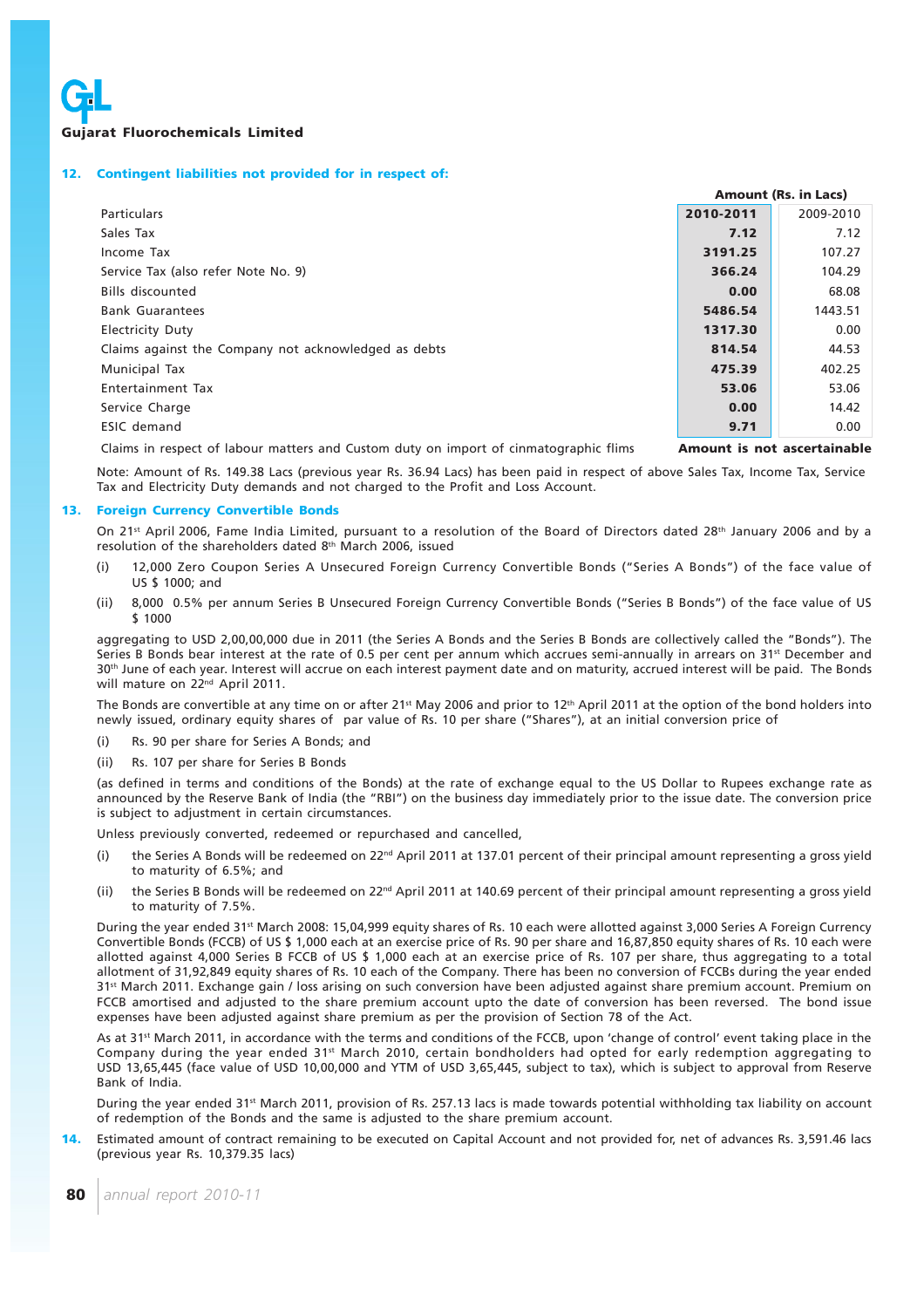#### 15. The major components of the net deferred tax assets and liability are as under :

#### In respect of Deferred Tax Assets (Net):

|     | S.No. Particulars |                                        |           | <b>Amount (Rs. in Lacs)</b> |  |  |  |
|-----|-------------------|----------------------------------------|-----------|-----------------------------|--|--|--|
|     |                   |                                        | 2010-2011 | 2009-2010                   |  |  |  |
| (A) |                   | <b>Deferred Tax Assets (Net)</b>       |           |                             |  |  |  |
|     | (i)               | Expenditure allowable on payment basis | 15.26     | 0.74                        |  |  |  |
|     | (ii)              | Carry Forward Losses                   | 793.55    | 0.00                        |  |  |  |
|     | (iii)             | Others                                 | 30.66     | 0.00                        |  |  |  |
|     |                   | <b>Total</b>                           | 839.47    | 0.74                        |  |  |  |
| (B) |                   | <b>Deferred Tax Liabilities</b>        |           |                             |  |  |  |
|     |                   | Depreciation                           | 606.19    | 0.00                        |  |  |  |
|     |                   | <b>Total</b>                           | 606.19    | 0.00                        |  |  |  |
|     |                   | Net Deferred Tax Assets (A-B)          | 233.28    | 0.74                        |  |  |  |

#### In respect of Deferred Tax Liabilities (Net):

|     | S.No. Particulars |                                        | <b>Amount (Rs. in Lacs)</b> |           |  |  |
|-----|-------------------|----------------------------------------|-----------------------------|-----------|--|--|
|     |                   |                                        | 2010-2011                   | 2009-2010 |  |  |
| (A) |                   | <b>Deferred Tax Liabilities</b>        |                             |           |  |  |
|     | (i)               | Depreciation (Net)                     | 15559.00                    | 11676.71  |  |  |
|     |                   | <b>Total</b>                           | 15559.00                    | 11676.71  |  |  |
| (B) |                   | <b>Deferred Tax Assets</b>             |                             |           |  |  |
|     | (i)               | Expenditure allowable on payment basis | 360.43                      | 295.38    |  |  |
|     | (ii)              | Others                                 | 75.29                       | 48.55     |  |  |
|     |                   | <b>Total</b>                           | 435.72                      | 343.93    |  |  |
|     |                   | Net Deferred Tax Liability (A-B)       | 15123.28                    | 11332.78  |  |  |

Note: Amount of deferred tax recognized in the CFS exclude the net deferred tax asset of Rs. 2288.76 lacs (including share in joint ventures of Rs. 53.46 lacs) in the case of Fame India Limited, one of its subsidiary and one of its joint venture, as the same is not recognized in the standalone financials of these companies due to absence of virtual certainty of realization.

#### 16. Disclosure as required by Accounting Standard – AS 19 on "Leases" –

a) In respect of Assets given on Operating Lease :

Assets given on operating lease are Office Premises. The non-cancellable initial lease tenure is for five to nine years, which can be further extended at the mutual option of both the parties. The details of carrying amount of assets given on lease and the future minimum lease payments are as under :

| S.No. | <b>Particulars</b>                                                                                            | <b>Amount (Rs. in Lacs)</b> |           |
|-------|---------------------------------------------------------------------------------------------------------------|-----------------------------|-----------|
|       |                                                                                                               | 2010-2011                   | 2009-2010 |
| (i)   | Gross carrying amount of asset given on operating lease included in<br>Buildings & Road block of fixed assets | 914.52                      | 914.52    |
| (ii)  | Accumulated Depreciation as at the end of the year                                                            | 76.10                       | 61.20     |
| (iii) | Depreciation for the year                                                                                     |                             | 14.90     |
| (iv)  | Future minimum lease payments -                                                                               |                             |           |
|       | Not later than one year<br>(a)                                                                                | 742.70                      | 775.26    |
|       | Later than one year and not later than five years<br>(b)                                                      | 2949.64                     | 2959.90   |
|       | (c)<br>Later than five years                                                                                  | 517.84                      | 1323.20   |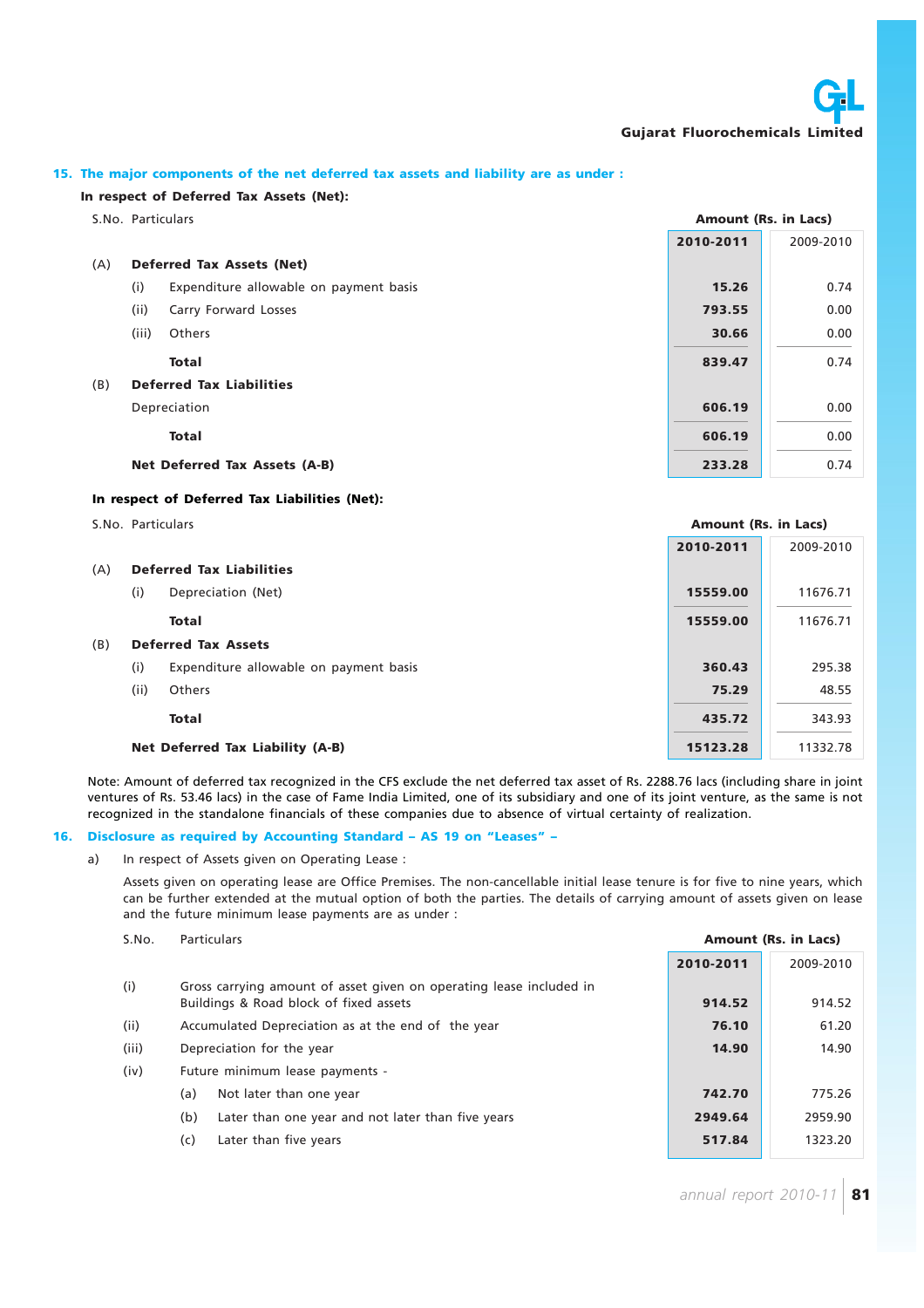### Gujarat Fluorochemicals Limited

b) In respect of plant taken on operating lease:

The lease is for an initial non-cancellable period of ten years, which can be further extended at the mutual agreement. The lease rentals are included in Rent and Conducting Fees in Schedule 14 to the Profit and Loss Account. The future minimum lease payments under this lease arrangement are as under:-

| S.No. | Payable in future                                 | <b>Amount (Rs. in Lacs)</b> |           |
|-------|---------------------------------------------------|-----------------------------|-----------|
|       |                                                   | 2010-2011                   | 2009-2010 |
| a)    | Not later than one year                           | 35.28                       | 35.28     |
| b)    | Later than one year and not later than five years | 141.12                      | 141.12    |
|       | Later than five years                             | 26.46                       | 61.74     |

c) Operating leases for some of the multiplexes of Inox Leisure Limited "Group" :

The Company is operating some of the multiplexes under Operating Lease / Business Conducting Arrangement. These arrangements are for a period of 9-25 years with a minimum lock-in period of 3-10 years and the agreement provides for escalation in rentals after pre-determined periods. Property Rent and Conducting Fees are included in 'Property Rent and Conducting Fees' in Schedule 14 to the Profit and Loss Account

The future minimum lease / conducting fees payments under these arrangements are as under:

| S.No. | Payable in future                                 |           | <b>Amount (Rs. in Lacs)</b> |
|-------|---------------------------------------------------|-----------|-----------------------------|
|       |                                                   | 2010-2011 | 2009-2010                   |
| a)    | Not later than one year                           | 7818.75   | 3613.57                     |
| b)    | Later than one year and not later than five years | 32369.70  | 15271.70                    |
|       | Later than five years                             | 84243.32  | 57192.93                    |

- d) Other significant leasing arrangements are in respect of operating leases for premises (offices and residential accommodations) taken on lease. Generally, these lease arrangements are non-cancellable, range between 11 months to 5 years and are usually renewable by mutual consent on mutually agreeable terms. The aggregate lease rentals are charged as "Rent and Conducting Fees" in Schedule 14 to the Profit and Loss Account and Schedule 6: Pre-operative Expenditure Pending Allocation.
- 17. Inox Leisure Limited has recognised provision towards estimated liability in respect of municipal taxes payable for one of its multiplexes as under :-

|                          | <b>Amount (Rs. in Lacs)</b> |         |  |  |
|--------------------------|-----------------------------|---------|--|--|
| <b>Particulars</b>       | 2010-2011                   | 2009-10 |  |  |
| Opening Balance          | 119.00                      | 111.20  |  |  |
| Provided during the year | 52.80                       | 52.80   |  |  |
| Paid during the year     | 40.00                       | 45.00   |  |  |
| Closing balance          | 131.80                      | 119.00  |  |  |

18. In respect of Inox Leisure Limited, the arbitration award in the matter of disputed recoveries pertaining to one of the multiplex of the Company has been received in favour of the Company and the arbitrator has further granted interest claimed on the unpaid amount at the rate of 15% p.a. The Company has accordingly accounted interest of Rs. 18.23 lacs. (Previous Year Rs. 75.07 lacs). Total amount of interest receivable upto 31<sup>st</sup> March, 2011 is Rs. 93.30 lacs. During the current year the said award has been challenged before the District Court and the matter is pending.

#### 19. Related Party Disclosures :

- (i) Names of Related Parties
	- (A) Where control exists:

Holding Company- Inox Leasing & Finance Limited

- (B) Other related parties with whom there are transactions during the year:
	- Joint Venture

Xuancheng HengYuan Chemical Technology Co.Ltd.(XHCT Co.Ltd)

#### Associates of a subsidiary

Megnasolace City Private Limited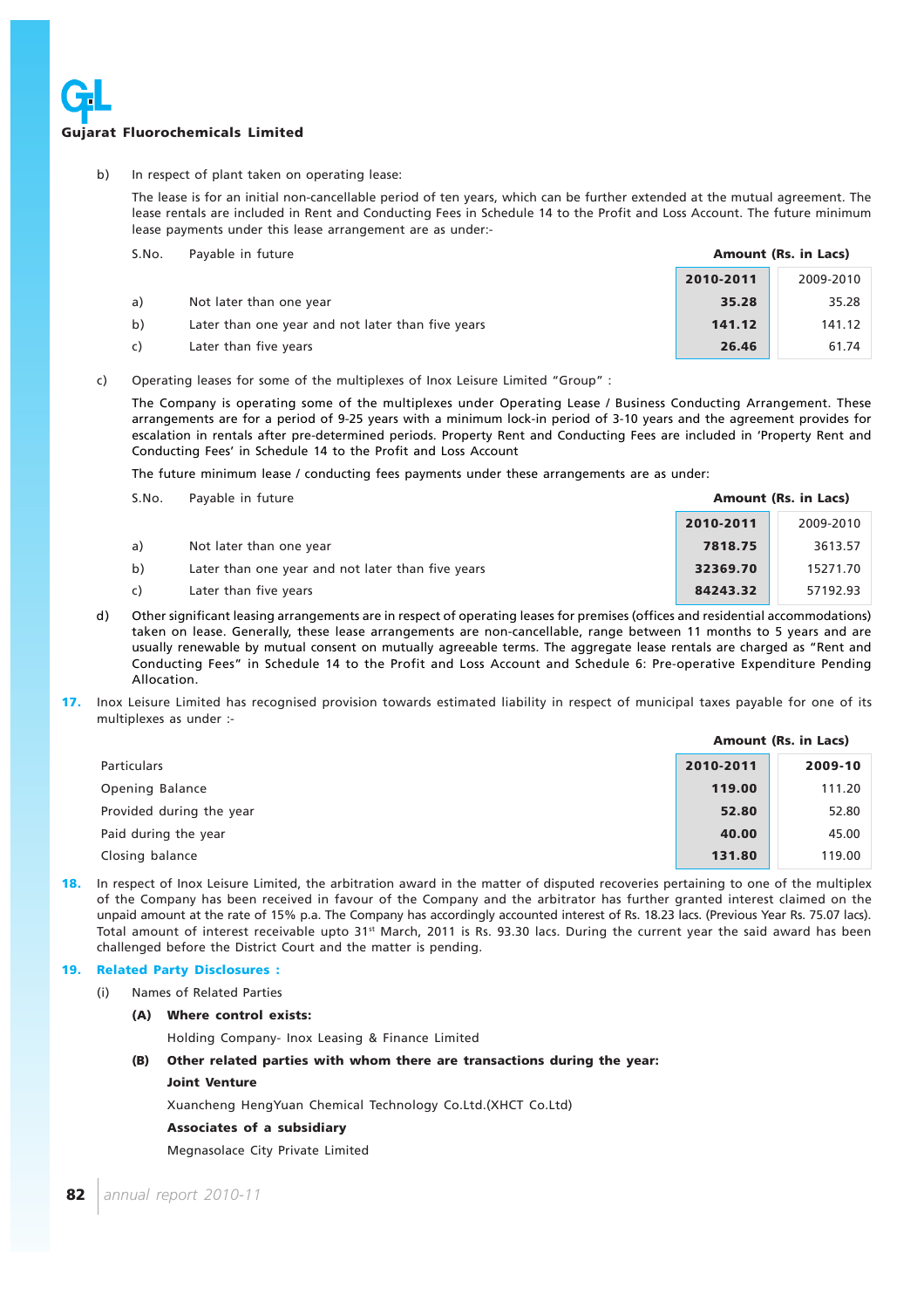#### Key Management Personnel

Shri V K Jain (Managing Director) Shri D K Sachdeva (Whole Time Director) Shri J S Bedi (Whole Time Director ) Shri Alok Tandon – Manager of Inox Leisure Limited

#### Relatives of Key Management Personnel

Shri D K Jain (Father of Shri V K Jain) Shri P K Jain (Brother of Shri V K Jain) Shri Devansh Jain (Son of Shri V K Jain)

#### Enterprises over which Key Management Personnel, or his relative, has significant influence

Devansh Gases Private Limited Devansh Trading and Finance Private Limited Inox India Limited Inox Air Products Limited Inox Chemicals Private Limited Refron Valves Limited Rajni Farms Private Limited Sidhapavan Trading and Finance Private Limited Siddho Mal Investments Private Limited

Following parties have become 'related parties' w.e.f. 6<sup>th</sup> January 2011 viz. the date on which Fame India Limited (FIL) has become a subsidiary of Inox Leisure Limited. Accordingly, transactions with these parties w.e.f. 6<sup>th</sup> January 2011 are considered in related party disclosures:

#### Key Management Personnel

| Shri Rishi Negi                               | Chief Operating Officer in FIL (resigned on 28 <sup>th</sup> February 2011)                 |
|-----------------------------------------------|---------------------------------------------------------------------------------------------|
| Shri Shvam Shroff<br>$\overline{\phantom{m}}$ | Director in Fame Motion Pictures Limited (FMPL) (Resigned on 21 <sup>st</sup> January 2011) |
| Shri Balkrishna Shroff –                      | Director in FMPL (resigned on 21 <sup>st</sup> January 2011)                                |
|                                               |                                                                                             |

Shri Aditya Shroff  $-$  Director in FIL (resigned on 21<sup>st</sup> January 2011)

#### Enterprises over which Key Management Personnel, or his relative, has significant influence

M/s Shringar Films (upto 21<sup>st</sup> January 2011)

Adlabs Shringar Multiplex Cinemas Private Limited ('ASMCPL') (upto 21<sup>st</sup> January 2011)

#### (ii) Particulars of transactions: - (Amount Rs. in lacs)

| <b>Particulars</b>                                                                      |         | Holding<br>Company | Joint<br><b>Venture</b> |         | Key<br><b>Management</b><br>Personnel |         |         |         |                   |                  |                   | <b>Relative</b><br>of key<br><b>Management</b><br>Personnel | <b>Enterprises</b><br>over which KMP<br>has significant<br>influence |  |  | <b>Total</b> |
|-----------------------------------------------------------------------------------------|---------|--------------------|-------------------------|---------|---------------------------------------|---------|---------|---------|-------------------|------------------|-------------------|-------------------------------------------------------------|----------------------------------------------------------------------|--|--|--------------|
|                                                                                         | 2010-11 | 2009-10            | 2010-11                 | 2009-10 | 2010-11                               | 2009-10 | 2010-11 | 2009-10 | 2010-11           | 2009-10          | 2010-11           | 2009-10                                                     |                                                                      |  |  |              |
| A) Transactions during the year<br><b>Sales of Goods</b>                                |         |                    |                         |         |                                       |         |         |         |                   |                  |                   |                                                             |                                                                      |  |  |              |
| Inox Air Products Limited                                                               |         |                    |                         |         |                                       |         |         |         | 19.58             | 16.97            | 19.58             | 16.97                                                       |                                                                      |  |  |              |
| Others                                                                                  |         |                    |                         |         |                                       |         |         |         | 0.22              | 0.04             | 0.22              | 0.04                                                        |                                                                      |  |  |              |
| <b>Total</b>                                                                            |         |                    |                         |         |                                       |         |         |         | 19.80             | 17.01            | 19.80             | 17.01                                                       |                                                                      |  |  |              |
| <b>Purchase of Goods</b>                                                                |         |                    |                         |         |                                       |         |         |         |                   |                  |                   |                                                             |                                                                      |  |  |              |
| Inox Air Products Limited<br>Inox India Limited                                         |         |                    |                         |         |                                       |         |         |         | 111.57<br>1748.05 | 70.08<br>2902.62 | 111.57<br>1748.05 | 70.08<br>2902.62                                            |                                                                      |  |  |              |
| XHCT Co. Ltd                                                                            |         |                    | 112.91                  | 143.86  |                                       |         |         |         |                   |                  | 112.91            | 143.86                                                      |                                                                      |  |  |              |
| Others                                                                                  |         |                    |                         |         |                                       |         |         |         | 0.08              | 0.00             | 0.08              | 0.00                                                        |                                                                      |  |  |              |
| <b>Total</b>                                                                            |         |                    | 112.91                  | 143.86  |                                       |         |         |         | 1859.70           | 2972.70          | 1972.61           | 3116.56                                                     |                                                                      |  |  |              |
| <b>Inter-corporate Deposits received</b>                                                |         |                    |                         |         |                                       |         |         |         |                   |                  |                   |                                                             |                                                                      |  |  |              |
| Inox Leasing & Finance Limited                                                          | 1300.00 | 500.00             |                         |         |                                       |         |         |         |                   |                  | 1300.00           | 500.00                                                      |                                                                      |  |  |              |
|                                                                                         | 1300.00 | 500.00             |                         |         |                                       |         |         |         |                   |                  | 1300.00           | 500.00                                                      |                                                                      |  |  |              |
| <b>Equity shares Subscribed</b>                                                         |         |                    |                         |         |                                       |         |         |         |                   |                  |                   |                                                             |                                                                      |  |  |              |
| XHCT Co. Ltd                                                                            |         |                    | 0.00                    | 1263.89 |                                       |         |         |         |                   |                  | 0.00              | 1263.89                                                     |                                                                      |  |  |              |
| <b>Total</b>                                                                            |         |                    | 0.00                    | 1263.89 |                                       |         |         |         |                   |                  | 0.00              | 1263.89                                                     |                                                                      |  |  |              |
| <b>Interest Paid/Interest on Debentures.</b>                                            |         |                    |                         |         |                                       |         |         |         |                   |                  |                   |                                                             |                                                                      |  |  |              |
| Inox Leasing & Finance Limited                                                          | 60.24   | 49.78              |                         |         |                                       |         |         |         |                   |                  | 60.24             | 49.78                                                       |                                                                      |  |  |              |
| Devansh Trading & Finance Private Limited                                               |         |                    |                         |         |                                       |         |         |         | 17.55             | 0.82             | 17.55             | 0.82                                                        |                                                                      |  |  |              |
| <b>Inox Chemicals Private Limited</b>                                                   |         |                    |                         |         |                                       |         |         |         | 17.55             | 0.82             | 17.55             | 0.82                                                        |                                                                      |  |  |              |
| Siddhapavan Trading & Finance Private Limited<br>Siddho Mal Investments Private Limited |         |                    |                         |         |                                       |         |         |         | 17.55<br>17.55    | 0.82<br>0.82     | 17.55<br>17.55    | 0.82<br>0.82                                                |                                                                      |  |  |              |
|                                                                                         |         |                    |                         |         |                                       |         |         |         |                   |                  |                   |                                                             |                                                                      |  |  |              |
| <b>Total</b>                                                                            | 60.24   | 49.78              |                         |         |                                       |         |         |         | 70.20             | 3.28             | 130.44            | 53.06                                                       |                                                                      |  |  |              |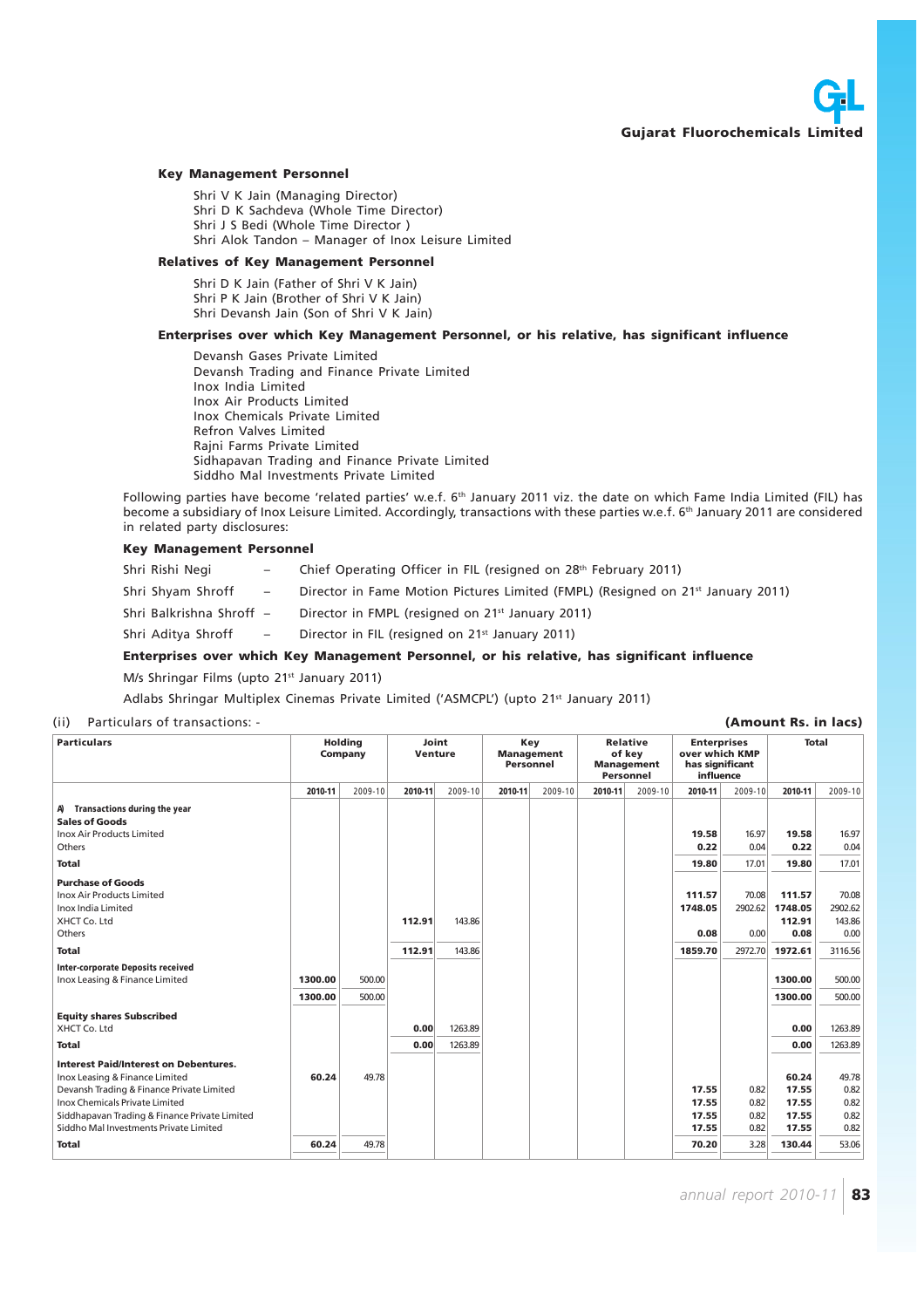# G Gujarat Fluorochemicals Limited

(Amount Rs. in Lacs)

| <b>Particulars</b>                                                                                                                                                                                                           | Joint<br>Holding<br>Key<br>Relative<br>Company<br><b>Venture</b><br><b>Management</b><br>of key<br>Personnel |         |         |         |                   |                   |         |         |                                            |                                        |                                            |                                        | <b>Management</b><br>Personnel |  |  |  |  |  |  |  | <b>Enterprises</b><br>over which KMP<br>has significant<br>influence |  | <b>Total</b> |
|------------------------------------------------------------------------------------------------------------------------------------------------------------------------------------------------------------------------------|--------------------------------------------------------------------------------------------------------------|---------|---------|---------|-------------------|-------------------|---------|---------|--------------------------------------------|----------------------------------------|--------------------------------------------|----------------------------------------|--------------------------------|--|--|--|--|--|--|--|----------------------------------------------------------------------|--|--------------|
|                                                                                                                                                                                                                              | 2010-11                                                                                                      | 2009-10 | 2010-11 | 2009-10 | 2010-11           | 2009-10           | 2010-11 | 2009-10 | 2010-11                                    | 2009-10                                | 2010-11                                    | 2009-10                                |                                |  |  |  |  |  |  |  |                                                                      |  |              |
| <b>Expenses (Repairs)</b><br>Inox India Limited<br><b>Refron Valves Limited</b>                                                                                                                                              |                                                                                                              |         |         |         |                   |                   |         |         | 1.67<br>9.68                               | 0.50<br>2.87                           | 1.67<br>9.68                               | 0.50<br>2.87                           |                                |  |  |  |  |  |  |  |                                                                      |  |              |
| Total                                                                                                                                                                                                                        |                                                                                                              |         |         |         |                   |                   |         |         | 11.35                                      | 3.37                                   | 11.35                                      | 3.37                                   |                                |  |  |  |  |  |  |  |                                                                      |  |              |
| Reimbursement of expenses (paid)<br>Inox Air Products Limited<br>Inox India Limited<br>Inox Leasing & Finance Limited                                                                                                        | 0.76                                                                                                         | 0.76    |         |         |                   |                   |         |         | 5.05<br>0.00                               | 4.93<br>0.55                           | 5.05<br>0.00<br>0.76                       | 4.93<br>0.55<br>0.76                   |                                |  |  |  |  |  |  |  |                                                                      |  |              |
| ASMCPL                                                                                                                                                                                                                       |                                                                                                              |         |         |         |                   |                   |         |         | 1.73                                       | 0.00                                   | 1.73                                       | 0.00                                   |                                |  |  |  |  |  |  |  |                                                                      |  |              |
| <b>Total</b>                                                                                                                                                                                                                 | 0.76                                                                                                         | 0.76    |         |         |                   |                   |         |         | 6.78                                       | 5.48                                   | 7.54                                       | 6.24                                   |                                |  |  |  |  |  |  |  |                                                                      |  |              |
| <b>Reimbursement of expenses (received)</b><br>Inox India Limited                                                                                                                                                            | 0.41                                                                                                         |         |         |         |                   |                   |         |         | 4.64                                       | 4.81                                   | 4.64                                       | 4.81                                   |                                |  |  |  |  |  |  |  |                                                                      |  |              |
| Inox Leasing & Finance Limited                                                                                                                                                                                               |                                                                                                              | 0.43    |         |         |                   |                   |         |         |                                            |                                        | 0.41                                       | 0.43                                   |                                |  |  |  |  |  |  |  |                                                                      |  |              |
| Total                                                                                                                                                                                                                        | 0.41                                                                                                         | 0.43    |         |         |                   |                   |         |         | 4.64                                       | 4.81                                   | 5.05                                       | 5.24                                   |                                |  |  |  |  |  |  |  |                                                                      |  |              |
| <b>Rent Received</b><br>Inox Air Products Limited<br>Others                                                                                                                                                                  |                                                                                                              |         |         |         |                   |                   |         |         | 144.90<br>0.72                             | 137.03<br>0.72                         | 144.90<br>0.72                             | 137.03<br>0.72                         |                                |  |  |  |  |  |  |  |                                                                      |  |              |
| Total                                                                                                                                                                                                                        |                                                                                                              |         |         |         |                   |                   |         |         | 145.62                                     | 137.75                                 | 145.62                                     | 137.75                                 |                                |  |  |  |  |  |  |  |                                                                      |  |              |
| <b>Rent paid</b><br>Inox Air Products Limited<br>Devansh Gases Private Limited                                                                                                                                               |                                                                                                              |         |         |         |                   |                   |         |         | 0.60<br>18.00                              | 0.60<br>18.00                          | 0.60<br>18.00                              | 0.60<br>18.00                          |                                |  |  |  |  |  |  |  |                                                                      |  |              |
| Inox Leasing & Finance Limited                                                                                                                                                                                               | 36.00                                                                                                        | 36.00   |         |         |                   |                   |         |         |                                            |                                        | 36.00                                      | 36.00                                  |                                |  |  |  |  |  |  |  |                                                                      |  |              |
| <b>Shringar Flims</b><br>ASMCPL<br>Others                                                                                                                                                                                    |                                                                                                              |         |         |         | 1.20              | 1.20              |         |         | 6.69<br>52.41                              | 0.00<br>0.00                           | 6.69<br>52.41<br>1.20                      | 0.00<br>0.00<br>1.20                   |                                |  |  |  |  |  |  |  |                                                                      |  |              |
| Total                                                                                                                                                                                                                        | 36.00                                                                                                        | 36.00   |         |         | 1.20              | 1.20              |         |         | 77.70                                      | 18.60                                  | 114.90                                     | 55.80                                  |                                |  |  |  |  |  |  |  |                                                                      |  |              |
| <b>Deposit refund received</b><br><b>Shringar Flims</b>                                                                                                                                                                      |                                                                                                              |         |         |         |                   |                   |         |         | 19.68                                      | 0.00                                   | 19.68                                      | 0.00                                   |                                |  |  |  |  |  |  |  |                                                                      |  |              |
| Total                                                                                                                                                                                                                        |                                                                                                              |         |         |         |                   |                   |         |         | 19.68                                      | 0.00                                   | 19.68                                      | 0.00                                   |                                |  |  |  |  |  |  |  |                                                                      |  |              |
| O&M Charges & Lease Rents paid<br>Inox Air Products Limited                                                                                                                                                                  |                                                                                                              |         |         |         |                   |                   |         |         | 116.31                                     | 99.66                                  | 116.31                                     | 99.66                                  |                                |  |  |  |  |  |  |  |                                                                      |  |              |
| Total                                                                                                                                                                                                                        |                                                                                                              |         |         |         |                   |                   |         |         | 116.31                                     | 99.66                                  | 116.31                                     | 99.66                                  |                                |  |  |  |  |  |  |  |                                                                      |  |              |
| <b>Remuneration paid</b><br>Shri V K Jain<br>Others                                                                                                                                                                          |                                                                                                              |         |         |         | 1369.04<br>158.29 | 1818.41<br>115.63 | 5.38    | 5.38    |                                            |                                        | 1369.04<br>163.67                          | 1818.41<br>121.01                      |                                |  |  |  |  |  |  |  |                                                                      |  |              |
| Total                                                                                                                                                                                                                        |                                                                                                              |         |         |         | 1527.33           | 1934.04           | 5.38    | 5.38    |                                            |                                        | 1532.71                                    | 1939.42                                |                                |  |  |  |  |  |  |  |                                                                      |  |              |
| <b>Commission paid to Chairman</b><br>Shri D K Jain                                                                                                                                                                          |                                                                                                              |         |         |         |                   |                   | 326.85  | 440.34  |                                            |                                        | 326.85                                     | 440.34                                 |                                |  |  |  |  |  |  |  |                                                                      |  |              |
| Total                                                                                                                                                                                                                        |                                                                                                              |         |         |         |                   |                   | 326.85  | 440.34  |                                            |                                        | 326.85                                     | 440.34                                 |                                |  |  |  |  |  |  |  |                                                                      |  |              |
| <b>Sitting Fees</b><br>Shri D K Jain                                                                                                                                                                                         |                                                                                                              |         |         |         |                   |                   | 1.00    | 0.40    |                                            |                                        | 1.00                                       | 0.40                                   |                                |  |  |  |  |  |  |  |                                                                      |  |              |
| Shri P K Jain                                                                                                                                                                                                                |                                                                                                              |         |         |         |                   |                   | 0.00    | 0.05    |                                            |                                        | 0.00                                       | 0.05                                   |                                |  |  |  |  |  |  |  |                                                                      |  |              |
| Total                                                                                                                                                                                                                        |                                                                                                              |         |         |         |                   |                   | 1.00    | 0.45    |                                            |                                        | 1.00                                       | 0.45                                   |                                |  |  |  |  |  |  |  |                                                                      |  |              |
| <b>B) Amounts outstanding</b><br><b>Amount payable</b><br>Shri V K Jain<br>Shri D K Jain<br>Inter -corporate deposits received                                                                                               |                                                                                                              |         |         |         | 907.82            | 1219.80           | 225.85  | 304.28  |                                            |                                        | 907.82<br>225.85                           | 1219.80<br>304.28                      |                                |  |  |  |  |  |  |  |                                                                      |  |              |
| Inox Leasing & Finance Limited                                                                                                                                                                                               | 1800.00                                                                                                      | 500.00  |         |         |                   |                   |         |         |                                            |                                        | 1800.00                                    | 500.00                                 |                                |  |  |  |  |  |  |  |                                                                      |  |              |
| <b>Debentures Outstanding</b><br>Devansh Trading & Finance Private Limited<br>Inox Chemicals Private Limited<br>Siddhapavan Trading & Finance Private Limited<br>Siddho Mal Investments Private Limited                      |                                                                                                              |         |         |         |                   |                   |         |         | 250.00<br>250.00<br>250.00<br>250.00       | 250.00<br>250.00<br>250.00<br>250.00   | 250.00<br>250.00<br>250.00<br>250.00       | 250.00<br>250.00<br>250.00<br>250.00   |                                |  |  |  |  |  |  |  |                                                                      |  |              |
| Interest on Debentures accrued not paid.<br>Devansh Trading & Finance Private Limited<br>Inox Chemicals Private Limited<br>Siddhapavan Trading & Finance Private Limited<br>Siddho Mal Investments Private Limited<br>Others |                                                                                                              |         | 27.69   | 13.93   | 5.63              | 4.84              | 0.45    | 0.45    | 16.53<br>16.53<br>16.53<br>16.53<br>181.51 | 0.73<br>0.73<br>0.73<br>0.73<br>203.45 | 16.53<br>16.53<br>16.53<br>16.53<br>215.28 | 0.73<br>0.73<br>0.73<br>0.73<br>222.67 |                                |  |  |  |  |  |  |  |                                                                      |  |              |
| Total                                                                                                                                                                                                                        | 1800.00                                                                                                      | 500.00  | 27.69   | 13.93   | 913.45            | 1224.64           | 226.30  | 304.73  | 1247.63                                    | 1206.37                                | 4215.07                                    | 3249.66                                |                                |  |  |  |  |  |  |  |                                                                      |  |              |
|                                                                                                                                                                                                                              |                                                                                                              |         |         |         |                   |                   |         |         |                                            |                                        |                                            |                                        |                                |  |  |  |  |  |  |  |                                                                      |  |              |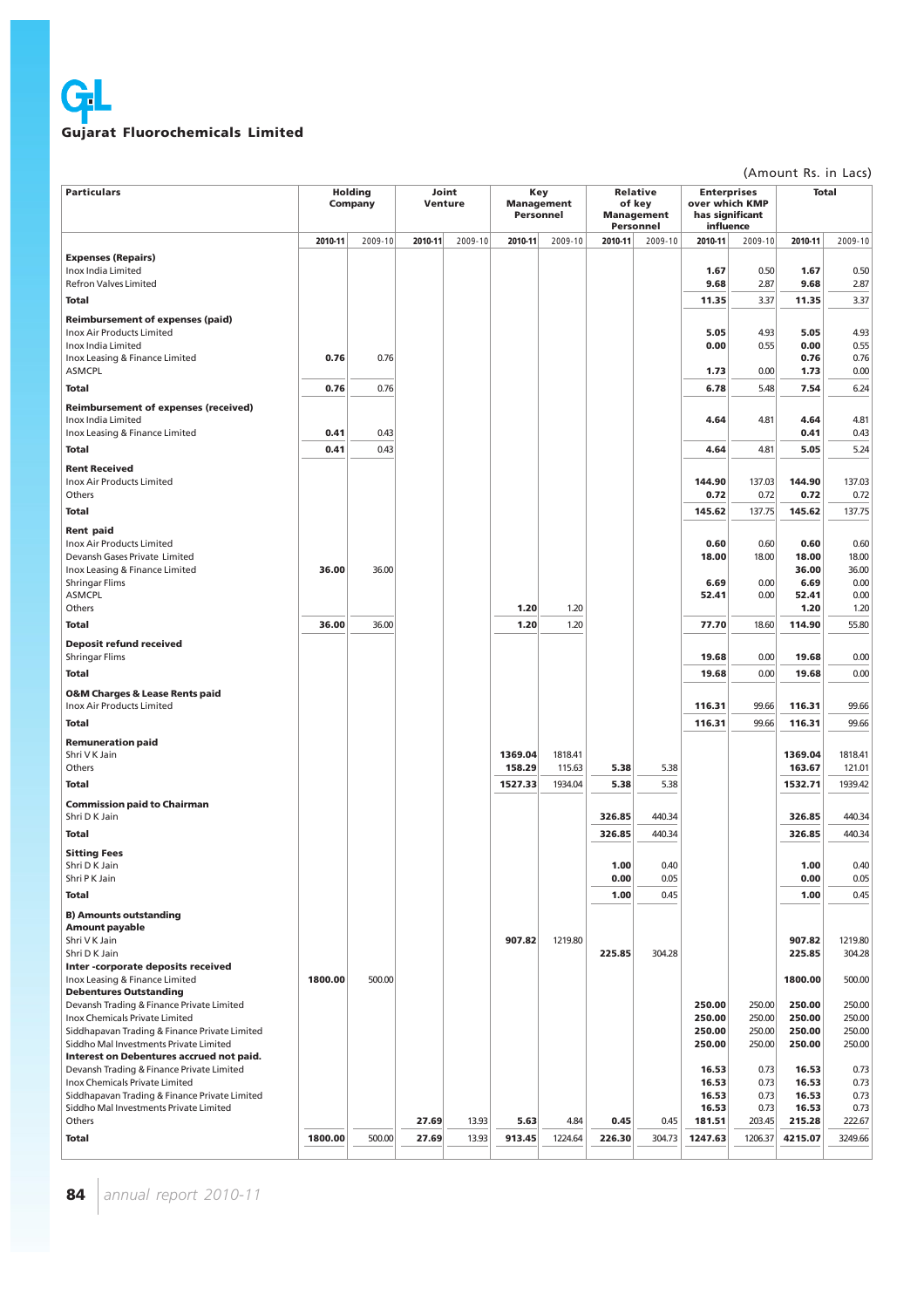#### 20. Derivative outstanding and not hedged foreign currency exposure as at Balance Sheet date:

| S.<br>No. | Nature of Contract                         | Foreign<br>Currency | Buy/Sell | 2010-2011 | 2009-2010 | Purpose                                      |
|-----------|--------------------------------------------|---------------------|----------|-----------|-----------|----------------------------------------------|
| a)        | <b>Forward Contracts</b>                   | <b>USD</b>          | Sell     | 540.60    |           | Hedging of Receivable                        |
| b)        | <b>Forward Contracts</b>                   | EURO                | Sell     | 1,777.50  | 2,160.00  | Hedging of Receivable                        |
| c)        | <b>Forward Contracts</b>                   | <b>USD</b>          | Buy      |           | 128.32    | Hedging of Loan                              |
| d)        | Currency and Interest Rate Swap            | USD.                | Buy      | 286.25    | 107.81    | Hedging of Loan and<br>Interest Rate of Loan |
| e)        | Interest Rate Swap<br>(Notional Principal) | USD.                | Buy      | 162.32    | 189.37    | Hedging of Interest Rate<br>of Loan          |

b) Foreign currency exposure not hedged as at Balance Sheet date: (Figures in Lacs)

| S.           | <b>Particulars</b>       |            | 2010-2011   |                |            |                |                | 2009-2010  |                          |            |      |                          |                          |
|--------------|--------------------------|------------|-------------|----------------|------------|----------------|----------------|------------|--------------------------|------------|------|--------------------------|--------------------------|
| No.          |                          | <b>USD</b> | <b>EURO</b> | <b>JPY</b>     | <b>GBP</b> | <b>CHF</b>     | <b>YUAN</b>    | <b>USD</b> | <b>EURO</b>              | <b>JPY</b> | GBP  | <b>CHF</b>               | <b>YUAN</b>              |
| a)           | Receivables              |            |             | ۰              | ۰          | $\blacksquare$ | ٠              | 64.93      | 292.02                   |            |      |                          |                          |
| b)           | Payables                 | 84.67      |             | 8.73 344.39    | 0.87       | 0.04           | 0.00           | 53.87      | 2.48                     | 352.66     | 0.25 | 0.04                     | 0.00                     |
| $\mathsf{c}$ | <b>Advances Received</b> | 21.45      | 372.79      | ٠              | 0.00       | 0.00           | 0.00           | 31.36      | 596.25                   |            |      |                          | $\overline{\phantom{a}}$ |
| d)           | Advances Paid            | 40.37      |             | 10.79 586.77   | 0.85       | 0.01           | 0.00           | 96.49      | 5.60                     | 354.57     | 0.29 | 0.05                     | 0.00                     |
| e)           | <b>ECB/FCNRB</b>         | 231.50     |             | ۰              | ٠          | $\blacksquare$ | ٠              | 289.31     | $\sim$                   |            |      |                          |                          |
| f)           | <b>PCFC</b>              | 115.06     |             | ۰              | ۰          | -              | ٠              | 0.00       | ۰                        |            | ۰    |                          |                          |
| g)           | <b>Buyers Credit</b>     | 180.14     |             | ۰              | ۰          | $\blacksquare$ | $\blacksquare$ | 5.19       | $\overline{\phantom{a}}$ |            | ۰    |                          | $\sim$                   |
| h)           | Interest Payable         | 0.92       |             | ۰              | ۰          | ۰              | ۰              | 1.17       | $\sim$                   |            | ٠    |                          | $\overline{\phantom{0}}$ |
| i)           | <b>Bills Discounted</b>  | 0.00       |             | ۰              | ٠          | ۰              | ۰              | 1.50       | ۰                        |            | ۰    | ۰                        | $\overline{\phantom{a}}$ |
| j)           | Investments              | 12.24      |             | ۰              | ۰          | ۰.             | 229.89         | 4.41       | ۰                        |            | ۰    | $\overline{\phantom{a}}$ | 229.89                   |
| k)           | <b>FCCB liability</b>    | 130.00     |             |                |            |                |                |            |                          |            |      |                          |                          |
| $\vert$ )    | YTM on FCCB              | 48.79      |             | $\blacksquare$ | ۰          | ٠              | ٠              |            |                          |            |      | ۰                        |                          |

#### 21. Segment Information

| A)    | <b>Information about Primary (Business) Segments.</b> | <b>Amount (Rs. in Lacs)</b> |            |  |  |
|-------|-------------------------------------------------------|-----------------------------|------------|--|--|
|       | <b>Description</b>                                    | <b>Year Ended</b>           | Year Ended |  |  |
|       |                                                       | 31.03.2011                  | 31.03.2010 |  |  |
| $[1]$ | <b>Segment Revenue</b>                                |                             |            |  |  |
|       | Chemicals<br>i.                                       | 103733.33                   | 91523.33   |  |  |
|       | ii.<br><b>Theatrical Exhibition</b>                   | 37125.56                    | 25360.09   |  |  |
|       | iii.<br>Power                                         | 21976.28                    | 24064.77   |  |  |
|       | <b>WTG</b><br>iv.                                     | 7192.08                     | 784.95     |  |  |
|       | Other Segment<br>v.                                   | 18.93                       | 86.56      |  |  |
|       | Un allocable and Corporate<br>vi.                     | 4727.06                     | 5785.08    |  |  |
|       | <b>Total Segment Revenue</b>                          | 174773.23                   | 147604.78  |  |  |
|       | Less: Inter Segment Revenue                           |                             |            |  |  |
|       | - Power                                               | 13744.62                    | 13759.12   |  |  |
|       | - WTG                                                 | 7192.08                     | 784.95     |  |  |
|       | - Others                                              | 0.10                        | 5.86       |  |  |
|       | <b>Total External Revenue</b>                         | 153836.43                   | 133054.84  |  |  |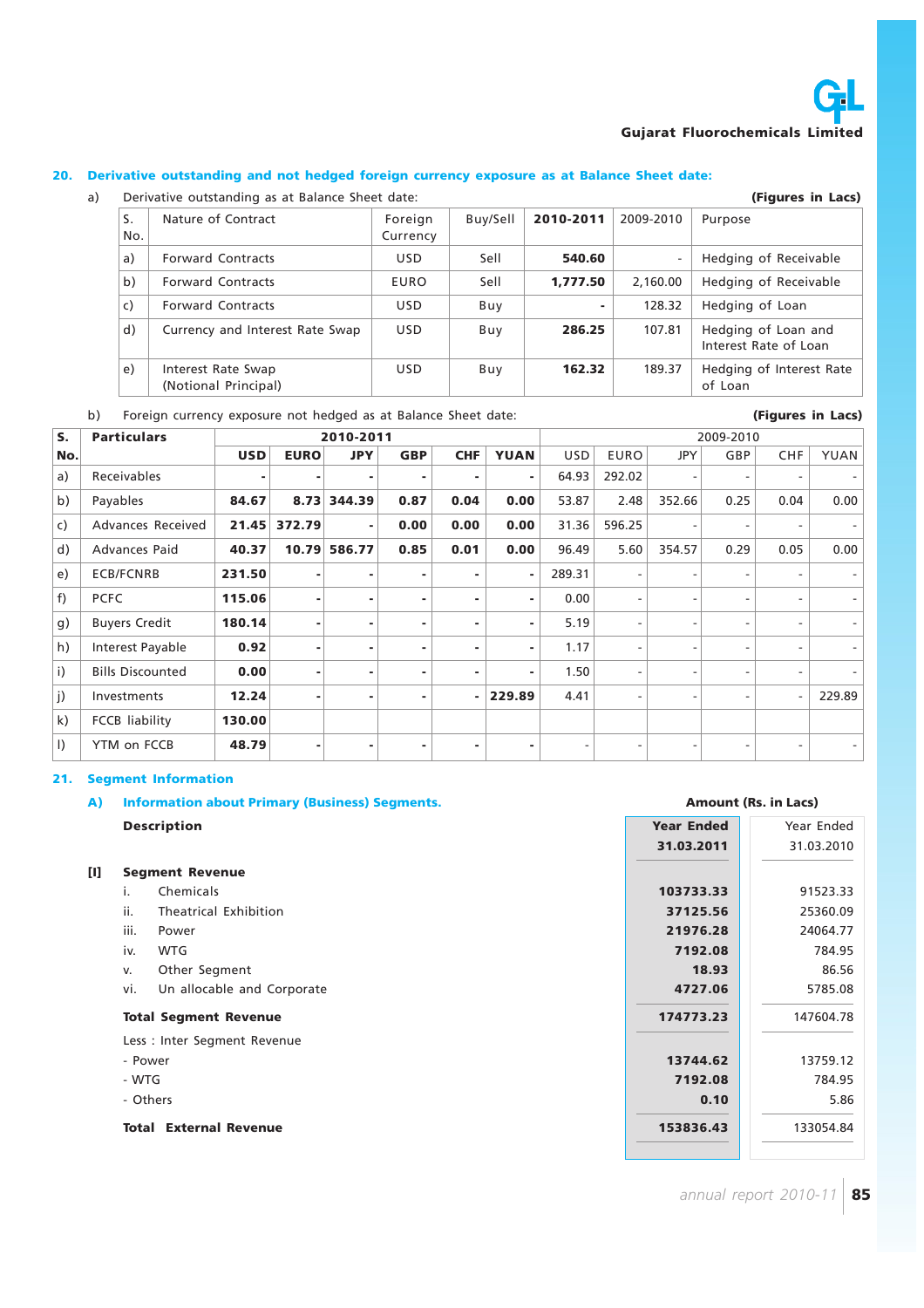Gujarat Fluorochemicals Limited

#### A) Information about Primary (Business) Segments (Contd....) **Amount (Rough Amount (Rs. in Lacs)** Description Year Ended Year Ended 31.03.2011 31.03.2010 [II] Segment Result<br>i. Chemicals i. Chemicals 39110.87 and 39110.87 and 34240.59  $\sim$  39110.87 and 39110.87 and 39110.87 and 39110.87 and 39110.87 and 39110.87 and 39110.87 and 39110.87 and 39110.87 and 39110.87 and 39110.87 and 39110.87 and 39110.87 and ii. Theatrical Exhibition **1579.53** 2057.46 2067.46 2067.46 2057.46 2057.46 2057.46 2057.46 2057.46 2057.46 2057.46 iii. Power 825.96 4016.45 iv. WTG (105.62) **806.35** (105.62) v. Other Segment (114.51) (467.96)<br>
vi. Un allocable and Corporate (171.17) (171.17) (522.33) (171.17) Un allocable and Corporate **Total Segment Result 36815.58** 44440.02 Add / (Less): Un-allocable Income / (Expenses) (Net) 3294.80 3294.80 1742.35<br>Less :Interest expenses 3170.02 Less : Interest expenses Total Profit Before Tax 35782.14 41012.35 Less : Taxation (including Deferred tax ) 8727.80 8727.80 6001.82 **Net Profit After Tax** 27054.34 35010.52 [III] Other Information **Segment Assets**<br>i. Chemicals i. Chemicals 135458.23 91129.44 ii. Theatrical Exhibition **1986 1899 12:33 13:44 12:45 13:46 13:46 13:46 13:46 14:46 14:46 14:46 14:46 14:46 14:4**<br>iii. Power 63458.97 iii. Power 72747.20 63458.97 iv. WTG 19820.72 10744.07 v. Other Segment 126.40<br>
vi. Un allocable and Corporate 1990 and the set of the set of the set of the set of the set of the set of the<br>
126.40 126.40 Un allocable and Corporate Total 361368.30 296145.70 b] Segment Liabilities i. Chemicals 32371.78 and the control of the control of the control of the control of the control of the control of the control of the control of the control of the control of the control of the control of the control of t ii. Theatrical Exhibition 7918.57 4339.84 iii. Power 1343.78 1343.78 1343.78 1343.78 1343.78 1343.78 1343.78 1343.78 1343.78 1343.78 1343.78 1343.78 134 iv. WTG 2122.34 **4613.10** 2122.34 v. Other Segment 251.70  $\sim$  251.99 51.70  $\sim$  251.99 51.70  $\sim$  251.99 51.70  $\sim$ vi. Un allocable and Corporate 101114.78 101114.78 77047.87 Total 156176.20 117277.31 c] Capital Expenditure i. Chemicals 41308.68 7880.99 م بين المستخدم المستخدم المستخدم المستخدم المستخدم المستخدم المستخدم المستخدم المستخدم ii. Theatrical Exhibition 3391.92 4246.37<br>13125.04 17887.70 17887.70 iii. Power 13125.04 13125.04 13125.04 13125.04 13125.04 13125.04 13125.04 13125.04 17887.70 iv. WTG 2006 2012 12:00:00 12:00 2012 12:00:00 2012 12:00:00 2012 12:00:00 2012 13:00:00 2013 13:00:00 2013 13:00:00 2013 13:00:00 2013 13:00:00 2013 13:00:00 2013 13:00:00 2013 13:00:00 2013 13:00:00 2013 13:00:00 2013 13 v. Other Segment 2002 and 2003 and 2004 and 2006 and 2006 and 2007 and 2008 and 2009 and 2008 and 2009 and 200 vi. Un allocable and Corporate 37.41 422.35 Total 62177.01 38818.56 d] Depreciation & Amortization<br>i. Chemicals i. Chemicals 3374.76 and 3374.76 and 3374.76 and 3374.76 and 3374.76 and 3374.76 and 3374.76 and 3374.76 and 3 ii. Theatrical Exhibition **2292.85** 1493.87 1493.87 1493.87 1493.87 1493.87 1493.87 1493.87 1493.87 1493.87 1493.87 1493.87 1493.87 1493.87 1493.87 1493.87 1493.87 1493.87 1493.87 1493.97 1493.97 1493.97 1493.97 1493.97 14 iii. Power 3457.23 2448.97 iv. WTG 394.28 17.90 v. Other Segment 12.19 370.28<br>
vi. Unallocable and Corporate 12.19 370.28<br>
42.19 370.28 217.89 Un allocable and Corporate Total 9699.84 7790.50 e] Non-cash expenses (other than depreciation) i. Chemicals 11.62 19 and 16.99 11.62 11.62 11.62 11.62 11.62 11.62 11.62 11.62 1 ii. Theatrical Exhibition 118.35 16.22<br>118.35 16.22 16.22 16.22 16.22 16.22 16.22 16.22 16.22 16.22 16.22 16.22 16.22 16.22 16.22 16.22 16.22 16.22 1 iii. Power 0.00 0.00 iv. WTG 0.00 0.00 v. Other Segment 1990 of the Company of the Company of the Company of the Company of the Company of the Company of the Company of the Company of the Company of the Company of the Company of the Company of the Company of th Un allocable and Corporate Total  $247.14$  1587.68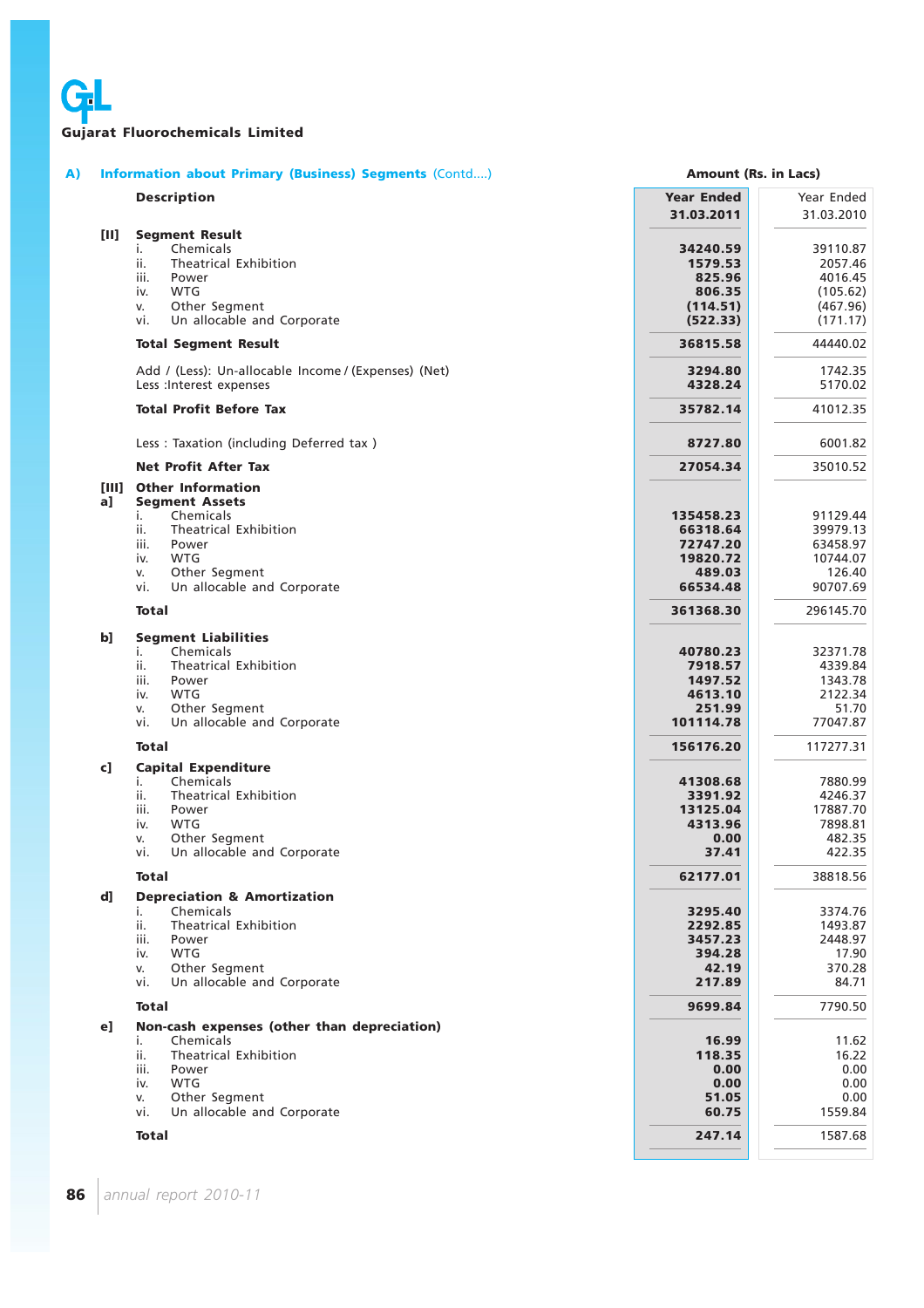#### B) Information about Secondary (Geographical) Segments.

|                    | Amount (Rs. in Lacs) |           |  |  |  |  |
|--------------------|----------------------|-----------|--|--|--|--|
| <b>Particulars</b> | 2010-2011            | 2009-2010 |  |  |  |  |
| Domestic           | 83084.15             | 60279.33  |  |  |  |  |
| Overseas           | 60919.68             | 65736.85  |  |  |  |  |
| Total              | 144003.83            | 126016.18 |  |  |  |  |

#### C) Notes

- 1) The Company operates in following business segments:
	- a. Chemicals Comprising of Refrigerant gases, Anhydrous Hydrochloric acid, Caustic-Chlorine, Chloromethane, PTFE, PT-PTFE and revenue from Carbon Credits.
	- b. Power Comprising of Power Generation.
	- c. Theatrical Exhibition Operating & Managing Multiplex Entertainment Centres and cinema theatres.
	- d. WTG Manufacture of Wind Turbine Generators.
	- e. Other Segment Distribution of Movies, programming business, production of movies and food courts & malls management.
- 2) Inter-segment revenue comprises of:
	- a. Power generated that is captively consumed in Chemical and Theatrical Exhibition Business and is priced at market value or estimated market value, as appropriate.
	- b. Wind Turbine Generators manufactured by WTG segment is capitalized as fixed assets in Power Segment and is priced at estimated market value.
	- c. Film distributors' share in respect of movies distributed and exhibited in its multiplexes and is priced at market value.
- 3) Chemicals business is operated in two geographical markets, in domestic and overseas market. The manufacturing facilities of chemicals business are common for India and overseas market and hence it is not possible to directly attribute or allocate on a reasonable basis the expenses, assets and liabilities to these geographical segments. In respect of power segment, the entire production is indigenously sold/consumed. All multiplexes/theatres are located in India and all movies are distributed/produced in India. In respect of WTG, the entire production is captively sold in India. The disclosures regarding geographical segments are made accordingly.
- 4) The above segment information includes the respective amounts identifiable to each of the segments and amounts allocated on a reasonable basis.

#### 22. Employee Benefits:

- a) Defined Contribution Plans: Contribution to Provident Fund of Rs. 373.13 Lacs (Previous Year Rs. 257.50 Lacs) is recognized as an expense and included in 'Contribution to Provident & Other Funds' in the Profit and Loss Account.
- b) Defined Benefit Plans: In respect of Gratuity and Leave Encashment as per Actuarial valuation.

|                | ן כשום ווו נכחן שווות                                               |                     |                     |                         |                     |  |  |
|----------------|---------------------------------------------------------------------|---------------------|---------------------|-------------------------|---------------------|--|--|
|                | <b>Particulars</b>                                                  |                     | Gratuity            | <b>Leave Encashment</b> |                     |  |  |
|                |                                                                     | As at<br>31.03.2011 | As at<br>31.03.2010 | As at<br>31.03.2011     | As at<br>31.03.2010 |  |  |
| $\mathbf{1}$ . | <b>Change in Benefit Obligation</b>                                 |                     |                     |                         |                     |  |  |
|                | Liability at the beginning of the year                              | 505.22              | 358.99              | 216.48                  | 202.73              |  |  |
|                | Interest Cost                                                       | 37.05               | 24.49               | 13.72                   | 13.49               |  |  |
|                | <b>Current Service Cost</b>                                         | 142.03              | 111.34              | 138.83                  | 104.64              |  |  |
|                | Recognised Past Service Cost                                        | 0.09                | 0.00                | 0.00                    | 0.00                |  |  |
|                | Benefit paid                                                        | (35.23)             | (18.20)             | (61.90)                 | (20.44)             |  |  |
|                | Actuarial (Gain)/Loss                                               | (32.45)             | (38.26)             | (20.77)                 | (120.00)            |  |  |
|                | Liability at the end of the year                                    | 616.71              | 438.36              | 286.37                  | 180.42              |  |  |
|                | <b>Group Share in joint ventures</b>                                | 0.15                | 0.00                | 0.12                    | 0.00                |  |  |
| 2.             | <b>Expenses recognized in the</b><br><b>Profit and Loss Account</b> |                     |                     |                         |                     |  |  |
|                | <b>Current Service Cost</b>                                         | 142.03              | 111.34              | 138.83                  | 104.65              |  |  |
|                | Interest Cost                                                       | 37.05               | 24.49               | 13.72                   | 13.49               |  |  |
|                | Recognised Past Service Cost                                        | 0.09                | 0.00                | 0.00                    | 0.00                |  |  |

Amount (Rs. in Lacs )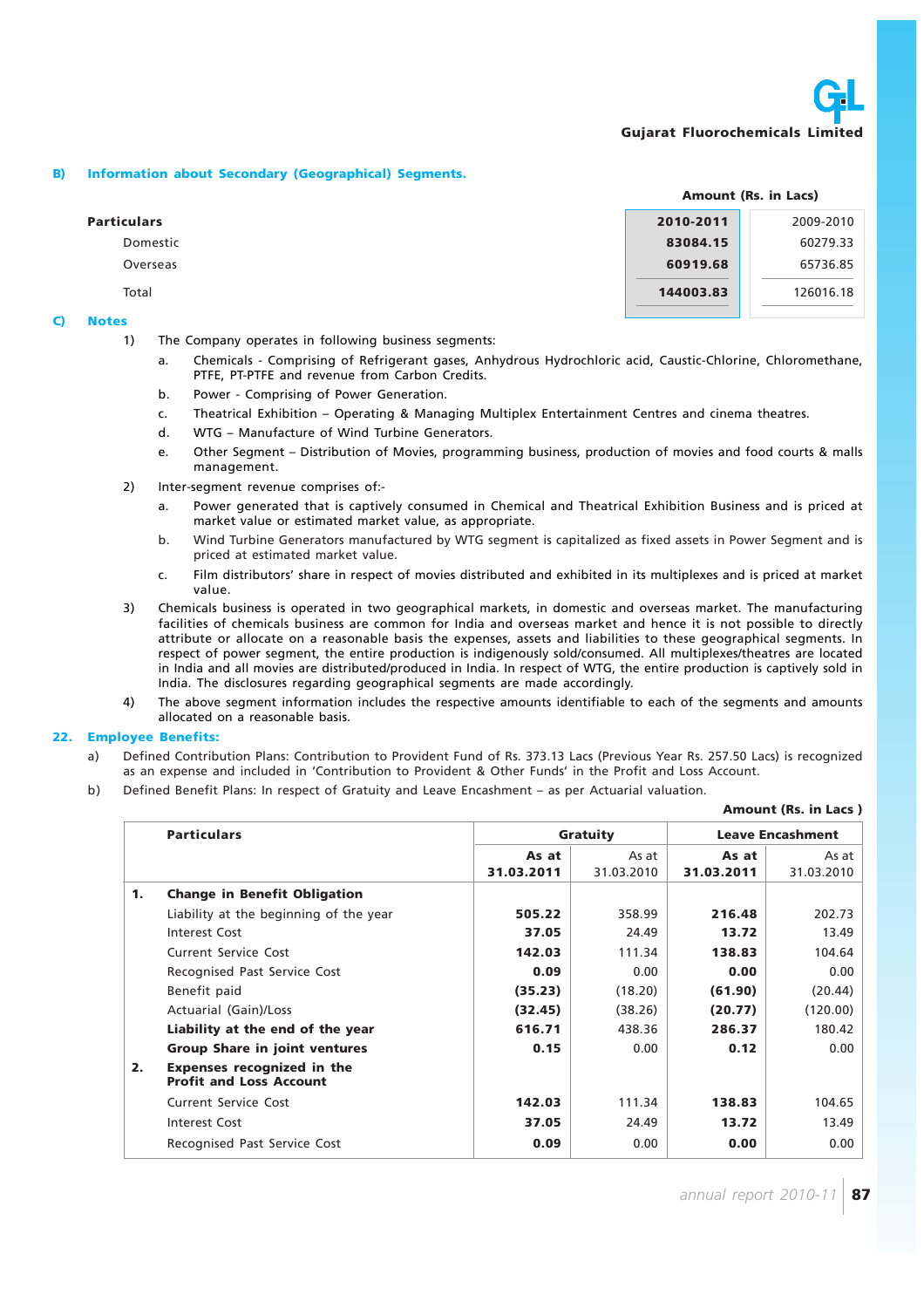#### Amount (Rs. in Lacs )

|    | <b>Particulars</b>                                                  | Gratuity    | <b>Leave Encashment</b>                |             |            |  |  |  |  |
|----|---------------------------------------------------------------------|-------------|----------------------------------------|-------------|------------|--|--|--|--|
|    |                                                                     | As at       | As at                                  | As at       | As at      |  |  |  |  |
|    |                                                                     | 31.03.2011  | 31.03.2010                             | 31.03.2011  | 31.03.2010 |  |  |  |  |
|    | Actuarial (Gain)/Loss                                               | (32.43)     | (38.26)                                | (20.77)     | (120.00)   |  |  |  |  |
|    | <b>Expenses recognized in the</b><br><b>Profit and Loss Account</b> | 146.75      | 97.57                                  | 131.78      | (1.86)     |  |  |  |  |
|    | <b>Group Share in joint ventures</b>                                | 0.00        | 0.00                                   | (0.03)      | 0.00       |  |  |  |  |
| 3. | <b>Actuarial Assumptions</b>                                        |             |                                        |             |            |  |  |  |  |
|    | Discount Rate                                                       | 7 to 8.17 % | 8%                                     | 7 to 8.17 % | 8%         |  |  |  |  |
|    | Salary Escalation Rate                                              | 7% to 12%   | 7% to 8%                               | 7% to 12%   | 7% to 8%   |  |  |  |  |
|    | Retirement Age                                                      |             | 58 years to 60 Years                   |             |            |  |  |  |  |
|    | Withdrawal Rates                                                    | 5% to 10%   | 5% to 10%                              | 5% to 10%   | 5% to 10%  |  |  |  |  |
|    | <b>Mortality</b>                                                    |             | LIC (1994-96) published table of rates |             |            |  |  |  |  |
|    |                                                                     |             |                                        |             |            |  |  |  |  |

The above defined benefit plans are unfunded. The estimate of future salary increase, considered in actuarial valuation, take account of inflation, seniority, promotion and other relevant factors such as supply and demand in the employment market.

23. The Particulars of dues to Micro, Small and Medium Enterprises under Micro, Small and Medium Enterprises Development Act, 2006;

|                                                                                                             |           | <b>Amount (Rs. in Lacs)</b> |
|-------------------------------------------------------------------------------------------------------------|-----------|-----------------------------|
| <b>Particulars</b>                                                                                          | 2010-2011 | 2009-2010                   |
| Principal amount due to suppliers under MSMED Act, 2006 at the year end.                                    | 9.18      | 19.50                       |
| Interest accrued and due to suppliers under MSMED Act, 2006 on the above amount,<br>unpaid at the year end. | 0.04      | 0.34                        |
| Payment made to suppliers (other than interest) beyond the appointed date<br>during the year.               | 48.10     | 81.22                       |
| Interest paid to suppliers under MSMED Act, 2006 (Sec 16) during the year.                                  | 0.00      | 2.32                        |
| Interest due and payable to suppliers under MSMED Act for payments already made.                            | 0.49      | 1.45                        |
| Interest accrued and not paid to suppliers under MSMED Act, 2006 up to the year end.                        | 2.85      | 2.32                        |

#### 24. Calculation of Earnings Per Share (EPS):

| S.No. | <b>Particulars</b>                                                                                                                                                           | 2010-2011 | 2009-2010 |
|-------|------------------------------------------------------------------------------------------------------------------------------------------------------------------------------|-----------|-----------|
| a)    | Amount used as the numerator - Profit after taxation – including share in<br>profit of the Associate and after minority interest in the profit for the year<br>(Rs. in Lacs) | 27142.14  | 34087.91  |
| b)    | Equity shares outstanding at the beginning of the year $-$ (Nos.)                                                                                                            | 109850000 | 109850000 |
| c)    | Equity shares bought back $-$ (Nos.)                                                                                                                                         | 0         | 0         |
| d)    | Equity shares outstanding at the end of the year $-$ (Nos.)                                                                                                                  | 109850000 | 109850000 |
| e)    | Weighted Average equity shares outstanding for the year $-$ (Nos.)                                                                                                           | 109850000 | 109850000 |
| f)    | Nominal value of each share $-$ (Re)                                                                                                                                         |           |           |
| g)    | Basic and Diluted Earnings per share (Rs.)                                                                                                                                   | 24.71     | 31.03     |

As per our report of even date attached

| <b>For PATANKAR &amp; ASSOCIATES</b>  | V. K. JAIN                             | <b>DR. S. RAMA IYER</b> | <b>SHAILENDRA SWARUP</b> |  |  |
|---------------------------------------|----------------------------------------|-------------------------|--------------------------|--|--|
| <b>Chartered Accountants</b>          | Managing Director                      | Director                | Director                 |  |  |
| M. Y. Kulkarni                        | <b>DEEPAK ASHER</b>                    | <b>B. V. DESAI</b>      | S. P. JAIN               |  |  |
| Partner                               | Director                               | Company Secretary       | Director                 |  |  |
| Place : Pune<br>Dated: 27th May, 2011 | Place : Noida<br>Dated: 27th May, 2011 |                         |                          |  |  |

### Amount (Rs. in Lacs)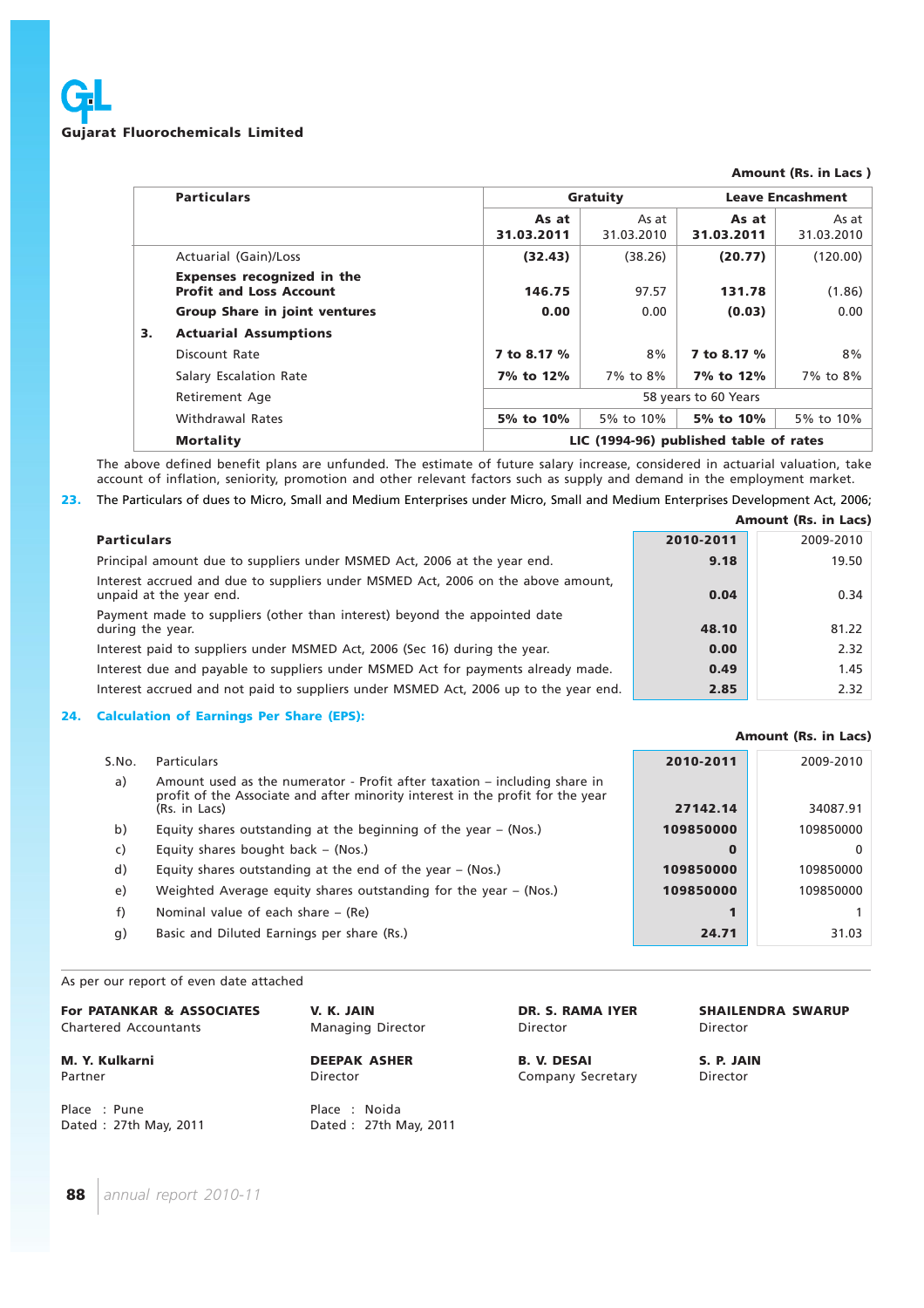Ś

Statement pursuant to exemption under Section 212 (8) of the Companies Act, 1956 relating to subsidiary companies of Gujarat Fluorochemicals Limited for the Financial Year 2010-11

relating to subsidiary companies of Gujarat Fluorochemicals Limited

for the Financial Year 2010-11

Statement pursuant to exemption under Section 212 (8) of the Companies Act, 1956

| Amount (Rs. in Lacs) |                                                                     | <b>Big Pictures</b><br>Hospitality<br>Services<br>Limited<br>Private                            | 5.00     | (98.34)            | 0.50                   | 93.84                    | Ξ                                                       | 0.36           | (0.12)                        | Ξ                      | (0.12)                       | $\bar{z}$                 |
|----------------------|---------------------------------------------------------------------|-------------------------------------------------------------------------------------------------|----------|--------------------|------------------------|--------------------------|---------------------------------------------------------|----------------|-------------------------------|------------------------|------------------------------|---------------------------|
|                      |                                                                     | Formerly)<br>known as<br>Shringar<br>Limited)<br>Pictures<br>Limited<br>Motion<br>Films<br>Fame | 99.99    | 1,779.74           | 2,004.38               | 124.65                   | 0.10                                                    | 679.31         | (35.70)                       | (0.61)                 | (35.09)                      | $\bar{z}$                 |
|                      |                                                                     | -imited<br>Fame<br>India                                                                        | 3,494.80 | 3,380.58           | 24,382.59              | 17,507.2                 | 173.20                                                  | 16, 123.23     | 135.46                        | (63.35)                | 198.81                       | $\bar{z}$                 |
|                      |                                                                     | Limited<br>Leisure<br>Inox                                                                      | 6,154.18 | 25,624.41          | 59,338.46              | 27,534.45                | 33.64                                                   | 33,732.05      | 921.20                        | 225.41                 | 695.79                       | Ξ                         |
|                      |                                                                     | Renewables<br>Limited<br>Inox                                                                   | 5.00     | (16.74)            | 362.29                 | 374.02                   | 0.45                                                    | $\blacksquare$ | (16.74)                       | J,                     | (16.74)                      | $\bar{z}$                 |
|                      | Name of Subsidiary Company (including subsidiaries of subsidiaries) | <i>imited</i><br>Wind<br>Inox                                                                   | 3,000.00 | 414.77             | 20,108.60              | 16,693.84                |                                                         | 7,192.08       | 432.01                        | (107.15)               | 539.16                       | $\bar{z}$                 |
|                      |                                                                     | Fluoroche-<br>Americas<br>Gujarat<br>micals<br>LLC,<br>U.S.A.*                                  | 564.70   | 27.49              | 1,537.79               | 945.60                   | ı                                                       | 993.36         | 101.04                        | 21.96                  | 79.08                        | $\bar{\bar{z}}$           |
|                      |                                                                     | Pictures<br>-imited<br>Motion<br>Inox                                                           | 300.00   | (557.98)           | 3.27                   | 261.25                   | ı                                                       | 0.15           | (62.86)                       | 1                      | (62.86)                      | $\overline{\overline{z}}$ |
|                      |                                                                     | Infrastructure<br>Private<br>Limited<br>Inox                                                    | 5,000.00 | 146.57             | 5,162.34               | 15.76                    | 3,946.03                                                | $\blacksquare$ | 61.82                         | $\sim$<br>19.1         | 42.70                        | $\overline{\overline{z}}$ |
|                      |                                                                     | Particulars                                                                                     | Capital  | Reserves           | <b>Total Assets</b>    | <b>Total Liabilities</b> | (other than investment<br>in subsidiary)<br>Investments | Turnover       | Profit/(Loss) before taxation | Provision for taxation | Profit/(Loss) after taxation | Proposed dividend         |
|                      |                                                                     | S. No.                                                                                          | ଳ        | $\widehat{\Omega}$ | $\widehat{\mathbf{C}}$ | ଟ                        | $\widehat{\mathbf{e}}$                                  | ₽              | $\widehat{\sigma}$            | $\widehat{=}$          | ≘                            | $\widehat{\phantom{m}}$   |

\* Exchange rate as on 31st March, 2011 : 1 USD = Rs. 44.59 \* Exchange rate as on 31st March, 2011 : 1 USD = Rs. 44.59

Gujarat Flu orochemicals Limited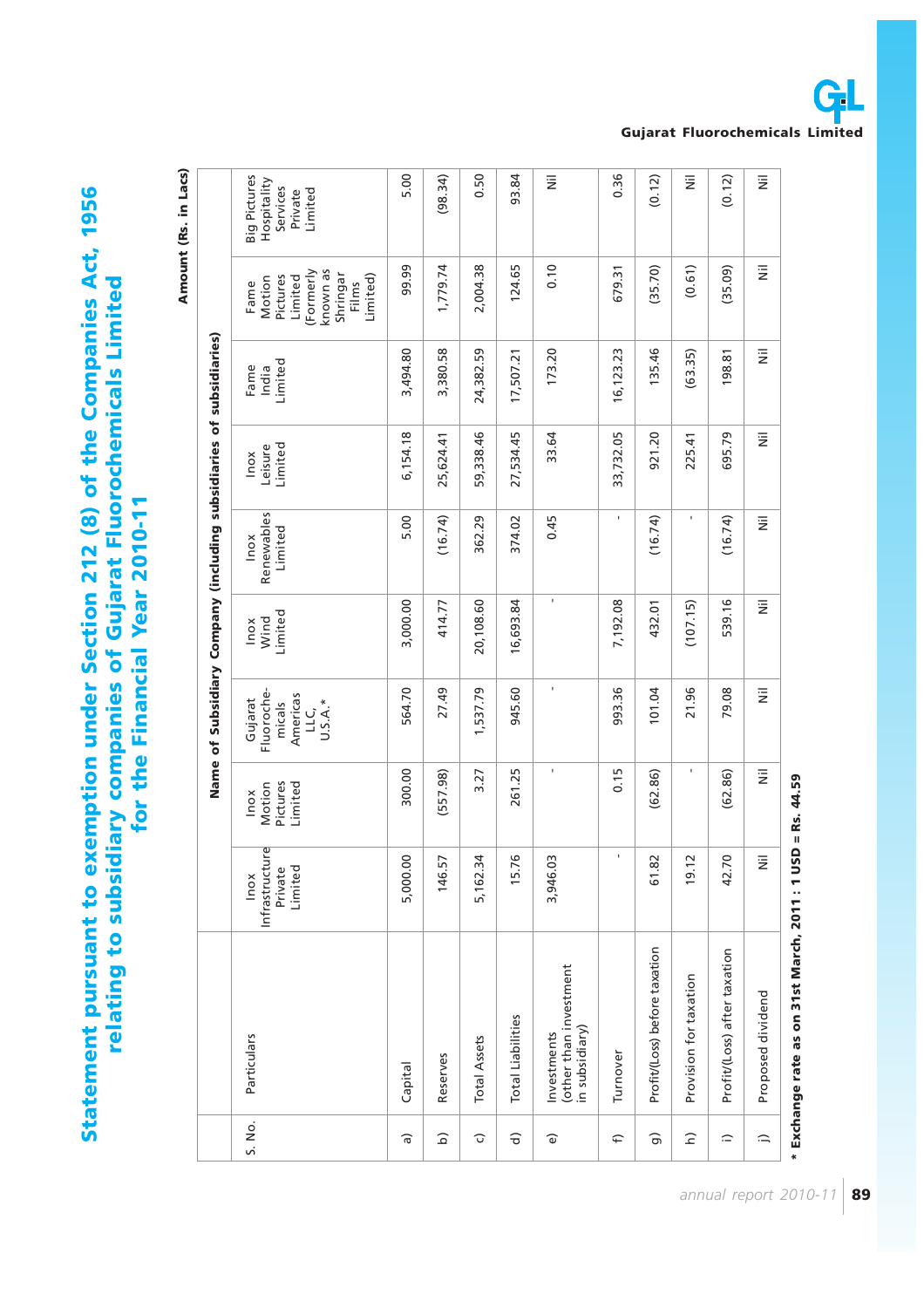

**THIS PAGE HAS BEEN INTENTIONALLY LEFT BENEFIT**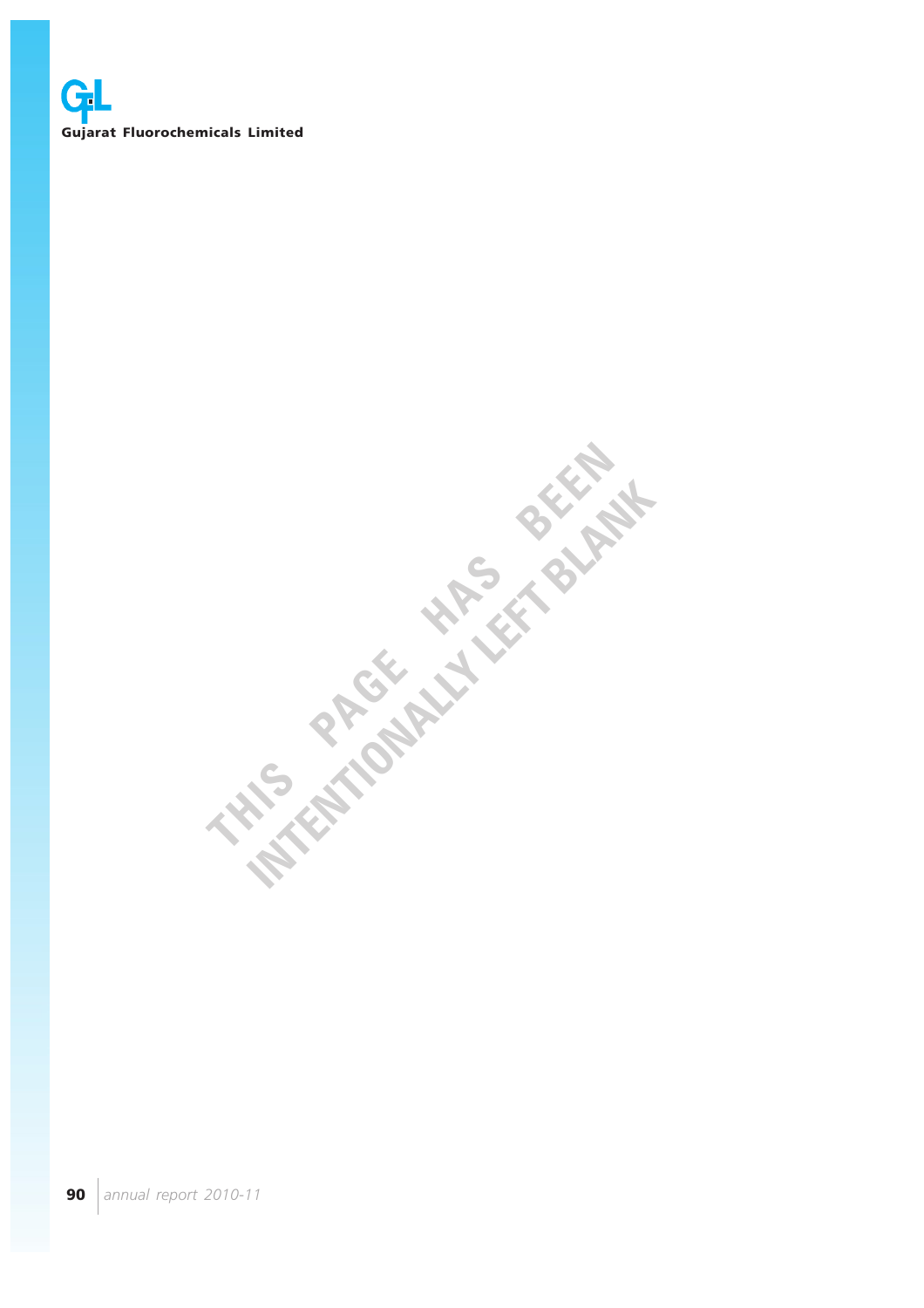

### GUJARAT FLUOROCHEMICALS LIMITED

Regd. Office : S/No. 16/3, 26 & 27, Ranjitnagar 389 380 Taluka Ghoghamba, Dist. Panchmahal, Gujarat.

## ATTENDANCE SLIP FOR ANNUAL GENERAL MEETING

PLEASE FILL IN ATTENDANCE SLIP AND HAND IT OVER AT THE ENTRANCE OF THE MEETING HALL

NAME AND ADDRESS OF THE SHAREHOLDERS FOLIO NO./Client ID No...........................................

No. of Shares held...............................................

I hereby record my presence at the TWENTY-FOURTH ANNUAL GENERAL MEETING of the Company to be held on Friday, the 15th July, 2011 at 3.30 p.m. at S/No. 16/3, 26 & 27, Ranjitnagar 389 380, Taluka Ghoghamba, Dist. Panchmahal, Gujarat.

SIGNATURE OF THE SHAREHOLDERS OR PROXY

 $---$  - - - - - (TEAR HERE) - - - - -

### GUJARAT FLUOROCHEMICALS LIMITED

Regd. Office : S/No. 16/3, 26 & 27, Ranjitnagar 389 380 Taluka Ghoghamba, Dist. Panchmahal, Gujarat.

# PROXY

| as my/our proxy to vote for me/us and on my/our behalf at the TWENTY-FOURTH ANNUAL GENERAL MEETING of the Company to be held on                                                                                                       |                                     |
|---------------------------------------------------------------------------------------------------------------------------------------------------------------------------------------------------------------------------------------|-------------------------------------|
| Friday, the 15 <sup>th</sup> July, 2011 and at any adjournment thereof.                                                                                                                                                               |                                     |
|                                                                                                                                                                                                                                       | Affix<br>Re 1/-<br>Revenue<br>Stamp |
| <b>NOTE:</b> The Proxy Form must be returned so as to reach the Registered Office of the Company not less than 48 hours before the time for<br>bolding of the officeral arealism. The Marin areal and he is arealism of the Component |                                     |

holding of the aforesaid meeting. The Proxy need not be a member of the Company.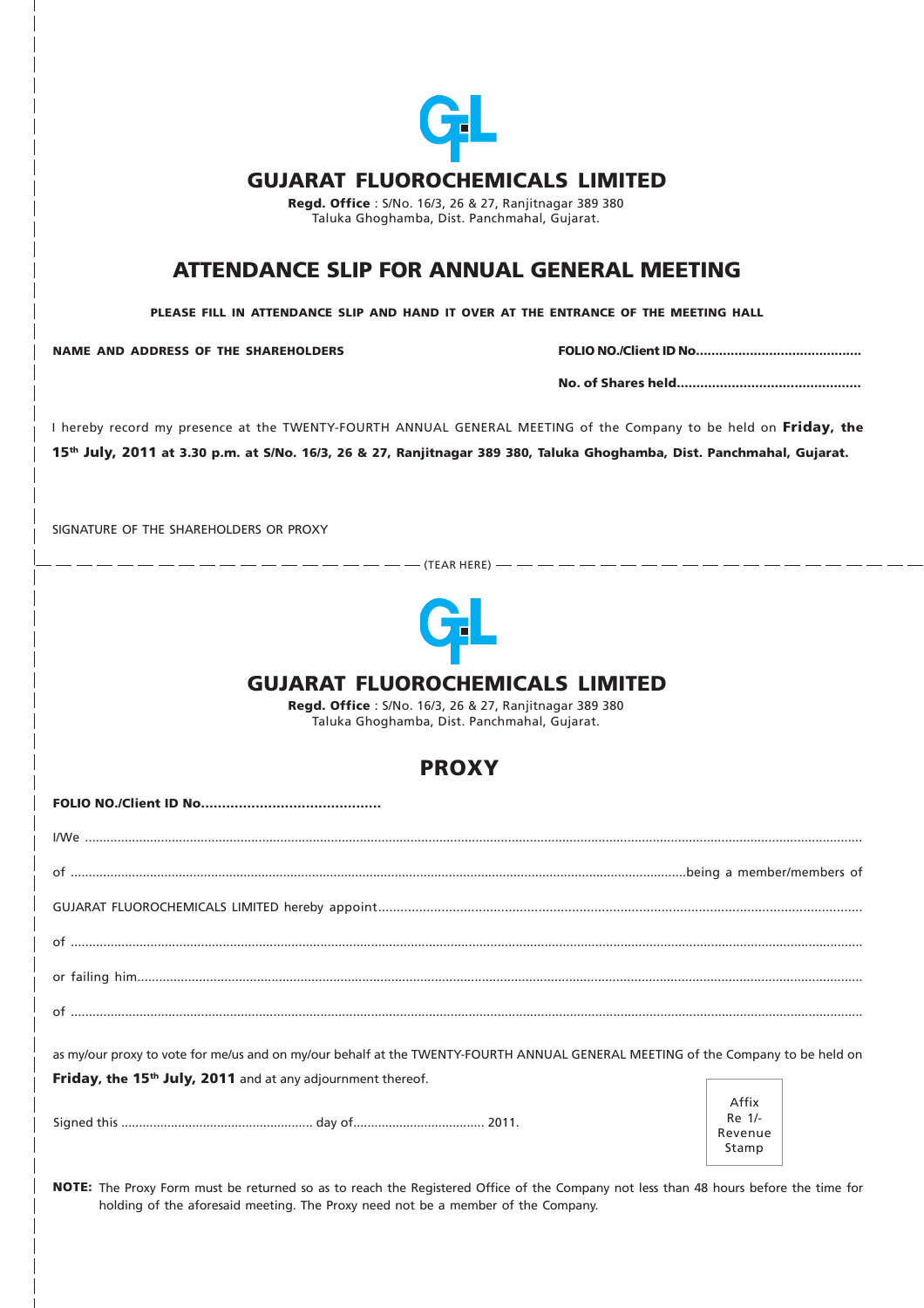**THIS PAGE HAS BEEN INTENTIONALLY LEFT BENEFIT**